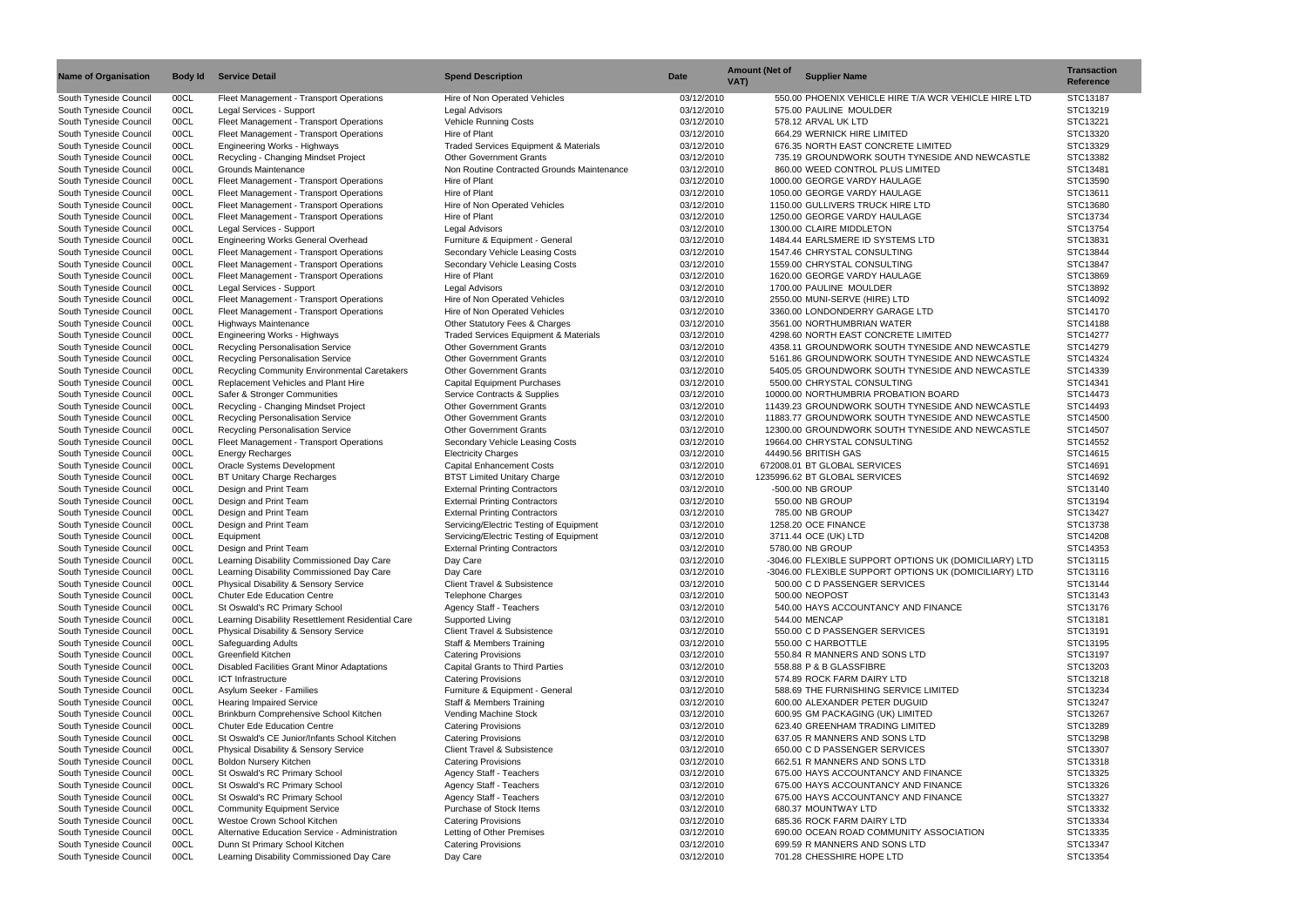South Tyneside Council 00CL Commissioned Fostering Voluntary Sector - Boarded Out Children 03/12/2010 702.00 SWIIS FOSTER CARE LTD South Tyneside Council 00CL St Josephs RC Comprehensive School Kitchen Commercial Refuse Collection Recharges 03/12/2010 728.84 BIFFA WASTE SERVICES LTD South Tyneside Council 00CL School Improvement Team Printing & Stationery Consumables 03/12/2010 759.55 NETGIANT LTD South Tyneside Council 00CL Learning Disability Resettlement Residential Care Supported Living 03/12/2010 761.60 MENCAP South Tyneside Council 00CL Aiming High for Disabled Children Voluntary Sector - Boarded Out Children 03/12/2010 772.32 ST CUTHBERTS CARE South Tyneside Council 00CL School Improvement Team Printing & Stationery Consumables 03/12/2010 792.69 NETGIANT LTD South Tyneside Council 00CL Learning Disability Commissioned Residential Care Residential Care Respite Out of Borough 03/12/2010 800.00 ST CUTHBERTS CARE South Tyneside Council 00CL Commissioned Fostering Voluntary Sector - Boarded Out Children 03/12/2010 820.00 SWIIS FOSTER CARE LTD South Tyneside Council 00CL Learning Disability Commissioned Day Care Day Care Day Care 03/12/2010 832.56 CHESSHIRE HOPE LTD South Tyneside Council 00CL Community Equipment Service Purchase of Stock Items 03/12/2010 840.00 SIDHIL LTD South Tyneside Council 00CL Special Educational Needs Transport School Travel Contracts 6 03/12/2010 850.08 CONNECT (SOUTH TYNESIDE) LIMITED South Tyneside Council 00CL Commissioned Fostering variable voluntary Sector - Boarded Out Children 03/12/2010 901.00 SWIIS FOSTER CARE LTD South Tyneside Council 00CL Commissioned Fostering Voluntary Sector - Boarded Out Children 03/12/2010 901.00 SWIIS FOSTER CARE LTD South Tyneside Council 00CL Commissioned Fostering Voluntary Sector - Boarded Out Children 03/12/2010 901.00 SWIIS FOSTER CARE LTD South Tyneside Council 00CL Commissioned Fostering Voluntary Sector - Boarded Out Children 03/12/2010 901.00 SWIIS FOSTER CARE LTD South Tyneside Council 00CL Commissioned Fostering Commissioned Fostering Voluntary Sector - Boarded Out Children 03/12/2010 911.00 SWIIS FOSTER CARE LTD STER CARE LTD STER CARE LTD STER CARE LTD STER CARE LTD STER CARE LT South Tyneside Council 00CL Commissioned Fostering Voluntary Sector - Boarded Out Children 03/12/2010 911.00 SWIIS FOSTER CARE LTD South Tyneside Council 00CL Commissioned Fostering values of Voluntary Sector - Boarded Out Children 03/12/2010 911.00 SWIIS FOSTER CARE LTD South Tyneside Council 00CL Learning Disability Commissioned Residential Care Residential Care Respite Out of Borough 03/12/2010 1060.00 ST CUTHBERTS CARE South Tyneside Council 00CL Learning Disability Commissioned Residential Care Residential Care Respite Out of Borough 03/12/2010 1060.00 ST CUTHBERTS CARE South Tyneside Council 00CL Learning Disability Resettlement Residential Care Supported Living 03/12/2010 03/12/2010 1073.76 MENCAP South Tyneside Council 00CL Learning Disability Resettlement Residential Care Supported Living 03/12/2010 03/12/2010 1073.76 MENCAP South Tyneside Council 00CL Learning Disability Resettlement Residential Care Supported Living 03/12/2010 03/12/2010 1073.76 MENCAP South Tyneside Council 00CL Learning Disability Resettlement Residential Care Supported Living 03/12/2010 03/12/2010 1073.76 MENCAP South Tyneside Council 00CL Learning Disability Resettlement Residential Care Supported Living 03/12/2010 03/12/2010 1088.00 MENCAP South Tyneside Council 00CL Commissioned Fostering Voluntary Sector - Boarded Out Children 03/12/2010 1091.00 SWIIS FOSTER CARE LTD South Tyneside Council 00CL Commissioned Fostering Commissioned Fostering Voluntary Sector - Boarded Out Children 03/12/2010 1091.00 SWIIS FOSTER CARE LTD South Tyneside Council 00CL Children with Disability Team Client Travel & Subsistence 03/12/2010 1100.00 C.J. CONTRACT HIRE South Tyneside Council 00CL Assistive Technologies **Furniture & Equipment - General** 03/12/2010 1100.00 CHUBB SYSTEMS South Tyneside Council 00CL Educational Psychology **Furniture & Equipment - General** 03/12/2010 1146.00 PEARSON EDUCATION LTD South Tyneside Council 00CL Brinkburn Comprehensive School Kitchen Catering Provisions Catering Provisions 03/12/2010 1154.43 JW RAE BAKER & CONFECTIONER South Tyneside Council 00CL Learning Disability Resettlement Residential Care Supported Living 03/12/2010 03/12/2010 1197.84 MENCAP South Tyneside Council 00CL Learning Disability Resettlement Residential Care Supported Living 03/12/2010 03/12/2010 1197.84 MENCAP South Tyneside Council 00CL Learning Disability Resettlement Residential Care Supported Living 03/12/2010 03/12/2010 1197.84 MENCAP South Tyneside Council 00CL Learning Disability Resettlement Residential Care Supported Living 03/12/2010 03/12/2010 1197.84 MENCAP South Tyneside Council 00CL Learning Disability Resettlement Residential Care Supported Living 03/12/2010 03/12/2010 1197.84 MENCAP South Tyneside Council 00CL Jarrow School Kitchen Catering Provisions 1214.64 HOPWELLS LTD. STC13716 South Tyneside Council 00CL Commissioned Fostering Voluntary Sector - Boarded Out Children 03/12/2010 1230.00 SWIIS FOSTER CARE LTD South Tyneside Council 00CL Hebburn Comprehensive School Kitchen Catering Provisions 03/12/2010 1264.00 PASTA KING (UK) LTD South Tyneside Council 00CL Hebburn Comprehensive Building Schools for the Future Capital In House Salaries 03/12/2010 1291.50 IAN FARMER ASSOCIATES South Tyneside Council 00CL Commissioned Fostering Commissioned Fostering Voluntary Sector - Boarded Out Children 03/12/2010 1355.60 FOSTER CARE ASSOCIATES LIMITED South Tyneside Council 00CL Commissioned Fostering Voluntary Sector - Boarded Out Children 03/12/2010 1369.00 SWIIS FOSTER CARE LTD South Tyneside Council 00CL Learning Disability Resettlement Residential Care Supported Living 03/12/2010 03/12/2010 1398.32 MENCAP South Tyneside Council 00CL Learning Disability Resettlement Residential Care Supported Living 03/12/2010 03/12/2010 1398.32 MENCAP South Tyneside Council 00CL Learning Disability Resettlement Residential Care Supported Living 03/12/2010 1398.32 MENCAP South Tyneside Council COOL Leaving Care Service Client Travel & Subsistence Client Travel & Subsistence Council Cool of the STC13809 Client Travel & Subsistence Council Cool of the STC13809 STC13809 South Tyneside Council 00CL Disabled Facilities Grant Capital Grants to Third Parties 03/12/2010 1431.62 DOLPHIN STAIRLIFTS (NORTH EAST) LTD South Tyneside Council 00CL Disabled Facilities Grant Capital Grants to Third Parties 03/12/2010 1435.16 PEART ACCESS RAMPS South Tyneside Council 00CL Brinkburn Comprehensive School Kitchen Catering Provisions 03/12/2010 1648.45 R MANNERS AND SONS LTD South Tyneside Council 00CL Disabled Facilities Grant Capital Grants to Third Parties 03/12/2010 1652.39 DOLPHIN STAIRLIFTS (NORTH EAST) LTD South Tyneside Council 00CL Disabled Facilities Grant Capital Grants to Third Parties 03/12/2010 1807.00 DOLPHIN STAIRLIFTS (NORTH EAST) LTD South Tyneside Council 00CL Learning Disability Commissioned Day Care Day Care Day Care 03/12/2010 1827.60 FLEXIBLE SUPPORT OPTIONS UK (DOMICIL South Tyneside Council COCL Disabled Facilities Grant Capital Grants to Third Parties 2008/12/2010 1892.15 EASIBATHE STC13939 STC13939 South Tyneside Council 00CL Learning Disability Commissioned Day Care Supported Living Council 03/12/2010 1918.96 MENCAP South Tyneside Council 00CL Physical Disability Grant Channel Subscriptions Subscriptions 03/12/2010 1975.00 ROYAL NATIONAL INSTITUTE FOR THE BLIND Stubscriptions 62/12/2010 1975.00 ROYAL NATIONAL INSTITUTE FOR THE BLIN South Tyneside Council 00CL Building Schools for the Future Development Capital Advisors & Consultants Fees 03/12/2010 1996.31 GLEEDS MANAGEMENT SERVICES South Tyneside Council 00CL Older Persons Commissioned Residential Care Residential Care Respite In Borough 03/12/2010 2006.86 BEDEWELL GRANGE RES. CARE CENTRE South Tyneside Council 00CL Learning Disability Commissioned Day Care Day Care Day Care 03/12/2010 2085.70 FLEXIBLE SUPPORT OPTIONS UK (DOMICIL South Tyneside Council COOCL Sports Coaching **Instructors Fees 200000 2200.00 A GIBSON STC14007** STC14007 South Tyneside Council COOCL Section 17 Payments Community Community Community Fees & Charges Charges 2011 2225.00 HMCS STC14013 South Tyneside Council 00CL Section 17 Payments Cuba Comments Comments Comments Comments Comments Comments Comments South Tyneside Council 00CL Section 17 Payments Cuba Comments Comments Comments Comments Comments Comments Comments Comments Comments Comments Comments Comments Comments Comments Comments Comments Comments Comments Comment South Tyneside Council 00CL Section 17 Payments Cuba Cuba Communication Cess & Charges Charges 03/12/2010 2225.00 HMCS South Tyneside Council 00CL Section 17 Payments Cuba Comments Other Statutory Fees & Charges 03/12/2010 2225.00 HMCS South Tyneside Council 00CL Section 17 Payments Communication Communication Communication Council 03/12/2010 2225.00 HMCS South Tyneside Council 00CL Learning Disability Resettlement Residential Care Supported Living 03/12/2010 2263.80 COMMUNITY INTEGRATED CARE South Tyneside Council 00CL Hadrian Junior/Infants School Kitchen Catering Provisions 03/12/2010 2267.66 DANISH BACON CO PLC

|                  | STC13355             |
|------------------|----------------------|
|                  | STC13376             |
|                  | STC13408             |
|                  | STC13410             |
|                  | STC13415             |
|                  | STC13430             |
|                  | STC13438             |
|                  | STC13452             |
|                  | STC13464             |
|                  | STC13470             |
|                  | STC13478             |
|                  | STC13502             |
|                  | STC13503<br>STC13504 |
|                  | STC13505             |
|                  | STC13524             |
|                  | STC13525             |
|                  | STC13526             |
|                  | STC13619             |
|                  | STC13620             |
|                  | STC13624             |
|                  | STC13625             |
|                  | STC13626             |
|                  | STC13627             |
|                  | STC13631             |
|                  | STC13639             |
|                  | STC13640             |
|                  | STC13660             |
|                  | STC13662             |
|                  | STC13679             |
|                  | STC13686             |
|                  | STC13703             |
|                  | STC13704             |
|                  | STC13705             |
|                  | STC13706             |
|                  | STC13707             |
|                  | STC13716             |
|                  | STC13723             |
|                  | STC13740             |
|                  | STC13749<br>STC13779 |
|                  | STC13787             |
|                  | STC13805             |
|                  | STC13806             |
|                  | STC13807             |
|                  | STC13809             |
|                  | STC13815             |
|                  | STC13816             |
|                  | STC13876             |
|                  | STC13881             |
|                  | STC13915             |
| <b>IARY) LTD</b> | STC13921             |
|                  | STC13939             |
|                  | STC13954             |
| ND               | STC13962             |
|                  | STC13969             |
|                  | STC13976             |
| .IARY) LTD       | STC13988             |
|                  | STC14007             |
|                  | STC14013             |
|                  | STC14014             |
|                  | STC14015<br>STC14016 |
|                  | STC14017             |
|                  | STC14018             |
|                  | STC14042             |
|                  | STC14043             |
|                  |                      |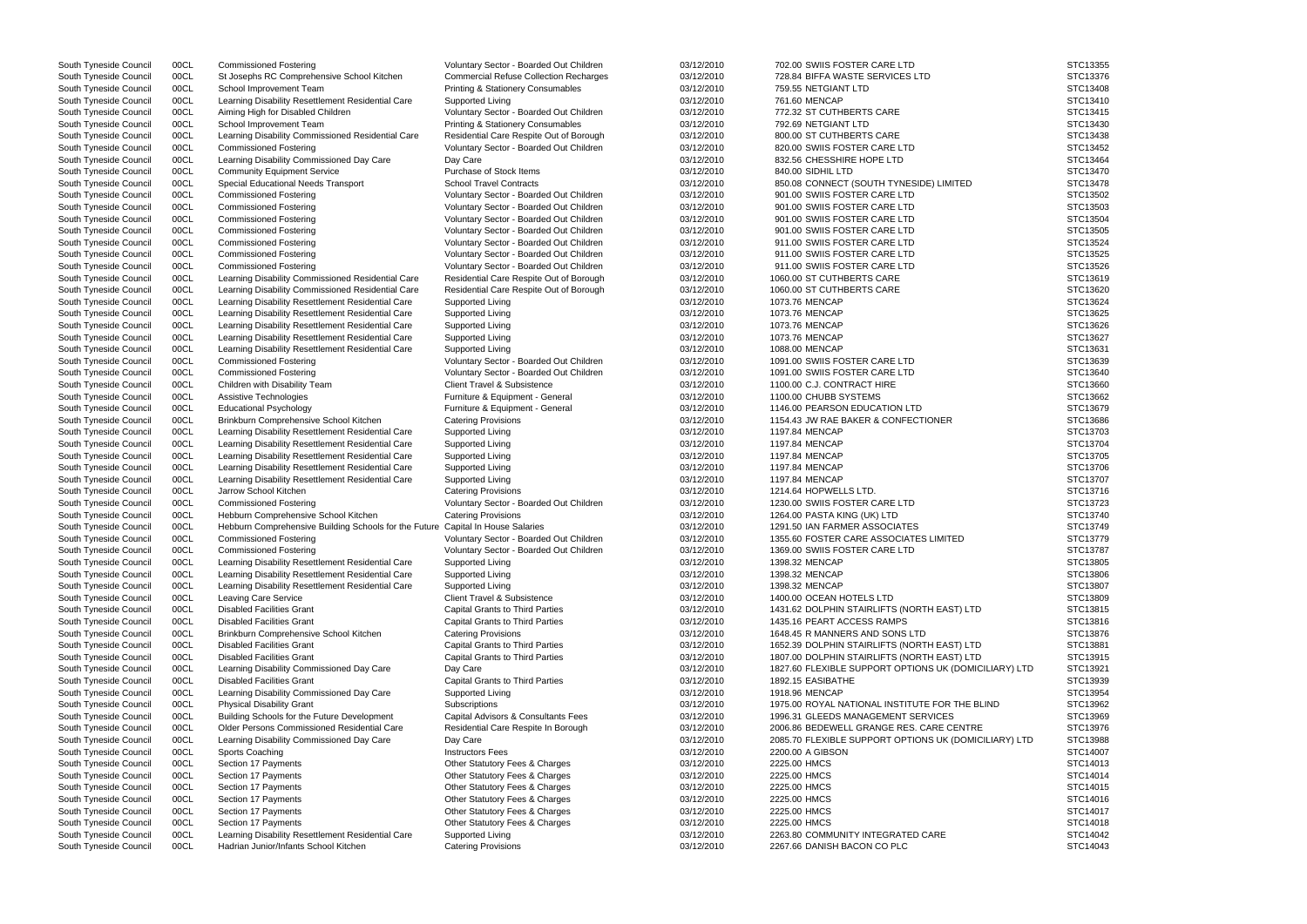South Tyneside Council 00CL Community Equipment Service Purchase of Stock Items 03/12/2010 2288.50 SIDHIL LTD South Tyneside Council COOL Disabled Facilities Grant Capital Grants to Third Parties 03/12/2010 2344.28 EASIBATHE STC14059 STC14059 South Tyneside Council 00CL Mental Health Commissioned Residential Care Residential Care Respite In Borough 03/12/2010 2375.00 EXECUTIVE CARE GROUP South Tyneside Council 00CL Community Equipment Service Purchase of Stock Items 03/12/2010 2394.00 JENX LTD South Tyneside Council 00CL Boldon Nursery Kitchen Catering Provisions Catering Provisions 03/12/2010 2448.98 DANISH BACON CO PLC South Tyneside Council 00CL Learning Disability Commissioned Day Care Day Care Day Care 03/12/2010 2451.42 NORTH EAST AUTISM SOCIETY South Tyneside Council 00CL Learning Disability Commissioned Day Care Day Care Day Care 03/12/2010 2451.42 NORTH EAST AUTISM SOCIETY South Tyneside Council 00CL Commissioned Fostering Voluntary Sector - Boarded Out Children 03/12/2010 2590.21 FOSTERING SOLUTIONS South Tyneside Council 00CL Community Equipment Service Purchase of Stock Items 03/12/2010 2600.00 SIDHIL LTD South Tyneside Council 00CL Community Equipment Service Purchase of Stock Items 03/12/2010 2600.00 SIDHIL LTD South Tyneside Council 00CL Youth Offending Service Service Contracts & Supplies 03/12/2010 2981.98 NORTHUMBRIA POLICE AUTHORITY South Tyneside Council 00CL Commissioned Fostering variable voluntary Sector - Boarded Out Children 03/12/2010 3043.50 FOSTERING SOLUTIONS South Tyneside Council 00CL Disabled Facilities Grant Capital Grants to Third Parties 03/12/2010 3058.99 EASIBATHE South Tyneside Council 00CL Learning Disability Commissioned Day Care Day Care Day Care 03/12/2010 3212.74 FLEXIBLE SUPPORT OPTIONS UK (DOMICIL South Tyneside Council 00CL 14 -16 Engagement Programme Grant Payments - General 03/12/2010 3288.60 DINAMIC ENTERPRISES LTD South Tyneside Council 00CL Commissioned Fostering Voluntary Sector - Boarded Out Children 03/12/2010 3440.10 FOSTERING SOLUTIONS South Tyneside Council 00CL Ashley Primary School **Devolved Formula Capital 23/12/2010** 3742.00 OPTIMUM STC14212 South Tyneside Council 00CL Ashley Primary School **Devolved Formula Capital 23/12/2010** 3821.60 OPTIMUM STC14230 STC14230 South Tyneside Council 00CL Disabled Facilities Grant Capital Grants to Third Parties 03/12/2010 3910.01 J HOGGARTH HEATING ENGINEER South Tyneside Council 00CL Disabled Children's Access to Childcare Staff & Members Training 03/12/2010 4000.00 TRAINING IN CHILDCARE South Tyneside Council 00CL Disabled Facilities Grant Capital Grants to Third Parties 03/12/2010 4168.82 F LOWES South Tyneside Council 00CL Community Equipment Service Purchase of Stock Items 03/12/2010 4690.00 SIDHIL LTD STC14293 South Tyneside Council 00CL Learning Disability Commissioned Day Care Day Care Day Care Day Care 03/12/2010 4721.32 FLEXIBLE SUPPORT OPTIONS UK (DOMICIL South Tyneside Council 00CL Disabled Facilities Grant Capital Grants to Third Parties 03/12/2010 4748.46 F LOWES South Tyneside Council 00CL Disabled Facilities Grant Capital Grants to Third Parties 03/12/2010 4792.59 S & R CONSTRUCTION SERVICES LTD South Tyneside Council 00CL PE & Sports Project **Furniture & Equipment - General** 03/12/2010 4875.00 DECORUM South Tyneside Council 00CL Learning Disability Commissioned Day Care Day Care Day Care 03/12/2010 5009.86 FLEXIBLE SUPPORT OPTIONS UK (DOMICIL South Tyneside Council 00CL Older Persons Commissioned Home Care Home Support 613/12/2010 5130.00 ALLIED HEALTHCARE GROUP LTD South Tyneside Council 00CL Children with Disability Team Private Contractors - Outreach Supp Contract 03/12/2010 5198.06 COMMUNITY INTEGRATED CARE South Tyneside Council 00CL Community Equipment Service Purchase of Stock Items 03/12/2010 5200.00 SIDHIL LTD South Tyneside Council 00CL Disabled Facilities Grant Capital Grants to Third Parties 03/12/2010 5419.63 JENSEN CONSTRUCTION LTD South Tyneside Council 00CL Disabled Facilities Grant Capital Grants to Third Parties 03/12/2010 5521.23 S & R CONSTRUCTION SERVICES LTD South Tyneside Council COOL Disabled Facilities Grant Capital Grants to Third Parties 203/12/2010 5685.43 D LINCOLN STC14346 South Tyneside Council COCL Disabled Facilities Grant Capital Grants to Third Parties 203/12/2010 5695.69 D LINCOLN STC14348 South Tyneside Council 00CL Disabled Facilities Grant Capital Grants to Third Parties 03/12/2010 5962.52 J HOGGARTH HEATING ENGINEER South Tyneside Council 00CL Learning Disability Commissioned Day Care Day Care Day Care 03/12/2010 6593.78 FLEXIBLE SUPPORT OPTIONS UK (DOMICIL South Tyneside Council 00CL Learning Disability Commissioned Day Care Day Care Day Care 03/12/2010 7065.12 FLEXIBLE SUPPORT OPTIONS UK (DOMICIL South Tyneside Council 00CL Learning Disability Resettlement Residential Care Supported Living **03/12/2010** 7179.62 COMMUNITY INTEGRATED CARE South Tyneside Council 00CL Learning Disability Resettlement Residential Care Supported Living 03/12/2010 7549.81 COMMUNITY INTEGRATED CARE South Tyneside Council 00CL Fostering Client Travel & Subsistence 63/12/2010 7698.00 C D PASSENGER SERVICES South Tyneside Council 00CL Bisley Drive Short Breaks **Residential Care Respite In Borough 03/12/2010** 7862.24 PLACES FOR PEOPLE INDIVIDUAL SUPPOR South Tyneside Council 00CL Learning Disability Commissioned Nursing Care Nursing Care Out of Borough 03/12/2010 8115.92 DORADENE South Tyneside Council 00CL Learning Disability Resettlement Residential Care Supported Living 03/12/2010 8839.50 COMMUNITY INTEGRATED CARE South Tyneside Council 00CL Learning Disability Resettlement Residential Care Supported Living 03/12/2010 9153.74 GATESHEAD PCT South Tyneside Council 00CL Special Educational Needs Transport School Travel Contracts 03/12/2010 10680.56 CONNECT (SOUTH TYNESIDE) LIMITED South Tyneside Council 00CL Special Educational Needs Transport School Travel Contracts 03/12/2010 10680.56 CONNECT (SOUTH TYNESIDE) LIMITED South Tyneside Council 00CL Supporting Financial Inclusion Grant Payments - Voluntary Sector 03/12/2010 12000.00 SOUTH TYNESIDE CITIZENS ADVICE BURE South Tyneside Council 00CL Home to College Transport School Travel Contracts 6 03/12/2010 12585.76 CONNECT (SOUTH TYNESIDE) LIMITED South Tyneside Council 00CL Learning Disability Commissioned Home Care Home Care 19770.24 KAY CARE SERVICES LTD South Tyneside Council 00CL Bisley Drive Short Breaks **Residential Care Respite In Borough 03/12/2010** 21257.19 PLACES FOR PEOPLE INDIVIDUAL SUPPOR South Tyneside Council 00CL St Wilfrid's RC College Building Schools for the Future Capital Computer Software 03/12/2010 26312.16 INSPIREDSPACES STAG LIMITED South Tyneside Council 00CL Boldon School Fitness Suite Capital Enhancement non Council Property 03/12/2010 46935.20 BOLDON SCHOOL LIMITED South Tyneside Council 00CL Children with Disability Team Agency Staff - Non-Teachers 58/12/2010 58494.85 COMENSURA LTD STC14638 South Tyneside Council 00CL Out of Area Placements Computer Sector - Boarded Out Children 03/12/2010 64067.96 UNDERLEY EDUCATIONAL SERVICES South Tyneside Council 00CL Older Persons Commissioned Home Care Home Care Home Care 03/12/2010 153934.63 ALLIED HEALTHCARE GROUP LTD South Tyneside Council 00CL Jarrow School PFI PH 2007 2007 267924.29 INSPIREDSPACES STAG (PROJECTC01) LIMITED STAG (PROJECTC01) LIMITED STAG (PROJECTC01) LIMITED STAG (PROJECTC01) LIMITED STAG (PROJECTC01) LIMITED STAG (PR South Tyneside Council 00CL Libraries Admin Council Council Council Council Council Council Council Council Council Council Council Council Council Council Council Council Council Council Council Council Council Council Co South Tyneside Council 00CL Libraries Admin 
Library & Other Books Maps etc. 
and the Council 00CL Libraries Admin 
Library & Other Books Maps etc.  $\frac{1}{2}$  03/12/2010 586.30 WATERSTONES South Tyneside Council 00CL South Shields Town Hall Property Planned Maintenance 03/12/2010 600.00 CLEAN -IT-UK STC13266 South Tyneside Council 00CL East Boldon Junior/Infants School Schools Maintenance Non-Buyback 03/12/2010 602.45 AIKEN FLOORING CONTRACTS LTD South Tyneside Council 00CL South Shields Town Hall Waste Disposal Contract - Special waste 03/12/2010 639.49 SHRED-IT LTD South Tyneside Council 00CL Regeneration Team Business Development Event 03/12/2010 665.25 THE CUSTOMS HOUSE GREEN ROOM LTD South Tyneside Council 00CL Libraries Admin and Transformation Fund Library & Other Books Maps etc. Changed the University of the Capital Sundry Costs Council Council 00CL Requeneration and Transformation Fund Capital Sund oocl Regeneration and Transformation Fund Capital Sundry Costs 03/12/2010 695.00 SITEX ORBIS LTD South Tyneside Council 00CL Employer Led Training Service Contracts & Supplies 03/12/2010 750.00 SOUTH TYNESIDE COLLEGE South Tyneside Council 00CL Sea View School **Property Reactive/General Repairs** 03/12/2010 809.72 NOVAR SYSTEMS LTD South Tyneside Council 00CL Libraries Admin Council Council Council Council Council Council Council Council Council Council Council Council Council Council Council Council Council Council Council Council Council Council Co

|                          | STC14051<br>STC14059<br>STC14064<br>STC14070<br>STC14077<br>STC14078<br>STC14079<br>STC14098<br>STC14100<br>STC14101                                     |
|--------------------------|----------------------------------------------------------------------------------------------------------------------------------------------------------|
| LIARY) LTD               | STC14131<br>STC14139<br>STC14140<br>STC14154<br>STC14159<br>STC14176<br>STC14212<br>STC14230<br>STC14243<br>STC14247<br>STC14262                         |
| LIARY) LTD               | STC14293<br>STC14295<br>STC14297<br>STC14300                                                                                                             |
| LIARY) LTD               | STC14303<br>STC14313<br>STC14321<br>STC14328<br>STC14330<br>STC14340<br>STC14343<br>STC14346<br>STC14348                                                 |
| LIARY) LTD<br>LIARY) LTD | STC14359<br>STC14377<br>STC14397<br>STC14407<br>STC14421                                                                                                 |
| RT                       | STC14426<br>STC14431<br>STC14438<br>STC14451<br>STC14457<br>STC14483                                                                                     |
| AU                       | STC14484<br>STC14504<br>STC14510                                                                                                                         |
| R٦                       | STC14553<br>STC14558<br>STC14582<br>STC14620<br>STC14638<br>STC14645                                                                                     |
| MITED                    | STC14669<br>STC14681<br>STC13183<br>STC13227<br>STC13266<br>STC13270<br>STC13300<br>STC13322<br>STC13323<br>STC13342<br>STC13398<br>STC13445<br>STC13490 |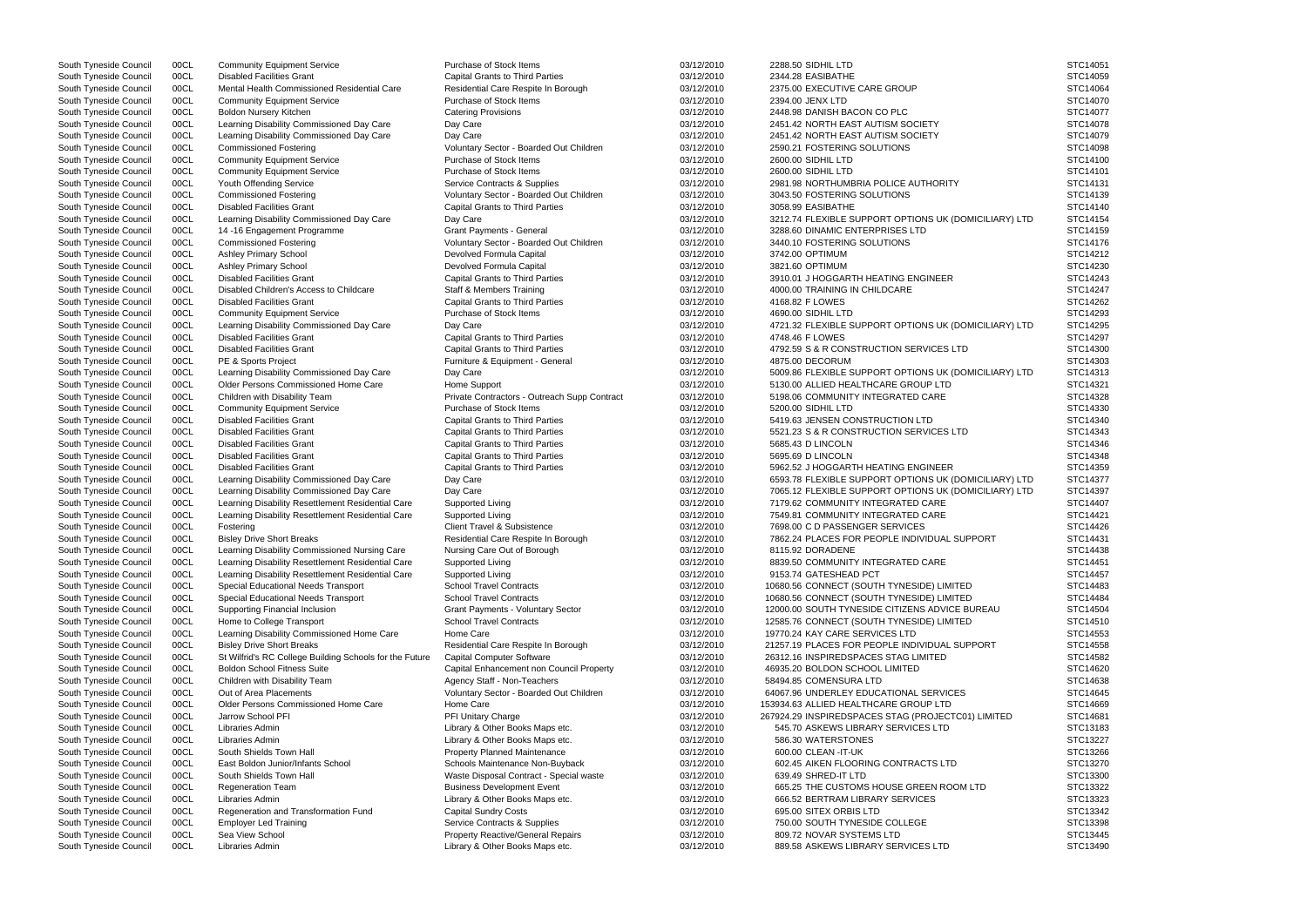| South Tyneside Council | 00CL | <b>Business Mentoring</b>                                                       | <b>Grant Payments - General</b>            | 03/12/2010 | 900.00 ALFA WINDOWS LTD                            | STC13501 |
|------------------------|------|---------------------------------------------------------------------------------|--------------------------------------------|------------|----------------------------------------------------|----------|
| South Tyneside Council | 00CL | <b>Asset Management</b>                                                         | <b>Telephone Charges</b>                   | 03/12/2010 | 905.84 VODAFONE CORPORATE LTD                      | STC13522 |
| South Tyneside Council | 00CL | Libraries Admin                                                                 | Newspapers & Periodicals                   | 03/12/2010 | 1048.14 R CRAWFORD                                 | STC13610 |
| South Tyneside Council | 00CL | <b>Temple Park Centre</b>                                                       | <b>Property Planned Maintenance</b>        | 03/12/2010 | 1207.85 PROMANEX                                   | STC13713 |
| South Tyneside Council | 00CL | <b>Hebburn Children's Centre</b>                                                | <b>Property Reactive/General Repairs</b>   | 03/12/2010 | 1255.00 SPRINGS ROOFING LTD                        | STC13737 |
| South Tyneside Council | 00CL | Libraries Admin                                                                 | Library & Other Books Maps etc.            | 03/12/2010 | 1264.70 ULVERSCROFT LARGE PRINT BOOKS LTD          | STC13741 |
| South Tyneside Council | 00CL | <b>Tyne Gateway</b>                                                             | Capital Land & Building Purchases          | 03/12/2010 | 1295.00 SITEX ORBIS LTD                            | STC13750 |
| South Tyneside Council | 00CL | <b>Chuter Ede Children's Centre</b>                                             | Schools Maintenance Non-Buyback            | 03/12/2010 | 1361.00 RING READY 2007 LTD                        | STC13784 |
|                        |      |                                                                                 |                                            |            |                                                    |          |
| South Tyneside Council | 00CL | Tourism                                                                         | Newspapers & Periodicals                   | 03/12/2010 | 1650.00 POTTS PRINTERS LTD                         | STC13877 |
| South Tyneside Council | 00CL | Libraries Admin                                                                 | Furniture & Equipment - General            | 03/12/2010 | 2100.00 D-TECH INTERNATIONAL                       | STC13992 |
| South Tyneside Council | 00CL | <b>Wouldhave House</b>                                                          | Security of Assets/Alarms Mainten          | 03/12/2010 | 2154.60 DELTA ONE SECURITY LTD                     | STC14004 |
| South Tyneside Council | 00CL | Foreshores                                                                      | Rents Paid - General                       | 03/12/2010 | 2237.50 PORT OF TYNE AUTHORITY                     | STC14032 |
| South Tyneside Council | 00CL | <b>Wouldhave House</b>                                                          | Security of Assets/Alarms Mainten          | 03/12/2010 | 2257.20 DELTA ONE SECURITY LTD                     | STC14039 |
| South Tyneside Council | 00CL | <b>Wouldhave House</b>                                                          | Security of Assets/Alarms Mainten          | 03/12/2010 | 2270.03 DELTA ONE SECURITY LTD                     | STC14044 |
| South Tyneside Council | 00CL | Area Planning                                                                   | Legal Advisors                             | 03/12/2010 | 2500.00 ADDLESHAW GODDARD                          | STC14083 |
| South Tyneside Council | 00CL | <b>Biddick Hall Junior/Infants School</b>                                       | <b>Property Planned Maintenance</b>        | 03/12/2010 | 3152.00 JENSEN CONSTRUCTION LTD                    | STC14148 |
| South Tyneside Council | 00CL | <b>Cemetery Re-Tarmacing Works</b>                                              | <b>Capital Enhancement Costs</b>           | 03/12/2010 | 3508.56 YOUNG CONSTRUCTION SERVICES LTD            | STC14184 |
| South Tyneside Council | 00CL | <b>Regulatory Services Management</b>                                           | <b>Agency Staff &amp; Consultants</b>      | 03/12/2010 | 3876.00 SOLUTIONS RECRUITMENT (NORTH EAST) LIMITED | STC14239 |
| South Tyneside Council | 00CL | Jarrow Business Factory                                                         | Service Contracts & Supplies               | 03/12/2010 | 4073.91 ZURICH ASSURANCE LTD                       | STC14255 |
| South Tyneside Council | 00CL | Factory Units Tyne & Wear Economic Development Com Payment of Income Collected  |                                            | 03/12/2010 | 7165.77 TYNE & WEAR DEVELOPMENT CO LTD             | STC14406 |
| South Tyneside Council | 00CL | Decent Homes Refurbishment Work - Non Traditionals/SI Capital In House Salaries |                                            | 03/12/2010 | 850.00 ELECTRA TECH INSTALLATIONS                  | STC13477 |
|                        |      |                                                                                 |                                            |            | 1370.00 GOLDSHIELD ELECTRONIC SECURITY             |          |
| South Tyneside Council | 00CL | Monastery Court Lift Replacement                                                | <b>Capital Enhancement Costs</b>           | 03/12/2010 |                                                    | STC13792 |
| South Tyneside Council | 00CL | <b>Supporting People External</b>                                               | <b>Grant Payments - General</b>            | 03/12/2010 | 3715.00 MENCAP                                     | STC14210 |
| South Tyneside Council | 00CL | Decent Homes Refurbishment Work - Non Traditionals/SI Capital In House Salaries |                                            | 03/12/2010 | 5180.00 ELECTRA TECH INSTALLATIONS                 | STC14327 |
| South Tyneside Council | 00CL | Durham Ct Lift Replacement                                                      | <b>Capital Enhancement Costs</b>           | 03/12/2010 | 24192.73 KONE PLC                                  | STC14571 |
| South Tyneside Council | 00CL | Housing Revenue Account Balance Sheet                                           | South Tyneside Homes                       | 03/12/2010 | 269363.79 SOUTH TYNESIDE HOMES                     | STC14682 |
| South Tyneside Council | 00CL | Fleet Management - Workshop Operations                                          | Purchase of Stock Items                    | 06/12/2010 | 575.77 HEIL EUROPE LTD                             | STC13220 |
| South Tyneside Council | 00CL | Cemeteries and Crematoria Administration                                        | Service Contracts & Supplies               | 06/12/2010 | 589.60 SHARCON MONUMENTAL LTD                      | STC13235 |
| South Tyneside Council | 00CL | <b>Grounds Maintenance</b>                                                      | Non Routine Contracted Grounds Maintenance | 06/12/2010 | 930.00 J TAIT CONSTRUCTION                         | STC13541 |
| South Tyneside Council | 00CL | Fleet Management - Transport Operations                                         | Service Contracts & Supplies               | 06/12/2010 | 3240.00 TRAFFICMASTER PLC                          | STC14156 |
| South Tyneside Council | 00CL | Fleet Management - Transport Operations                                         | Secondary Vehicle Leasing Costs            | 06/12/2010 | 5380.88 CLOSE ASSET FINANCE LTD                    | STC14337 |
| South Tyneside Council | 00CL | Fleet Management - Transport Operations                                         | Secondary Vehicle Leasing Costs            | 06/12/2010 | 5785.00 CHRYSTAL CONSULTING                        | STC14354 |
| South Tyneside Council | 00CL | Street Lighting Administration                                                  | PFI Unitary Charge                         | 06/12/2010 | 432889.19 CONNECT ROADS SOUTH TYNESIDE LTD         | STC14687 |
|                        | 00CL | <b>Chuter Ede Education Centre</b>                                              | Telephone Charges                          | 06/12/2010 | 583.20 VIRGIN MEDIA PAYMENTS LTD                   | STC13223 |
| South Tyneside Council |      |                                                                                 |                                            |            |                                                    |          |
| South Tyneside Council | 00CL | Mortimer Community College                                                      | Schools Learning Equipment                 | 06/12/2010 | 640.00 UNITED SOCCER TRIPS                         | STC13301 |
| South Tyneside Council | 00CL | <b>Community Equipment Service</b>                                              | Purchase of Stock Items                    | 06/12/2010 | 781.00 JENX LTD                                    | STC13423 |
| South Tyneside Council | 00CL | <b>Community Equipment Service</b>                                              | Purchase of Stock Items                    | 06/12/2010 | 1090.30 NOTTINGHAM REHAB SUPPLIES                  | STC13637 |
| South Tyneside Council | 00CL | School Improvement Partners                                                     | <b>Staff Travel Expenses</b>               | 06/12/2010 | 1336.78 ST MATTHEWS PRIMARY SCHOOL                 | STC13771 |
| South Tyneside Council | 00CL | <b>Community Equipment Service</b>                                              | Purchase of Stock Items                    | 06/12/2010 | 1364.10 NOTTINGHAM REHAB SUPPLIES                  | STC13785 |
| South Tyneside Council | 00CL | <b>Educational Psychology</b>                                                   | Furniture & Equipment - General            | 06/12/2010 | 1597.50 PEARSON EDUCATION LTD                      | STC13858 |
| South Tyneside Council | 00CL | <b>Community Equipment Service</b>                                              | Purchase of Stock Items                    | 06/12/2010 | 1600.31 NOTTINGHAM REHAB SUPPLIES                  | STC13863 |
| South Tyneside Council | 00CL | Fostering                                                                       | Private Contractors - General Consultancy  | 06/12/2010 | 1781.10 THE FOSTERING NETWORK                      | STC13907 |
| South Tyneside Council | 00CL | Section 17 Payments                                                             | Other Statutory Fees & Charges             | 06/12/2010 | 2225.00 HMCS                                       | STC14019 |
| South Tyneside Council | 00CL | Section 17 Payments                                                             | Other Statutory Fees & Charges             | 06/12/2010 | 2225.00 HMCS                                       | STC14020 |
| South Tyneside Council | 00CL | Section 17 Payments                                                             | Other Statutory Fees & Charges             | 06/12/2010 | 2225.00 HMCS                                       | STC14021 |
|                        |      |                                                                                 |                                            | 06/12/2010 | 2225.00 HMCS                                       | STC14022 |
| South Tyneside Council | 00CL | Section 17 Payments                                                             | Other Statutory Fees & Charges             |            |                                                    |          |
| South Tyneside Council | 00CL | Section 17 Payments                                                             | Other Statutory Fees & Charges             | 06/12/2010 | 2225.00 HMCS                                       | STC14023 |
| South Tyneside Council | 00CL | Section 17 Payments                                                             | Other Statutory Fees & Charges             | 06/12/2010 | 2225.00 HMCS                                       | STC14024 |
| South Tyneside Council | 00CL | Section 17 Payments                                                             | Other Statutory Fees & Charges             | 06/12/2010 | 2225.00 HMCS                                       | STC14025 |
| South Tyneside Council | 00CL | Section 17 Payments                                                             | Other Statutory Fees & Charges             | 06/12/2010 | 2225.00 HMCS                                       | STC14026 |
| South Tyneside Council | 00CL | Section 17 Payments                                                             | Other Statutory Fees & Charges             | 06/12/2010 | 2225.00 HMCS                                       | STC14027 |
| South Tyneside Council | 00CL | Section 17 Payments                                                             | Other Statutory Fees & Charges             | 06/12/2010 | 2225.00 HMCS                                       | STC14028 |
| South Tyneside Council | 00CL | <b>Commissioned Fostering</b>                                                   | Voluntary Sector - Boarded Out Children    | 06/12/2010 | 3642.20 ORCHARD CARE (NORTH EAST) LTD              | STC14199 |
| South Tyneside Council | 00CL | <b>Commissioned Fostering</b>                                                   | Voluntary Sector - Boarded Out Children    | 06/12/2010 | 3642.20 ORCHARD CARE (NORTH EAST) LTD              | STC14200 |
| South Tyneside Council | 00CL | <b>Commissioned Fostering</b>                                                   | Voluntary Sector - Boarded Out Children    | 06/12/2010 | 3764.97 ORCHARD CARE (NORTH EAST) LTD              | STC14215 |
| South Tyneside Council | 00CL | <b>Commissioned Fostering</b>                                                   | Voluntary Sector - Boarded Out Children    | 06/12/2010 | 3819.00 ORCHARD CARE (NORTH EAST) LTD              | STC14226 |
| South Tyneside Council | 00CL | <b>Commissioned Fostering</b>                                                   | Voluntary Sector - Boarded Out Children    | 06/12/2010 | 3819.00 ORCHARD CARE (NORTH EAST) LTD              | STC14227 |
|                        |      |                                                                                 |                                            |            |                                                    |          |
| South Tyneside Council | 00CL | <b>Commissioned Fostering</b>                                                   | Voluntary Sector - Boarded Out Children    | 06/12/2010 | 4034.80 ORCHARD CARE (NORTH EAST) LTD              | STC14250 |
| South Tyneside Council | 00CL | <b>Commissioned Fostering</b>                                                   | Voluntary Sector - Boarded Out Children    | 06/12/2010 | 4202.36 FOSTER CARE ASSOCIATES LIMITED             | STC14266 |
| South Tyneside Council | 00CL | Jarrow School PFI                                                               | PFI Unitary Charge                         | 06/12/2010 | 6537.92 INSPIREDSPACES STAG (PROJECTC01) LIMITED   | STC14371 |
| South Tyneside Council | 00CL | <b>Commissioned Fostering</b>                                                   | Voluntary Sector - Boarded Out Children    | 06/12/2010 | 8534.48 ORCHARD CARE (NORTH EAST) LTD              | STC14446 |
| South Tyneside Council | 00CL | Out of Area Placements                                                          | Voluntary Sector - Boarded Out Children    | 06/12/2010 | 12000.00 EVOLUTION CHILDREN SERVICES               | STC14502 |
| South Tyneside Council | 00CL | <b>Mortimer Community College</b>                                               | <b>Examination Fees</b>                    | 06/12/2010 | 39703.90 EDEXCEL LIMITED                           | STC14611 |
| South Tyneside Council | 00CL | Jarrow School PFI                                                               | PFI Unitary Charge                         | 06/12/2010 | 267317.13 INSPIREDSPACES STAG (PROJECTC01) LIMITED | STC14679 |
| South Tyneside Council | 00CL | Libraries Admin                                                                 | Library & Other Books Maps etc.            | 06/12/2010 | 642.65 ASKEWS LIBRARY SERVICES LTD                 | STC13304 |
| South Tyneside Council | 00CL | Design Team                                                                     | Staff & Members Training                   | 06/12/2010 | 720.00 UNIVERSITY OF NORTHUMBRIA AT NEWCASTLE      | STC13368 |
| South Tyneside Council | 00CL | Libraries Admin                                                                 | Postage Charges                            | 06/12/2010 | 918.50 ROYAL MAIL                                  | STC13538 |
|                        |      |                                                                                 |                                            |            |                                                    |          |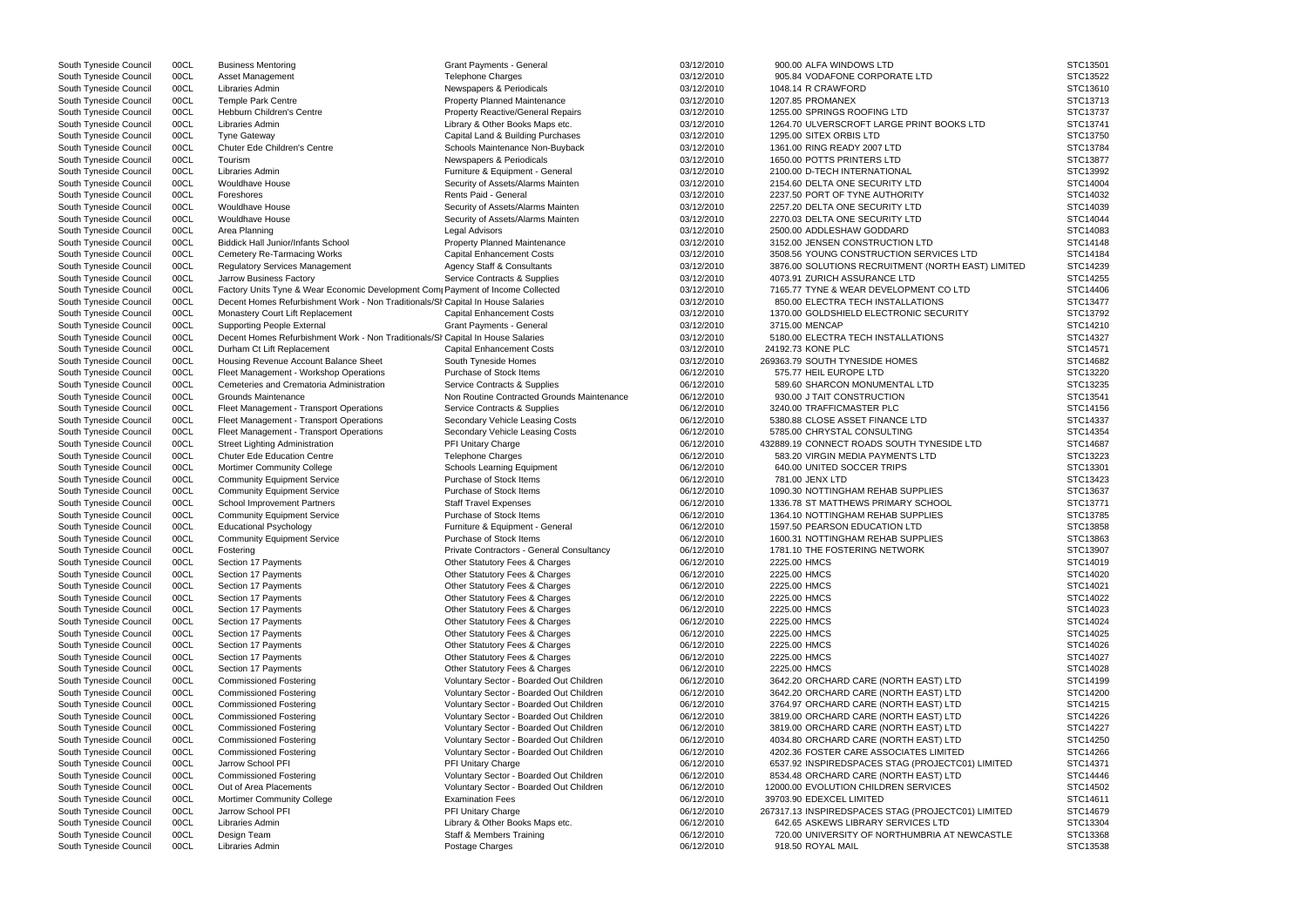| South Tyneside Council | 00CL | Murtagh Diamond House                                    | <b>Property Reactive/General Repairs</b>           | 06/12/2010 | 1115.78 DELTA ONE SECURITY LTD                            | STC13667 |
|------------------------|------|----------------------------------------------------------|----------------------------------------------------|------------|-----------------------------------------------------------|----------|
| South Tyneside Council | 00CL | Town Hall Centenary Celebration                          | Service Contracts & Supplies                       | 06/12/2010 | 1138.00 HATTON TRAFFIC MANAGEMENT LTD                     | STC13677 |
| South Tyneside Council | 00CL | <b>Special Events</b>                                    | Service Contracts & Supplies                       | 06/12/2010 | 1350.00 NITELITES                                         | STC13776 |
| South Tyneside Council | 00CL | <b>Economic Regeneration Balance Sheet</b>               | <b>Creditors Unison</b>                            | 06/12/2010 | 1787.60 UNISON                                            | STC13910 |
| South Tyneside Council | 00CL | <b>Factory Units</b>                                     | Security of Assets/Alarms Mainten                  | 06/12/2010 | 2331.75 ADT FIRE & SECURITY PLC                           | STC14057 |
| South Tyneside Council | 00CL | Manufacturing Forum                                      | <b>Grant Payments - General</b>                    | 06/12/2010 | 2917.00 SOUTH TYNESIDE MANUFACTURING FORUM                | STC14126 |
| South Tyneside Council | 00CL | Temple Park Centre Bar                                   | Resaleable Items                                   | 06/12/2010 | 3141.91 WAVERLEY TBS                                      | STC14147 |
| South Tyneside Council | 00CL | <b>Hedworthfield Children's Centre</b>                   | Schools Maintenance Non-Buyback                    | 06/12/2010 | 3762.00 YOUNG CONSTRUCTION SERVICES LTD                   | STC14214 |
| South Tyneside Council | 00CL | <b>Local Nature Reserves</b>                             | <b>Linked Open Spaces</b>                          | 06/12/2010 | 5771.00 A J GUTHRIE PLANT HIRE & CONTRACTOR               | STC14352 |
| South Tyneside Council | 00CL | <b>Accommodation Moves</b>                               | <b>Capital Enhancement Costs</b>                   | 06/12/2010 | 8780.00 WINDOOR SERVICES                                  | STC14449 |
| South Tyneside Council | 00CL | Economic Regeneration Balance Sheet                      | <b>Creditors Unison</b>                            | 06/12/2010 | 26318.83 UNISON                                           | STC14583 |
| South Tyneside Council | 00CL | Replacement Vehicles and Plant Hire                      | <b>Capital Equipment Purchases</b>                 | 07/12/2010 | -31510.00 NORTH EAST TRUCK & VAN                          | STC13106 |
| South Tyneside Council | 00CL | Replacement Vehicles and Plant Hire                      | <b>Capital Equipment Purchases</b>                 | 07/12/2010 | -31510.00 NORTH EAST TRUCK & VAN                          | STC13107 |
| South Tyneside Council | 00CL | Engineering Works General Overhead                       | <b>Compensation Payments</b>                       | 07/12/2010 | 677.43 BRITISH TELECOMMUNICATIONS PLC                     | STC13331 |
| South Tyneside Council | 00CL | Engineering Works - Highways                             | Traded Services Equipment & Materials              | 07/12/2010 | 751.50 NORTH EAST CONCRETE LIMITED                        | STC13399 |
| South Tyneside Council | 00CL | Scheme under £10k Miscellaneous                          | <b>Capital Enhancement Costs</b>                   | 07/12/2010 | 1055.59 NORTHUMBRIAN ROADS LTD                            | STC13616 |
| South Tyneside Council | 00CL | Area Based Grant Youth Diversionary Activity             | Grant Payments Community Area Forum 1 Boldon Clead | 07/12/2010 | 1380.00 STH TYNESIDE POSITIVE ACTIVITIES & TARGETED YOUTH | STC13794 |
| South Tyneside Council | 00CL | <b>Other Bridges</b>                                     | <b>Capital Enhancement Costs</b>                   | 07/12/2010 | 1474.00 ATKINS LIMITED                                    | STC13828 |
| South Tyneside Council | 00CL | Fleet Management - Transport Operations                  | Hire of Non Operated Vehicles                      | 07/12/2010 | 1680.00 DAWSON RENTALS SWEEPERS                           | STC13885 |
| South Tyneside Council | 00CL | Off-Street Car Parking Administration                    | <b>Property Reactive/General Repairs</b>           | 07/12/2010 | 2375.10 PATROL/PARKING                                    | STC14065 |
| South Tyneside Council | 00CL | Area Based Grant Youth Diversionary Activity             | Grant Payments Community Area Forum 1 Boldon Clead | 07/12/2010 | 5000.00 NORTHUMBRIA POLICE AUTHORITY                      | STC14311 |
| South Tyneside Council | 00CL | <b>Grounds Maintenance</b>                               | Routine Contract Ground Maintenance                | 07/12/2010 | 5092.40 ISS FACILITY SERVICES LTD                         | STC14318 |
| South Tyneside Council | 00CL | <b>Grounds Maintenance</b>                               | Routine Contract Ground Maintenance                | 07/12/2010 | 5092.40 ISS FACILITY SERVICES LTD                         | STC14319 |
| South Tyneside Council | 00CL | Grounds Maintenance                                      | <b>Routine Contract Ground Maintenance</b>         | 07/12/2010 | 5792.00 ISS FACILITY SERVICES LTD                         | STC14355 |
| South Tyneside Council | 00CL | Fleet Management - Transport Operations                  | Hire of Non Operated Vehicles                      | 07/12/2010 | 7804.43 MERCEDES BENZ FINANCE                             | STC14430 |
| South Tyneside Council | 00CL | <b>Insurance Premiums</b>                                | Insurance Premiums - Council                       | 07/12/2010 | 20303.65 ACE EUROPEAN GROUP LIMITED                       | STC14555 |
| South Tyneside Council | 00CL | Replacement Vehicles and Plant Hire                      | <b>Capital Equipment Purchases</b>                 | 07/12/2010 | 31290.00 NORTH EAST TRUCK & VAN                           | STC14591 |
| South Tyneside Council | 00CL | Replacement Vehicles and Plant Hire                      | <b>Capital Equipment Purchases</b>                 | 07/12/2010 | 31290.00 NORTH EAST TRUCK & VAN                           | STC14592 |
| South Tyneside Council | 00CL | Learning Disability Commissioned Home Care               | Home Care                                          | 07/12/2010 | 634.68 COMMUNITY INTEGRATED CARE                          | STC13295 |
| South Tyneside Council | 00CL | <b>Voluntary Sector Funding</b>                          | <b>Grant Payments - General</b>                    | 07/12/2010 | 655.05 ALLIED HEALTHCARE GROUP LTD                        | STC13315 |
| South Tyneside Council | 00CL | National Literacy & Numeracy                             | Private Contractors - General Consultancy          | 07/12/2010 | 675.00 YVONNE WARING                                      | STC13328 |
| South Tyneside Council | 00CL | Learning Disability Commissioned Home Care               | Home Care                                          | 07/12/2010 | 693.72 COMMUNITY INTEGRATED CARE                          | STC13341 |
| South Tyneside Council | 00CL | <b>Community Equipment Service</b>                       | Purchase of Stock Items                            | 07/12/2010 | 767.01 JENX LTD                                           | STC13412 |
| South Tyneside Council | 00CL | <b>Community Equipment Service</b>                       | Purchase of Stock Items                            | 07/12/2010 | 781.00 JENX LTD                                           | STC13424 |
| South Tyneside Council | 00CL | Physical Disability & Sensory Service                    | <b>Client Travel &amp; Subsistence</b>             | 07/12/2010 | 906.00 C D PASSENGER SERVICES                             | STC13523 |
|                        | 00CL | Older Person Commissioned Residential Care               | Residential Care Respite In Borough                | 07/12/2010 | 1014.83 T NESBIT                                          | STC13599 |
| South Tyneside Council | 00CL | <b>Commissioned Fostering</b>                            | Voluntary Sector - Boarded Out Children            | 07/12/2010 | 1091.00 SWIIS FOSTER CARE LTD                             | STC13641 |
| South Tyneside Council |      |                                                          |                                                    |            | 1091.00 SWIIS FOSTER CARE LTD                             | STC13642 |
| South Tyneside Council | 00CL | <b>Commissioned Fostering</b>                            | Voluntary Sector - Boarded Out Children            | 07/12/2010 |                                                           |          |
| South Tyneside Council | 00CL | <b>Voluntary Sector Funding</b>                          | <b>Grant Payments - General</b>                    | 07/12/2010 | 1160.10 ALLIED HEALTHCARE GROUP LTD                       | STC13687 |
| South Tyneside Council | 00CL | Harton Comprehensive School Kitchen                      | <b>Catering Provisions</b>                         | 07/12/2010 | 1243.65 PASTA KING (UK) LTD                               | STC13732 |
| South Tyneside Council | 00CL | Learning Disability Resettlement Residential Care        | Supported Living                                   | 07/12/2010 | 1387.80 DIMENSIONS (UK) LTD                               | STC13797 |
| South Tyneside Council | 00CL | Learning Disability Resettlement Residential Care        | Supported Living                                   | 07/12/2010 | 1387.80 DIMENSIONS (UK) LTD                               | STC13798 |
| South Tyneside Council | 00CL | Learning Disability Resettlement Residential Care        | Supported Living                                   | 07/12/2010 | 1387.80 DIMENSIONS (UK) LTD                               | STC13799 |
| South Tyneside Council | 00CL | Learning Disability Commissioned Day Care                | Day Care                                           | 07/12/2010 | 1561.08 FLEXIBLE SUPPORT OPTIONS UK (DOMICILIARY) LTD     | STC13848 |
| South Tyneside Council | 00CL | Hedworthfield Junior/Infants School Kitchen              | <b>Catering Provisions</b>                         | 07/12/2010 | 1677.65 J R HOLLAND                                       | STC13883 |
| South Tyneside Council | 00CL | St Aloysius RC Infants School Kitchen                    | <b>Catering Provisions</b>                         | 07/12/2010 | 1688.84 J R HOLLAND                                       | STC13891 |
| South Tyneside Council | 00CL | <b>Older Persons Commissioned Residential Care</b>       | Residential Care Respite Out of Borough            | 07/12/2010 | 1720.00 BIRCHDALE CARE HOME                               | STC13896 |
| South Tyneside Council | 00CL | <b>Voluntary Sector Funding</b>                          | <b>Grant Payments - General</b>                    | 07/12/2010 | 1759.80 ALLIED HEALTHCARE GROUP LTD                       | STC13905 |
| South Tyneside Council | 00CL | St Marys RC Junior/Infants School Kitchen                | <b>Catering Provisions</b>                         | 07/12/2010 | 1944.53 DANISH BACON CO PLC                               | STC13956 |
| South Tyneside Council | 00CL | Learning Disability Resettlement Residential Care        | Supported Living                                   | 07/12/2010 | 1980.24 LIFEWAYS COMMUNITY CARE LTD                       | STC13963 |
| South Tyneside Council | 00CL | <b>Boldon Nursery Kitchen</b>                            | <b>Catering Provisions</b>                         | 07/12/2010 | 2116.99 J R HOLLAND                                       | STC13994 |
| South Tyneside Council | 00CL | Hedworth Lane Junior/Infants Kitchen                     | <b>Catering Provisions</b>                         | 07/12/2010 | 2145.12 DANISH BACON CO PLC                               | STC14001 |
| South Tyneside Council | 00CL | St Wilfrid's RC Comprehensive School Kitchen             | <b>Catering Provisions</b>                         | 07/12/2010 | 2303.93 DANISH BACON CO PLC                               | STC14052 |
| South Tyneside Council | 00CL | <b>Continuing Education Pressure Nursing Alternating</b> | Purchase of Stock Items                            | 07/12/2010 | 2344.88 HUNTLEIGH HEALTHCARE                              | STC14060 |
| South Tyneside Council | 00CL | Learning Disability Commissioned Residential Care        | Residential Care Respite In Borough                | 07/12/2010 | 2410.28 MARINA REST HOME                                  | STC14074 |
| South Tyneside Council | 00CL | Childminder Start Up Grant                               | Staff & Members Training                           | 07/12/2010 | 2610.00 SOUTH TYNESIDE COLLEGE                            | STC14103 |
| South Tyneside Council | 00CL | Temple Park Junior School Kitchen                        | <b>Catering Provisions</b>                         | 07/12/2010 | 2670.12 J R HOLLAND                                       | STC14107 |
| South Tyneside Council | 00CL | Albert Elliott Junior/Infants School Kitchen             | <b>Catering Provisions</b>                         | 07/12/2010 | 2701.94 DANISH BACON CO PLC                               | STC14112 |
| South Tyneside Council | 00CL | School Workforce Development                             | <b>Staff &amp; Members Training</b>                | 07/12/2010 | 3290.00 UNIVERSITY OF NORTHUMBRIA AT NEWCASTLE            | STC14162 |
| South Tyneside Council | 00CL | School Workforce Development                             | <b>Staff &amp; Members Training</b>                | 07/12/2010 | 3290.00 UNIVERSITY OF NORTHUMBRIA AT NEWCASTLE            | STC14163 |
| South Tyneside Council | 00CL | Child & Adolescent Mental Health Services                | Private Contractors - General Consultancy          | 07/12/2010 | 3900.00 NORTHUMBERLAND TYNE AND WEAR NHS TRUST            | STC14240 |
| South Tyneside Council | 00CL | <b>Commissioned Fostering</b>                            | Voluntary Sector - Boarded Out Children            | 07/12/2010 | 4066.80 FOSTER CARE ASSOCIATES LIMITED                    | STC14254 |
| South Tyneside Council | 00CL | Brinkburn Comprehensive School Kitchen                   | <b>Catering Provisions</b>                         | 07/12/2010 | 4720.45 DANISH BACON CO PLC                               | STC14294 |
| South Tyneside Council | 00CL | Learning Disability Resettlement Residential Care        | Supported Living                                   | 07/12/2010 | 7035.56 DIMENSIONS (UK) LTD                               | STC14394 |
| South Tyneside Council | 00CL | Learning Disability Resettlement Residential Care        | Supported Living                                   | 07/12/2010 | 7035.56 DIMENSIONS (UK) LTD                               | STC14395 |
| South Tyneside Council | 00CL | Learning Disability Resettlement Residential Care        | Supported Living                                   | 07/12/2010 | 7035.56 DIMENSIONS (UK) LTD                               | STC14396 |
| South Tyneside Council | 00CL | Mental Health Commissioned Nursing Care                  | Nursing Care Respite In Borough                    | 07/12/2010 | 7154.59 CONIFER LODGE                                     | STC14405 |
|                        |      |                                                          |                                                    |            |                                                           |          |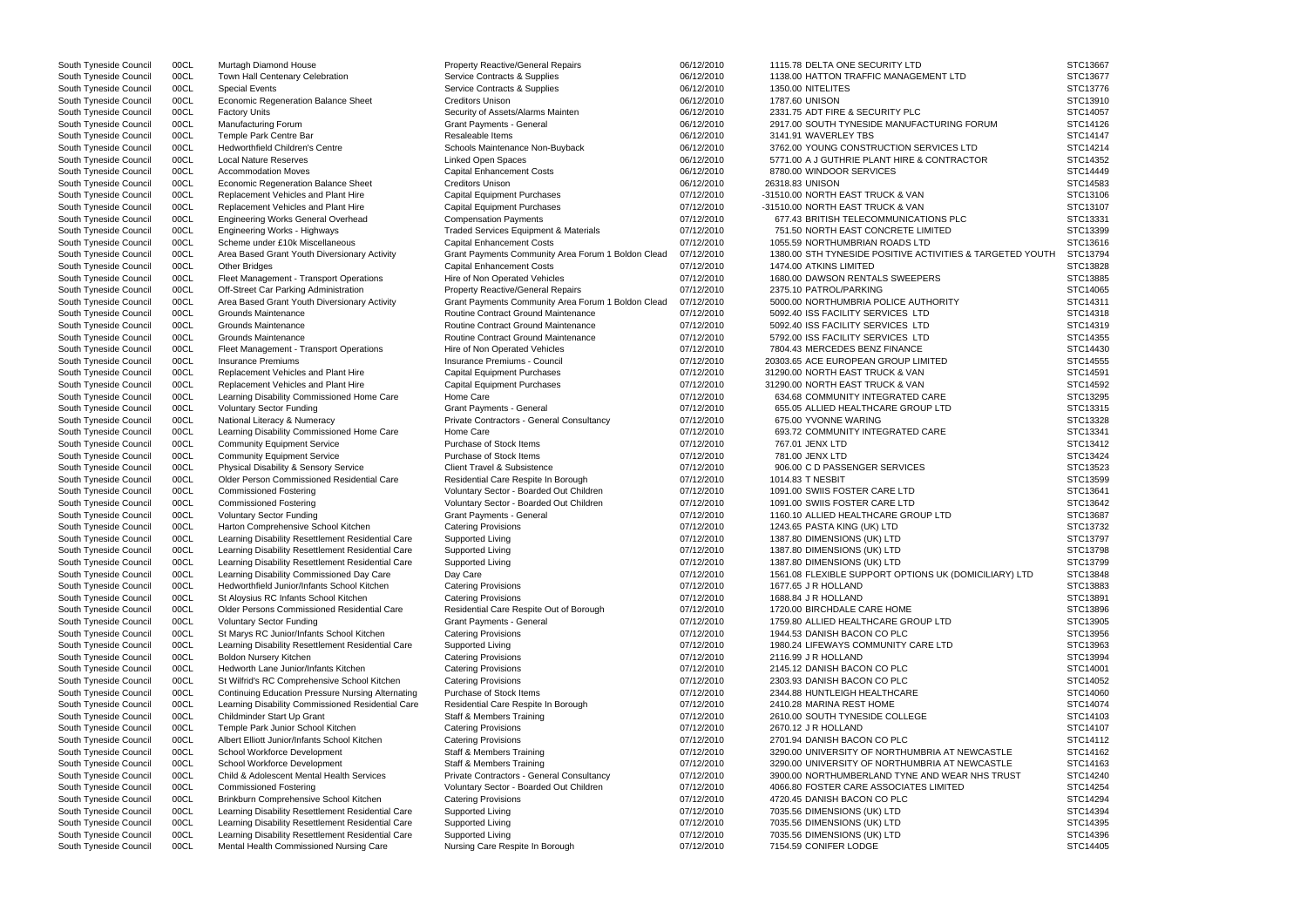South Tyneside Council 00CL Festive Lighting Company Furniture & Equipment - General 08/12/2010 11630.14 J R SCOTT & SONS South Tyneside Council 00CL Special Educational Needs Transport School Travel Contracts 08/12/2010 504.00 BRIDGEWAY TAXIS South Tyneside Council 00CL Home to College Transport School Travel Contracts 08/12/2010 504.00 BRIDGEWAY TAXIS South Tyneside Council 00CL Special Educational Needs Transport School Travel Contracts 08/12/2010 1075.20 BRIDGEWAY TAXIS South Tyneside Council 00CL Special Educational Needs Transport School Travel Contracts 08/12/2010 1075.20 BRIDGEWAY TAXIS South Tyneside Council 00CL Special Educational Needs Transport School Travel Contracts 08/12/2010 1091.20 BRIDGEWAY TAXIS South Tyneside Council 00CL Special Educational Needs Transport School Travel Contracts 08/12/2010 1276.80 BRIDGEWAY TAXIS South Tyneside Council 00CL Community Learning Disability Team Client Travel & Subsistence 08/12/2010 1449.00 BRIDGEWAY TAXIS South Tyneside Council 00CL Children with Disability Team Client Travel & Subsistence 08/12/2010 2116.80 BRIDGEWAY TAXIS South Tyneside Council 00CL Drug/Alcohol Residential Homes Residential Care Respite Out of Borough 08/12/2010 2511.26 PHOENIX HOUSE South Tyneside Council com Community Learning Disability Team Client Travel & Subsistence 08/12/2010 2788.00 BRIDGEWAY TAXIS South Tyneside Council 00CL Communities of Common Interest Grant Payments - Voluntary Sector 08/1 South Tyneside Council 00CL Disabled Children's Access to Childcare Grant Payments - General 08/12/2010 4000.00 KIDZ CLUBZ LTD South Tyneside Council 00CL Disabled Children's Access to Childcare Staff & Members Training 08/12/2010 4000.00 1ST 4 KIDZ

South Tyneside Council 00CL Learning Disability Commissioned Residential Care Residential Care Respite Out of Borough 07/12/2010 8240.80 CARELINE LIFESTYLES LTD STC14442 South Tyneside Council 00CL Learning Disability Commissioned Residential Care Supported Living 07/12/2010 12169.68 UNITED RESPONSE STC14506 South Tyneside Council 00CL Learning Disability Resettlement Residential Care Supported Living 07/12/2010 31814.28 UNITED RESPONSE STC14595 South Tyneside Council 00CL Out of Area Placements Voluntary Sector - Boarded Out Children 07/12/2010 33109.96 UNDERLEY EDUCATIONAL SERVICES STC14598 South Tyneside Council 00CL Out of Area Placements Voluntary Sector - Boarded Out Children 07/12/2010 49126.66 UNDERLEY EDUCATIONAL SERVICES STC14626 South Tyneside Council 00CL Out of Area Placements Voluntary Sector - Boarded Out Children 07/12/2010 49126.66 UNDERLEY EDUCATIONAL SERVICES STC14627 South Tyneside Council 00CL Older Persons Commissioned Home Care Home Care Home Care 307/12/2010 55265.63 SUNDERLAND HOME CARE ASSOCIATES STC14635 South Tyneside Council 00CL Older Person Commissioned Home Care Home Care Home Care 152526.02 THOMPSON PARK HOMECARE SERVICES STC14667 South Tyneside Council 00CL Parks General Service Contracts & Supplies 67/12/2010 500.00 F HINTON STC13145 South Tyneside Council 00CL Biddick Hall Junior/Infants School Schools Maintenance Non-Buyback 07/12/2010 525.00 JENSEN CONSTRUCTION LTD STC13170 South Tyneside Council 00CL Temple Park Centre Vending Vending Vending Machine Stock 07/12/2010 570.29 DANISH BACON CO PLC STC13211 South Tyneside Council 00CL Emergency Planning Company of Training and Exercises Company Company of the STC13450 07/12/2010 815.00 NORTHUMBRIA POLICE AUTHORITY STC13450 South Tyneside Council 00CL Accommodation Moves Capital Enhancement Costs 07/12/2010 937.16 AIKEN FLOORING CONTRACTS LTD STC13546 South Tyneside Council 00CL Housing Renewal Team Service Contracts & Supplies 07/12/2010 1739.00 NORTHUMBRIAN WATER STC13899 STC13899 South Tyneside Council 00CL Asset Management Private Contractors - General Consultancy 07/12/2010 1855.00 GC SAFETY SERVICES STC13932 South Tyneside Council 00CL South Shields Town Hall Property Planned Maintenance 07/12/2010 2137.79 THE BSS GROUP PLC STC13998 South Tyneside Council COOCL Temple Park Centre Bar Resaleable Items 2608.90 HEINEKEN UK LTD STC14102 STC14102 South Tyneside Council 00CL Asset Management Agency Staff - Non-Teachers 07/12/2010 2682.20 GC SAFETY SERVICES STC14108 South Tyneside Council 00CL Children's Homes Capital Enhancement Costs 07/12/2010 14000.00 JENSEN CONSTRUCTION LTD STC14521 South Tyneside Council 00CL 9-10 Charlotte Terrace Rents Paid - General Rents Paid - General 207/12/2010 15000.00 D PARSONS AND D SMALL STC14529 South Tyneside Council 00CL Rents Rates Taxes Tenant Removal Charges Tenant Removal Charges 67/12/2010 570.57 HARKERS REMOVERS AND STORERS LTD STC13214 South Tyneside Council 00CL Engineering Works - Highways Traded Services Equipment & Materials 08/12/2010 789.08 NORTH EAST CONCRETE LIMITED STC13428 South Tyneside Council 00CL Engineering Works - Highways Traded Services Equipment & Materials 08/12/2010 826.65 NORTH EAST CONCRETE LIMITED STC13461<br>South Tyneside Council 00Cl Fleet Management - Transport Operations Hire South Tyneside Council 00CL Fleet Management - Transport Operations Hire of Non Council Vehicles 08/12/2010 1050.00 GEORGE VARDY HAULAGE South Tyneside Council 00CL Fleet Management - Transport Operations Hire of Plant 108/12/2010 1050.00 GEORGE VARDY HAULAGE South Tyneside Council 00CL Energy Recharges Telephone Charges Telephone Charges Council 208/12/2010 4987.88 BRITISH TELECOM PLC South Tyneside Council 00CL Off-Street Car Parking Administration Private Contractors - Car Park Income 08/12/2010 33396.06 APCOA PARKING (UK) LTD South Tyneside Council 00CL Harton Comprehensive School Kitchen Catering Provisions Catering Provisions 08/12/2010 541.98 AUTOBAR UK LIMITED South Tyneside Council 00CL St Oswald's RC Primary School Agency Staff - Teachers 08/12/2010 600.00 PROTOCOL EDUCATION LTD South Tyneside Council 00CL Physical Disability & Sensory Service Client Travel & Subsistence 08/12/2010 700.00 C D PASSENGER SERVICES South Tyneside Council 00CL Commissioned Fostering variable voluntary Sector - Boarded Out Children 08/12/2010 702.00 SWIIS FOSTER CARE LTD South Tyneside Council 00CL Drug/Alcohol Residential Homes Residential Care Respite Out of Borough 08/12/2010 760.33 ATLAS HEALTHCARE LTD South Tyneside Council COOL Skills for Jobs (STC13413 Crant Payments - General 08/12/2010 770.00 SKILLSENSE STC13413 South Tyneside Council 00CL Commissioned Fostering Voluntary Sector - Boarded Out Children 08/12/2010 820.00 SWIIS FOSTER CARE LTD South Tyneside Council 00CL Commissioned Fostering values of Voluntary Sector - Boarded Out Children 08/12/2010 901.00 SWIIS FOSTER CARE LTD South Tyneside Council 00CL Commissioned Fostering variable voluntary Sector - Boarded Out Children 08/12/2010 901.00 SWIIS FOSTER CARE LTD South Tyneside Council 00CL Commissioned Fostering Voluntary Sector - Boarded Out Children 08/12/2010 901.00 SWIIS FOSTER CARE LTD South Tyneside Council 00CL Commissioned Fostering values and Voluntary Sector - Boarded Out Children 08/12/2010 901.00 SWIIS FOSTER CARE LTD South Tyneside Council 00CL Commissioned Fostering values and Voluntary Sector -South Tyneside Council 00CL Commissioned Fostering values of Voluntary Sector - Boarded Out Children 08/12/2010 911.00 SWIIS FOSTER CARE LTD South Tyneside Council 00CL Commissioned Fostering values and Voluntary Sector - Boarded Out Children 08/12/2010 911.00 SWIIS FOSTER CARE LTD South Tyneside Council 00CL Commissioned Fostering values and Voluntary Sector -South Tyneside Council 00CL Commissioned Fostering values of Voluntary Sector - Boarded Out Children 08/12/2010 911.00 SWIIS FOSTER CARE LTD South Tyneside Council 00CL Commissioned Fostering Commissioned Fostering Voluntary Sector - Boarded Out Children 08/12/2010 1091.00 SWIIS FOSTER CARE LTD South Tyneside Council 00CL Commissioned Fostering variable voluntary Sector - Boarded Out Children 08/12/2010 1091.00 SWIIS FOSTER CARE LTD South Tyneside Council 00CL Commissioned Fostering Voluntary Sector - Boarded Out Children 08/12/2010 1230.00 SWIIS FOSTER CARE LTD South Tyneside Council 00CL Commissioned Fostering Voluntary Sector - Boarded Out Children 08/12/2010 1369.00 SWIIS FOSTER CARE LTD South Tyneside Council 00CL Home to College Transport STC13843 School Travel Contracts 68/12/2010 1545.60 BRIDGEWAY TAXIS STC13843 South Tyneside Council 00CL School Improvement Team Legal Advisors Legal Advisors 68/12/2010 2029.10 DICKINSON DEES LAW FIRM South Tyneside Council 00CL School Improvement Team Legal Advisors Legal Advisors 68/12/2010 2081.30 DICKINSON DEES LAW FIRM South Tyneside Council 00CL Learning Disability Resettlement Residential Care Supported Living 08/12/2010 08/12/2010 2250.96 LIFEWAYS COMMUNITY CARE LTD South Tyneside Council 00CL Learning Disability Resettlement Residential Care Supported Living 08/12/2010 2443.52 LIFEWAYS COMMUNITY CARE LTD South Tyneside Council COOL Home to College Transport School Travel Contracts School Travel Contracts New StC14082 2486.40 BRIDGEWAY TAXIS STC14082 South Tyneside Council 00CL Succession Planning Staff & Members Training Staff & Members Training 68/12/2010 2700.00 SLAMS(SCHOOL L'SHIP & MANAGEMENT S South Tyneside Council 00CL Communities of Common Interest Grant Payments - Voluntary Sector 08/12/2010 3448.00 SOUTH TYNESIDE COUNCIL FOR VOLUNTA South Tyneside Council 00CL Learning Disability Resettlement Residential Care Supported Living 08/12/2010 6262.72 LIFEWAYS COMMUNITY CARE LTD

|                    | STC13613 |
|--------------------|----------|
|                    | STC14306 |
|                    | STC14497 |
|                    | STC14601 |
|                    | STC13149 |
|                    | STC13150 |
|                    | STC13179 |
|                    | STC13246 |
|                    | STC13348 |
|                    | STC13356 |
|                    | STC13409 |
|                    | STC13413 |
|                    | STC13453 |
|                    | STC13506 |
|                    | STC13507 |
|                    | STC13508 |
|                    | STC13509 |
|                    | STC13527 |
|                    | STC13528 |
|                    | STC13529 |
|                    | STC13628 |
|                    | STC13629 |
|                    | STC13643 |
|                    | STC13644 |
|                    | STC13654 |
|                    | STC13724 |
|                    | STC13744 |
|                    | STC13788 |
|                    | STC13820 |
|                    | STC13843 |
|                    | STC13980 |
|                    | STC13987 |
|                    | STC13993 |
|                    | STC14036 |
|                    | STC14076 |
|                    | STC14082 |
|                    | STC14089 |
| <b>SOLUTIONS</b>   | STC14110 |
|                    | STC14117 |
| <b>ARY SERVICE</b> | STC14177 |
|                    | STC14249 |
|                    | STC14248 |
|                    | STC14366 |
|                    |          |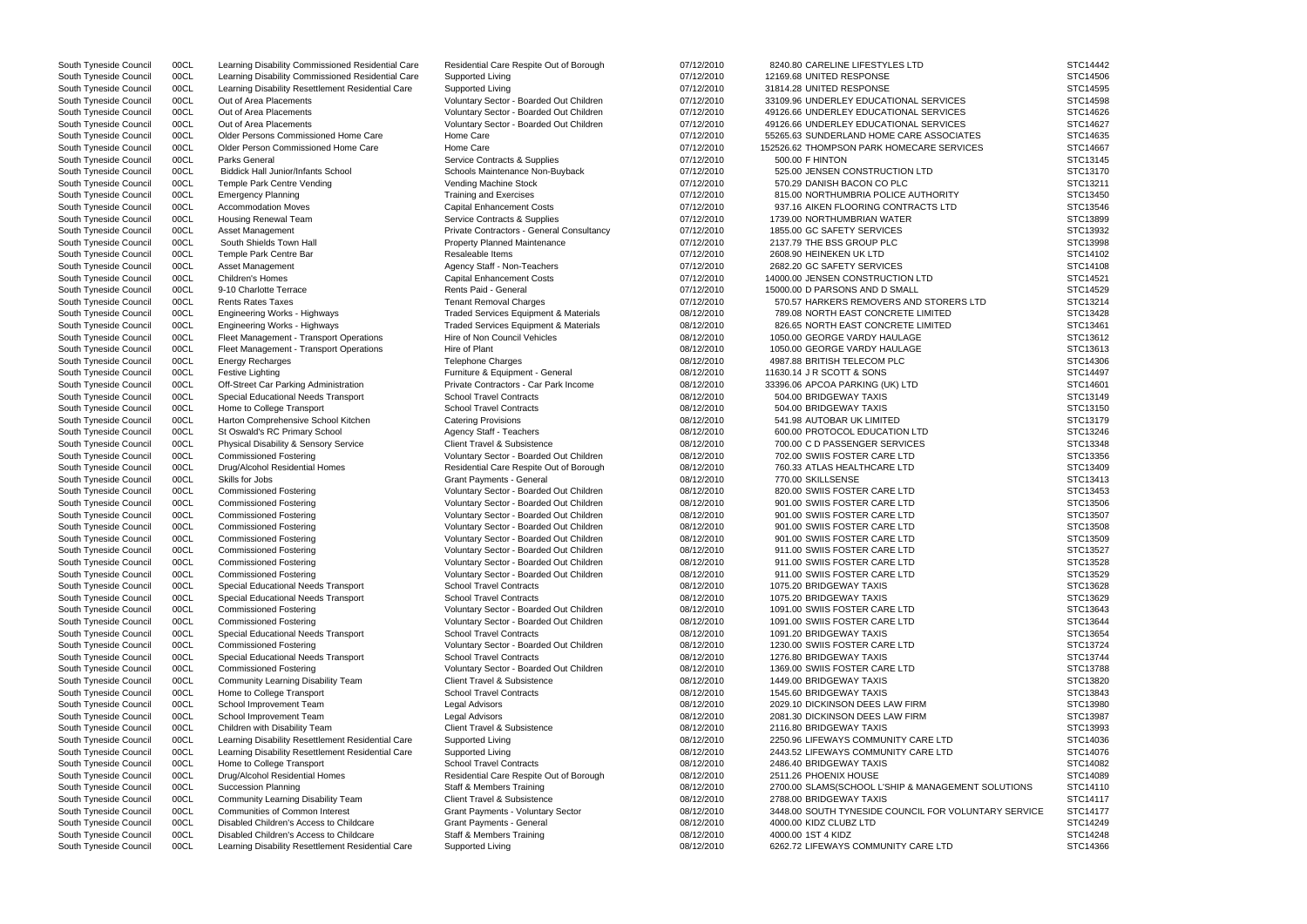| South Tyneside Council | 00CL | Learning Disability Resettlement Residential Care     | Supported Living                              | 08/12/2010 | 6358.64 LIFEWAYS COMMUNITY CARE LTD          | STC14368 |
|------------------------|------|-------------------------------------------------------|-----------------------------------------------|------------|----------------------------------------------|----------|
| South Tyneside Council | 00CL | Learning Disability Resettlement Residential Care     | Supported Living                              | 08/12/2010 | 6446.70 LIFEWAYS COMMUNITY CARE LTD          | STC14369 |
| South Tyneside Council | 00CL | Learning Disability Resettlement Residential Care     | Supported Living                              | 08/12/2010 | 6661.59 LIFEWAYS COMMUNITY CARE LTD          | STC14380 |
| South Tyneside Council | 00CL | Learning Disability Resettlement Residential Care     | Supported Living                              | 08/12/2010 | 6921.00 LIFEWAYS COMMUNITY CARE LTD          | STC14387 |
| South Tyneside Council | 00CL | Learning Disability Resettlement Residential Care     | Supported Living                              | 08/12/2010 | 6960.60 LIFEWAYS COMMUNITY CARE LTD          | STC14388 |
| South Tyneside Council | 00CL | Learning Disability Resettlement Residential Care     | Supported Living                              | 08/12/2010 | 6971.70 LIFEWAYS COMMUNITY CARE LTD          | STC14389 |
| South Tyneside Council | 00CL | Learning Disability Resettlement Residential Care     | Supported Living                              | 08/12/2010 | 6971.70 LIFEWAYS COMMUNITY CARE LTD          | STC14390 |
| South Tyneside Council | 00CL | Learning Disability Resettlement Residential Care     | Supported Living                              | 08/12/2010 | 6971.70 LIFEWAYS COMMUNITY CARE LTD          | STC14391 |
|                        |      |                                                       |                                               |            |                                              |          |
| South Tyneside Council | 00CL | Learning Disability Resettlement Residential Care     | Supported Living                              | 08/12/2010 | 7127.70 LIFEWAYS COMMUNITY CARE LTD          | STC14401 |
| South Tyneside Council | 00CL | Learning Disability Resettlement Residential Care     | Supported Living                              | 08/12/2010 | 7151.70 LIFEWAYS COMMUNITY CARE LTD          | STC14402 |
| South Tyneside Council | 00CL | Learning Disability Resettlement Residential Care     | Supported Living                              | 08/12/2010 | 7192.62 LIFEWAYS COMMUNITY CARE LTD          | STC14410 |
| South Tyneside Council | 00CL | Learning Disability Resettlement Residential Care     | Supported Living                              | 08/12/2010 | 7204.09 LIFEWAYS COMMUNITY CARE LTD          | STC14411 |
| South Tyneside Council | 00CL | Learning Disability Resettlement Residential Care     | Supported Living                              | 08/12/2010 | 7204.09 LIFEWAYS COMMUNITY CARE LTD          | STC14412 |
| South Tyneside Council | 00CL | Learning Disability Resettlement Residential Care     | Supported Living                              | 08/12/2010 | 7204.09 LIFEWAYS COMMUNITY CARE LTD          | STC14413 |
| South Tyneside Council | 00CL | Learning Disability Resettlement Residential Care     | Supported Living                              | 08/12/2010 | 7365.29 LIFEWAYS COMMUNITY CARE LTD          | STC14418 |
| South Tyneside Council | 00CL | Learning Disability Resettlement Residential Care     | Supported Living                              | 08/12/2010 | 9741.90 LIFEWAYS COMMUNITY CARE LTD          | STC14466 |
| South Tyneside Council | 00CL | Learning Disability Resettlement Residential Care     | Supported Living                              | 08/12/2010 | 10066.63 LIFEWAYS COMMUNITY CARE LTD         | STC14477 |
| South Tyneside Council | 00CL | Out of Area Placements                                | Voluntary Sector - Boarded Out Children       | 08/12/2010 | 15861.10 PEARTREE PROJECTS LTD               | STC14535 |
| South Tyneside Council | 00CL | Provision of Milk                                     | <b>School Milk</b>                            | 08/12/2010 | 23246.03 ROCK FARM DAIRY LTD                 | STC14568 |
| South Tyneside Council | 00CL | Learning Disability Resettlement Residential Care     | Supported Living                              | 08/12/2010 | 45918.00 LIFEWAYS COMMUNITY CARE LTD         | STC14618 |
| South Tyneside Council | 00CL | Learning Disability Resettlement Residential Care     | Supported Living                              | 08/12/2010 | 47448.60 LIFEWAYS COMMUNITY CARE LTD         | STC14622 |
|                        |      |                                                       |                                               |            | -1475.00 DICKINSON DEES LAW FIRM             | STC13123 |
| South Tyneside Council | 00CL | Regeneration and Transformation Fund                  | Capital Advisors & Consultants Fees           | 08/12/2010 |                                              |          |
| South Tyneside Council | 00CL | South Shields Town Hall                               | <b>Property Planned Maintenance</b>           | 08/12/2010 | 519.09 NOTTINGHAM REHAB SUPPLIES             | STC13165 |
| South Tyneside Council | 00CL | Libraries Admin                                       | Library & Other Books Maps etc.               | 08/12/2010 | 699.52 ASKEWS LIBRARY SERVICES LTD           | STC13346 |
| South Tyneside Council | 00CL | South Shields Town Hall                               | <b>Property Planned Maintenance</b>           | 08/12/2010 | 716.16 RING READY 2007 LTD                   | STC13367 |
| South Tyneside Council | 00CL | <b>Special Events</b>                                 | Furniture & Equipment - General               | 08/12/2010 | 5000.00 REACTION FIREWORKS LTD               | STC14309 |
| South Tyneside Council | 00CL | Engineering Works - Highways                          | Traded Services Equipment & Materials         | 09/12/2010 | 670.01 CEMEX UK MATERIALS LTD                | STC13324 |
| South Tyneside Council | 00CL | Fleet Management - Transport Operations               | <b>Vehicle Running Costs</b>                  | 09/12/2010 | 25125.00 PETROPLUS REFINING TEESSIDE LIMITED | STC14575 |
| South Tyneside Council | 00CL | Whitburn Junior School Kitchen                        | <b>Catering Provisions</b>                    | 09/12/2010 | 552.95 JW RAE BAKER & CONFECTIONER           | STC13199 |
| South Tyneside Council | 00CL | Section 17 Payments (Central)                         | <b>Legal Advisors</b>                         | 09/12/2010 | 612.50 RD PSYCHOLOGICAL SERVICES LTD         | STC13281 |
| South Tyneside Council | 00CL | Supporting People Main Grant                          | <b>Accommodation Costs</b>                    | 09/12/2010 | 613.02 CHEVIOT HOUSING ASSOC.                | STC13282 |
| South Tyneside Council | 00CL | Training - Adults                                     | Staff & Members Training                      | 09/12/2010 | 621.27 SLJ TRAINING & THERAPY                | STC13287 |
| South Tyneside Council | 00CL | Section 17 Payments                                   | Grant Payments Community Area Forum 4- Jarrow | 09/12/2010 | 700.00 HMCS                                  | STC13349 |
|                        | 00CL | Section 17 Payments                                   | Other Statutory Fees & Charges                |            |                                              |          |
| South Tyneside Council |      |                                                       |                                               | 09/12/2010 | 700.00 HMCS                                  | STC13350 |
| South Tyneside Council | 00CL | First Steps Community Development                     | <b>Grant Payments - General</b>               | 09/12/2010 | 825.60 E ACHIEVE                             | STC13460 |
| South Tyneside Council | 00CL | Supporting People Main Grant                          | <b>Accommodation Costs</b>                    | 09/12/2010 | 850.85 ENTERPRISE 5 HOUSING ASSOCIATION      | STC13479 |
| South Tyneside Council | 00CL | Skills for Jobs                                       | <b>Grant Payments - General</b>               | 09/12/2010 | 893.60 LEAMSIDE SERVICES LTD                 | STC13493 |
| South Tyneside Council | 00CL | National Literacy & Numeracy                          | Private Contractors - General Consultancy     | 09/12/2010 | 900.00 YVONNE WARING                         | STC13499 |
| South Tyneside Council | 00CL | Alternative Education Service - Administration        | Furniture & Equipment - General               | 09/12/2010 | 935.00 LEAMSIDE SERVICES LTD                 | STC13545 |
| South Tyneside Council | 00CL | Mortimer Primary School                               | Gas Charges                                   | 09/12/2010 | 970.33 BRITISH GAS                           | STC13567 |
| South Tyneside Council | 00CL | <b>Supporting People Main Grant</b>                   | <b>Accommodation Costs</b>                    | 09/12/2010 | 1058.75 HANOVER HOUSING ASSOC.               | STC13617 |
| South Tyneside Council | 00CL | Community Learning Disability Team                    | <b>Burial &amp; Cremation Fees</b>            | 09/12/2010 | 1175.90 PETER JOHNSON FUNERALS LTD           | STC13693 |
| South Tyneside Council | 00CL | <b>Older Persons Commissioned Residential Care</b>    | Residential Care Out of Borough               | 09/12/2010 | 1195.00 NORTHBOURNE RESIDENTIAL HOME         | STC13701 |
| South Tyneside Council | 00CL | St Bede's RC Junior/Infants School Kitchen            | <b>Catering Provisions</b>                    | 09/12/2010 | 1319.27 DANISH BACON CO PLC                  | STC13766 |
| South Tyneside Council | 00CL | Westoe Crown School Kitchen                           | <b>Catering Provisions</b>                    | 09/12/2010 | 1418.80 JW RAE BAKER & CONFECTIONER          | STC13814 |
| South Tyneside Council |      |                                                       | Home Care                                     | 09/12/2010 | 1505.44 THE RIVERSIDE GROUP LTD              | STC13836 |
|                        | 00CL | Learning Disability Commissioned Home Care            |                                               |            |                                              |          |
| South Tyneside Council | 00CL | Supporting People Main Grant                          | <b>Accommodation Costs</b>                    | 09/12/2010 | 1636.93 HOME HOUSING ASSOCIATION LTD         | STC13870 |
| South Tyneside Council | 00CL | All Saints CE Junior/Infants School Kitchen           | <b>Catering Provisions</b>                    | 09/12/2010 | 1720.15 J R HOLLAND                          | STC13897 |
| South Tyneside Council | 00CL | Supporting People Main Grant                          | <b>Block Gross Accommodation Costs</b>        | 09/12/2010 | 1804.26 MENCAP                               | STC13914 |
| South Tyneside Council | 00CL | <b>Older Persons Commissioned Home Care</b>           | Home Care                                     | 09/12/2010 | 1869.26 KAY CARE SERVICES LTD                | STC13933 |
| South Tyneside Council | 00CL | Section 17 Payments                                   | Other Statutory Fees & Charges                | 09/12/2010 | 1900.00 HMCS                                 | STC13945 |
| South Tyneside Council | 00CL | Section 17 Payments                                   | Other Statutory Fees & Charges                | 09/12/2010 | 1900.00 HMCS                                 | STC13946 |
| South Tyneside Council | 00CL | <b>Thurston Activity Centre</b>                       | <b>Electricity Charges</b>                    | 09/12/2010 | 1962.99 NPOWER NORTHERN LTD                  | STC13958 |
| South Tyneside Council | 00CL | St Josephs RC Junior/Infants School Kitchen           | <b>Catering Provisions</b>                    | 09/12/2010 | 2005.32 J R HOLLAND                          | STC13975 |
| South Tyneside Council | 00CL | Supporting People Main Grant                          | <b>Accommodation Costs</b>                    | 09/12/2010 | 2206.17 ANCHOR TRUST                         | STC14009 |
| South Tyneside Council | 00CL | Brinkburn Comprehensive School Kitchen                | <b>Catering Provisions</b>                    | 09/12/2010 | 2234.17 J R HOLLAND                          | STC14030 |
| South Tyneside Council | 00CL | <b>Boldon Nursery Kitchen</b>                         | <b>Catering Provisions</b>                    | 09/12/2010 | 2306.94 J R HOLLAND                          | STC14053 |
|                        |      |                                                       | <b>Accommodation Costs</b>                    |            | 2409.00 PLACES FOR PEOPLE INDIVIDUAL SUPPORT | STC14073 |
| South Tyneside Council | 00CL | Supporting People Main Grant<br>Jarrow School Kitchen |                                               | 09/12/2010 |                                              |          |
| South Tyneside Council | 00CL |                                                       | <b>Catering Provisions</b>                    | 09/12/2010 | 2533.22 G & J CAMPBELL                       | STC14091 |
| South Tyneside Council | 00CL | Learning Disability Management                        | Payments to Carers                            | 09/12/2010 | 2882.72 REDACTED - COMMERCIALLY CONFIDENTIAL | STC14123 |
| South Tyneside Council | 00CL | Youth Offending Service                               | Telephone Charges                             | 09/12/2010 | 4358.85 BRITISH TELECOM PLC                  | STC14280 |
| South Tyneside Council | 00CL | Supporting People Main Grant                          | <b>Accommodation Costs</b>                    | 09/12/2010 | 4571.56 WILLIAM SUTTON HOUSING ASSOCIATION   | STC14288 |
| South Tyneside Council | 00CL | Supporting People Main Grant                          | <b>Accommodation Costs</b>                    | 09/12/2010 | 6845.36 MENTAL HEALTH MATTERS                | STC14385 |
| South Tyneside Council | 00CL | Supporting People Main Grant                          | <b>Block Gross Floating Supp</b>              | 09/12/2010 | 9047.83 DEPAUL UK                            | STC14455 |
| South Tyneside Council | 00CL | Supporting People Main Grant                          | <b>Block Gross Accommodation Costs</b>        | 09/12/2010 | 9399.00 ENTERPRISE 5 HOUSING ASSOCIATION     | STC14460 |
|                        |      |                                                       |                                               |            |                                              |          |
| South Tyneside Council | 00CL | Children with Disability Team                         | <b>Client Travel &amp; Subsistence</b>        | 09/12/2010 | 10018.00 C D PASSENGER SERVICES              | STC14475 |
| South Tyneside Council | 00CL | Learning Disability Commissioned Home Care            | Home Care                                     | 09/12/2010 | 10703.75 KAY CARE SERVICES LTD               | STC14485 |

|                         | STC14368 |
|-------------------------|----------|
|                         | STC14369 |
|                         | STC14380 |
|                         | STC14387 |
| s                       | STC14388 |
| 2.<br>š                 | TC14389  |
|                         | STC14390 |
|                         | STC14391 |
|                         | STC14401 |
| s                       | STC14402 |
|                         | STC14410 |
| STC14411                |          |
|                         | STC14412 |
|                         | STC14413 |
|                         | STC14418 |
|                         | STC14466 |
|                         | STC14477 |
|                         | STC14535 |
|                         | STC14568 |
|                         | STC14618 |
|                         | STC14622 |
|                         | STC13123 |
|                         |          |
|                         | STC13165 |
|                         | STC13346 |
|                         | STC13367 |
|                         | STC14309 |
|                         | STC13324 |
|                         | STC14575 |
|                         | STC13199 |
|                         | STC13281 |
| s                       | STC13282 |
|                         | STC13287 |
|                         | STC13349 |
| s                       | STC13350 |
|                         | STC13460 |
|                         | STC13479 |
| STC13493                |          |
|                         |          |
|                         | STC13499 |
| ີ                       |          |
| ξ                       | STC13545 |
| š                       | STC13567 |
| r                       | STC13617 |
| $\overline{\mathsf{S}}$ | C13693   |
|                         | STC13701 |
| ć                       | STC13766 |
| s                       | STC13814 |
|                         | STC13836 |
|                         | STC13870 |
|                         | STC13897 |
| s                       | STC13914 |
| s                       | STC13933 |
|                         | STC13945 |
|                         | STC13946 |
|                         | STC13958 |
| ć                       | STC13975 |
| ć                       | STC14009 |
|                         | STC14030 |
|                         | STC14053 |
|                         | STC14073 |
| ć                       | STC14091 |
| s                       | STC14123 |
|                         | STC14280 |
|                         | STC14288 |
|                         | STC14385 |
| ć                       | STC14455 |
| š                       | STC14460 |
|                         | STC14475 |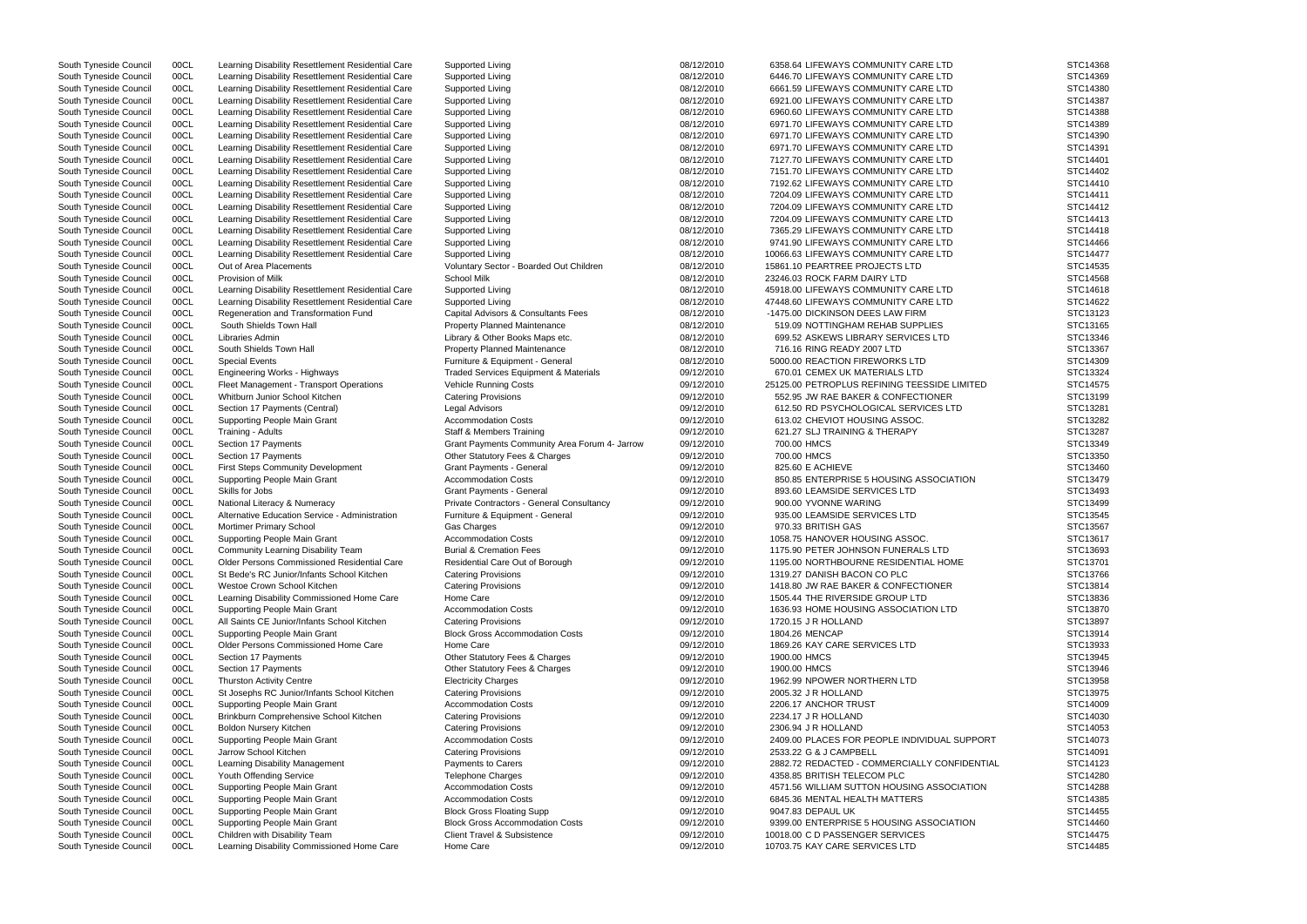| South Tyneside Council | 00CL | Out of Area Placements                                                               | Voluntary Sector - Boarded Out Children  | 09/12/2010 | 11151.35 ESPA LTD                                  | STC14490 |
|------------------------|------|--------------------------------------------------------------------------------------|------------------------------------------|------------|----------------------------------------------------|----------|
| South Tyneside Council | 00CL | Supporting People Main Grant                                                         | <b>Block Gross Floating Supp</b>         | 09/12/2010 | 11167.70 SOUTH TYNESIDE CHURCHES KEY PROJECT       | STC14492 |
| South Tyneside Council | 00CL | Learning Disability Commissioned Home Care                                           | Home Care                                | 09/12/2010 | 12479.73 THE RIVERSIDE GROUP LTD                   | STC14508 |
| South Tyneside Council | 00CL | Supporting People Main Grant                                                         | <b>Block Gross Floating Supp</b>         | 09/12/2010 | 15226.60 NEW LEAF SUPPORTING INDEPENDENCE          | STC14533 |
| South Tyneside Council | 00CL | Supporting People Main Grant                                                         | <b>Block Gross Accommodation Costs</b>   | 09/12/2010 | 15897.27 CARR-GOMM SOCIETY                         | STC14536 |
| South Tyneside Council | 00CL | Supporting People Main Grant                                                         | <b>Block Gross Floating Supp</b>         | 09/12/2010 | 19231.55 NORCARE LIMITED                           | STC14551 |
|                        |      |                                                                                      |                                          |            |                                                    |          |
| South Tyneside Council | 00CL | Supporting People Main Grant                                                         | <b>Block Gross Accommodation Costs</b>   | 09/12/2010 | 24350.97 BYKER BRIDGE HOUSING ASSOCIATION LTD      | STC14572 |
| South Tyneside Council | 00CL | Supporting People Main Grant                                                         | <b>Accommodation Costs</b>               | 09/12/2010 | 40554.40 MENCAP                                    | STC14612 |
| South Tyneside Council | 00CL | Supporting People Main Grant                                                         | <b>Block Gross Floating Supp</b>         | 09/12/2010 | 41418.00 STONHAM                                   | STC14614 |
| South Tyneside Council | 00CL | Supporting People Main Grant                                                         | <b>Block Gross Accommodation Costs</b>   | 09/12/2010 | 49037.03 NEW LEAF SUPPORTING INDEPENDENCE          | STC14625 |
| South Tyneside Council | 00CL | St Joseph's School Building Schools for the Future                                   | <b>Capital Construction Costs</b>        | 09/12/2010 | 200628.00 INSPIREDSPACES STAG LIMITED              | STC14674 |
| South Tyneside Council | 00CL | Transforming our Primary Schools Albert Elliott Primary S Capital Construction Costs |                                          | 09/12/2010 | 220160.00 INSPIREDSPACES STAG LIMITED              | STC14675 |
| South Tyneside Council | 00CL | Jarrow School PFI                                                                    | PFI Unitary Charge                       | 09/12/2010 | 254788.45 INSPIREDSPACES STAG (PROJECTC01) LIMITED | STC14678 |
|                        |      |                                                                                      |                                          |            |                                                    |          |
| South Tyneside Council | 00CL | <b>Boldon Children's Centre</b>                                                      | <b>Electricity Charges</b>               | 09/12/2010 | -2879.98 NPOWER NORTHERN LTD                       | STC13117 |
| South Tyneside Council | 00CL | <b>Boldon Children's Centre</b>                                                      | <b>Electricity Charges</b>               | 09/12/2010 | 501.46 NPOWER NORTHERN LTD                         | STC13147 |
| South Tyneside Council | 00CL | Future Jobs Fund                                                                     | <b>Grant Payments - General</b>          | 09/12/2010 | 684.44 AGE CONCERN                                 | STC13333 |
| South Tyneside Council | 00CL | Future Jobs Fund                                                                     | <b>Grant Payments - General</b>          | 09/12/2010 | 758.62 AGE CONCERN                                 | STC13405 |
| South Tyneside Council | 00CL | Future Jobs Fund                                                                     | <b>Grant Payments - General</b>          | 09/12/2010 | 758.62 AGE CONCERN                                 | STC13406 |
| South Tyneside Council | 00CL | Future Jobs Fund                                                                     | <b>Grant Payments - General</b>          | 09/12/2010 | 758.62 AGE CONCERN                                 | STC13407 |
| South Tyneside Council | 00CL | <b>Wouldhave House</b>                                                               | Water & Sewerage Charges                 | 09/12/2010 | 883.83 NORTHUMBRIAN WATER                          | STC13487 |
| South Tyneside Council | 00CL | South Shields Town Hall                                                              | Waste Disposal Contract - Special waste  | 09/12/2010 | 951.70 SHRED-IT LTD                                | STC13561 |
|                        |      |                                                                                      |                                          |            |                                                    |          |
| South Tyneside Council | 00CL | Future Jobs Fund                                                                     | <b>Grant Payments - General</b>          | 09/12/2010 | 1090.08 AGE CONCERN                                | STC13632 |
| South Tyneside Council | 00CL | Future Jobs Fund                                                                     | <b>Grant Payments - General</b>          | 09/12/2010 | 1090.08 AGE CONCERN                                | STC13633 |
| South Tyneside Council | 00CL | Future Jobs Fund                                                                     | <b>Grant Payments - General</b>          | 09/12/2010 | 1090.08 AGE CONCERN                                | STC13634 |
| South Tyneside Council | 00CL | Future Jobs Fund                                                                     | <b>Grant Payments - General</b>          | 09/12/2010 | 1090.08 AGE CONCERN                                | STC13635 |
| South Tyneside Council | 00CL | <b>Biddick Hall Infants School</b>                                                   | Schools Maintenance Non-Buyback          | 09/12/2010 | 1253.00 ROADLITE INSTALLATIONS LTD                 | STC13735 |
| South Tyneside Council | 00CL | Regeneration and Transformation Fund                                                 | Capital Advisors & Consultants Fees      | 09/12/2010 | 1475.00 DICKINSON DEES LAW FIRM                    | STC13829 |
| South Tyneside Council | 00CL | <b>Factory Units</b>                                                                 | <b>Property Reactive/General Repairs</b> | 09/12/2010 | 2235.26 THE WRIGHT BUILDING COM.                   | STC14031 |
|                        |      | <b>Greenfields School</b>                                                            |                                          |            |                                                    | STC14169 |
| South Tyneside Council | 00CL |                                                                                      | Schools Maintenance Non-Buyback          | 09/12/2010 | 3354.96 NE & C WINDOWS & DOORS LTD                 |          |
| South Tyneside Council | 00CL | <b>Cleadon Park</b>                                                                  | <b>Property Reactive/General Repairs</b> | 09/12/2010 | 4291.00 NE & C WINDOWS & DOORS LTD                 | STC14275 |
| South Tyneside Council | 00CL | South Shields Town Hall Fire Alarms                                                  | <b>Capital Enhancement Costs</b>         | 09/12/2010 | 50147.00 RING READY 2007 LTD                       | STC14630 |
| South Tyneside Council | 00CL | Sheltered Accommodation General                                                      | Furniture & Equipment - General          | 09/12/2010 | 695.00 P & N ASSOCIATES LTD.                       | STC13343 |
| South Tyneside Council | 00CL | Jarrow Estate & Communal Areas Cleaning                                              | <b>Cleaning Charges</b>                  | 09/12/2010 | 831.14 HARKERS REMOVERS AND STORERS LTD            | STC13463 |
| South Tyneside Council | 00CL | South Tyneside Council Balance Sheet                                                 | South Tyneside Homes                     | 09/12/2010 | 9991.36 SOUTH TYNESIDE HOMES                       | STC14471 |
| South Tyneside Council | 00CL | South Tyneside Council Balance Sheet                                                 | South Tyneside Homes                     | 09/12/2010 | 10967.15 SOUTH TYNESIDE HOMES                      | STC14488 |
| South Tyneside Council | 00CL | <b>Bridges Structural</b>                                                            | Infrastructure Repairs                   | 10/12/2010 | 555.00 ROADSAFE UK LTD                             | STC13202 |
|                        |      |                                                                                      |                                          |            |                                                    | STC13237 |
| South Tyneside Council | 00CL | <b>Streetscape Training</b>                                                          | Staff & Members Training                 | 10/12/2010 | 590.00 INSTITUTE OF CEMETERY & CREMATORIUM MGT     |          |
| South Tyneside Council | 00CL | <b>Engineering Works General Overhead</b>                                            | Recharges for use of Council Vehicles    | 10/12/2010 | 604.68 BT OPENREACH PLC                            | STC13273 |
| South Tyneside Council | 00CL | <b>Bridges Structural</b>                                                            | Infrastructure Repairs                   | 10/12/2010 | 705.00 ROADSAFE UK LTD                             | STC13360 |
| South Tyneside Council | 00CL | <b>Coroners Service</b>                                                              | <b>Medical Services</b>                  | 10/12/2010 | 946.50 FORENSIC PATHOLOGY LTD                      | STC13553 |
| South Tyneside Council | 00CL | Fleet Management - Transport Operations                                              | Hire of Non Operated Vehicles            | 10/12/2010 | 1150.00 GULLIVERS TRUCK HIRE LTD                   | STC13681 |
| South Tyneside Council | 00CL | Engineering Works General Overhead                                                   | Recharges for use of Council Vehicles    | 10/12/2010 | 1885.63 BT OPENREACH PLC                           | STC13937 |
| South Tyneside Council | 00CL | <b>Engineering Works General Overhead</b>                                            | Recharges for use of Council Vehicles    | 10/12/2010 | 6575.72 BT OPENREACH PLC                           | STC14372 |
| South Tyneside Council | 00CL | Replacement Vehicles and Plant Hire                                                  | <b>Capital Equipment Purchases</b>       | 10/12/2010 | 11040.00 SPRINGFIELD MOTOR GROUP                   | STC14489 |
|                        |      |                                                                                      |                                          |            |                                                    |          |
| South Tyneside Council | 00CL | <b>Quality Monitoring</b>                                                            | Grant Payments - General                 | 10/12/2010 | 540.00 J A EARNSHAW                                | STC13177 |
| South Tyneside Council | 00CL | Special Educational Needs Transport                                                  | <b>School Travel Contracts</b>           | 10/12/2010 | 587.20 SOUTH TYNESIDE TAXIS AGENCY                 | STC13228 |
| South Tyneside Council | 00CL | John Wright Centre                                                                   | <b>Client Travel &amp; Subsistence</b>   | 10/12/2010 | 587.90 SOUTH TYNESIDE TAXIS AGENCY                 | STC13230 |
| South Tyneside Council | 00CL | Special Educational Needs Transport                                                  | <b>School Travel Contracts</b>           | 10/12/2010 | 605.76 SOUTH TYNESIDE TAXIS AGENCY                 | STC13275 |
| South Tyneside Council | 00CL | <b>Father James Walsh Centre</b>                                                     | Client Travel & Subsistence              | 10/12/2010 | 653.35 SOUTH TYNESIDE TAXIS AGENCY                 | STC13312 |
| South Tyneside Council | 00CL | <b>Commissioned Fostering</b>                                                        | Voluntary Sector - Boarded Out Children  | 10/12/2010 | 702.00 SWIIS FOSTER CARE LTD                       | STC13357 |
| South Tyneside Council | 00CL | Home to College Transport                                                            | <b>School Travel Contracts</b>           | 10/12/2010 | 725.00 SOUTH TYNESIDE TAXIS AGENCY                 | STC13371 |
| South Tyneside Council | 00CL | Hampden St Day Care Centre                                                           | <b>Client Travel &amp; Subsistence</b>   | 10/12/2010 | 736.60 SOUTH TYNESIDE TAXIS AGENCY                 | STC13383 |
|                        |      |                                                                                      |                                          |            |                                                    |          |
| South Tyneside Council | 00CL | Community Learning Disability Team                                                   | Client Travel & Subsistence              | 10/12/2010 | 755.60 SOUTH TYNESIDE TAXIS AGENCY                 | STC13400 |
| South Tyneside Council | 00CL | Physical Disability Home Care                                                        | Home Care                                | 10/12/2010 | 812.69 MOMENTUM                                    | STC13448 |
| South Tyneside Council | 00CL | <b>Commissioned Fostering</b>                                                        | Voluntary Sector - Boarded Out Children  | 10/12/2010 | 820.00 SWIIS FOSTER CARE LTD                       | STC13454 |
| South Tyneside Council | 00CL | Brinkburn Comprehensive School Kitchen                                               | <b>Catering Provisions</b>               | 10/12/2010 | 889.15 A G BARR PLC                                | STC13489 |
| South Tyneside Council | 00CL | <b>Commissioned Fostering</b>                                                        | Voluntary Sector - Boarded Out Children  | 10/12/2010 | 901.00 SWIIS FOSTER CARE LTD                       | STC13510 |
| South Tyneside Council | 00CL | <b>Commissioned Fostering</b>                                                        | Voluntary Sector - Boarded Out Children  | 10/12/2010 | 901.00 SWIIS FOSTER CARE LTD                       | STC13511 |
| South Tyneside Council | 00CL | <b>Commissioned Fostering</b>                                                        | Voluntary Sector - Boarded Out Children  | 10/12/2010 | 901.00 SWIIS FOSTER CARE LTD                       | STC13512 |
|                        |      |                                                                                      |                                          | 10/12/2010 | 901.00 SWIIS FOSTER CARE LTD                       | STC13513 |
| South Tyneside Council | 00CL | <b>Commissioned Fostering</b>                                                        | Voluntary Sector - Boarded Out Children  |            |                                                    |          |
| South Tyneside Council | 00CL | Leaving Care Service                                                                 | <b>Client Travel &amp; Subsistence</b>   | 10/12/2010 | 911.00 SWIIS FOSTER CARE LTD                       | STC13535 |
| South Tyneside Council | 00CL | <b>Commissioned Fostering</b>                                                        | Voluntary Sector - Boarded Out Children  | 10/12/2010 | 911.00 SWIIS FOSTER CARE LTD                       | STC13530 |
| South Tyneside Council | 00CL | <b>Commissioned Fostering</b>                                                        | Voluntary Sector - Boarded Out Children  | 10/12/2010 | 911.00 SWIIS FOSTER CARE LTD                       | STC13531 |
| South Tyneside Council | 00CL | Hedworth Lane Junior/Infants School Kitchen                                          | <b>Catering Provisions</b>               | 10/12/2010 | 1060.90 HOPWELLS LTD.                              | STC13621 |
| South Tyneside Council | 00CL | <b>Commissioned Fostering</b>                                                        | Voluntary Sector - Boarded Out Children  | 10/12/2010 | 1091.00 SWIIS FOSTER CARE LTD                      | STC13645 |
| South Tyneside Council | 00CL | <b>Commissioned Fostering</b>                                                        | Voluntary Sector - Boarded Out Children  | 10/12/2010 | 1091.00 SWIIS FOSTER CARE LTD                      | STC13646 |
| South Tyneside Council | 00CL | <b>Commissioned Fostering</b>                                                        | Voluntary Sector - Boarded Out Children  | 10/12/2010 | 1091.00 SWIIS FOSTER CARE LTD                      | STC13647 |
|                        |      |                                                                                      |                                          |            |                                                    |          |

| CТ     | STC14490<br>STC14492<br>STC14508<br>STC14533                                                                                                                                                                                                                                                                                                                                                                                                                                                                                                                                                                                                 |
|--------|----------------------------------------------------------------------------------------------------------------------------------------------------------------------------------------------------------------------------------------------------------------------------------------------------------------------------------------------------------------------------------------------------------------------------------------------------------------------------------------------------------------------------------------------------------------------------------------------------------------------------------------------|
| .<br>D | STC14536<br>STC14551<br>STC14572<br>STC14612<br>STC14614                                                                                                                                                                                                                                                                                                                                                                                                                                                                                                                                                                                     |
| 1ITED  | STC14625<br>STC14674<br>STC14675<br>STC14678<br>STC13117<br>STC13147                                                                                                                                                                                                                                                                                                                                                                                                                                                                                                                                                                         |
| M MGT  | STC13333<br>STC13405<br>STC13406<br>STC13407<br>STC13487<br>STC13561<br>STC13632<br>STC13633<br>STC13634<br>STC13635<br>STC13735<br>STC13829<br>STC14031<br>STC14169<br>STC14275<br>STC14630<br>STC13343<br>STC13463<br>STC14471<br>STC14488<br>STC13202<br>STC13237<br>STC13273<br>STC13360<br>STC13553<br>STC13681<br>STC13937<br>STC14372<br>STC14489<br>STC13177<br>STC13228<br>STC13230<br>STC13275<br>STC13312<br>STC13357<br>STC13371<br>STC13383<br>STC13400<br>STC13448<br>STC13454<br>STC13489<br>STC13510<br>STC13511<br>STC13512<br>STC13513<br>STC13535<br>STC13530<br>STC13531<br>STC13621<br>STC13645<br>STC13646<br>STC13647 |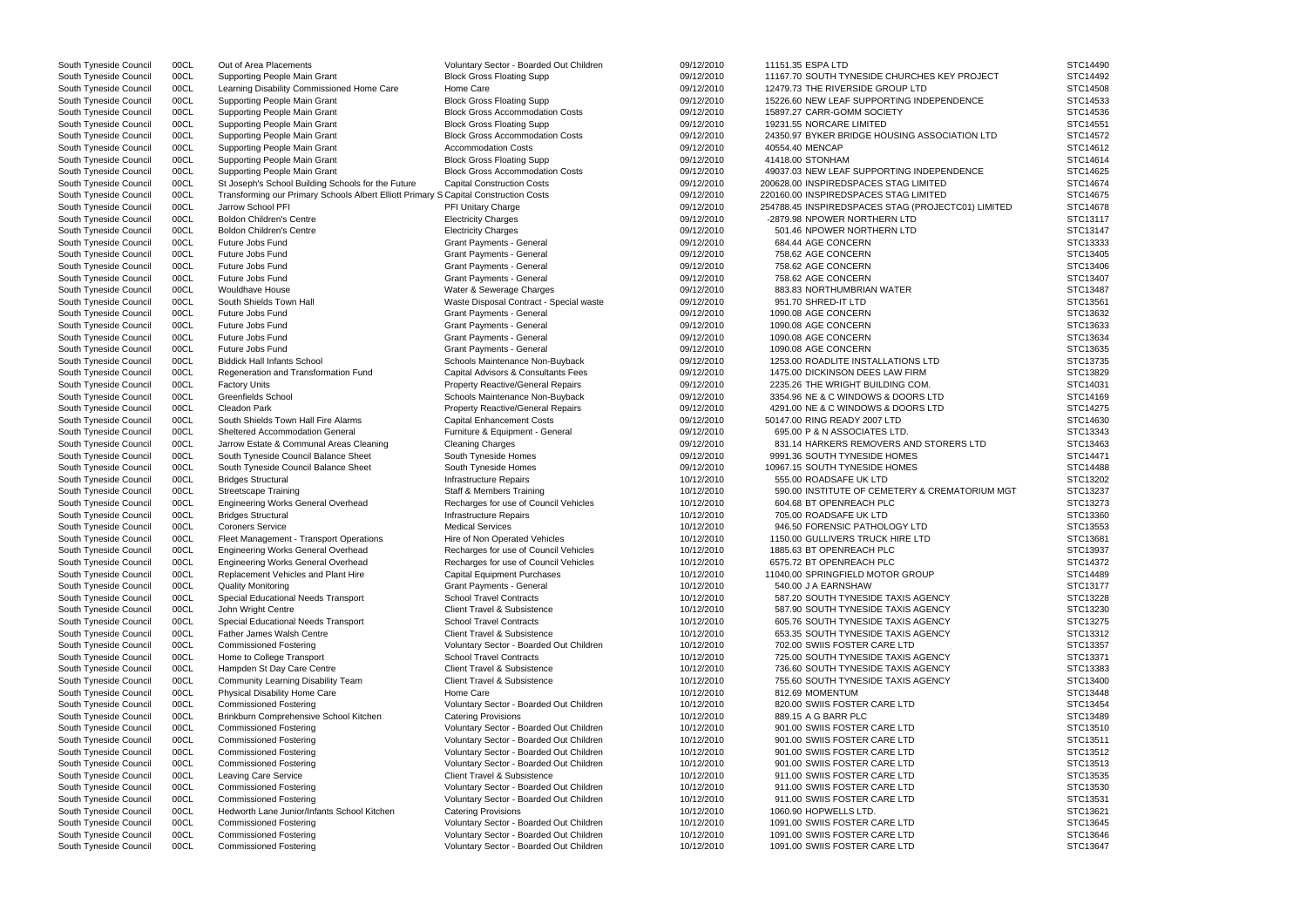| South Tyneside Council | 00CL | Home to College Transport                                                                | <b>School Travel Contracts</b>             | 10/12/2010 | 1168.00 SOUTH TYNESIDE TAXIS AGENCY                               | STC13689             |
|------------------------|------|------------------------------------------------------------------------------------------|--------------------------------------------|------------|-------------------------------------------------------------------|----------------------|
| South Tyneside Council | 00CL | <b>Commissioned Fostering</b>                                                            | Voluntary Sector - Boarded Out Children    | 10/12/2010 | 1230.00 SWIIS FOSTER CARE LTD                                     | STC13725             |
| South Tyneside Council | 00CL | Special Educational Needs Transport                                                      | <b>School Travel Contracts</b>             | 10/12/2010 | 1248.00 SOUTH TYNESIDE TAXIS AGENCY                               | STC13733             |
| South Tyneside Council | 00CL | Visually Impaired Service                                                                | Classroom/Pupil Support                    | 10/12/2010 | 1350.00 SECOND SIGHT (SERVICES) UK LTD                            | STC13777             |
| South Tyneside Council | 00CL | <b>Commissioned Fostering</b>                                                            | Voluntary Sector - Boarded Out Children    | 10/12/2010 | 1369.00 SWIIS FOSTER CARE LTD                                     | STC13789             |
| South Tyneside Council | 00CL | Special Educational Needs Transport                                                      | <b>School Travel Contracts</b>             | 10/12/2010 | 1517.52 SOUTH TYNESIDE TAXIS AGENCY                               | STC13837             |
| South Tyneside Council | 00CL | Boldon Nursery Kitchen                                                                   | Vending Machine Stock                      | 10/12/2010 | 1574.59 GM PACKAGING (UK) LIMITED                                 | STC13853             |
| South Tyneside Council | 00CL | Social Care Reform Grant                                                                 | Service Contracts & Supplies               | 10/12/2010 | 1995.00 MYNTED(MEETING YOUR NEEDS - TRAIN & DEVEL                 | STC13967             |
| South Tyneside Council | 00CL | Boldon Nursery School Kitchen                                                            | <b>Catering Provisions</b>                 | 10/12/2010 | 2244.13 HOPWELLS LTD.                                             | STC14034             |
| South Tyneside Council | 00CL | St Oswald's CE Junior/Infants School Kitchen                                             | <b>Catering Provisions</b>                 | 10/12/2010 | 2253.92 HOPWELLS LTD.                                             | STC14038             |
| South Tyneside Council | 00CL | Lord Blyton Junior/Infants School Kitchen                                                | <b>Catering Provisions</b>                 | 10/12/2010 | 2354.01 HOPWELLS LTD.                                             | STC14062             |
| South Tyneside Council | 00CL | Laygate School                                                                           | <b>Staff Advertising</b>                   | 10/12/2010 | 2381.51 PEARSONS                                                  | STC14067             |
| South Tyneside Council | 00CL | Special Educational Needs Transport                                                      | <b>School Travel Contracts</b>             | 10/12/2010 | 2721.68 SOUTH TYNESIDE TAXIS AGENCY                               | STC14114             |
| South Tyneside Council | 00CL | Learning Disability Management                                                           | Payments to Carers                         | 10/12/2010 | 3200.34 REDACTED - PERSONAL INFORMATION                           | STC14152             |
| South Tyneside Council | 00CL | Youth Offending Service                                                                  | <b>Staff &amp; Members Training</b>        | 10/12/2010 | 3290.00 UNIVERSITY OF SUNDERLAND                                  | STC14160             |
| South Tyneside Council | 00CL | Children with Disability Team                                                            | Agency Staff - Non-Teachers                | 10/12/2010 | 58155.79 COMENSURA LTD                                            | STC14637             |
| South Tyneside Council | 00CL | Tourism                                                                                  | Newspapers & Periodicals                   | 10/12/2010 | 550.00 ME & ALAN                                                  | STC13192             |
| South Tyneside Council | 00CL | Local Development Framework                                                              | Service Contracts & Supplies               | 10/12/2010 | 1023.60 COMMISSION FOR ARCHITECTURE & BUILT ENVIRONMENT (STC13601 |                      |
| South Tyneside Council | 00CL | <b>Temple Park Centre</b>                                                                | Furniture & Equipment - General            | 10/12/2010 | 1090.83 SOUTH TYNESIDE GYM CLUB                                   | STC13638             |
| South Tyneside Council | 00CL | <b>Temple Park Centre</b>                                                                | Admission fees                             | 10/12/2010 | 1441.99 SOUTH TYNESIDE GYM CLUB                                   | STC13817             |
| South Tyneside Council | 00CL | Hartleyburn Children's Centre                                                            | <b>Property Reactive/General Repairs</b>   | 10/12/2010 | 3628.49 NE & C WINDOWS & DOORS LTD                                | STC14197             |
| South Tyneside Council | 00CL | Harton Staithes - Riverside Regeneration                                                 | Capital Advisors & Consultants Fees        | 10/12/2010 | 7190.00 TURNER & TOWNSEND                                         | STC14409             |
| South Tyneside Council | 00CL | Housing Regional Loans Fund                                                              | <b>Capital Grants to Third Parties</b>     | 10/12/2010 | 26000.00 THE FIVE LAMPS ORGANISATION LTD                          | STC14580             |
| South Tyneside Council | 00CL | Decent Homes Refurbishment Work                                                          | Enhancement HRA Capital - ST Homes         | 10/12/2010 | -28998.50 SOUTH TYNESIDE HOMES                                    | STC13108             |
| South Tyneside Council | 00CL | Decent Homes Refurbishment Work                                                          | Enhancement HRA Capital - ST Homes         | 10/12/2010 | -2240.42 SOUTH TYNESIDE HOMES                                     | STC13118             |
| South Tyneside Council | 00CL | Decent Homes Refurbishment Work                                                          | Enhancement HRA Capital - ST Homes         | 10/12/2010 | -2067.66 SOUTH TYNESIDE HOMES                                     | STC13120             |
| South Tyneside Council | 00CL | Decent Homes Refurbishment Work                                                          | Enhancement HRA Capital - ST Homes         | 10/12/2010 | -1240.59 SOUTH TYNESIDE HOMES                                     | STC13126             |
| South Tyneside Council | 00CL | Decent Homes Refurbishment Work                                                          | Enhancement HRA Capital - ST Homes         | 10/12/2010 | 6298.70 SOUTH TYNESIDE HOMES                                      | STC14367             |
| South Tyneside Council | 00CL | Decent Homes Refurbishment Work                                                          | Enhancement HRA Capital - ST Homes         | 10/12/2010 | 9012.32 SOUTH TYNESIDE HOMES                                      | STC14453             |
| South Tyneside Council | 00CL | Decent Homes Refurbishment Work                                                          | Enhancement HRA Capital - ST Homes         | 10/12/2010 | 15140.78 SOUTH TYNESIDE HOMES                                     | STC14532             |
| South Tyneside Council | 00CL | Decent Homes Refurbishment Work - Asbestos Surveys                                       | Enhancement HRA Capital - Asbestos Removal | 10/12/2010 | 44675.65 SOUTH TYNESIDE HOMES                                     | STC14616             |
| South Tyneside Council | 00CL | Decent Homes Refurbishment Work                                                          | Enhancement HRA Capital - ST Homes         | 10/12/2010 | 112701.58 SOUTH TYNESIDE HOMES                                    | STC14662             |
| South Tyneside Council | 00CL | Decent Homes Refurbishment Work                                                          | Enhancement HRA Capital - ST Homes         | 10/12/2010 | 359290.02 SOUTH TYNESIDE HOMES                                    | STC14685             |
| South Tyneside Council | 00CL | Decent Homes Refurbishment Work - Non Traditionals W Enhancement HRA Capital - ST Homes  |                                            | 10/12/2010 | 369548.13 SOUTH TYNESIDE HOMES                                    | STC14686             |
| South Tyneside Council | 00CL | Decent Homes Refurbishment - Non Traditionals Biddick Enhancement HRA Capital - ST Homes |                                            | 10/12/2010 | 600473.74 SOUTH TYNESIDE HOMES                                    | STC14690             |
| South Tyneside Council | 00CL | Fleet Management - Workshop Operations                                                   | Purchase of Stock Items                    | 13/12/2010 | 710.00 SPRINGFIELD MOTOR GROUP                                    | STC13364             |
| South Tyneside Council | 00CL | Engineering Works - Highways                                                             | <b>Traded Services Subcontractors</b>      | 13/12/2010 | 933.98 THOMPSONS OF PRUDHOE LIMITED                               | STC13544             |
| South Tyneside Council | 00CL | Fleet Management - Transport Operations                                                  | Secondary Vehicle Leasing Costs            | 13/12/2010 | 1270.00 CHRYSTAL CONSULTING                                       | STC13743             |
| South Tyneside Council | 00CL | Engineering Works - Highways                                                             | Traded Services Equipment & Materials      | 13/12/2010 | 1326.54 BURDENS LTD                                               | STC13770             |
| South Tyneside Council | 00CL | Fleet Management - Transport Operations                                                  | Hire of Plant                              | 13/12/2010 | 1800.00 GEORGE VARDY HAULAGE                                      | STC13912             |
| South Tyneside Council | 00CL | Replacement Vehicles and Plant Hire                                                      | <b>Capital Equipment Purchases</b>         | 13/12/2010 | 1850.00 COLUMBUS TRADING LTD                                      | STC13929             |
| South Tyneside Council | 00CL | <b>Parking Permit Scheme</b>                                                             | Capital Advisors & Consultants Fees        | 13/12/2010 | 2697.67 WSP BUILDINGS LTD                                         | STC14109             |
| South Tyneside Council | 00CL | Replacement Vehicles and Plant Hire                                                      | Capital Advisors & Consultants Fees        | 13/12/2010 | 3195.50 CHRYSTAL CONSULTING                                       | STC14149             |
| South Tyneside Council | 00CL | Scheme under £10k Miscellaneous                                                          | <b>Capital Enhancement Costs</b>           | 13/12/2010 | 98753.55 NORTHUMBRIAN ROADS LTD                                   | STC14661             |
|                        | 00CL | Web Team                                                                                 | Software                                   | 13/12/2010 | 1035.00 GOSS INTERACTIVE LIMITED                                  | STC13605             |
| South Tyneside Council |      |                                                                                          |                                            |            | 2000.00 GOSS INTERACTIVE LIMITED                                  | STC13973             |
| South Tyneside Council | 00CL | Web Team                                                                                 | Software                                   | 13/12/2010 |                                                                   |                      |
| South Tyneside Council | 00CL | Dunn St Primary School                                                                   | <b>Catering Provisions</b>                 | 13/12/2010 | 507.71 R MANNERS AND SONS LTD                                     | STC13152<br>STC13159 |
| South Tyneside Council | 00CL | Special Educational Needs Transport                                                      | <b>School Travel Contracts</b>             | 13/12/2010 | 512.25 SOUTH TYNESIDE TAXIS AGENCY                                |                      |
| South Tyneside Council | 00CL | Marine Park Junior/Infants School Kitchen                                                | <b>Catering Provisions</b>                 | 13/12/2010 | 532.97 R MANNERS AND SONS LTD                                     | STC13174             |
| South Tyneside Council | 00CL | Youth Offending Service                                                                  | Service Contracts & Supplies               | 13/12/2010 | 581.78 NORTHUMBRIA POLICE AUTHORITY                               | STC13222             |
| South Tyneside Council | 00CL | John Wright Centre                                                                       | <b>Client Travel &amp; Subsistence</b>     | 13/12/2010 | 587.90 SOUTH TYNESIDE TAXIS AGENCY                                | STC13231             |
| South Tyneside Council | 00CL | St Wilfrid's RC College                                                                  | Gas Charges                                | 13/12/2010 | 602.21 BRITISH GAS                                                | STC13269             |
| South Tyneside Council | 00CL | Special Educational Needs Transport                                                      | <b>School Travel Contracts</b>             | 13/12/2010 | 605.76 SOUTH TYNESIDE TAXIS AGENCY                                | STC13276             |
| South Tyneside Council | 00CL | Alternative Education Service - Administration                                           | Furniture & Equipment - General            | 13/12/2010 | 620.00 ZODIAC TRAINING LTD                                        | STC13286             |
| South Tyneside Council | 00CL | Father James Walsh Centre                                                                | Client Travel & Subsistence                | 13/12/2010 | 653.35 SOUTH TYNESIDE TAXIS AGENCY                                | STC13313             |
| South Tyneside Council | 00CL | Boldon Nursery Kitchen                                                                   | <b>Catering Provisions</b>                 | 13/12/2010 | 691.77 R MANNERS AND SONS LTD                                     | STC13336             |
| South Tyneside Council | 00CL | Home to College Transport                                                                | <b>School Travel Contracts</b>             | 13/12/2010 | 725.00 SOUTH TYNESIDE TAXIS AGENCY                                | STC13372             |
| South Tyneside Council | 00CL | Simonside Primary School                                                                 | Gas Charges                                | 13/12/2010 | 732.31 BRITISH GAS                                                | STC13378             |
| South Tyneside Council | 00CL | Special Educational Needs Transport                                                      | <b>School Travel Contracts</b>             | 13/12/2010 | 734.00 SOUTH TYNESIDE TAXIS AGENCY                                | STC13379             |
| South Tyneside Council | 00CL | Hampden St Day Care Centre                                                               | Client Travel & Subsistence                | 13/12/2010 | 736.60 SOUTH TYNESIDE TAXIS AGENCY                                | STC13384             |
| South Tyneside Council | 00CL | Community Learning Disability Team                                                       | <b>Client Travel &amp; Subsistence</b>     | 13/12/2010 | 755.60 SOUTH TYNESIDE TAXIS AGENCY                                | STC13401             |
| South Tyneside Council | 00CL | Learning Disability Commissioned Day Care                                                | Day Care                                   | 13/12/2010 | 832.56 CHESSHIRE HOPE LTD                                         | STC13465             |
| South Tyneside Council | 00CL | St Josephs RC Comprehensive School Kitchen                                               | <b>Catering Provisions</b>                 | 13/12/2010 | 836.00 CHICKEN JOES                                               | STC13467             |
| South Tyneside Council | 00CL | Disabled Facilities Grant Minor Adaptations                                              | <b>Capital Grants to Third Parties</b>     | 13/12/2010 | 841.52 DOLPHIN STAIRLIFTS (NORTH EAST) LTD                        | STC13474             |
| South Tyneside Council | 00CL | <b>Bedewell Primary School</b>                                                           | Gas Charges                                | 13/12/2010 | 895.82 BRITISH GAS                                                | STC13497             |
| South Tyneside Council | 00CL | <b>Connolly House</b>                                                                    | <b>Catering Provisions</b>                 | 13/12/2010 | 943.60 J R HOLLAND                                                | STC13552             |
| South Tyneside Council | 00CL | Leaving Care Service                                                                     | Client Travel & Subsistence                | 13/12/2010 | 1031.64 PLACES FOR PEOPLE INDIVIDUAL SUPPORT                      | STC13602             |

|                         | STC13689             |
|-------------------------|----------------------|
|                         | STC13725             |
|                         | STC13733             |
|                         | STC13777             |
|                         | STC13789             |
|                         | STC13837             |
|                         | STC13853             |
| & DEVEL                 | STC13967             |
|                         | STC14034<br>STC14038 |
|                         | STC14062             |
|                         | STC14067             |
|                         | STC14114             |
|                         | STC14152             |
|                         | STC14160             |
|                         | STC14637             |
|                         | STC13192             |
| T ENVIRONMENT (STC13601 |                      |
|                         | STC13638             |
|                         | STC13817             |
|                         | STC14197             |
|                         | STC14409             |
|                         | STC14580             |
|                         | STC13108             |
|                         | STC13118             |
|                         | STC13120             |
|                         | STC13126             |
|                         | STC14367             |
|                         | STC14453             |
|                         | STC14532             |
|                         | STC14616             |
|                         | STC14662             |
|                         | STC14685             |
|                         | STC14686             |
|                         | STC14690             |
|                         | STC13364             |
|                         | STC13544             |
|                         | STC13743             |
|                         | STC13770             |
|                         | STC13912             |
|                         | STC13929<br>STC14109 |
|                         | STC14149             |
|                         | STC14661             |
|                         | STC13605             |
|                         | STC13973             |
|                         | STC13152             |
|                         | STC13159             |
|                         | STC13174             |
|                         | STC13222             |
|                         | STC13231             |
|                         | STC13269             |
|                         | STC13276             |
|                         | STC13286             |
|                         | STC13313             |
|                         | STC13336             |
|                         | STC13372             |
|                         | STC13378             |
|                         | STC13379             |
|                         | STC13384             |
|                         | STC13401             |
|                         | STC13465             |
|                         | STC13467             |
|                         | STC13474             |
|                         | STC13497             |
|                         | STC13552             |
| RT                      | STC13602             |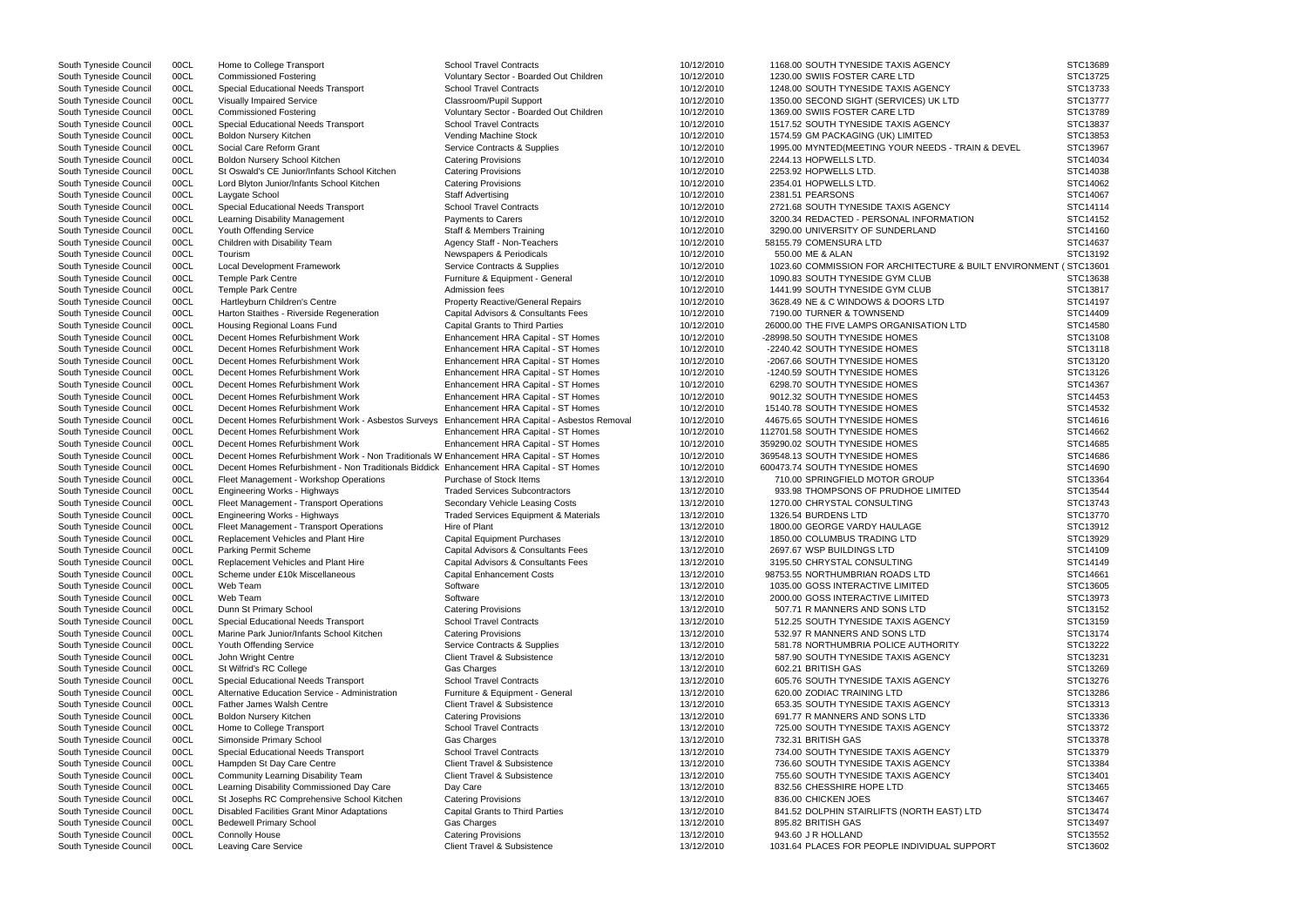| South Tyneside Council | 00CL | Section 17 Payments (East)                         | <b>Client Travel &amp; Subsistence</b>               | 13/12/2010               | 1125.00 C D PASSENGER SERVICES                 | STC13672 |
|------------------------|------|----------------------------------------------------|------------------------------------------------------|--------------------------|------------------------------------------------|----------|
| South Tyneside Council | 00CL | <b>Community Equipment Service</b>                 | Purchase of Stock Items                              | 13/12/2010               | 1290.38 CARE-ABILITY                           | STC13748 |
| South Tyneside Council | 00CL | <b>Community Equipment Service</b>                 | Purchase of Stock Items                              | 13/12/2010               | 1317.50 WESTHOLME LIMITED                      | STC13765 |
| South Tyneside Council | 00CL | <b>Community Equipment Service</b>                 | Purchase of Stock Items                              | 13/12/2010               | 1400.00 CARE-ABILITY                           | STC13808 |
| South Tyneside Council | 00CL | Home to College Transport                          | <b>School Travel Contracts</b>                       | 13/12/2010               | 1460.00 SOUTH TYNESIDE TAXIS AGENCY            | STC13825 |
| South Tyneside Council | 00CL | St Oswald's RC Junior/Infants School Kitchen       | <b>Catering Provisions</b>                           | 13/12/2010               | 1833.14 DANISH BACON CO PLC                    | STC13925 |
| South Tyneside Council | 00CL | <b>Community Equipment Service</b>                 | Purchase of Stock Items                              | 13/12/2010               | 1838.99 CARE-ABILITY                           | STC13927 |
| South Tyneside Council | 00CL | <b>Community Equipment Service</b>                 | Purchase of Stock Items                              | 13/12/2010               | 1887.99 CARE-ABILITY                           | STC13938 |
| South Tyneside Council | 00CL | Special Educational Needs Transport                | <b>School Travel Contracts</b>                       | 13/12/2010               | 1896.90 SOUTH TYNESIDE TAXIS AGENCY            | STC13942 |
| South Tyneside Council | 00CL | Brinkburn Comprehensive School Kitchen             | <b>Catering Provisions</b>                           | 13/12/2010               | 1967.48 R MANNERS AND SONS LTD                 | STC13959 |
| South Tyneside Council | 00CL | Hedworthfield Junior/Infants Kitchen               | <b>Catering Provisions</b>                           | 13/12/2010               | 1970.55 DANISH BACON CO PLC                    | STC13961 |
| South Tyneside Council | 00CL | St Oswald's RC Primary School                      | Schools Learning Equipment                           | 13/12/2010               | 2147.91 PLAY FITNESS LTD                       | STC14003 |
| South Tyneside Council | 00CL | Older Person Commissioned Residential Care         | Residential Care Out of Borough                      | 13/12/2010               | 2981.26 GARDEN HOUSE REST HOME LTD             | STC14130 |
| South Tyneside Council | 00CL | Special Educational Needs Transport                | <b>School Travel Contracts</b>                       | 13/12/2010               | 3299.20 SOUTH TYNESIDE TAXIS AGENCY            | STC14164 |
| South Tyneside Council | 00CL | <b>Community Equipment Service</b>                 | Purchase of Stock Items                              | 13/12/2010               | 3813.00 CARE-ABILITY                           | STC14225 |
| South Tyneside Council | 00CL | <b>Disabled Facilities Grant</b>                   | <b>Capital Grants to Third Parties</b>               | 13/12/2010               | 4535.00 DOLPHIN STAIRLIFTS (NORTH EAST) LTD    | STC14286 |
| South Tyneside Council | 00CL | Brinkburn Comprehensive School Kitchen             | <b>Catering Provisions</b>                           | 13/12/2010               | 5052.97 DANISH BACON CO PLC                    | STC14316 |
| South Tyneside Council | 00CL | <b>Community Equipment Service</b>                 | Purchase of Stock Items                              | 13/12/2010               | 5147.90 CARE-ABILITY                           | STC14323 |
| South Tyneside Council | 00CL | <b>Disabled Facilities Grant</b>                   | <b>Capital Grants to Third Parties</b>               | 13/12/2010               | 6911.80 J HOGGARTH HEATING ENGINEER            | STC14386 |
| South Tyneside Council | 00CL | Mortimer Community College                         | Furniture & Equipment - General                      | 13/12/2010               | 8303.97 REMPLOY LTD                            | STC14444 |
| South Tyneside Council | 00CL | St Oswald's RC Primary School                      | Schools Learning Equipment                           | 13/12/2010               | 9937.48 PLAY FITNESS LTD                       | STC14468 |
| South Tyneside Council | 00CL | Children & Families Balance Sheet                  | <b>Creditors Invoice Register</b>                    | 13/12/2010               | 10413.56 PRUDENTIAL LIFE AND PENSIONS          | STC14480 |
| South Tyneside Council | 00CL | <b>Hedworthfield Primary School</b>                | Devolved Formula Capital                             | 13/12/2010               | 13900.00 LIFE CHANNEL LIMITED                  | STC14520 |
| South Tyneside Council | 00CL | Learning Disability Commissioned Day Care          | Day Care                                             | 13/12/2010               | 25828.80 CHESSHIRE HOPE LTD                    | STC14579 |
| South Tyneside Council | 00CL | Harnessing Technology                              | Capital Computer Software Intangible Cos             | 13/12/2010               | 45704.00 NORTHERN GRID FOR LEARNING            | STC14617 |
| South Tyneside Council | 00CL | <b>Temple Park Centre</b>                          | Furniture & Equipment - General                      | 13/12/2010               | 594.26 AMATEUR SWIMMING ASSC. AWARDS SCHEME    | STC13240 |
| South Tyneside Council | 00CL | Libraries Admin                                    | Library & Other Books Maps etc.                      | 13/12/2010               | 604.84 BERTRAM LIBRARY SERVICES                | STC13274 |
|                        | 00CL | Libraries Admin                                    | Library & Other Books Maps etc.                      | 13/12/2010               | 614.55 ASKEWS LIBRARY SERVICES LTD             | STC13283 |
| South Tyneside Council | 00CL | Temple Park Leisure Centre                         |                                                      | 13/12/2010               | 653.33 SCHNEIDER ELECTRIC BUILDINGS UK LTD     | STC13311 |
| South Tyneside Council |      |                                                    | Property Planned Maintenance<br>Rents Paid - General |                          | 750.00 PORT OF TYNE AUTHORITY                  | STC13395 |
| South Tyneside Council | 00CL | Foreshores                                         |                                                      | 13/12/2010<br>13/12/2010 | 981.04 SOUTH TYNESIDE HOMES                    | STC13572 |
| South Tyneside Council | 00CL | Playground Inspection & Maintenance                | Property Reactive/General Repairs                    |                          |                                                |          |
| South Tyneside Council | 00CL | Housing Renewal Team                               | Service Contracts & Supplies                         | 13/12/2010               | 1000.00 LUCION ENVIRONMENTAL LLP               | STC13596 |
| South Tyneside Council | 00CL | Murtagh Diamond House                              | Property Reactive/General Repairs                    | 13/12/2010               | 1098.68 DELTA ONE SECURITY LTD                 | STC13656 |
| South Tyneside Council | 00CL | Wouldhave House                                    | Property Reactive/General Repairs                    | 13/12/2010               | 1348.79 THE PIPE SURGEON                       | STC13774 |
| South Tyneside Council | 00CL | Town Hall Centenary Celebration                    | <b>Promotional Activities</b>                        | 13/12/2010               | 1500.00 JARROW BREWERY                         | STC13835 |
| South Tyneside Council | 00CL | Future Jobs Fund                                   | <b>Grant Payments - General</b>                      | 13/12/2010               | 1893.96 APNA GHAR                              | STC13940 |
| South Tyneside Council | 00CL | Foreshores                                         | Rents Paid - General                                 | 13/12/2010               | 2237.50 PORT OF TYNE AUTHORITY                 | STC14033 |
| South Tyneside Council | 00CL | Foreshores                                         | Rents Paid - General                                 | 13/12/2010               | 2875.00 PORT OF TYNE AUTHORITY                 | STC14122 |
| South Tyneside Council | 00CL | Foreshore Regeneration                             | Capital Advisors & Consultants Fees                  | 13/12/2010               | 8068.57 THE TRAVEL BUREAU                      | STC14435 |
| South Tyneside Council | 00CL | Evaluation, Research and Development Fund          | Service Contracts & Supplies                         | 13/12/2010               | 9500.00 DURHAM UNIVERSITY                      | STC14462 |
| South Tyneside Council | 00CL | Economic Regeneration Balance Sheet                | <b>Creditors Invoice Register</b>                    | 13/12/2010               | 14508.43 PRUDENTIAL                            | STC14526 |
| South Tyneside Council | 00CL | Economic Regeneration Balance Sheet                | <b>Creditors Child Care Salary Sacrifice</b>         | 13/12/2010               | 22148.81 RSM TENON                             | STC14563 |
| South Tyneside Council | 00CL | Warm Zone South Tyneside                           | Capital Enhancement non Council Property             | 13/12/2010               | 59821.88 KNW LIMITED                           | STC14639 |
| South Tyneside Council | 00CL | Wingrove House                                     | Gas Charges                                          | 13/12/2010               | 709.87 BRITISH GAS                             | STC13363 |
| South Tyneside Council | 00CL | Druridge Crescent Council Housing New Build        | <b>Capital Enhancement Costs</b>                     | 13/12/2010               | 179685.17 FRANK HASLAM MILAN & CO LTD          | STC14672 |
| South Tyneside Council | 00CL | Fleet Management - Transport Operations            | Hire of Non Council Vehicles                         | 14/12/2010               | 520.00 TRANS LINC LTD                          | STC13166 |
| South Tyneside Council | 00CL | Fleet Management - Transport Operations            | Hire of Non Operated Vehicles                        | 14/12/2010               | 595.00 TRANS LINC LTD                          | STC13241 |
| South Tyneside Council | 00CL | Fleet Management - Transport Operations            | Hire of Non Operated Vehicles                        | 14/12/2010               | 739.94 TRANS LINC LTD                          | STC13388 |
| South Tyneside Council | 00CL | Fleet Management - Transport Operations            | Hire of Non Operated Vehicles                        | 14/12/2010               | 747.00 TRANS LINC LTD                          | STC13391 |
| South Tyneside Council | 00CL | Fleet Management - Transport Operations            | Hire of Non Council Vehicles                         | 14/12/2010               | 825.00 TRANS LINC LTD                          | STC13458 |
| South Tyneside Council | 00CL | Fleet Management - Transport Operations            | Hire of Non Council Vehicles                         | 14/12/2010               | 825.00 TRANS LINC LTD                          | STC13459 |
| South Tyneside Council | 00CL | Admin Support                                      | <b>Printing &amp; Stationery Consumables</b>         | 14/12/2010               | 1070.00 ANTALIS MCNAUGHTON LTD                 | STC13622 |
| South Tyneside Council | 00CL | Fleet Management - Transport Operations            | Vehicle Running Costs                                | 14/12/2010               | 2140.93 BRETT FUELS                            | STC13999 |
| South Tyneside Council | 00CL | <b>Other Grants</b>                                | Grant Payments - Citizen Advice Bureau               | 14/12/2010               | 26780.00 SOUTH TYNESIDE CITIZENS ADVICE BUREAU | STC14585 |
| South Tyneside Council | 00CL | Older Person Commissioned Residential Care         | Residential Care Out of Borough                      | 14/12/2010               | 697.92 CASTLE VIEW                             | STC13345 |
| South Tyneside Council | 00CL | <b>Older Person Commissioned Nursing Care</b>      | Nursing Care Out of Borough                          | 14/12/2010               | 812.76 ST OSWALDS CARE HOME                    | STC13449 |
| South Tyneside Council | 00CL | Older Person Commissioned Residential Care         | Residential Care Out of Borough                      | 14/12/2010               | 839.48 CHURCH VIEW                             | STC13469 |
| South Tyneside Council | 00CL | Older Person Commissioned Nursing Care             | Nursing Care Out of Borough                          | 14/12/2010               | 885.88 BEECHCROFT NURSING HOME                 | STC13488 |
| South Tyneside Council | 00CL | <b>Older Persons Commissioned Residential Care</b> | Residential Care Out of Borough                      | 14/12/2010               | 914.76 OFFMORE FARM HOUSE                      | STC13537 |
| South Tyneside Council | 00CL | Older Person Commissioned Residential Care         | Residential Care Out of Borough                      | 14/12/2010               | 932.32 APPLE TREE GRANGE                       | STC13543 |
| South Tyneside Council | 00CL | Older Persons Commissioned Nursing Care            | Nursing Care Out of Borough                          | 14/12/2010               | 939.80 DONWELL HOUSE NURSING HOME              | STC13548 |
| South Tyneside Council | 00CL | <b>Older Person Commissioned Residential Care</b>  | Residential Care Out of Borough                      | 14/12/2010               | 942.64 SOUTHERN CROSS                          | STC13551 |
| South Tyneside Council | 00CL | <b>Older Person Commissioned Residential Care</b>  | Residential Care Dementia Out of Borough             | 14/12/2010               | 956.00 KAYCARE SERVICES LTD                    | STC13562 |
| South Tyneside Council | 00CL | Older Persons Commissioned Residential Care        | Residential Care Out of Borough                      | 14/12/2010               | 1038.80 SOUTHERN CROSS HEALTHCARE GROUP PLC    | STC13606 |
| South Tyneside Council | 00CL | Older Persons Commissioned Residential Care        | Nursing Care Out of Borough                          | 14/12/2010               | 1041.80 WALLDENE COURT NURSING HOME            | STC13609 |
| South Tyneside Council | 00CL | <b>Older Person Commissioned Residential Care</b>  | Residential Care Out of Borough                      | 14/12/2010               | 1101.60 QUORN ORCHARDS CARE HOME               | STC13663 |
| South Tyneside Council | 00CL | Older Person Commissioned Residential Care         | Nursing Care Out of Borough                          | 14/12/2010               | 1105.48 ADEY GARDENS CARE HOME                 | STC13664 |
|                        |      |                                                    |                                                      |                          |                                                |          |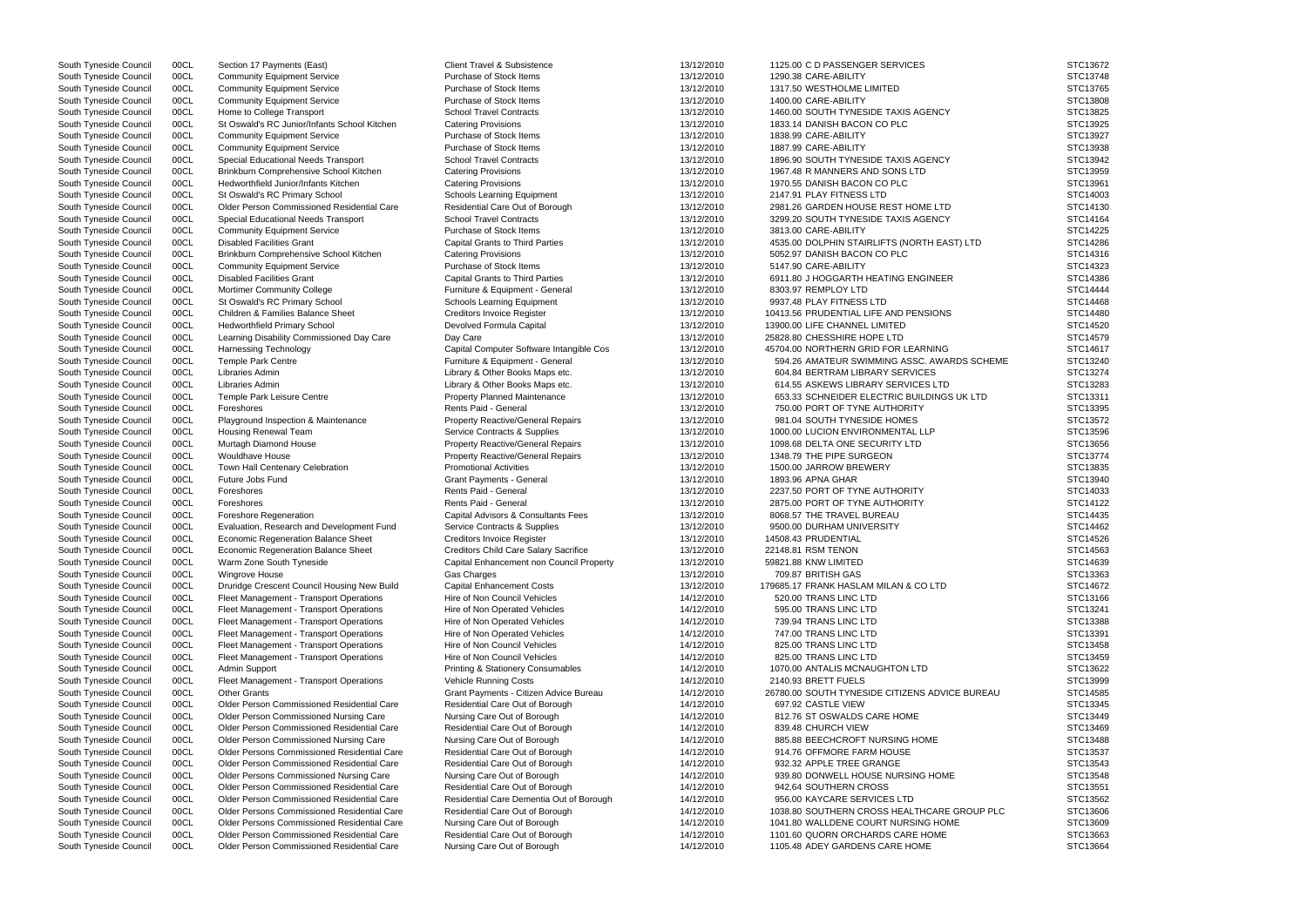South Tyneside Council 00CL Older Person Commissioned Residential Care Residential Care Out of Borough 14/12/2010 1111.36 THE TUDORS South Tyneside Council 00CL Older Persons Commissioned Residential Care Residential Care Out of Borough 14/12/2010 1171.72 FERGUSON LODGE South Tyneside Council 00CL Older Persons Commissioned Nursing Care Nursing Care Out of Borough 14/12/2010 1185.60 ALBANY CARE HOME South Tyneside Council 00CL Older Persons Commissioned Residential Care Residential Care Out of Borough 14/12/2010 1262.04 WHITEFRIARS HOME South Tyneside Council 00CL Older Persons Commissioned Residential Care Residential Care Out of Borough 14/12/2010 1355.64 BROCKWELL COURT South Tyneside Council 00CL Older Persons Commissioned Residential Care Residential Care Out of Borough 14/12/2010 1360.56 POTENSIAL LIMITED South Tyneside Council 00CL Physical Disability Commissioned Residential Care Residential Care Out of Borough 14/12/2010 14/12/2010 1458.24 GAILEY LODGE South Tyneside Council 00CL Older Persons Commissioned Residential Care Residential Care Out of Borough 14/12/2010 1812.20 THE HOLY CROSS South Tyneside Council 00CL Learning Disability Commissioned Residential Care Residential Care Out of Borough 14/12/2010 1835.24 LINKAGE COLLEGE South Tyneside Council 00CL Older Persons Commissioned Residential Care Residential Care Dementia Out of Borough 14/12/2010 1848.60 SEYMOUR HOUSE South Tyneside Council 00CL Learning Disability Commissioned Residential Care Residential Care Out of Borough 14/12/2010 2023.24 CARE OUTREACH South Tyneside Council 00CL Learning Disability Commissioned Residential Care Residential Care Out of Borough 14/12/2010 2039.28 JC CARE PLC South Tyneside Council 00CL Learning Disability Commissioned Residential Care Residential Care Out of Borough 14/12/2010 2263.60 OAK LODGE South Tyneside Council 00CL Learning Disability Commissioned Residential Care Residential Care Out of Borough 14/12/2010 2506.68 STONEHAVEN South Tyneside Council 00CL Older Person Commissioned Residential Care Residential Care Out of Borough 14/12/2010 2523.92 PRINCESS HOUSE South Tyneside Council 00CL Older Persons Commissioned Nursing Care Nursing Care Out of Borough 14/12/2010 3110.92 ALDERWOOD South Tyneside Council 00CL Learning Disability Commissioned Residential Care Residential Care In Borough 14/12/2010 3369.12 J BEST South Tyneside Council 00CL Learning Disability Commissioned Residential Care Residential Care Out of Borough 14/12/2010 3468.48 ST CUTHBERTS CARE South Tyneside Council 00CL Learning Disability Commissioned Residential Care Residential Care Out of Borough 14/12/2010 3523.40 HAYFIELD South Tyneside Council 00CL Older Person Commissioned Residential Care Residential Care Out of Borough 14/12/2010 3619.80 GLENHOLME HOUSE South Tyneside Council 00CL Older Person Commissioned Residential Care Residential Care Out of Borough 14/12/2010 3645.20 SLW LIMITED South Tyneside Council 00CL Regional Improvement & Efficiency Partnership Funding Furniture & Equipment - General 14/12/2010 4400.00 CHUBB SYSTEMS South Tyneside Council 00CL Older Persons Commissioned Nursing Care Nursing Care Out of Borough 14/12/2010 4780.18 BIRCHDALE CARE HOME STC14299

South Tyneside Council 00CL Older Person Commissioned Residential Care Residential Care Out of Borough 14/12/2010 1135.84 WELLBURN CARE HOMES LTD South Tyneside Council 00CL Older Person Commissioned Residential Care Residential Care Out of Borough 14/12/2010 1153.44 ST MARTINS CARE LTD South Tyneside Council 00CL Older Persons Commissioned Residential Care Residential Care Out of Borough 14/12/2010 1170.80 FIELDVIEW RESIDENTIAL South Tyneside Council 00CL Older Persons Commissioned Nursing Care Residential Care Out of Borough 14/12/2010 1183.76 CHARLTON COURT NURSING HOME South Tyneside Council 00CL Older Persons Commissioned Residential Care Residential Care Out of Borough 14/12/2010 1185.64 DOVECOTE CARE HOME South Tyneside Council 00CL Older Persons Commissioned Residential Care Residential Care Dementia Out of Borough 14/12/2010 1191.52 WINNIE CARE (ASHLEA COURT) South Tyneside Council 00CL Older Persons Commissioned Nursing Care Nursing Care Dementia Out of Borough 14/12/2010 1198.80 BARCHESTER HEALTHCARE HOMES LTD South Tyneside Council 00CL Older Persons Commissioned Residential Care Residential Care Out of Borough 14/12/2010 1215.40 ST ANDREWS HOMES LTD South Tyneside Council 00CL Older Persons Commissioned Residential Care Residential Care Out of Borough 14/12/2010 1217.04 SOUTHERN CROSS HEALTHCARE South Tyneside Council 00CL Older Persons Commissioned Residential Care Residential Care Out of Borough 14/12/2010 1226.80 HIGHCLIFFE CARE CENTRE South Tyneside Council 00CL Older Persons Commissioned Residential Care Residential Care Out of Borough 14/12/2010 1239.40 IDEAL CARE (NORTH) LTD South Tyneside Council 00CL Older Persons Commissioned Nursing Care Nursing Care Out of Borough 14/12/2010 1254.12 SCARBOROUGH COURT South Tyneside Council 00CL Older Persons Commissioned Nursing Care Nursing Care Dementia Out of Borough 14/12/2010 1298.80 FOUR SEASONS HEALTH CARE South Tyneside Council COOL Colder Persons Commissioned Residential Care Curre Residential Care Out of Borough 14/12/2010 1300.28 KINGS COTTAGE CARE HOME STARE HOME STARE HOME STARE HOME STARE HOME STARE STARE STARE STARE OOCL Physical Disability Commissioned Nursing Care Nursing Care Out of Borough 14/12/2010 1302.80 GAINFORD CARE HOMES South Tyneside Council 00CL Older Persons Commissioned Residential Care Residential Care Out of Borough 14/12/2010 1304.28 HOLMLEA CARE HOME South Tyneside Council 00CL Older Persons Commissioned Nursing Care Nursing Care Out of Borough 14/12/2010 1310.80 ST MARKS COURT NURSING HOME South Tyneside Council 00CL Older Persons Commissioned Nursing Care Nursing Care Out of Borough 14/12/2010 1337.20 EUROPEAN CARE ENGLAND LTD South Tyneside Council 00CL Older Persons Commissioned Residential Care Residential Care Dementia Out of Borough 14/12/2010 1366.80 HELEN MCARDLE CARE South Tyneside Council 00CL Older Persons Commissioned Residential Care Residential Care Dementia Out of Borough 14/12/2010 1385.12 HADRIAN PARK CARE HOME South Tyneside Council 00CL Mental Health Commissioned Residential Care Residential Care Out of Borough 14/12/2010 1557.24 WINDSOR COURT CARE HOME South Tyneside Council 00CL Mental Health Commissioned Nursing Care Nursing Care Out of Borough 14/12/2010 1572.00 MENTAL HEALTH CONCERN South Tyneside Council 00CL Older Person Commissioned Residential Care Residential Care Residential Care Out of Borough 14/12/2010 1599.00 SOUTHERN CROSS HEALTHCARE South Tyneside Council 00CL Older Persons Commissioned Nursing Care Nursing Care Dementia Out of Borough 14/12/2010 1613.40 HOLLYBERRY CARE LTD South Tyneside Council 00CL Older Persons Commissioned Nursing Care Nursing Care Out of Borough 14/12/2010 1619.76 ASHINGTON GRANGE NURSING HOME South Tyneside Council 00CL Physical Disability Commissioned Residential Care Residential Care Out of Borough 14/12/2010 1767.20 CORNERSTONE QUALITY CARE South Tyneside Council 00CL Older Persons Commissioned Residential Care Residential Care In Borough 14/12/2010 1799.60 BARCHESTER HEALTHCARE South Tyneside Council 00CL Older Persons Commissioned Residential Care Residential Care Out of Borough 14/12/2010 1831.24 BARCHESTER HEALTHCARE LTD South Tyneside Council 00CL Physical Disability Commissioned Nursing Care Nursing Care Out of Borough 14/12/2010 1871.52 STANTON LODGE NEURODISABILITY UNIT South Tyneside Council 00CL Older Persons Commissioned Nursing Care Nursing Care Dementia Out of Borough 14/12/2010 1984.88 ABBEY CARE VILLAGE South Tyneside Council 00CL Learning Disability Commissioned Residential Care Residential Care Out of Borough 14/12/2010 2142.20 ROCHELL HOUSE RES. CARE South Tyneside Council 00CL Learning Disability Commissioned Nursing Care Nursing Care Out of Borough 14/12/2010 2252.40 ORCHARD VALE TRUST South Tyneside Council 00CL Older Persons Commissioned Residential Care Residential Care Out of Borough 14/12/2010 2318.40 HAVENDENE RESIDENTIAL HOME South Tyneside Council 00CL Older Persons Commissioned Residential Care Residential Care Out of Borough 14/12/2010 2348.64 GAINFORD CARE HOMES LTD. South Tyneside Council 00CL Older Person Commissioned Residential Care Residential Care Out of Borough 14/12/2010 2558.28 EIGHTON LODGE REST HOME South Tyneside Council 00CL Learning Disability Commissioned Residential Care Residential Care Out of Borough 14/12/2010 2782.00 EASTCLIFFE RESIDENTIAL South Tyneside Council 00CL Physical Disability Commissioned Residential Care Residential Care Out of Borough 14/12/2010 2847.44 FAYCROFT RESIDENTIAL South Tyneside Council 00CL Learning Disability Commissioned Residential Care Residential Care Out of Borough 14/12/2010 3346.09 DURHAM CARELINE LTD South Tyneside Council 00CL Learning Disability Commissioned Nursing Care Nursing Care Out of Borough 14/12/2010 3366.08 THE HOSPITALLER ORDER OF ST JOHN OF GOD South Tyneside Council 00CL Mental Health Commissioned Nursing Care Nursing Care Out of Borough 14/12/2010 3411.48 RANVILLES CARE HOME South Tyneside Council 00CL Mental Health Commissioned Residential Care Residential Care Out of Borough 14/12/2010 3671.96 CARE CONSORTIUM LTD South Tyneside Council 00CL Mental Health Commissioned Residential Care Residential Care Out of Borough 14/12/2010 3904.92 SANCTUARY HEALTHCARE South Tyneside Council 00CL Physical Disability Commissioned Nursing Care Nursing Care Out of Borough 14/12/2010 4047.40 STEPPING STONES RESETTLEMENT UNIT South Tyneside Council 00CL Physical Disability Commissioned Residential Care Residential Care Out of Borough 14/12/2010 4421.20 HENSHAWS SOCIETY FOR BLIND PEOPLE

| STC13666                               |  |
|----------------------------------------|--|
| ን13676<br>š<br>(<br>T                  |  |
| C13685<br>2.<br>s<br>T                 |  |
| C13691                                 |  |
| ST                                     |  |
| C13692<br>S.<br>T                      |  |
| C13696<br>S<br>T                       |  |
| 13698<br>ć<br>;<br>΄(<br>T             |  |
| C13699<br>S<br>T                       |  |
| C13700<br>S.<br>T                      |  |
| C13708<br>S<br>T                       |  |
| S                                      |  |
| C13717<br>T                            |  |
| 313721<br>ć<br>₿<br>(<br>T             |  |
| 3722<br>C <sub>1</sub><br>S<br>T       |  |
| C13731<br>S.<br>I                      |  |
| C13736<br>S.<br>T                      |  |
| C13739<br>S<br>T                       |  |
| C13753<br>ć<br>š                       |  |
| T                                      |  |
| C13755<br>š<br>؛<br>٬<br>T             |  |
| C13756<br>S<br>T                       |  |
| S.<br>C13757<br>T                      |  |
| S<br>C13761<br>Ţ                       |  |
| C13772<br>ć<br>₿<br>T<br>(             |  |
| 3780<br>C <sub>1</sub><br>š<br>؛<br>T  |  |
| C13783                                 |  |
| s<br>3<br>Ī                            |  |
| S.<br>C13786<br>T                      |  |
| S<br>TC13796                           |  |
| C13824<br>ć<br>š<br>T                  |  |
| C13846<br>؛<br>š<br>៊<br>T             |  |
| C13852<br>S<br>T                       |  |
| S.<br>T                                |  |
| C13861                                 |  |
| S<br>C13865<br>T                       |  |
| 13868<br>ć<br>3<br>Ţ<br>ί              |  |
| 3906<br>$\dot{ }$<br>؛<br>;<br>T<br>(  |  |
| C13911<br>ST                           |  |
| S.<br>C13916<br>Ì                      |  |
| S<br>Ţ                                 |  |
| C13924<br>ć                            |  |
| ን13926<br>₿<br>΄<br>Ţ                  |  |
| C13928<br>؛<br>š<br>៊<br>T             |  |
| C13934<br>S.<br>T                      |  |
| C13964<br>S<br>Ī                       |  |
| S.<br>C13978<br>Ţ                      |  |
| 1<br>3983<br>J<br>I                    |  |
| STC14000<br>ć                          |  |
| STC14037                               |  |
|                                        |  |
| STC14041                               |  |
| TC14056<br>S                           |  |
| C14061<br>ć<br>;<br>Ţ                  |  |
|                                        |  |
| C14086<br>؛<br>š<br>T                  |  |
|                                        |  |
| C14090<br>ST                           |  |
| STC14093                               |  |
| S<br>TC14116<br>——                     |  |
| š<br>C14118<br>š<br>T                  |  |
| C14143<br>š<br>؟<br>T                  |  |
| C14168<br>ST                           |  |
| STC14171                               |  |
| S                                      |  |
| TC14172<br>ć                           |  |
| C14174<br>;<br>Ţ                       |  |
| C14179<br>؛<br>š<br>T<br>ί             |  |
| C14186<br>ST                           |  |
| C14196<br>S<br>Τ                       |  |
| S                                      |  |
| TC14203<br>--<br>C14206<br>;<br>š<br>I |  |
| C14241<br>؛<br>š<br>T                  |  |
|                                        |  |
| C14253<br>ST                           |  |
| C14281<br>S<br>I<br>C14283<br>S.<br>I  |  |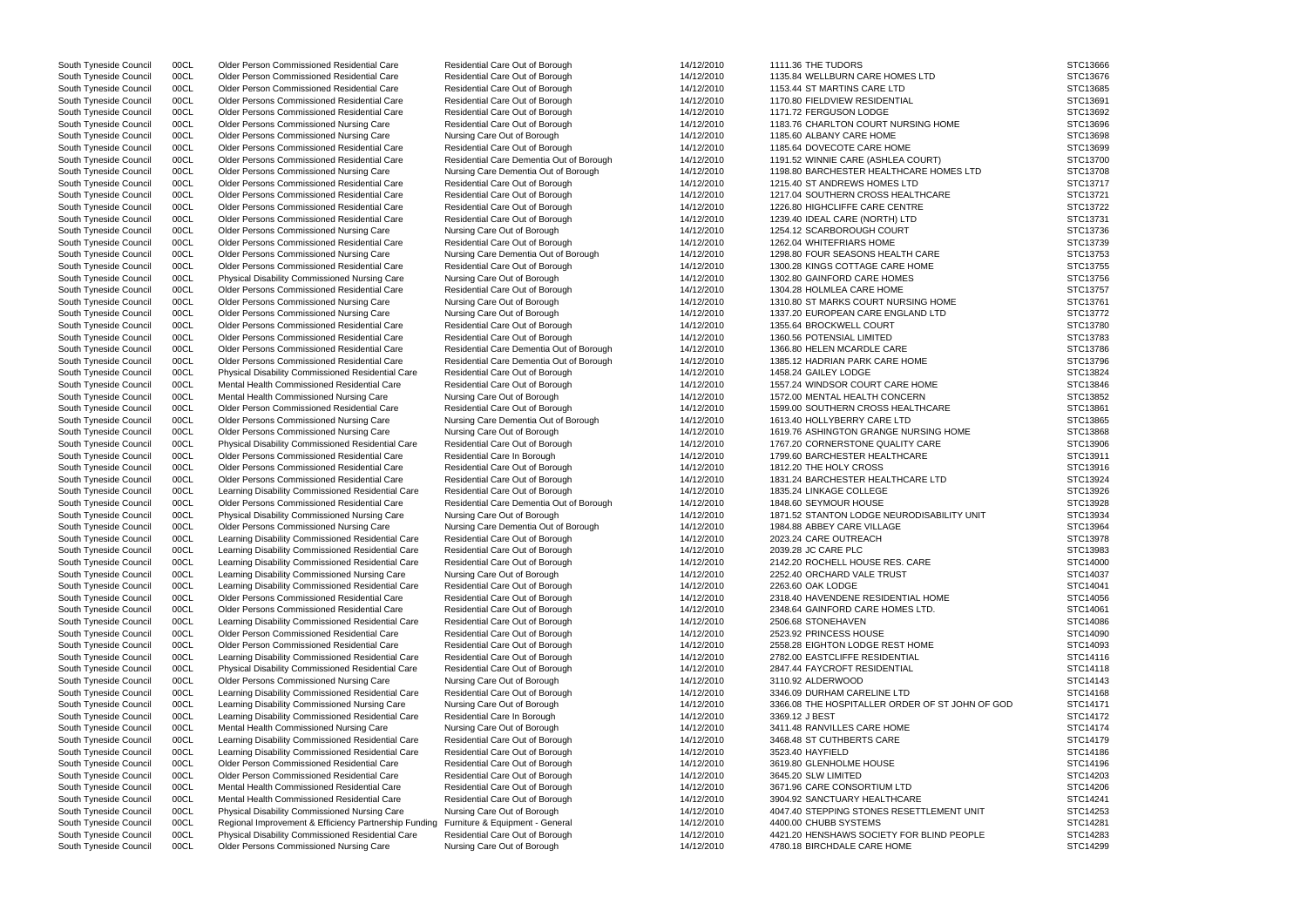South Tyneside Council 00CL Learning Disability Commissioned Residential Care Residential Care Out of Borough 14/12/2010 4854.24 ROYAL BOROUGH OF WINDSOR & MAIDEN South Tyneside Council 00CL Learning Disability Commissioned Day Care Residential Care Out of Borough 14/12/2010 5014.00 MAPLEVIEW South Tyneside Council 00CL Mental Health Commissioned Nursing Care Nursing Care Out of Borough 14/12/2010 5143.84 BILLINGHAM GRANGE CARE CENTRE South Tyneside Council 00CL Learning Disability Commissioned Residential Care Residential Care Out of Borough 14/12/2010 5177.71 AUTISM NORTH - CEDARS END South Tyneside Council 00CL Physical Disability Commissioned Nursing Care Nursing Care Out of Borough 14/12/2010 5641.88 ELSWICK HALL NEURODISABILITY CENTRE South Tyneside Council 00CL Learning Disability Commissioned Residential Care Residential Care Out of Borough 14/12/2010 6586.04 ESPA LTD South Tyneside Council 00CL Regional Improvement & Efficiency Partnership Funding Furniture & Equipment - General 14/12/2010 6600.00 CHUBB SYSTEMS South Tyneside Council 00CL Learning Disability Commissioned Residential Care Residential Care Out of Borough 14/12/2010 6657.60 CARE VILLAGE South Tyneside Council 00CL Learning Disability Commissioned Nursing Care Nursing Care Out of Borough 14/12/2010 6696.40 CHAD South Tyneside Council 00CL Physical Disability Commissioned Nursing Care Nursing Care Out of Borough 14/12/2010 7152.64 BAWI HOMES LTD South Tyneside Council 00CL Older Person Commissioned Residential Care Residential Care Out of Borough 14/12/2010 7153.84 DAVID LEWIS CENTRE South Tyneside Council 00CL Physical Disability Commissioned Residential Care Residential Care Out of Borough 14/12/2010 7210.00 PEMBROKE COURT CARE HOME South Tyneside Council 00CL Learning Disability Commissioned Residential Care Residential Care Out of Borough 14/12/2010 7538.24 ORCHARD HOUSE South Tyneside Council 00CL Learning Disability Commissioned Residential Care Residential Care Out of Borough 14/12/2010 8191.08 DENE HALL- FOUR SEASONS HEALTHCARE South Tyneside Council 00CL Learning Disability Commissioned Residential Care Residential Care Out of Borough 14/12/2010 8368.96 MILEWOOD HEALTH CARE LTD South Tyneside Council 00CL Learning Disability Commissioned Nursing Care Nursing Care Out of Borough 14/12/2010 8699.20 CASTLEBECK CARE (TEESDALE) LTD South Tyneside Council 00CL Physical Disability Commissioned Nursing Care Nursing Care Out of Borough 14/12/2010 9118.76 CHASE PARK South Tyneside Council 00CL Learning Disability Commissioned Residential Care Residential Care Out of Borough 14/12/2010 9315.88 AUTISM NORTH LTD South Tyneside Council 00CL Learning Disability Commissioned Residential Care Residential Care Out of Borough 14/12/2010 9415.40 NORTH EAST AUTISM SOCIETY South Tyneside Council 00CL Mental Health Commissioned Residential Care Residential Care Out of Borough 14/12/2010 9772.00 SHERWOOD HOUSE South Tyneside Council 00CL Learning Disability Commissioned Residential Care Residential Care In Borough 14/12/2010 9982.40 POTENSIAL LIMITED South Tyneside Council 00CL Learning Disability Commissioned Nursing Care Nursing Care Out of Borough 14/12/2010 10060.40 CASTLEBECK CARE (TEESDALE) LTD South Tyneside Council 00CL Older Person Commissioned Residential Care Residential Care In Borough 14/12/2010 14/12/2010 10331.79 HAWTHORN COURT CARE HOME South Tyneside Council 00CL Physical Disability Commissioned Residential Care Residential Care Out of Borough 14/12/2010 14/12/2010 11562.52 PERCY HEDLEY CENTRE South Tyneside Council 00CL Learning Disability Commissioned Nursing Care Nursing Care Out of Borough 14/12/2010 11660.76 ORCHARD HOUSE South Tyneside Council 00CL Learning Disability Commissioned Nursing Care Nursing Care Out of Borough 14/12/2010 14/12/2010 11945.40 ABBEYMOOR NEURODISABILITY CENTRE South Tyneside Council 00CL Learning Disability Commissioned Nursing Care Nursing Care Out of Borough 14/12/2010 14/12/2010 13195.00 CASTLEBECK CARE South Tyneside Council 00CL Learning Disability Commissioned Residential Care Residential Care Out of Borough 14/12/2010 13597.48 BIRCHWOOD BUNGALOW MILBURY CARE South Tyneside Council 00CL Learning Disability Commissioned Residential Care Residential Care Out of Borough 14/12/2010 13712.72 CARELINE LIFESTYLES LTD South Tyneside Council 00CL Learning Disability Commissioned Residential Care Residential Care Out of Borough 14/12/2010 14/12/2010 14667.40 CARELINE LIFESTYLES LTD South Tyneside Council 00CL Learning Disability Commissioned Residential Care Residential Care In Borough 14/12/2010 15757.20 POTENSIAL LIMITED South Tyneside Council 00CL Mental Health Commissioned Residential Care Residential Care In Borough 14/12/2010 20295.33 CONIFER LODGE South Tyneside Council 00CL Older Person Commissioned Residential Care Residential Care Residential Care In Borough 14/12/2010 21069.99 MARSDEN ROCK CARE LTD South Tyneside Council 00CL Older Persons Commissioned Residential Care Residential Care Residential Care In Borough 14/12/2010 22170.32 SEAHAVEN REST HOME South Tyneside Council 00CL Older Persons Commissioned Residential Care Residential Care In Borough 14/12/2010 22549.80 MARINA REST HOME South Tyneside Council 00CL Older Persons Commissioned Residential Care Residential Care In Borough 14/12/2010 22827.06 THE BRANCHES REST HOME South Tyneside Council 00CL Learning Disability Commissioned Nursing Care Nursing Care Out of Borough 14/12/2010 23280.00 SELF LTD South Tyneside Council 00CL Older Person Commissioned Residential Care Residential Care In Borough 14/12/2010 25796.75 THE MEADOWS CARE HOME South Tyneside Council 00CL Mental Health Commissioned Residential Care Residential Care Residential Care In Borough 14/12/2010 29817.88 FAIRHOLME RESIDENTIAL HOME South Tyneside Council 00CL Older Person Commissioned Residential Care Residential Care In Borough 14/12/2010 30350.08 DOSON LTD South Tyneside Council 00CL Older Person Commissioned Residential Care Residential Care Residential Care In Borough 14/12/2010 33009.14 ANCHOR HOUSING ASSOC South Tyneside Council 00CL Older Person Commissioned Residential Care Residential Care Dementia Out of Borough 14/12/2010 33200.02 FALSTONE COURT NURSING South Tyneside Council 00CL Older Person Commissioned Residential Care Residential Care In Borough 14/12/2010 33347.67 T NESBIT South Tyneside Council 00CL Older Person Commissioned Residential Care Residential Care Residential Care In Borough 14/12/2010 33651.93 WINNIE CARE ASHLEA MEWS South Tyneside Council 00CL Older Person Commissioned Residential Care Residential Care In Borough 14/12/2010 36511.45 ASHBOURNE PLC South Tyneside Council 00CL Mental Health Commissioned Residential Care Residential Care In Borough 14/12/2010 48317.24 THE LODGE RESIDENTIAL CARE HOME South Tyneside Council 00CL Older Person Commissioned Residential Care Residential Care In Borough 14/12/2010 48355.58 GARDEN HILL CARE HOME South Tyneside Council 00CL Older Person Commissioned Residential Care Residential Care Residential Care In Borough 14/12/2010 49464.90 HEBBURN COURT NURSING HOME South Tyneside Council 00CL Older Persons Commissioned Residential Care Residential Care Residential Care Residential Care Residential Care Residential Care In Borough 14/12/2010 53361.45 WINDSOR NURSING HOME South Tyneside Council 00CL Older Persons Commissioned Residential Care Residential Care Residential Care In Borough 14/12/2010 53576.28 HILLCREST CARE HOME South Tyneside Council 00CL Mental Health Commissioned Nursing Care Nursing Care Out of Borough 14/12/2010 53973.92 NORTHVIEW LODGE South Tyneside Council 00CL Older Persons Commissioned Residential Care Residential Care In Borough 14/12/2010 57671.32 NEEDHAM COURT CARE HOME South Tyneside Council 00CL Older Person Commissioned Residential Care Residential Care In Borough 14/12/2010 60398.76 FOUR SEASONS HEALTH CARE South Tyneside Council 00CL Older Persons Commissioned Residential Care Residential Care In Borough 14/12/2010 64493.44 ST MICHAELS NURSING HOME South Tyneside Council 00CL Mental Health Commissioned Residential Care Residential Care In Borough 14/12/2010 68362.78 ST THOMAS - K HAMODI South Tyneside Council 00CL Older Persons Commissioned Residential Care Residential Care In Borough 14/12/2010 70732.32 BEDEWELL GRANGE RES. CARE CENTRE South Tyneside Council 00CL Older Persons Commissioned Residential Care Residential Care In Borough 14/12/2010 76226.75 SOUTHERN CROSS HEALTHCARE GROUP South Tyneside Council 00CL Older Persons Commissioned Residential Care Residential Care In Borough 14/12/2010 82120.92 HARTON GRANGE RESIDENTIAL CARE HO South Tyneside Council 00CL Older Persons Commissioned Residential Care Residential Care Dementia In Borough 14/12/2010 86730.34 PREMIER NURSING HOMES South Tyneside Council 00CL Foreshore Sea Change Project Capital Advisors & Consultants Fees 641/12/2010 641.88 SCOTT WILSON South Tyneside Council 00CL Temple Park Centre **Furniture & Equipment** Furniture & Equipment 14/12/2010 792.20 HFGL LTD (ALBURY ASSET RENTALS) South Tyneside Council COOCL Future Jobs Fund Grant Grant Payments - General Grant Payments - 14/12/2010 1090.08 AGE CONCERN STC13636 South Tyneside Council 00CL Accommodation Moves Capital Sundry Costs 14/12/2010 1350.00 TEACRATE PLC STC13775 South Tyneside Council COOCL Future Jobs Fund Grant Grant Payments - General Grant Payments - 14/12/2010 1917.28 APNA GHAR STC13953 South Tyneside Council 00CL Housing Renewal Team Service Contracts & Supplies 14/12/2010 4159.51 NORTHUMBRIAN WATER South Tyneside Council 00CL Fire Reform Act Portfolio Works Capital Enhancement Costs 14/12/2010 10000.00 JENSEN CONSTRUCTION LTD South Tyneside Council 00CL Tyne Gateway Capital Advisors & Consultants Fees 14/12/2010 14442.25 TURNER & TOWNSEND

| HEAD     | STC14302 |
|----------|----------|
|          |          |
|          | STC14315 |
|          | STC14322 |
|          | STC14326 |
| Ξ        | STC14345 |
|          |          |
|          | STC14375 |
|          | STC14378 |
|          | STC14379 |
|          | STC14381 |
|          |          |
|          | STC14403 |
|          | STC14404 |
|          | STC14414 |
|          | STC14420 |
|          |          |
| Ξ        | STC14441 |
|          | STC14445 |
|          | STC14448 |
|          | STC14456 |
|          |          |
|          | STC14459 |
|          | STC14461 |
|          | STC14467 |
|          | STC14470 |
|          |          |
|          | STC14476 |
|          | STC14478 |
|          | STC14495 |
|          |          |
|          | STC14498 |
|          | STC14501 |
|          | STC14515 |
| SERVICES | STC14517 |
|          |          |
|          | STC14518 |
|          | STC14527 |
|          | STC14534 |
|          | STC14554 |
|          |          |
|          | STC14556 |
|          | STC14564 |
|          | STC14565 |
|          | STC14567 |
|          |          |
|          | STC14569 |
|          | STC14578 |
|          | STC14588 |
|          | STC14590 |
|          |          |
|          | STC14597 |
|          | STC14599 |
|          | STC14600 |
|          | STC14602 |
|          |          |
|          | STC14603 |
|          | STC14623 |
|          | STC14624 |
|          | STC14629 |
|          |          |
|          | STC14632 |
|          | STC14633 |
|          | STC14634 |
|          | STC14636 |
|          |          |
|          | STC14641 |
|          | STC14647 |
|          | STC14649 |
|          | STC14650 |
|          |          |
| PLC      | STC14653 |
| MЕ       | STC14656 |
|          | STC14659 |
|          |          |
|          | STC13303 |
|          | STC13429 |
|          | STC13636 |
|          | STC13775 |
|          |          |
|          | STC13953 |
|          | STC14260 |
|          | STC14472 |
|          | STC14525 |
|          |          |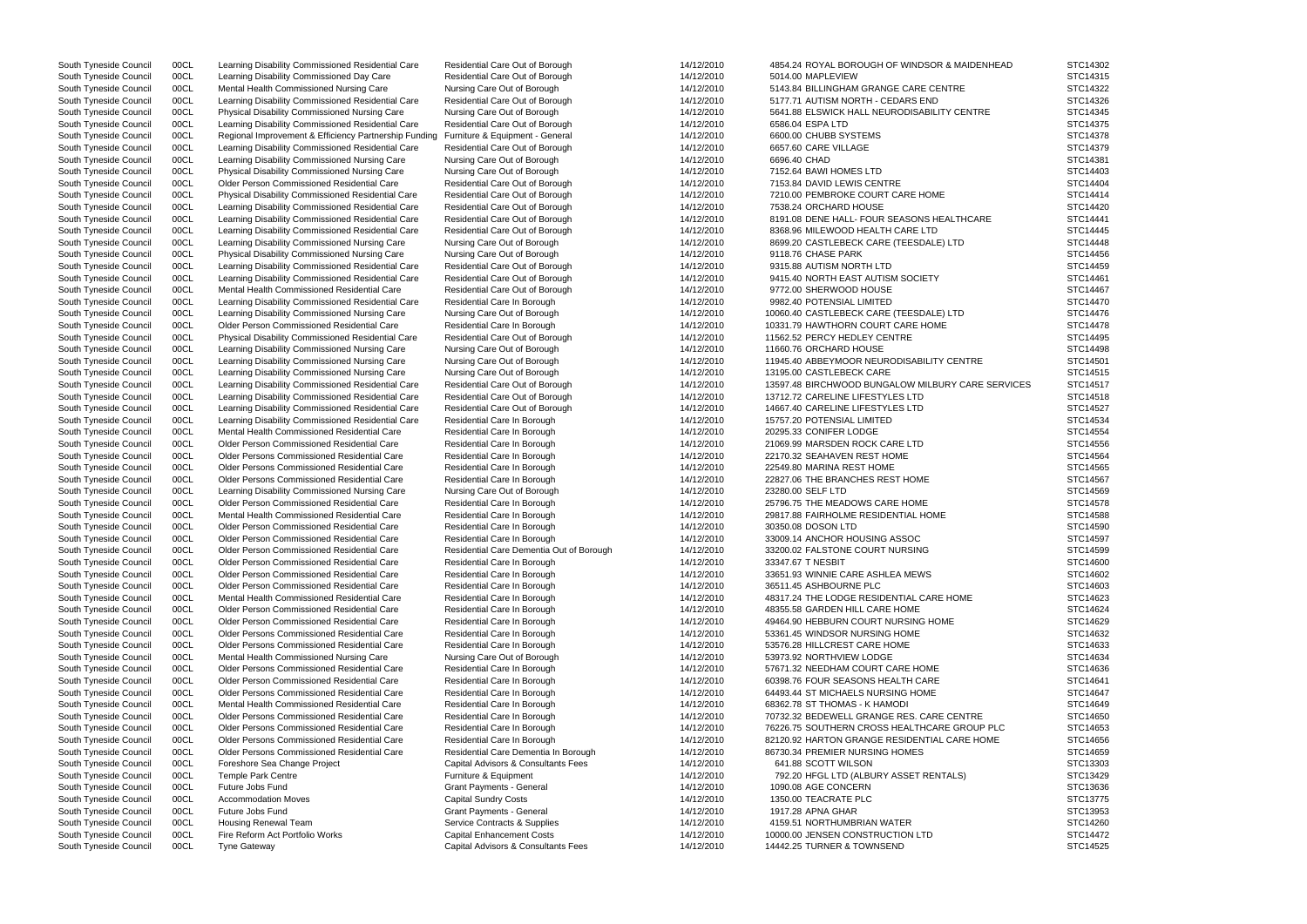| Insurance Premiums - Council                 | 14/12/2010 | 15000.00   ELLINSON & CO                     |
|----------------------------------------------|------------|----------------------------------------------|
| <b>Capital Grants to Third Parties</b>       | 14/12/2010 | 14409.00 D R BUILDERS                        |
| <b>Coroners Services</b>                     | 15/12/2010 | 501.22 S J HAMILTON SPECIALIST REGISTRAR     |
| Rents Paid - General                         | 15/12/2010 | 700.00 GATESHEAD M B C                       |
| <b>Medical Services</b>                      | 15/12/2010 | 774.40 DR J D HEMMING                        |
| Purchase of Stock Items                      | 15/12/2010 | 987.02 GREENHAM TRADING LIMITED              |
| Traded Services Equipment & Materials        | 15/12/2010 | 1040.00 DIAMOND DRILLING AND CUTTING LTD     |
| Hire of Non Operated Vehicles                | 15/12/2010 | 1150.00 GULLIVERS TRUCK HIRE LTD             |
| <b>Coroners Services</b>                     | 15/12/2010 | 1277.00 SHEFFIELD TEACHING HOSPITALS NHS TRI |
| <b>Mortuary Services</b>                     | 15/12/2010 | 1312.00 E BUSH LIMITED                       |
| Rents Paid - General                         | 15/12/2010 | 1800.00 GATESHEAD M B C                      |
| <b>Mortuary Services</b>                     | 15/12/2010 | 2318.00 E BUSH LIMITED                       |
| <b>Coroners Services</b>                     | 15/12/2010 | 2361.00 GATESHEAD HEALTH NHS TRUST           |
| Gas Charges                                  | 15/12/2010 | 2375.87 BRITISH GAS                          |
| Gas Charges                                  | 15/12/2010 | 2971.30 BRITISH GAS                          |
| <b>Fixtures &amp; Fittings</b>               | 15/12/2010 | 4040.52 METRIC GROUP LIMITED                 |
| <b>Traded Services Subcontractors</b>        | 15/12/2010 | 4152.88 NORTHUMBRIAN ROADS LTD               |
| <b>Basic Pay Monthly</b>                     | 15/12/2010 | 6578.19 UNIVERSITY OF NEWCASTLE UPON TYNE    |
| <b>Coroners Services</b>                     | 15/12/2010 | 6590.34 S J HAMILTON SPECIALIST REGISTRAR    |
| Waste Disposal Contract - Recycling          | 15/12/2010 | 6733.79 H W MARTIN WASTE LIMITED             |
| <b>Traded Services Subcontractors</b>        | 15/12/2010 | 6995.16 NORTHUMBRIAN ROADS LTD               |
| <b>Coroners Services</b>                     | 15/12/2010 | 7419.00 GATESHEAD HEALTH NHS TRUST           |
| <b>Coroners Services</b>                     | 15/12/2010 | 7581.05 SOUTH TYNESIDE NHS FOUNDATION TRUS   |
| Waste Disposal Contract - Recycling          | 15/12/2010 | 7683.60 H W MARTIN WASTE LIMITED             |
| Gas Charges                                  | 15/12/2010 | 8101.36 BRITISH GAS                          |
| <b>Coroners Services</b>                     | 15/12/2010 | 9522.20 GATESHEAD HEALTH NHS TRUST           |
| <b>Traded Services Subcontractors</b>        | 15/12/2010 | 9690.76 NORTHUMBRIAN ROADS LTD               |
| <b>Capital Enhancement Costs</b>             | 15/12/2010 | 11457.62 ORA PROPERTY SERVICES LTD           |
| Waste Disposal Contract - Recycling          | 15/12/2010 | 17731.74 SITA UK                             |
| <b>Tree Maintenance Contract</b>             | 15/12/2010 | 39046.14 GLENDALE MANAGED SERVICES LTD       |
| <b>Tree Maintenance Contract</b>             | 15/12/2010 | 53029.69 GLENDALE MANAGED SERVICES LTD       |
| <b>Grant Payments - STCVC</b>                | 15/12/2010 | 16965.00 SOUTH TYNESIDE COUNCIL FOR VOLUNTA  |
| Purchase of Stock Items                      | 15/12/2010 | 545.00 NOTTINGHAM REHAB SUPPLIES             |
| <b>Client Travel &amp; Subsistence</b>       | 15/12/2010 | 560.00 OCEAN HOTELS LTD                      |
| <b>Printing &amp; Stationery Consumables</b> | 15/12/2010 | 567.50 ANTALIS MCNAUGHTON LTD                |
| Furniture & Equipment - General              | 15/12/2010 | 625.61 AIGUILLE LTD                          |
| Residential Care Respite Out of Borough      | 15/12/2010 | 665.00 ST CUTHBERTS CARE                     |
| <b>Staff &amp; Members Training</b>          | 15/12/2010 | 700.00 NATIONAL INSPECTIONS                  |
| Purchase of Stock Items                      | 15/12/2010 | 748.50 SIDHIL LTD                            |
| <b>Agency Staff - Teachers</b>               | 15/12/2010 | 750.00 PROTOCOL EDUCATION LTD                |
| Grant Payments - General                     | 15/12/2010 | 770.00 SKILLSENSE                            |
| Purchase of Stock Items                      | 15/12/2010 | 778.58 THE CHAIR SHOP                        |
| Day Care                                     | 15/12/2010 | 793.80 CORNERSTONE QUALITY CARE              |
| Residential Care Respite Out of Borough      | 15/12/2010 | 795.00 ST CUTHBERTS CARE                     |
| Residential Care Respite Out of Borough      | 15/12/2010 | 800.00 ST CUTHBERTS CARE                     |
| Purchase of Stock Items                      | 15/12/2010 | 960.00 SIDHIL LTD                            |
| <b>Instructors Fees</b>                      | 15/12/2010 | 1050.00 V PATTISON                           |
| Grant Payments - General                     | 15/12/2010 | 1058.75 SKILLSENSE                           |
| Purchase of Stock Items                      | 15/12/2010 | 1200.00 SIDHIL LTD                           |
| <b>Instructors Fees</b>                      | 15/12/2010 | 1400.00 V PATTISON                           |
| <b>Instructors Fees</b>                      | 15/12/2010 | 1450.00 V PATTISON                           |
| Furniture & Equipment - General              | 15/12/2010 | 1455.60 NORTHERN LEARNING TRUST              |
| Property Planned Maintenance                 | 15/12/2010 | 1817.00 G D USHER                            |
| <b>Catering Provisions</b>                   | 15/12/2010 | 1906.62 DANISH BACON CO PLC                  |
| Furniture & Equipment - General              | 15/12/2010 | 1970.00 JENSEN CONSTRUCTION LTD              |
| <b>Catering Provisions</b>                   | 15/12/2010 | 1996.02 DANISH BACON CO PLC                  |
| Staff & Members Training                     | 15/12/2010 | 2000.00 UNIVERSITY OF NORTHUMBRIA AT NEWCA   |
| <b>Catering Provisions</b>                   | 15/12/2010 | 2079.65 DANISH BACON CO PLC                  |
| <b>Catering Provisions</b>                   | 15/12/2010 | 2403.26 DANISH BACON CO PLC                  |
| Recharges for use of Council Vehicles        | 15/12/2010 | 3075.00 TOURMASTER TRAVEL LIMITED            |
| Subscriptions                                | 15/12/2010 | 3240.00 BETTAL QUALITY CONSULTANCY           |
| Voluntary Sector - Boarded Out Children      | 15/12/2010 | 3340.50 FOSTERING PEOPLE LTD                 |
| Service Contracts & Supplies                 | 15/12/2010 | 4760.00 HARTON TECHNOLOGY COLLEGE            |
| Voluntary Sector - Boarded Out Children      | 15/12/2010 | 7891.70 NORTHUMBERLAND COUNTY COUNCIL        |
| <b>Grant Payments - General</b>              | 15/12/2010 | 10666.00 NORTHERN LEARNING TRUST             |
| Voluntary Sector - Boarded Out Children      | 15/12/2010 | 15057.01 NORTHUMBERLAND COUNTY COUNCIL       |
| Purchase of Stock Items                      | 15/12/2010 | 21212.15 HUNTI FIGH HEAI THCARE              |

| <b>UST</b>         | STC14530<br>STC14524<br>STC13146<br>STC13352<br>STC13417<br>STC13584<br>STC13607<br>STC13682<br>STC13745<br>STC13762<br>STC13913<br>STC14055<br>STC14063<br>STC14066<br>STC14128<br>STC14252<br>STC14258<br>STC14373                                                                                     |
|--------------------|----------------------------------------------------------------------------------------------------------------------------------------------------------------------------------------------------------------------------------------------------------------------------------------------------------|
| SТ                 | STC14376<br>STC14382<br>STC14393<br>STC14419<br>STC14424<br>STC14425<br>STC14437<br>STC14463<br>STC14465<br>STC14494                                                                                                                                                                                     |
| <b>ARY SERVICE</b> | STC14545<br>STC14607<br>STC14631<br>STC14543<br>STC13182<br>STC13205<br>STC13210<br>STC13290<br>STC13321<br>STC13351<br>STC13393<br>STC13394<br>STC13414<br>STC13421                                                                                                                                     |
| <b>\STLE</b>       | STC13433<br>STC13435<br>STC13439<br>STC13563<br>STC13614<br>STC13618<br>STC13709<br>STC13811<br>STC13821<br>STC13823<br>STC13918<br>STC13951<br>STC13960<br>STC13968<br>STC13970<br>STC13986<br>STC14072<br>STC14141<br>STC14157<br>STC14167<br>STC14298<br>STC14432<br>STC14482<br>STC14531<br>STC14557 |

| South Tyneside Council | 00CL | Landreth House                                           | Insurance Premiums - Council                     | 14/12/2010 | 15000.00 I ELLINSON & CO                              | STC14530 |
|------------------------|------|----------------------------------------------------------|--------------------------------------------------|------------|-------------------------------------------------------|----------|
| South Tyneside Council | 00CL | <b>Electrical Equipment/Repair</b>                       | <b>Capital Grants to Third Parties</b>           | 14/12/2010 | 14409.00 D R BUILDERS                                 | STC14524 |
| South Tyneside Council | 00CL | <b>Coroners Service</b>                                  | <b>Coroners Services</b>                         | 15/12/2010 | 501.22 S J HAMILTON SPECIALIST REGISTRAR              | STC13146 |
| South Tyneside Council | 00CL | <b>Coroners Service</b>                                  | Rents Paid - General                             | 15/12/2010 | 700.00 GATESHEAD M B C                                | STC13352 |
| South Tyneside Council | 00CL | <b>Coroners Service</b>                                  | <b>Medical Services</b>                          | 15/12/2010 | 774.40 DR J D HEMMING                                 | STC13417 |
|                        | 00CL | <b>Blitz It Main</b>                                     | Purchase of Stock Items                          | 15/12/2010 | 987.02 GREENHAM TRADING LIMITED                       | STC13584 |
| South Tyneside Council |      |                                                          |                                                  |            |                                                       |          |
| South Tyneside Council | 00CL | Engineering Works - Highways                             | <b>Traded Services Equipment &amp; Materials</b> | 15/12/2010 | 1040.00 DIAMOND DRILLING AND CUTTING LTD              | STC13607 |
| South Tyneside Council | 00CL | Fleet Management - Transport Operations                  | Hire of Non Operated Vehicles                    | 15/12/2010 | 1150.00 GULLIVERS TRUCK HIRE LTD                      | STC13682 |
| South Tyneside Council | 00CL | <b>Coroners Service</b>                                  | <b>Coroners Services</b>                         | 15/12/2010 | 1277.00 SHEFFIELD TEACHING HOSPITALS NHS TRUST        | STC13745 |
| South Tyneside Council | 00CL | <b>Coroners Service</b>                                  | <b>Mortuary Services</b>                         | 15/12/2010 | 1312.00 E BUSH LIMITED                                | STC13762 |
| South Tyneside Council | 00CL | <b>Coroners Service</b>                                  | Rents Paid - General                             | 15/12/2010 | 1800.00 GATESHEAD M B C                               | STC13913 |
| South Tyneside Council | 00CL | <b>Coroners Service</b>                                  | <b>Mortuary Services</b>                         | 15/12/2010 | 2318.00 E BUSH LIMITED                                | STC14055 |
|                        | 00CL | <b>Coroners Service</b>                                  | <b>Coroners Services</b>                         | 15/12/2010 | 2361.00 GATESHEAD HEALTH NHS TRUST                    | STC14063 |
| South Tyneside Council |      |                                                          |                                                  |            |                                                       |          |
| South Tyneside Council | 00CL | <b>Energy Recharges</b>                                  | Gas Charges                                      | 15/12/2010 | 2375.87 BRITISH GAS                                   | STC14066 |
| South Tyneside Council | 00CL | <b>Energy Recharges</b>                                  | Gas Charges                                      | 15/12/2010 | 2971.30 BRITISH GAS                                   | STC14128 |
| South Tyneside Council | 00CL | Off-Street Car Parking Administration                    | <b>Fixtures &amp; Fittings</b>                   | 15/12/2010 | 4040.52 METRIC GROUP LIMITED                          | STC14252 |
| South Tyneside Council | 00CL | <b>Engineering Works - Highways</b>                      | <b>Traded Services Subcontractors</b>            | 15/12/2010 | 4152.88 NORTHUMBRIAN ROADS LTD                        | STC14258 |
| South Tyneside Council | 00CL | <b>Coroners Service</b>                                  | <b>Basic Pay Monthly</b>                         | 15/12/2010 | 6578.19 UNIVERSITY OF NEWCASTLE UPON TYNE             | STC14373 |
| South Tyneside Council | 00CL | <b>Coroners Service</b>                                  | <b>Coroners Services</b>                         | 15/12/2010 | 6590.34 S J HAMILTON SPECIALIST REGISTRAR             | STC14376 |
| South Tyneside Council | 00CL | <b>Waste Disposal</b>                                    | Waste Disposal Contract - Recycling              | 15/12/2010 | 6733.79 H W MARTIN WASTE LIMITED                      | STC14382 |
|                        |      |                                                          |                                                  |            |                                                       |          |
| South Tyneside Council | 00CL | Engineering Works - Highways                             | <b>Traded Services Subcontractors</b>            | 15/12/2010 | 6995.16 NORTHUMBRIAN ROADS LTD                        | STC14393 |
| South Tyneside Council | 00CL | <b>Coroners Service</b>                                  | <b>Coroners Services</b>                         | 15/12/2010 | 7419.00 GATESHEAD HEALTH NHS TRUST                    | STC14419 |
| South Tyneside Council | 00CL | <b>Coroners Service</b>                                  | <b>Coroners Services</b>                         | 15/12/2010 | 7581.05 SOUTH TYNESIDE NHS FOUNDATION TRUST           | STC14424 |
| South Tyneside Council | 00CL | Waste Disposal                                           | Waste Disposal Contract - Recycling              | 15/12/2010 | 7683.60 H W MARTIN WASTE LIMITED                      | STC14425 |
| South Tyneside Council | 00CL | <b>Energy Recharges</b>                                  | Gas Charges                                      | 15/12/2010 | 8101.36 BRITISH GAS                                   | STC14437 |
| South Tyneside Council | 00CL | <b>Coroners Service</b>                                  | <b>Coroners Services</b>                         | 15/12/2010 | 9522.20 GATESHEAD HEALTH NHS TRUST                    | STC14463 |
|                        | 00CL | <b>Engineering Works - Highways</b>                      | <b>Traded Services Subcontractors</b>            | 15/12/2010 | 9690.76 NORTHUMBRIAN ROADS LTD                        | STC14465 |
| South Tyneside Council |      |                                                          |                                                  |            |                                                       |          |
| South Tyneside Council | 00CL | Crematorium - Mercury Abatement                          | <b>Capital Enhancement Costs</b>                 | 15/12/2010 | 11457.62 ORA PROPERTY SERVICES LTD                    | STC14494 |
| South Tyneside Council | 00CL | <b>Central Composting</b>                                | Waste Disposal Contract - Recycling              | 15/12/2010 | 17731.74 SITA UK                                      | STC14545 |
| South Tyneside Council | 00CL | Grounds Maintenance                                      | <b>Tree Maintenance Contract</b>                 | 15/12/2010 | 39046.14 GLENDALE MANAGED SERVICES LTD                | STC14607 |
| South Tyneside Council | 00CL | Grounds Maintenance                                      | <b>Tree Maintenance Contract</b>                 | 15/12/2010 | 53029.69 GLENDALE MANAGED SERVICES LTD                | STC14631 |
| South Tyneside Council | 00CL | <b>Other Grants</b>                                      | <b>Grant Payments - STCVC</b>                    | 15/12/2010 | 16965.00 SOUTH TYNESIDE COUNCIL FOR VOLUNTARY SERVICE | STC14543 |
| South Tyneside Council | 00CL | <b>Community Equipment Service</b>                       | Purchase of Stock Items                          | 15/12/2010 | 545.00 NOTTINGHAM REHAB SUPPLIES                      | STC13182 |
| South Tyneside Council | 00CL | Physical Disability & Sensory Service                    | <b>Client Travel &amp; Subsistence</b>           | 15/12/2010 | 560.00 OCEAN HOTELS LTD                               | STC13205 |
|                        |      |                                                          |                                                  |            |                                                       |          |
| South Tyneside Council | 00CL | Laygate                                                  | <b>Printing &amp; Stationery Consumables</b>     | 15/12/2010 | 567.50 ANTALIS MCNAUGHTON LTD                         | STC13210 |
| South Tyneside Council | 00CL | <b>Thurston Activity Centre</b>                          | Furniture & Equipment - General                  | 15/12/2010 | 625.61 AIGUILLE LTD                                   | STC13290 |
| South Tyneside Council | 00CL | Learning Disability Commissioned Residential Care        | Residential Care Respite Out of Borough          | 15/12/2010 | 665.00 ST CUTHBERTS CARE                              | STC13321 |
| South Tyneside Council | 00CL | Primary Buy Back                                         | Staff & Members Training                         | 15/12/2010 | 700.00 NATIONAL INSPECTIONS                           | STC13351 |
| South Tyneside Council | 00CL | <b>Community Equipment Service</b>                       | Purchase of Stock Items                          | 15/12/2010 | 748.50 SIDHIL LTD                                     | STC13393 |
| South Tyneside Council | 00CL | St Oswald's RC Primary School                            | <b>Agency Staff - Teachers</b>                   | 15/12/2010 | 750.00 PROTOCOL EDUCATION LTD                         | STC13394 |
| South Tyneside Council | 00CL | Skills for Jobs                                          | <b>Grant Payments - General</b>                  | 15/12/2010 | 770.00 SKILLSENSE                                     | STC13414 |
| South Tyneside Council | 00CL | <b>Community Equipment Service</b>                       | Purchase of Stock Items                          | 15/12/2010 | 778.58 THE CHAIR SHOP                                 | STC13421 |
|                        |      |                                                          |                                                  |            |                                                       |          |
| South Tyneside Council | 00CL | Learning Disability Commissioned Day Care                | Day Care                                         | 15/12/2010 | 793.80 CORNERSTONE QUALITY CARE                       | STC13433 |
| South Tyneside Council | 00CL | Learning Disability Commissioned Residential Care        | Residential Care Respite Out of Borough          | 15/12/2010 | 795.00 ST CUTHBERTS CARE                              | STC13435 |
| South Tyneside Council | 00CL | Learning Disability Commissioned Residential Care        | Residential Care Respite Out of Borough          | 15/12/2010 | 800.00 ST CUTHBERTS CARE                              | STC13439 |
| South Tyneside Council | 00CL | <b>Community Equipment Service</b>                       | Purchase of Stock Items                          | 15/12/2010 | 960.00 SIDHIL LTD                                     | STC13563 |
| South Tyneside Council | 00CL | Sports Coaching                                          | <b>Instructors Fees</b>                          | 15/12/2010 | 1050.00 V PATTISON                                    | STC13614 |
| South Tyneside Council | 00CL | Skills for Jobs                                          | <b>Grant Payments - General</b>                  | 15/12/2010 | 1058.75 SKILLSENSE                                    | STC13618 |
| South Tyneside Council | 00CL | <b>Community Equipment Service</b>                       | Purchase of Stock Items                          | 15/12/2010 | 1200.00 SIDHIL LTD                                    | STC13709 |
|                        |      |                                                          |                                                  |            |                                                       |          |
| South Tyneside Council | 00CL | Sports Coaching                                          | <b>Instructors Fees</b>                          | 15/12/2010 | 1400.00 V PATTISON                                    | STC13811 |
| South Tyneside Council | 00CL | Sports Coaching                                          | <b>Instructors Fees</b>                          | 15/12/2010 | 1450.00 V PATTISON                                    | STC13821 |
| South Tyneside Council | 00CL | Alternative Education Service - Administration           | Furniture & Equipment - General                  | 15/12/2010 | 1455.60 NORTHERN LEARNING TRUST                       | STC13823 |
| South Tyneside Council | 00CL | <b>Thurston Activity Centre</b>                          | <b>Property Planned Maintenance</b>              | 15/12/2010 | 1817.00 G D USHER                                     | STC13918 |
| South Tyneside Council | 00CL | Whitburn Comprehensive School Kitchen                    | <b>Catering Provisions</b>                       | 15/12/2010 | 1906.62 DANISH BACON CO PLC                           | STC13951 |
| South Tyneside Council | 00CL | Private, Voluntary, Independent Providers                | Furniture & Equipment - General                  | 15/12/2010 | 1970.00 JENSEN CONSTRUCTION LTD                       | STC13960 |
|                        |      |                                                          |                                                  |            |                                                       |          |
| South Tyneside Council | 00CL | Marsden Junior/Infants School Kitchen                    | <b>Catering Provisions</b>                       | 15/12/2010 | 1996.02 DANISH BACON CO PLC                           | STC13968 |
| South Tyneside Council | 00CL | Aim Higher                                               | <b>Staff &amp; Members Training</b>              | 15/12/2010 | 2000.00 UNIVERSITY OF NORTHUMBRIA AT NEWCASTLE        | STC13970 |
| South Tyneside Council | 00CL | Boldon Nursery Kitchen                                   | <b>Catering Provisions</b>                       | 15/12/2010 | 2079.65 DANISH BACON CO PLC                           | STC13986 |
| South Tyneside Council | 00CL | East Boldon Junior School Kitchen                        | <b>Catering Provisions</b>                       | 15/12/2010 | 2403.26 DANISH BACON CO PLC                           | STC14072 |
| South Tyneside Council | 00CL | <b>Thurston Activity Centre</b>                          | Recharges for use of Council Vehicles            | 15/12/2010 | 3075.00 TOURMASTER TRAVEL LIMITED                     | STC14141 |
| South Tyneside Council | 00CL | Commissioning & Quality Management                       | Subscriptions                                    | 15/12/2010 | 3240.00 BETTAL QUALITY CONSULTANCY                    | STC14157 |
| South Tyneside Council | 00CL | <b>Commissioned Fostering</b>                            | Voluntary Sector - Boarded Out Children          | 15/12/2010 | 3340.50 FOSTERING PEOPLE LTD                          | STC14167 |
|                        |      |                                                          |                                                  |            | 4760.00 HARTON TECHNOLOGY COLLEGE                     | STC14298 |
| South Tyneside Council | 00CL | Project Leadership Incentive                             | Service Contracts & Supplies                     | 15/12/2010 |                                                       |          |
| South Tyneside Council | 00CL | Out of Area Placements                                   | Voluntary Sector - Boarded Out Children          | 15/12/2010 | 7891.70 NORTHUMBERLAND COUNTY COUNCIL                 | STC14432 |
| South Tyneside Council | 00CL | Adult & Community Learning Group Central Costs           | <b>Grant Payments - General</b>                  | 15/12/2010 | 10666.00 NORTHERN LEARNING TRUST                      | STC14482 |
| South Tyneside Council | 00CL | Out of Area Placements                                   | Voluntary Sector - Boarded Out Children          | 15/12/2010 | 15057.01 NORTHUMBERLAND COUNTY COUNCIL                | STC14531 |
| South Tyneside Council | 00CL | <b>Continuing Education Pressure Nursing Alternating</b> | Purchase of Stock Items                          | 15/12/2010 | 21212.15 HUNTLEIGH HEALTHCARE                         | STC14557 |
|                        |      |                                                          |                                                  |            |                                                       |          |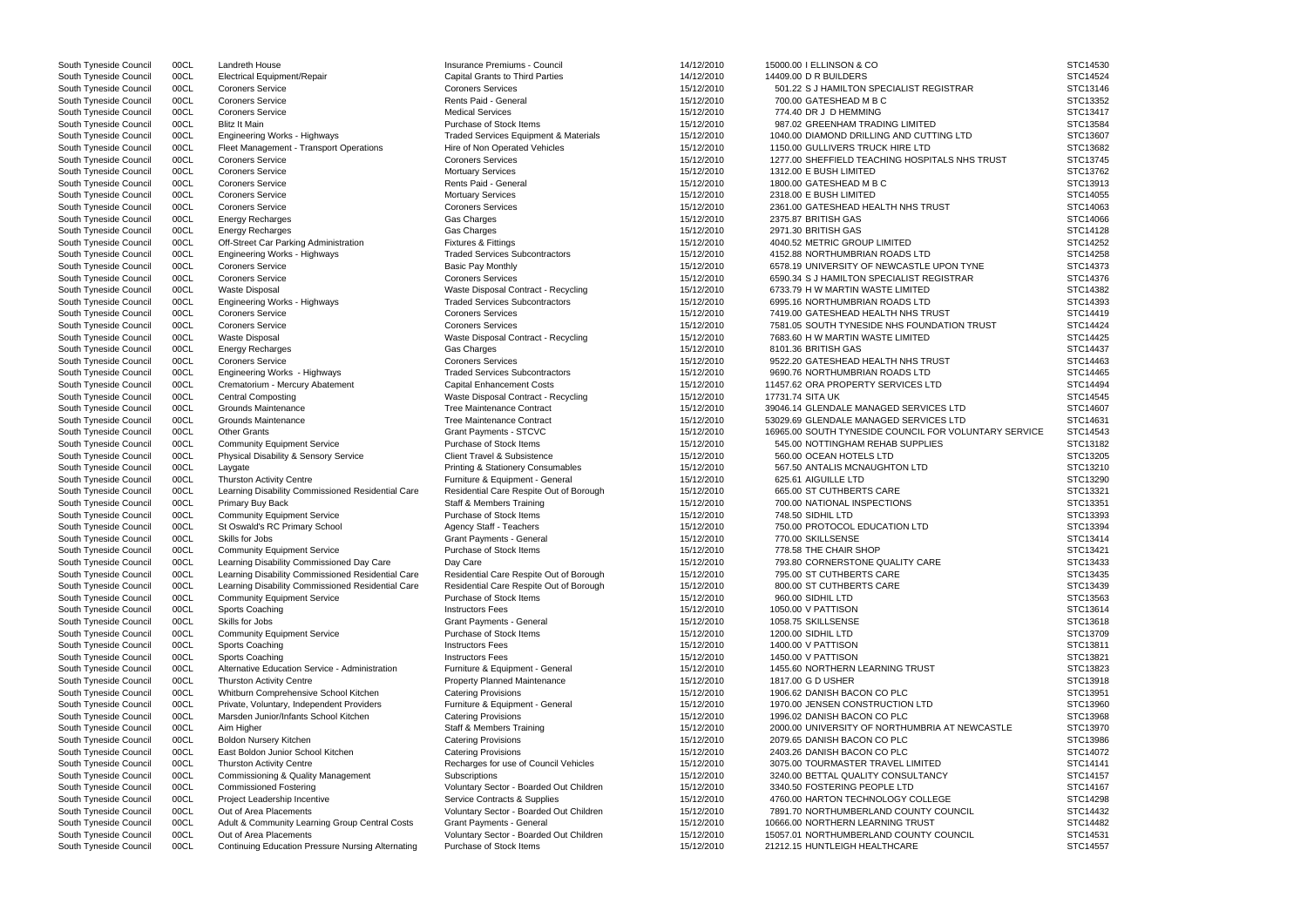|                                                  | 00CL         | <b>Voluntary Sector Funding</b>                                                                        | Voluntary Sector - General                          | 15/12/2010               | 40682.50 AGE CONCERN                                                     | STC14613             |
|--------------------------------------------------|--------------|--------------------------------------------------------------------------------------------------------|-----------------------------------------------------|--------------------------|--------------------------------------------------------------------------|----------------------|
| South Tyneside Council                           | 00CL         | <b>Boldon School PFI</b>                                                                               | PFI Unitary Charge                                  | 15/12/2010               | 245898.61 BOLDON SCHOOL LIMITED                                          | STC14676             |
| South Tyneside Council                           | 00CL         | Royal IE Ph1                                                                                           | Staff & Members Training                            | 15/12/2010               | 505.20 THE NATIONAL SOCIETY FOR EPILEPSY                                 | STC13151             |
| South Tyneside Council                           | 00CL         | Temple Park Centre Catering                                                                            | <b>Catering Provisions</b>                          | 15/12/2010               | 511.64 DANISH BACON CO PLC                                               | STC13158             |
| South Tyneside Council                           | 00CL         | <b>Energy Efficiency Improvements</b>                                                                  | Capital Funding from Revenue Contribution           | 15/12/2010               | 517.75 LOW ENERGY LIGHTING SOLUTIONS LTD                                 | STC13164             |
| South Tyneside Council                           | 00CL         | Brinkburn Comprehensive School Pool                                                                    | Property Planned Maintenance                        | 15/12/2010               | 522.00 E J S FABRICATIONS LTD                                            | STC13169             |
| South Tyneside Council                           | 00CL         | Homelessness - General Fund                                                                            | Bed & Breakfast Accommodation                       | 15/12/2010               | 525.00 REDACTED - COMMERCIALLY CONFIDENTIAL                              | STC13171             |
| South Tyneside Council                           | 00CL         | Libraries Admin                                                                                        | Library & Other Books Maps etc.                     | 15/12/2010               | 564.30 W F HOWES                                                         | STC13208             |
|                                                  | 00CL         | St Matthews RC Junior/Infants School Pool                                                              | Property Planned Maintenance                        | 15/12/2010               | 590.00 AQUAJET DRAINAGE                                                  | STC13236             |
| South Tyneside Council                           |              |                                                                                                        |                                                     |                          |                                                                          |                      |
| South Tyneside Council                           | 00CL         | <b>Landreth House</b>                                                                                  | Property Reactive/General Repairs                   | 15/12/2010               | 595.00 JENSEN CONSTRUCTION LTD                                           | STC13243             |
| South Tyneside Council                           | 00CL         | Low Carbon Economic Area                                                                               | <b>Business Development Event</b>                   | 15/12/2010               | 777.90 TEDCO LTD                                                         | STC13419             |
| South Tyneside Council                           | 00CL         | Planning Delivery Grant related expenditure                                                            | Service Contracts & Supplies                        | 15/12/2010               | 808.00 ROBIN CARR ASSOCIATES                                             | STC13444             |
| South Tyneside Council                           | 00CL         | Libraries Admin                                                                                        | Library & Other Books Maps etc.                     | 15/12/2010               | 930.03 ASKEWS LIBRARY SERVICES LTD                                       | STC13542             |
| South Tyneside Council                           | 00CL         | <b>Community Facilities Cleadon Park</b>                                                               | Capital Advisors & Consultants Fees                 | 15/12/2010               | 1120.00 EVERSHEDS                                                        | STC13670             |
| South Tyneside Council                           | 00CL         | <b>Energy Efficiency Improvements</b>                                                                  | <b>Capital Enhancement Costs</b>                    | 15/12/2010               | 1359.52 LOW ENERGY LIGHTING SOLUTIONS LTD                                | STC13782             |
| South Tyneside Council                           | 00CL         | <b>Monkton Stadium</b>                                                                                 | <b>Property Reactive/General Repairs</b>            | 15/12/2010               | 1390.00 DYNO ROD (RUNITERM LTD)                                          | STC13803             |
| South Tyneside Council                           | 00CL         | Homelessness - General Fund                                                                            | Bed & Breakfast Accommodation                       | 15/12/2010               | 1410.00 REDACTED - COMMERCIALLY CONFIDENTIAL                             | STC13812             |
| South Tyneside Council                           | 00CL         | Homelessness - General Fund                                                                            | Bed & Breakfast Accommodation                       | 15/12/2010               | 1600.00 REDACTED - COMMERCIALLY CONFIDENTIAL                             | STC13862             |
| South Tyneside Council                           | 00CL         | Repairs and Maintenance Hebburn Comprehensive Scho Property Reactive/General Repairs                   |                                                     | 15/12/2010               | 1650.00 AQUAJET DRAINAGE                                                 | STC13878             |
| South Tyneside Council                           | 00CL         | <b>Trading Standards</b>                                                                               | <b>Staff &amp; Members Training</b>                 | 15/12/2010               | 1656.00 TRADING STANDARDS INSTITUTE                                      | STC13882             |
| South Tyneside Council                           | 00CL         | Regeneration and Transformation Fund                                                                   | Capital Advisors & Consultants Fees                 | 15/12/2010               | 1748.40 DICKINSON DEES LAW FIRM                                          | STC13902             |
| South Tyneside Council                           | 00CL         | Temple Park Centre                                                                                     | <b>Property Reactive/General Repairs</b>            | 15/12/2010               | 2215.00 E J S FABRICATIONS LTD                                           | STC14012             |
| South Tyneside Council                           | 00CL         | <b>Cemetery Re-Tarmacing Works</b>                                                                     | <b>Capital Enhancement Costs</b>                    | 15/12/2010               | 2475.00 JENSEN CONSTRUCTION LTD                                          | STC14080             |
| South Tyneside Council                           | 00CL         | Cleadon Park Regeneration Project                                                                      | <b>Capital Construction Costs</b>                   | 15/12/2010               | 2852.86 EVERSHEDS                                                        | STC14119             |
|                                                  | 00CL         | <b>Business Forum</b>                                                                                  | <b>Grant Payments - General</b>                     | 15/12/2010               | 3833.36 CAHOOTZ LIMITED (BUSINESS MATTERS)                               | STC14231             |
| South Tyneside Council                           |              |                                                                                                        |                                                     |                          |                                                                          |                      |
| South Tyneside Council                           | 00CL         | Cleadon Park Regeneration Project                                                                      | <b>Capital Construction Costs</b>                   | 15/12/2010               | 5962.79 BELLWAY (NORTH EAST)                                             | STC14360             |
| South Tyneside Council                           | 00CL         | School Pools General                                                                                   | <b>School Travel Contracts</b>                      | 15/12/2010               | 10360.20 TOURMASTER TRAVEL LIMITED                                       | STC14479             |
| South Tyneside Council                           | 00CL         | Foreshore Regeneration                                                                                 | Capital Advisors & Consultants Fees                 | 15/12/2010               | 114052.50 LA ARCHITECTS LTD                                              | STC14663             |
| South Tyneside Council                           | 00CL         | Jarrow Estate & Communal Areas Cleaning                                                                | <b>Tenant Removal Charges</b>                       | 15/12/2010               | 879.14 HARKERS REMOVERS AND STORERS LTD                                  | STC13485             |
| South Tyneside Council                           | 00CL         | Borough Wide Special Repairs                                                                           | Housing Revenue Account Planned Maintenance - TV Sy | 15/12/2010               | 1579.23 H N STOREY LTD                                                   | STC13855             |
| South Tyneside Council                           | 00CL         | <b>Cleadon Park Regeneration Project</b>                                                               | <b>Capital Demolition Costs</b>                     | 15/12/2010               | 17936.00 BELLWAY (NORTH EAST)                                            | STC14547             |
| South Tyneside Council                           | 00CL         | Pension Fund Investment Administration and Managemer Travel                                            |                                                     | 15/12/2010               | 1051.48 THE TRAVEL BUREAU                                                | STP41                |
| South Tyneside Council                           | 00CL         | Fleet Management - Transport Operations                                                                | Secondary Vehicle Leasing Costs                     | 16/12/2010               | 784.00 CLOSE ASSET FINANCE LTD                                           | STC13425             |
| South Tyneside Council                           | 00CL         | Fleet Management - Transport Operations                                                                | Secondary Vehicle Leasing Costs                     | 16/12/2010               | 949.33 CLOSE ASSET FINANCE LTD                                           | STC13555             |
| South Tyneside Council                           | 00CL         | Legal Services - Support                                                                               | <b>Printing &amp; Stationery Consumables</b>        | 16/12/2010               | 1317.12 CANON (UK) LTD                                                   | STC13764             |
| South Tyneside Council                           | 00CL         | Engineering Works - Highways                                                                           | <b>Traded Services Subcontractors</b>               | 16/12/2010               | 1380.00 NEW COUNTY ROAD SURFACING LTD                                    | STC13793             |
| South Tyneside Council                           | 00CL         | Fleet Management - Transport Operations                                                                | Hire of Plant                                       | 16/12/2010               | 1850.00 GEORGE VARDY HAULAGE                                             | STC13930             |
| South Tyneside Council                           | 00CL         | Engineering Works - Highways                                                                           | <b>Traded Services Subcontractors</b>               | 16/12/2010               | 3972.21 NORTHUMBRIAN ROADS LTD                                           | STC14244             |
|                                                  |              |                                                                                                        | <b>Traded Services Subcontractors</b>               | 16/12/2010               | 4106.61 NORTHUMBRIAN ROADS LTD                                           | STC14256             |
|                                                  |              |                                                                                                        |                                                     |                          |                                                                          |                      |
| South Tyneside Council                           | 00CL         | <b>Engineering Works - Highways</b>                                                                    |                                                     |                          |                                                                          |                      |
| South Tyneside Council                           | 00CL         | <b>Local Safety Schemes</b>                                                                            | Capital Advisors & Consultants Fees                 | 16/12/2010               | 6500.00 NEWCASTLE CITY COUNCIL                                           | STC14370             |
| South Tyneside Council                           | 00CL         | Safer & Stronger Communities                                                                           | Service Contracts & Supplies                        | 16/12/2010               | 10000.00 VICTIM SUPPORT                                                  | STC14474             |
| South Tyneside Council                           | 00CL         | Kerbside Collection - Kerb It                                                                          | Waste Disposal Contract - Recycling                 | 16/12/2010               | 277758.00 GATESHEAD M B C                                                | STC14683             |
| South Tyneside Council                           | 00CL         | BT Unitary Charge Recharges                                                                            | <b>BTST Limited Unitary Charge</b>                  | 16/12/2010               | 1331706.40 BT GLOBAL SERVICES                                            | STC14693             |
| South Tyneside Council                           | 00CL         | Learning Disability Resettlement Residential Care                                                      | Supported Living                                    | 16/12/2010               | -660.57 MENCAP                                                           | STC13132             |
| South Tyneside Council                           | 00CL         | Finance & Administration - Children and Families                                                       | Furniture & Equipment - General                     | 16/12/2010               | 542.16 PITNEY BOWES SOFTWARE LTD                                         | STC13180             |
| South Tyneside Council                           | 00CL         | Physical Disability & Sensory Service                                                                  | <b>Client Travel &amp; Subsistence</b>              | 16/12/2010               | 560.00 OCEAN HOTELS LTD                                                  | STC13206             |
| South Tyneside Council                           | 00CL         | Learning Disability Commissioned Day Care                                                              | Day Care                                            | 16/12/2010               | 598.24 MENCAP                                                            |                      |
| South Tyneside Council                           | 00CL         | Section 17 Payments (Assessment)                                                                       | <b>Client Travel &amp; Subsistence</b>              | 16/12/2010               | 650.00 REDACTED - COMMERCIALLY CONFIDENTIAL                              | STC13306             |
| South Tyneside Council                           | 00CL         | <b>Maintained Sector Training</b>                                                                      | <b>Staff &amp; Members Training</b>                 | 16/12/2010               | 650.00 THE OPEN UNIVERSITY                                               | STC13244<br>STC13309 |
| South Tyneside Council                           | 00CL         | <b>Maintained Sector Training</b>                                                                      | <b>Staff &amp; Members Training</b>                 | 16/12/2010               | 807.00 UNIVERSITY OF NORTHUMBRIA AT NEWCASTLE                            | STC13443             |
| South Tyneside Council                           | 00CL         | Learning Disability Resettlement Residential Care                                                      | Supported Living                                    | 16/12/2010               | 1297.66 MENCAP                                                           | STC13752             |
| South Tyneside Council                           | 00CL         | Learning Disability Resettlement Residential Care                                                      | Supported Living                                    | 16/12/2010               | 1387.80 DIMENSIONS (UK) LTD                                              | STC13800             |
| South Tyneside Council                           | 00CL         | Westoe Crown School Kitchen                                                                            | <b>Catering Provisions</b>                          | 16/12/2010               | 1588.60 R MANNERS AND SONS LTD                                           | STC13857             |
| South Tyneside Council                           |              |                                                                                                        |                                                     | 16/12/2010               | 1604.08 MENCAP                                                           | STC13864             |
|                                                  | 00CL         | Learning Disability Resettlement Residential Care                                                      | Supported Living                                    |                          | 1650.00 UNIVERSITY OF NORTHUMBRIA AT NEWCASTLE                           |                      |
| South Tyneside Council                           | 00CL         | Maintained Sector Training                                                                             | <b>Staff &amp; Members Training</b>                 | 16/12/2010               |                                                                          | STC13880             |
| South Tyneside Council                           | 00CL         | Hedworthfield Junior/Infants School Kitchen                                                            | <b>Catering Provisions</b>                          | 16/12/2010               | 1746.54 HOPWELLS LTD.                                                    | STC13901             |
| South Tyneside Council                           | 00CL         | St Aloysius RC Junior School Kitchen                                                                   | <b>Catering Provisions</b>                          | 16/12/2010               | 1824.69 HOPWELLS LTD.                                                    | STC13920             |
| South Tyneside Council                           | 00CL         | Lukes Lane Community School                                                                            | Devolved Formula Capital                            | 16/12/2010               | 2042.73 BT BUSINESS DIRECT LTD                                           | STC13984             |
| South Tyneside Council                           | 00CL         | Toner Avenue Junior School Kitchen                                                                     | <b>Catering Provisions</b>                          | 16/12/2010               | 2275.96 HOPWELLS LTD.                                                    | STC14046             |
| South Tyneside Council                           | 00CL         | PHAB Club Day Centre                                                                                   | Letting of Premises                                 | 16/12/2010               | 2500.00 MILLENNIUM PHAB CLUB                                             | STC14084             |
| South Tyneside Council                           | 00CL         | PHAB Club Day Centre                                                                                   | Letting of Premises                                 | 16/12/2010               | 2500.00 MILLENNIUM PHAB CLUB                                             | STC14085             |
| South Tyneside Council                           | 00CL         | Sports Coaching                                                                                        | <b>Instructors Fees</b>                             | 16/12/2010               | 4000.00 BRITISH JUDO ASSOCIATION                                         | STC14246             |
| South Tyneside Council                           | 00CL         | Private, Voluntary, Independent Providers                                                              | <b>Capital Grants to Third Parties</b>              | 16/12/2010               | 4420.35 HEDWORTHFIELD C A                                                | STC14282             |
| South Tyneside Council                           | 00CL         | Private, Voluntary, Independent Providers                                                              | Furniture & Equipment - General                     | 16/12/2010               | 5106.39 THE WRIGHT BUILDING COM.                                         | STC14320             |
| South Tyneside Council                           | 00CL         | Learning Disability Resettlement Residential Care                                                      | Supported Living                                    | 16/12/2010               | 5253.32 LIFEWAYS COMMUNITY CARE LTD                                      | STC14332             |
| South Tyneside Council<br>South Tyneside Council | 00CL<br>00CL | Learning Disability Resettlement Residential Care<br>Learning Disability Commissioned Residential Care | Supported Living<br>Residential Care In Borough     | 16/12/2010<br>16/12/2010 | 5753.57 LIFEWAYS COMMUNITY CARE LTD<br>6204.00 NORTH EAST AUTISM SOCIETY | STC14351<br>STC14364 |

|              | STC14613             |
|--------------|----------------------|
|              | STC14676             |
|              | STC13151             |
|              | STC13158             |
|              | STC13164             |
|              | STC13169             |
| IAL          | STC13171             |
|              | STC13208             |
|              | STC13236             |
|              | STC13243             |
|              | STC13419             |
|              | STC13444             |
|              | STC13542             |
|              | STC13670             |
|              | STC13782             |
|              | STC13803             |
| IAL          | STC13812             |
| IAL          | STC13862             |
|              | STC13878             |
|              | STC13882             |
|              | STC13902             |
|              | STC14012             |
|              | STC14080             |
|              | STC14119             |
|              | STC14231             |
|              | STC14360             |
|              | STC14479             |
|              | STC14663             |
|              | STC13485             |
|              | STC13855             |
|              | STC14547             |
|              | STP41                |
|              | STC13425             |
|              | STC13555             |
|              | STC13764             |
|              | STC13793             |
|              | STC13930             |
|              | STC14244             |
|              | STC14256             |
|              | STC14370             |
|              | STC14474             |
|              | STC14683             |
|              | STC14693             |
|              | STC13132             |
|              | STC13180             |
|              | STC13206             |
|              | STC13244             |
| IAL          | STC13306             |
|              | STC13309             |
| <b>STLE</b>  | STC13443             |
|              | STC13752             |
|              | STC13800             |
|              | STC13857             |
|              | STC13864             |
| <b>\STLE</b> | STC13880             |
|              | STC13901             |
|              |                      |
|              | STC13920<br>STC13984 |
|              | STC14046             |
|              | STC14084             |
|              |                      |
|              | STC14085             |
|              | STC14246             |
|              | STC14282<br>STC14320 |
|              | STC14332             |
|              |                      |
|              | STC14351             |
|              | STC14364             |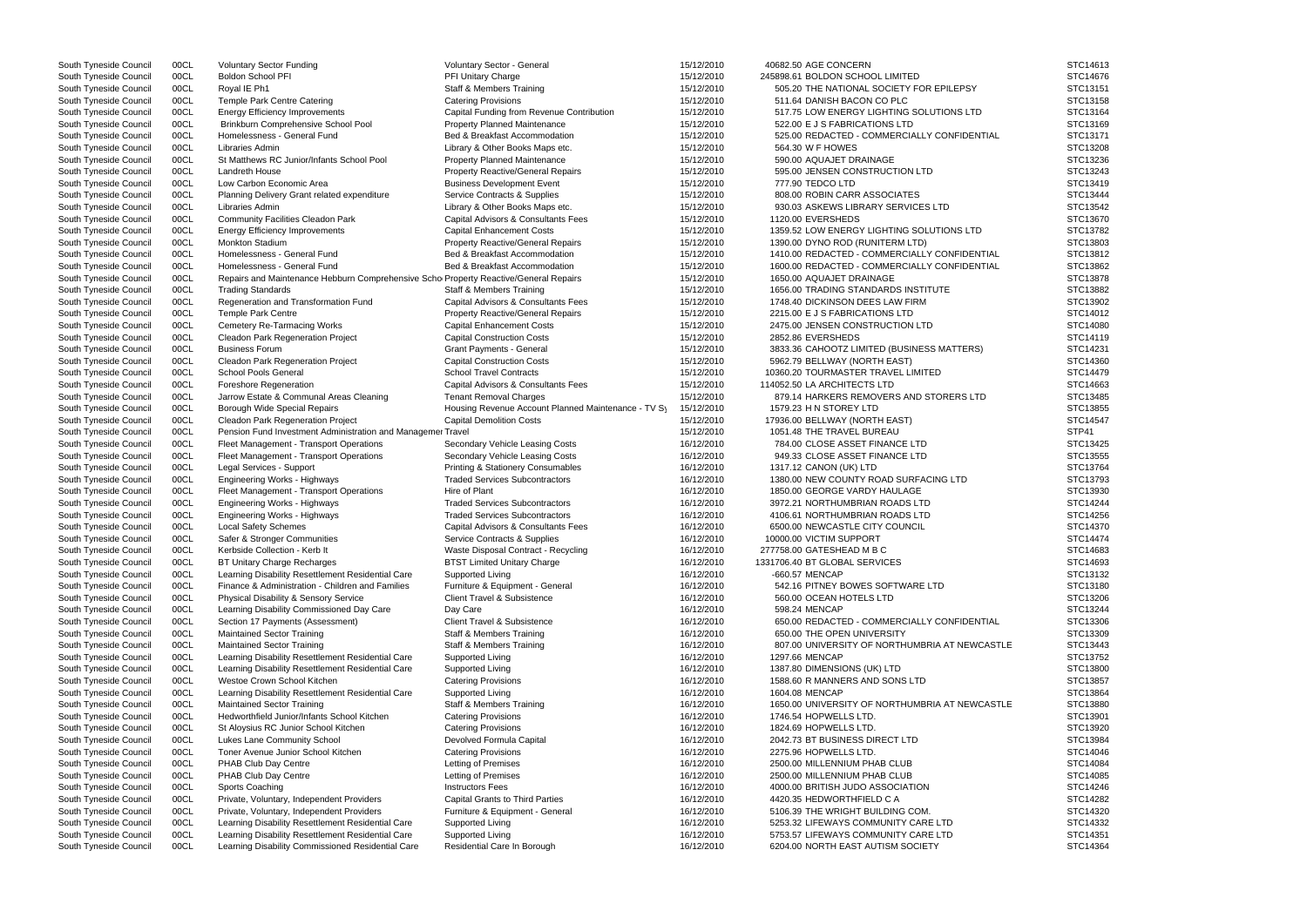| South Tyneside Council | 00CL | Learning Disability Resettlement Residential Care                               | Supported Living                         | 16/12/2010 | 6248.31 LIFEWAYS COMMUNITY CARE LTD                              | STC14365 |
|------------------------|------|---------------------------------------------------------------------------------|------------------------------------------|------------|------------------------------------------------------------------|----------|
| South Tyneside Council | 00CL | Neighbourhood Services Management Team                                          | Service Contracts & Supplies             | 16/12/2010 | 9674.77 SOUTH TYNESIDE PRIMARY CARE TRUST                        | STC14464 |
| South Tyneside Council | 00CL | Learning Disability Commissioned Home Care                                      | Home Care                                | 16/12/2010 | 16100.70 LS CARE LIMITED                                         | STC14537 |
| South Tyneside Council | 00CL | Learning Disability Resettlement Residential Care                               | Supported Living                         | 16/12/2010 | 16562.40 DIMENSIONS (UK) LTD                                     | STC14538 |
| South Tyneside Council | 00CL | Learning Disability Resettlement Residential Care                               | Supported Living                         | 16/12/2010 | 16562.40 DIMENSIONS (UK) LTD                                     | STC14539 |
| South Tyneside Council | 00CL | Learning Disability Resettlement Residential Care                               | Supported Living                         | 16/12/2010 | 22108.75 UNITED RESPONSE                                         | STC14562 |
|                        |      |                                                                                 |                                          |            |                                                                  | STC14573 |
| South Tyneside Council | 00CL | The Matrix                                                                      | Payments to Health Bodies - General      | 16/12/2010 | 24861.75 TURNING POINT                                           | STC14596 |
| South Tyneside Council | 00CL | Learning Disability Resettlement Residential Care                               | Supported Living                         | 16/12/2010 | 31814.28 UNITED RESPONSE                                         |          |
| South Tyneside Council | 00CL | <b>Voluntary Sector Funding</b>                                                 | Voluntary Sector - General               | 16/12/2010 | 39098.25 CARERS ASSOC.IN SOUTH TYNESIDE                          | STC14608 |
| South Tyneside Council | 00CL | Learning Disability Resettlement Residential Care                               | Supported Living                         | 16/12/2010 | 39392.72 MENCAP                                                  | STC14609 |
| South Tyneside Council | 00CL | Learning Disability Resettlement Residential Care                               | Supported Living                         | 16/12/2010 | 46730.75 NORTHUMBERLAND TYNE AND WEAR NHS TRUST                  | STC14619 |
| South Tyneside Council | 00CL | Learning Disability Resettlement Residential Care                               | Supported Living                         | 16/12/2010 | 61940.38 LIFEWAYS COMMUNITY CARE LTD                             | STC14644 |
| South Tyneside Council | 00CL | <b>Temple Park Centre</b>                                                       | <b>Cleaning Charges</b>                  | 16/12/2010 | 509.47 GREENHAM TRADING LIMITED                                  | STC13154 |
| South Tyneside Council | 00CL | Libraries Admin                                                                 | Library & Other Books Maps etc.          | 16/12/2010 | 515.26 WOLTERS KLUWER (UK) LTD                                   | STC13162 |
| South Tyneside Council | 00CL | Libraries Admin                                                                 | Library & Other Books Maps etc.          | 16/12/2010 | 583.60 WOLTERS KLUWER (UK) LTD                                   | STC13224 |
| South Tyneside Council | 00CL | <b>Administration Leisure Services</b>                                          | Furniture & Equipment - General          | 16/12/2010 | 973.27 NEOPOST FINANCE LIMITED                                   | STC13568 |
| South Tyneside Council | 00CL | <b>Hebburn Civic Centre</b>                                                     | Gas Charges                              | 16/12/2010 | 1181.00 NORTHERN GAS NETWORKS LIMITED                            | STC13695 |
| South Tyneside Council | 00CL | Asset Management                                                                | <b>Capital Enhancement Costs</b>         | 16/12/2010 | 1267.85 TOLENT CONSTRUCTION LTD                                  | STC13742 |
| South Tyneside Council | 00CL | Foreshore Sea Change Project                                                    | <b>Capital Enhancement Costs</b>         | 16/12/2010 | 4572.00 BALFOUR BEATTY INFRASTRUCTURE SERVICES LTD               | STC14289 |
| South Tyneside Council | 00CL | <b>Economic Regeneration Balance Sheet</b>                                      | Debtors - Zurich Claims Handling Account | 16/12/2010 | 60000.00 ZURICH INSURANCE COMPANY                                | STC14640 |
| South Tyneside Council | 00CL | <b>Rents Rates Taxes</b>                                                        | Bed & Breakfast Accommodation            | 16/12/2010 | 604.26 SOUTH TYNESIDE HOMES                                      | STC13272 |
| South Tyneside Council | 00CL | Decent Homes Refurbishment Work - Non Traditionals/SI Capital In House Salaries |                                          | 16/12/2010 | 1215.98 DELTA ONE SECURITY LTD                                   | STC13718 |
| South Tyneside Council | 00CL | Decent Homes Refurbishment Work - Non Traditionals/SI Capital In House Salaries |                                          | 16/12/2010 | 1215.98 DELTA ONE SECURITY LTD                                   | STC13719 |
| South Tyneside Council | 00CL | Decent Homes Refurbishment Works - Decant Costs                                 | <b>Property Reactive/General Repairs</b> | 16/12/2010 | 2275.00 TSUK INTERIORS LTD                                       | STC14045 |
| South Tyneside Council | 00CL | Kerbside Collection - Kerb It                                                   | Waste Disposal Contract - Recycling      | 17/12/2010 | -9213.80 PREMIER WASTE MANAGEMENT LTD                            | STC13110 |
| South Tyneside Council |      | Engineering Works - Highways                                                    |                                          |            |                                                                  | STC13226 |
|                        | 00CL |                                                                                 | Traded Services Equipment & Materials    | 17/12/2010 | 585.20 CEMEX UK MATERIALS LTD                                    |          |
| South Tyneside Council | 00CL | Fleet Management - Workshop Operations                                          | Purchase of Stock Items                  | 17/12/2010 | 659.60 ECON ENGINEERING LTD                                      | STC13317 |
| South Tyneside Council | 00CL | Kerbside Collection - Kerb It                                                   | Waste Disposal Contract - Recycling      | 17/12/2010 | 975.00 PREMIER WASTE MANAGEMENT LTD                              | STC13569 |
| South Tyneside Council | 00CL | Landfill Gas Monitoring                                                         | Waste Disposal Contract - Special waste  | 17/12/2010 | 975.00 PREMIER WASTE MANAGEMENT LTD                              | STC13570 |
| South Tyneside Council | 00CL | <b>Landfill Gas Monitoring</b>                                                  | Waste Disposal Contract - Special waste  | 17/12/2010 | 975.00 PREMIER WASTE MANAGEMENT LTD                              | STC13571 |
| South Tyneside Council | 00CL | Fleet Management - Transport Operations                                         | Hire of Non Operated Vehicles            | 17/12/2010 | 1150.00 GULLIVERS TRUCK HIRE LTD                                 | STC13683 |
| South Tyneside Council | 00CL | Engineering Works - Highways                                                    | <b>Traded Services Subcontractors</b>    | 17/12/2010 | 1208.41 NORTHUMBRIAN ROADS LTD                                   | STC13714 |
| South Tyneside Council | 00CL | <b>External Audit Costs</b>                                                     | <b>External Audit Charges</b>            | 17/12/2010 | 2000.00 AUDIT COMMISSION                                         | STC13974 |
| South Tyneside Council | 00CL | <b>Waste Disposal</b>                                                           | Waste Disposal Contract - General Waste  | 17/12/2010 | 3015.56 ALEX SMILES LTD                                          | STC14138 |
| South Tyneside Council | 00CL | <b>Waste Disposal</b>                                                           | Waste Disposal Contract - General Waste  | 17/12/2010 | 3378.70 ALEX SMILES LTD                                          | STC14173 |
| South Tyneside Council | 00CL | Joint Waste Partnership Costs                                                   | Service Contracts & Supplies             | 17/12/2010 | 4200.00 SEM COMMUNICATIONS                                       | STC14264 |
| South Tyneside Council | 00CL | <b>Insurance Premiums</b>                                                       | Insurance Premiums - Council             | 17/12/2010 | 5386.73 ZURICH INSURANCE COMPANY                                 | STC14338 |
| South Tyneside Council | 00CL | <b>External Audit Costs</b>                                                     | <b>External Audit Charges</b>            | 17/12/2010 | 7072.00 PRICEWATERHOUSE COOPERS LLP                              | STC14400 |
| South Tyneside Council | 00CL | Kerbside Collection - Kerb It                                                   | Waste Disposal Contract - Recycling      | 17/12/2010 | 8012.00 PREMIER WASTE MANAGEMENT LTD                             | STC14433 |
| South Tyneside Council | 00CL | <b>Community Equipment Service</b>                                              | Purchase of Stock Items                  | 17/12/2010 | 603.90 NOTTINGHAM REHAB SUPPLIES                                 | STC13271 |
| South Tyneside Council | 00CL | <b>Community Equipment Service</b>                                              | Purchase of Stock Items                  | 17/12/2010 | 615.70 NOTTINGHAM REHAB SUPPLIES                                 | STC13285 |
| South Tyneside Council | 00CL | Asylum Seeker - Families                                                        | Furniture & Equipment - General          | 17/12/2010 | 637.31 THE FURNISHING SERVICE LIMITED                            | STC13299 |
| South Tyneside Council | 00CL | Section 17 Payments (Central)                                                   | <b>Client Travel &amp; Subsistence</b>   | 17/12/2010 | 793.60 BORDERLINE TAXIS                                          | STC13432 |
| South Tyneside Council | 00CL | <b>Target Primary Strategy</b>                                                  | Furniture & Equipment - General          | 17/12/2010 | 1110.00 MONKSEATON COMMUNITY HIGH SCHOOL                         | STC13665 |
| South Tyneside Council | 00CL | <b>Commissioned Fostering</b>                                                   | Voluntary Sector - Boarded Out Children  | 17/12/2010 | 1636.95 ORCHARD CARE (NORTH EAST) LTD                            | STC13871 |
| South Tyneside Council | 00CL | <b>Community Equipment Service</b>                                              | Purchase of Stock Items                  | 17/12/2010 | 1812.80 NOTTINGHAM REHAB SUPPLIES                                | STC13917 |
|                        |      | <b>Boldon Nursery Kitchen</b>                                                   | <b>Catering Provisions</b>               | 17/12/2010 | 2749.17 HOPWELLS LTD.                                            | STC14115 |
| South Tyneside Council | 00CL | Inter LEA Recoupment                                                            |                                          |            |                                                                  |          |
| South Tyneside Council | 00CL |                                                                                 | Payments to Local Authorities - General  | 17/12/2010 | 6809.00 DARLINGTON BOROUGH COUNCIL (LEARNING TECH TEAM) STC14384 |          |
| South Tyneside Council | 00CL | Inter LEA Recoupment                                                            | Payments to Local Authorities - General  | 17/12/2010 | 9040.00 TRADING STANDARDS NORTH EAST                             | STC14454 |
| South Tyneside Council | 00CL | Learning Disability Resettlement Residential Care                               | Supported Living                         | 17/12/2010 | 16562.40 DIMENSIONS (UK) LTD                                     | STC14540 |
| South Tyneside Council | 00CL | Learning Disability Resettlement Residential Care                               | Supported Living                         | 17/12/2010 | 16562.40 DIMENSIONS (UK) LTD                                     | STC14541 |
| South Tyneside Council | 00CL | Learning Disability Resettlement Residential Care                               | Supported Living                         | 17/12/2010 | 16562.40 DIMENSIONS (UK) LTD                                     | STC14542 |
| South Tyneside Council | 00CL | Children with Disability Team                                                   | Agency Staff - Non-Teachers              | 17/12/2010 | 60773.96 COMENSURA LTD                                           | STC14642 |
| South Tyneside Council | 00CL | Older Persons Commissioned Home Care                                            | Home Care                                | 17/12/2010 | 152680.13 THOMPSON PARK HOMECARE SERVICES                        | STC14668 |
| South Tyneside Council | 00CL | <b>Monkton Stadium</b>                                                          | Non Contract Maintenance of Land         | 17/12/2010 | 510.00 AITKENS SPORTSTURF LTD                                    | STC13156 |
| South Tyneside Council | 00CL | Monkton Junior/Infants School                                                   | Schools Maintenance Non-Buyback          | 17/12/2010 | 550.00 P & N ASSOCIATES LTD.                                     | STC13193 |
| South Tyneside Council | 00CL | South Shields Town Hall                                                         | Furniture & Equipment                    | 17/12/2010 | 610.30 COTTAGE CONTRACT FURNISHERS                               | STC13279 |
| South Tyneside Council | 00CL | <b>Hebburn Children's Centre</b>                                                | Schools Maintenance Non-Buyback          | 17/12/2010 | 1895.00 JENSEN CONSTRUCTION LTD                                  | STC13941 |
| South Tyneside Council | 00CL | <b>Factory Units</b>                                                            | <b>Property Planned Maintenance</b>      | 17/12/2010 | 1986.13 RING READY 2007 LTD                                      | STC13965 |
| South Tyneside Council | 00CL | Invest to Save Metering                                                         | <b>Capital Construction Costs</b>        | 17/12/2010 | 2509.00 BRITISH GAS                                              | STC14088 |
| South Tyneside Council | 00CL | Open Spaces                                                                     | <b>Property Planned Maintenance</b>      | 17/12/2010 | 2899.00 G & B CIVIL ENGINEERING LTD                              | STC14125 |
| South Tyneside Council | 00CL | <b>Tyne Gateway</b>                                                             | Capital Advisors & Consultants Fees      | 17/12/2010 | 3000.00 COLOUR URBAN DESIGN LTD                                  | STC14132 |
| South Tyneside Council | 00CL | <b>Monkton Stadium</b>                                                          | Rents Paid - General                     | 17/12/2010 | 3000.00 SMITHS GORE                                              | STC14134 |
| South Tyneside Council | 00CL | Planning Delivery Grant-related expenditure                                     | Maintenance of Computer Equipment        | 17/12/2010 | 11685.00 NWA SOCIAL AND MARKET RESEARCH LTD                      | STC14499 |
| South Tyneside Council | 00CL | <b>Boldon Allotments</b>                                                        | <b>Capital Enhancement Costs</b>         | 17/12/2010 | 13389.93 DYNO ROD (RUNITERM LTD)                                 | STC14516 |
| South Tyneside Council | 00CL | Jarrow Estate & Communal Areas Cleaning                                         | <b>Cleaning Charges</b>                  | 17/12/2010 | 610.00 NEWLIFE CLEANING SYSTEMS LTD                              | STC13278 |
|                        |      |                                                                                 |                                          |            |                                                                  |          |
| South Tyneside Council | 00CL | Decent Homes Refurbishment Works - Decant Costs                                 | <b>Property Reactive/General Repairs</b> | 17/12/2010 | 1569.28 ROYAL MAIL REDIRECTION CENTRE                            | STC13850 |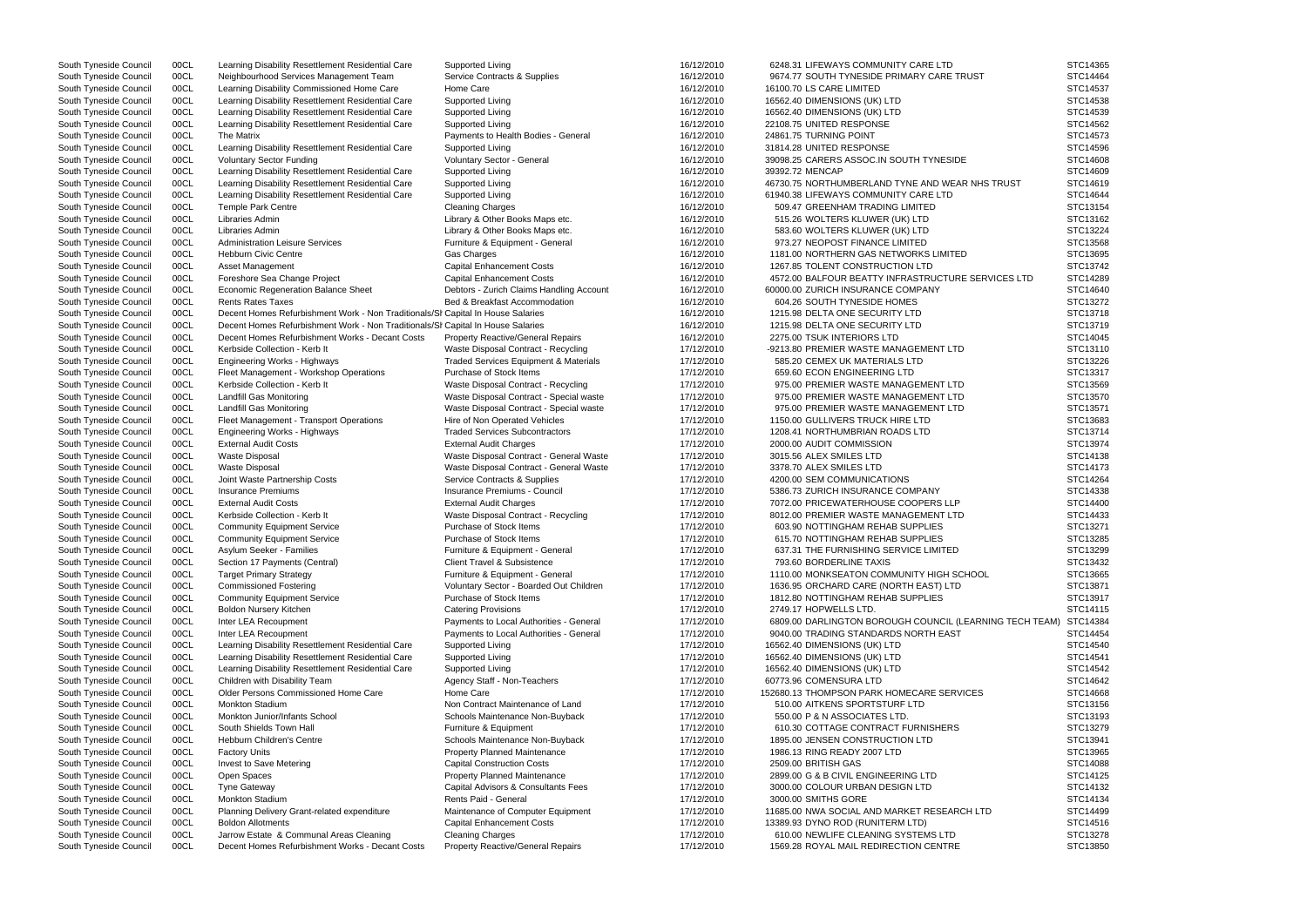| South Tyneside Council | 00CL | All Services                                                                        | <b>Travel &amp; Subsistence Total</b>     | 17/12/2010 | 49191.00 N/A                                          | STC09    |
|------------------------|------|-------------------------------------------------------------------------------------|-------------------------------------------|------------|-------------------------------------------------------|----------|
|                        |      |                                                                                     |                                           |            |                                                       |          |
| South Tyneside Council | 00CL | Pension Fund Investment Administration and Managemer Corporate Governance Recharges |                                           | 17/12/2010 | 20053.72 DELOITTE & TOUCHE LLP                        | STP42    |
| South Tyneside Council | 00CL | Fleet Management - Workshop Operations                                              | Purchase of Stock Items                   | 20/12/2010 | 1306.60 CLOSE ASSET FINANCE LTD                       | STC13758 |
| South Tyneside Council | 00CL | <b>Other Bridges</b>                                                                | <b>Capital Enhancement Costs</b>          | 20/12/2010 | 2263.15 RAILSAFE SYSTEMS LIMITED                      | STC14040 |
| South Tyneside Council | 00CL | Fleet Management - Workshop Operations                                              | Purchase of Stock Items                   | 20/12/2010 | 4427.75 CLOSE ASSET FINANCE LTD                       | STC14284 |
| South Tyneside Council | 00CL | Fleet Management - Transport Operations                                             | Secondary Vehicle Leasing Costs           | 20/12/2010 | 5273.98 CLOSE ASSET FINANCE LTD                       | STC14334 |
| South Tyneside Council | 00CL | <b>Thurston Activity Centre</b>                                                     | Furniture & Equipment - General           | 20/12/2010 | 793.98 WINDERMERE CANOE & KAYAK                       | STC13434 |
| South Tyneside Council | 00CL | <b>School Improvement Partners</b>                                                  | Private Contractors - General Consultancy | 20/12/2010 | 1000.00 LONGBENTON COMMUNITY COLLEGE                  | STC13592 |
|                        |      |                                                                                     |                                           |            |                                                       |          |
| South Tyneside Council | 00CL | Section 17 Payments                                                                 | Other Statutory Fees & Charges            | 20/12/2010 | 1900.00 HMCS                                          | STC13947 |
| South Tyneside Council | 00CL | Section 17 Payments                                                                 | Other Statutory Fees & Charges            | 20/12/2010 | 1900.00 HMCS                                          | STC13948 |
| South Tyneside Council | 00CL | Section 17 Payments                                                                 | Other Statutory Fees & Charges            | 20/12/2010 | 1900.00 HMCS                                          | STC13949 |
| South Tyneside Council | 00CL | Section 17 Payments                                                                 | Other Statutory Fees & Charges            | 20/12/2010 | 1900.00 HMCS                                          | STC13950 |
| South Tyneside Council | 00CL | <b>Community Equipment Service</b>                                                  | <b>Cleaning Charges</b>                   | 20/12/2010 | 2874.00 JLA LIMITED                                   | STC14121 |
| South Tyneside Council | 00CL | <b>Commissioned Fostering</b>                                                       | Voluntary Sector - Boarded Out Children   | 20/12/2010 | 3875.00 CHILDRENS FAMILY TRUST                        | STC14238 |
| South Tyneside Council | 00CL | Supporting People Main Grant                                                        | <b>Block Gross Floating Supp</b>          | 20/12/2010 | 21633.04 TYNESIDE CYRENIANS LTD                       | STC14559 |
| South Tyneside Council | 00CL | Fleet Management - Workshop Operations                                              | Purchase of Stock Items                   | 21/12/2010 | -1317.62 TYRESERVICES GB LTD                          | STC13124 |
|                        |      |                                                                                     |                                           |            |                                                       | STC13135 |
| South Tyneside Council | 00CL | Fleet Management - Transport Operations                                             | Hire of Plant                             | 21/12/2010 | -550.00 PHOENIX VEHICLE HIRE T/A WCR VEHICLE HIRE LTD |          |
| South Tyneside Council | 00CL | Fleet Management - Transport Operations                                             | Hire of Non Council Vehicles              | 21/12/2010 | 501.60 BURNT TREE GROUP                               | STC13148 |
| South Tyneside Council | 00CL | Fleet Management - Transport Operations                                             | Hire of Non Council Vehicles              | 21/12/2010 | 520.00 WERNICK HIRE LIMITED                           | STC13167 |
| South Tyneside Council | 00CL | Fleet Management - Transport Operations                                             | Hire of Non Operated Vehicles             | 21/12/2010 | 528.00 NORTHGATE VEHICLE RENTAL LIMITED               | STC13172 |
| South Tyneside Council | 00CL | <b>Local Safety Schemes</b>                                                         | Capital Advisors & Consultants Fees       | 21/12/2010 | 550.00 CAPITA SYMONDS LTD                             | STC13186 |
| South Tyneside Council | 00CL | Fleet Management - Transport Operations                                             | Hire of Non Operated Vehicles             | 21/12/2010 | 550.00 PHOENIX VEHICLE HIRE T/A WCR VEHICLE HIRE LTD  | STC13188 |
| South Tyneside Council | 00CL | Fleet Management - Transport Operations                                             | Hire of Non Operated Vehicles             | 21/12/2010 | 550.00 PHOENIX VEHICLE HIRE T/A WCR VEHICLE HIRE LTD  | STC13189 |
|                        |      | Fleet Management - Transport Operations                                             |                                           |            | 550.00 PHOENIX VEHICLE HIRE T/A WCR VEHICLE HIRE LTD  | STC13190 |
| South Tyneside Council | 00CL |                                                                                     | Hire of Non Operated Vehicles             | 21/12/2010 |                                                       |          |
| South Tyneside Council | 00CL | South Shields Crematorium                                                           | Non Contract Maintenance of Land          | 21/12/2010 | 570.40 THE COLUMBARIA COMPANY                         | STC13213 |
| South Tyneside Council | 00CL | Fleet Management - Transport Operations                                             | Hire of Plant                             | 21/12/2010 | 572.00 JOHN NIXON LIMITED                             | STC13215 |
| South Tyneside Council | 00CL | <b>Investment Office</b>                                                            | <b>Event Catering</b>                     | 21/12/2010 | 595.00 BOLDON FARMHOUSE PANTRY                        | STC13242 |
| South Tyneside Council | 00CL | Fleet Management - Transport Operations                                             | Hire of Non Council Vehicles              | 21/12/2010 | 600.00 WERNICK HIRE LIMITED                           | STC13251 |
| South Tyneside Council | 00CL | Fleet Management - Transport Operations                                             | Hire of Non Operated Vehicles             | 21/12/2010 | 600.00 PHOENIX VEHICLE HIRE T/A WCR VEHICLE HIRE LTD  | STC13249 |
| South Tyneside Council | 00CL | Fleet Management - Transport Operations                                             | Hire of Plant                             | 21/12/2010 | 600.00 WERNICK HIRE LIMITED                           | STC13250 |
| South Tyneside Council | 00CL | Fleet Management - Transport Operations                                             | Hire of Plant                             | 21/12/2010 | 600.00 WERNICK HIRE LIMITED                           | STC13252 |
|                        |      |                                                                                     |                                           |            |                                                       |          |
| South Tyneside Council | 00CL | Fleet Management - Transport Operations                                             | Hire of Plant                             | 21/12/2010 | 600.00 WERNICK HIRE LIMITED                           | STC13253 |
| South Tyneside Council | 00CL | Fleet Management - Transport Operations                                             | Hire of Plant                             | 21/12/2010 | 600.00 WERNICK HIRE LIMITED                           | STC13254 |
| South Tyneside Council | 00CL | Fleet Management - Transport Operations                                             | Hire of Plant                             | 21/12/2010 | 600.00 WERNICK HIRE LIMITED                           | STC13255 |
| South Tyneside Council | 00CL | Fleet Management - Transport Operations                                             | Hire of Plant                             | 21/12/2010 | 600.00 WERNICK HIRE LIMITED                           | STC13256 |
| South Tyneside Council | 00CL | Fleet Management - Transport Operations                                             | Hire of Plant                             | 21/12/2010 | 600.00 WERNICK HIRE LIMITED                           | STC13257 |
| South Tyneside Council | 00CL | Fleet Management - Transport Operations                                             | Hire of Plant                             | 21/12/2010 | 600.00 WERNICK HIRE LIMITED                           | STC13258 |
| South Tyneside Council | 00CL | Fleet Management - Transport Operations                                             | Hire of Plant                             | 21/12/2010 | 600.00 WERNICK HIRE LIMITED                           | STC13259 |
| South Tyneside Council |      |                                                                                     | Hire of Plant                             |            | 600.00 WERNICK HIRE LIMITED                           | STC13260 |
|                        | 00CL | Fleet Management - Transport Operations                                             |                                           | 21/12/2010 |                                                       |          |
| South Tyneside Council | 00CL | Fleet Management - Transport Operations                                             | Hire of Plant                             | 21/12/2010 | 600.00 WERNICK HIRE LIMITED                           | STC13261 |
| South Tyneside Council | 00CL | Fleet Management - Transport Operations                                             | Hire of Plant                             | 21/12/2010 | 600.00 WERNICK HIRE LIMITED                           | STC13262 |
| South Tyneside Council | 00CL | Fleet Management - Transport Operations                                             | Hire of Plant                             | 21/12/2010 | 600.00 WERNICK HIRE LIMITED                           | STC13263 |
| South Tyneside Council | 00CL | Fleet Management - Transport Operations                                             | Hire of Plant                             | 21/12/2010 | 600.00 WERNICK HIRE LIMITED                           | STC13264 |
| South Tyneside Council | 00CL | Fleet Management - Transport Operations                                             | Hire of Plant                             | 21/12/2010 | 600.00 WERNICK HIRE LIMITED                           | STC13265 |
| South Tyneside Council | 00CL | <b>Member Services</b>                                                              | Travel                                    | 21/12/2010 | 645.84 WESTOE TAXIS                                   | STC13305 |
| South Tyneside Council | 00CL | Fleet Management - Workshop Operations                                              | Purchase of Stock Items                   | 21/12/2010 | 652.76 LONDONDERRY GARAGE LTD                         | STC13310 |
|                        |      |                                                                                     |                                           |            |                                                       |          |
| South Tyneside Council | 00CL | Middlefield's Depot                                                                 | <b>Property Planned Maintenance</b>       | 21/12/2010 | 676.67 SCHNEIDER ELECTRIC BUILDINGS UK LTD            | STC13330 |
| South Tyneside Council | 00CL | Human Resources                                                                     | <b>Corporate Staff Training</b>           | 21/12/2010 | 715.80 EXECUTIVE 21 LIMITED                           | STC13366 |
| South Tyneside Council | 00CL | Legal Services - Support                                                            | <b>Legal Advisors</b>                     | 21/12/2010 | 750.00 CLAIRE GIBSON                                  | STC13396 |
| South Tyneside Council | 00CL | Fleet Management - Workshop Operations                                              | Furniture & Equipment - General           | 21/12/2010 | 799.59 GOTTS TECHINICAL SERVICES                      | STC13437 |
| South Tyneside Council | 00CL | <b>Streetscape Training</b>                                                         | <b>Staff &amp; Members Training</b>       | 21/12/2010 | 800.00 NEW COLLEGE DURHAM                             | STC13441 |
| South Tyneside Council | 00CL | Fleet Management - Transport Operations                                             | Hire of Plant                             | 21/12/2010 | 840.00 GEORGE VARDY HAULAGE                           | STC13471 |
| South Tyneside Council | 00CL | Fleet Management - Workshop Operations                                              | Furniture & Equipment - General           | 21/12/2010 | 860.15 BRENDECK LTD                                   | STC13482 |
|                        |      |                                                                                     | <b>Traded Services Subcontractors</b>     |            | 866.62 THOMPSONS OF PRUDHOE LIMITED                   | STC13483 |
| South Tyneside Council | 00CL | Engineering Works - Highways                                                        |                                           | 21/12/2010 |                                                       |          |
| South Tyneside Council | 00CL | Fleet Management - Transport Operations                                             | Hire of Plant                             | 21/12/2010 | 1000.00 GEORGE VARDY HAULAGE                          | STC13591 |
| South Tyneside Council | 00CL | Fleet Management - Workshop Operations                                              | Purchase of Stock Items                   | 21/12/2010 | 1000.00 FLEET FACTORS                                 | STC13594 |
| South Tyneside Council | 00CL | Fleet Management - Workshop Operations                                              | Purchase of Stock Items                   | 21/12/2010 | 1000.00 FLEET FACTORS                                 | STC13595 |
| South Tyneside Council | 00CL | Fleet Management - Workshop Operations                                              | Purchase of Stock Items                   | 21/12/2010 | 1053.00 CHEMETALL PLC                                 | STC13615 |
| South Tyneside Council | 00CL | Engineering Works - Highways                                                        | <b>Traded Services Subcontractors</b>     | 21/12/2010 | 1083.69 THOMPSONS OF PRUDHOE LIMITED                  | STC13630 |
| South Tyneside Council | 00CL | <b>Refuse Collection</b>                                                            | <b>Traded Services Subcontractors</b>     | 21/12/2010 | 1092.00 RENEW NORTH EAST                              | STC13655 |
| South Tyneside Council | 00CL | Fleet Management - Transport Operations                                             | Hire of Non Operated Vehicles             | 21/12/2010 | 1150.00 GULLIVERS TRUCK HIRE LTD                      | STC13684 |
|                        |      |                                                                                     |                                           |            |                                                       |          |
| South Tyneside Council | 00CL | Fleet Management - Workshop Operations                                              | Furniture & Equipment - General           | 21/12/2010 | 1315.73 GOTTS TECHINICAL SERVICES                     | STC13763 |
| South Tyneside Council | 00CL | Festive Lighting                                                                    | <b>Entertainers Services</b>              | 21/12/2010 | 1325.00 SOUNDSTAGE ONE                                | STC13768 |
| South Tyneside Council | 00CL | Fleet Management - Transport Operations                                             | Hire of Non Council Vehicles              | 21/12/2010 | 1470.00 GEORGE VARDY HAULAGE                          | STC13827 |
| South Tyneside Council | 00CL | Fleet Management - Transport Operations                                             | Hire of Non Operated Vehicles             | 21/12/2010 | 1680.00 DAWSON RENTALS SWEEPERS                       | STC13886 |
| South Tyneside Council | 00CL | Fleet Management - Transport Operations                                             | Hire of Non Operated Vehicles             | 21/12/2010 | 1680.00 DAWSON RENTALS SWEEPERS                       | STC13887 |
| South Tyneside Council | 00CL | Fleet Management - Transport Operations                                             | Hire of Non Operated Vehicles             | 21/12/2010 | 1680.00 DAWSON RENTALS SWEEPERS                       | STC13888 |
|                        |      |                                                                                     |                                           |            |                                                       |          |

|                                         | STC09<br>STP42<br>STC13758<br>STC14040<br>STC14284<br>STC14334<br>STC13434<br>STC13592<br>STC13947<br>STC13948<br>STC13949<br>STC13950<br>STC14121<br>STC14238<br>STC14559                                                                                                                                                                                                                                                                                                                   |
|-----------------------------------------|----------------------------------------------------------------------------------------------------------------------------------------------------------------------------------------------------------------------------------------------------------------------------------------------------------------------------------------------------------------------------------------------------------------------------------------------------------------------------------------------|
| <b>HIRE LTD</b>                         | STC13124<br>STC13135<br>STC13148<br>STC13167<br>STC13172<br>STC13186                                                                                                                                                                                                                                                                                                                                                                                                                         |
| <b>HIRE LTD</b><br>HIRE LTD<br>HIRE LTD | STC13188<br>STC13189<br>STC13190<br>STC13213<br>STC13215<br>STC13242                                                                                                                                                                                                                                                                                                                                                                                                                         |
| <b>HIRE LTD</b>                         | STC13251<br>STC13249<br>STC13250<br>STC13252<br>STC13253<br>STC13254<br>STC13255<br>STC13256<br>STC13257<br>STC13258<br>STC13259<br>STC13260<br>STC13261<br>STC13262<br>STC13263<br>STC13264<br>STC13265<br>STC13305<br>STC13310<br>STC13330<br>STC13366<br>STC13396<br>STC13437<br>STC13441<br>STC13471<br>STC13482<br>STC13483<br>STC13591<br>STC13594<br>STC13595<br>STC13615<br>STC13630<br>STC13655<br>STC13684<br>STC13763<br>STC13768<br>STC13827<br>STC13886<br>STC13887<br>STC13888 |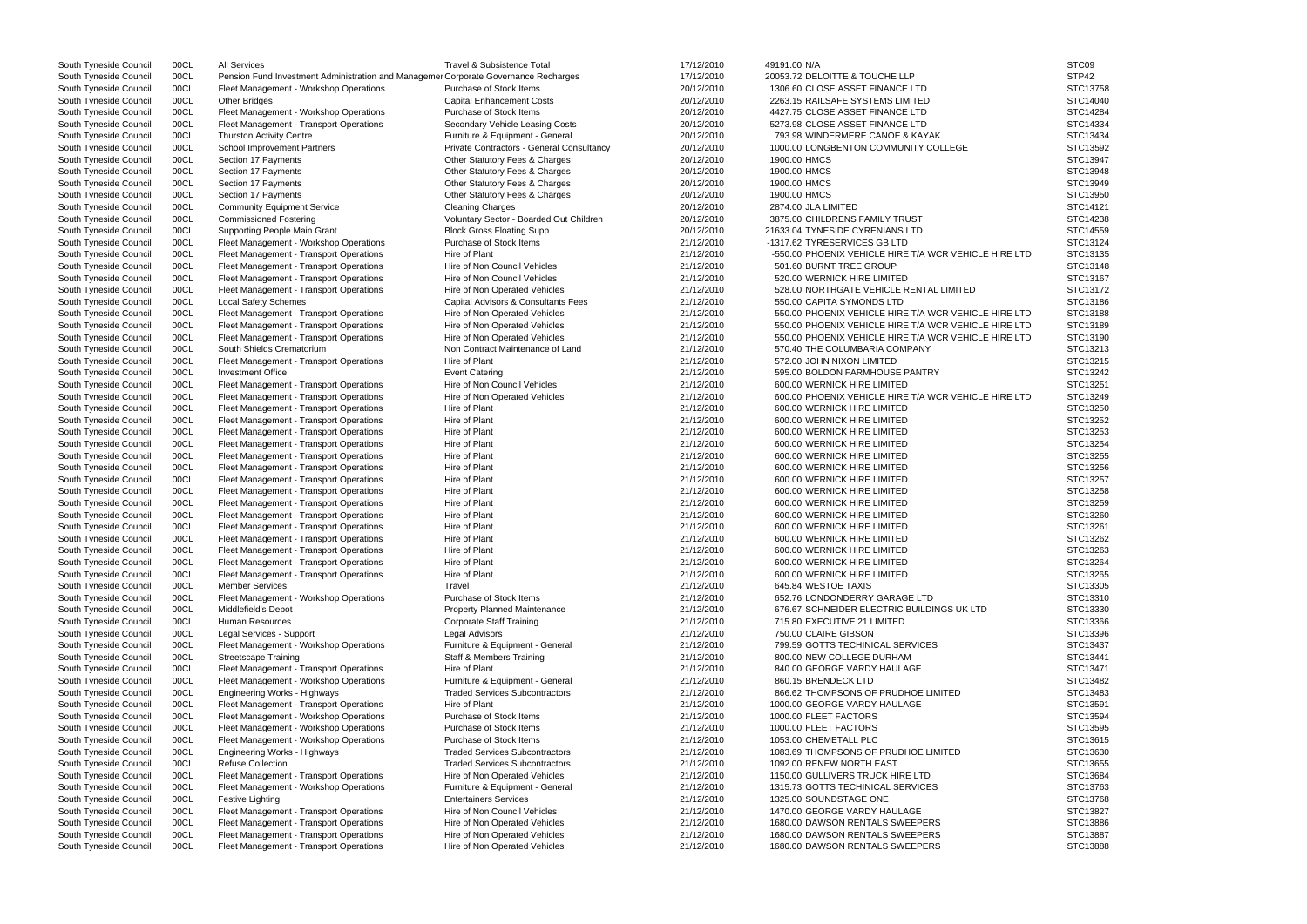South Tyneside Council 00CL Fleet Management - Transport Operations Hire of Non Operated Vehicles 21/12/2010 1680.00 DAWSON RENTALS SWEEPERS South Tyneside Council 00CL Fleet Management - Transport Operations Hire of Plant 21/12/2010 2000.00 GEORGE VARDY HAULAGE South Tyneside Council COOL Fleet Management - Workshop Operations Purchase of Stock Items 21/12/2010 2034.39 LONDONDERRY GARAGE LTD South Tyneside Council COOL Fleet Management - Workshop Operations Purchase of Stock Item South Tyneside Council 00CL Fleet Management - Transport Operations Hire of Plant 21/12/2010 21/12/2010 2100.00 GEORGE VARDY HAULAGE South Tyneside Council 00CL Organisational Development & People Legal Advisors Current 21/12/2010 2200.00 SEAMUS SWEENEY South Tyneside Council 00CL Fleet Management - Transport Operations Recharges for use of Council Vehicles 21/12/2010 2288.00 LONDONDERRY GARAGE LTD South Tyneside Council 00CL Robin Hood Bridge Capital Advisors & Consultants Fees 21/12/2010 2288.40 ATKINS LIMITED South Tyneside Council 00CL Fleet Management - Transport Operations Hire of Plant 21/12/2010 2390.00 GEORGE VARDY HAULAGE South Tyneside Council 00CL Fleet Management - Transport Operations Hire of Plant 21/12/2010 2478.00 GEORGE VARDY HAULAGE South Tyneside Council 00CL Fleet Management - Transport Operations Hire of Non Operated Vehicles 21/12/2010 3520.00 LONDONDERRY GARAGE LTD South Tyneside Council 00CL Streetscape Training Company Staff & Members Training 21/12/2010 3576.00 WHALE TANKERS LTD South Tyneside Council 00CL Simonside Estate 20 mph Zone Capital Advisors & Consultants Fees 21/12/2010 3586.00 CAPITA SYMONDS LTD South Tyneside Council 00CL Fleet Management - Transport Operations Hire of Non Council Vehicles 21/12/2010 3630.00 LONDONDERRY GARAGE LTD South Tyneside Council 00CL Fleet Management - Transport Operations Hire of Non Operated Vehicles 21/12/2010 4180.00 PREMIER TRUCK HIRE LTD. South Tyneside Council 00CL Member Services Telephony Telephony 7 Clement 21/12/2010 5264.86 VODAFONE CORPORATE LTD South Tyneside Council 00CL John Reid Road Capital Advisors & Consultants Fees 21/12/2010 7341.48 ATKINS LIMITED South Tyneside Council 00CL Winter Maintenance Number Maintenance Recharges 21/12/2010 9950.00 THE METEOROLOGICAL OFFICE South Tyneside Council 00CL Grounds Maintenance Non Routine Contracted Grounds Maintenance 21/12/2010 11600.00 LUBBE & SON (BULBS) LTD South Tyneside Council 00CL Fleet Management - Workshop Operations Purchase of Stock Items 21/12/2010 18840.72 FLEET FACTORS South Tyneside Council 00CL Waste Disposal Contract - Landfill Tax 21/12/2010 267568.66 SITA UK South Tyneside Council 00CL Grounds Maintenance and research and Routine Contract Ground Maintenance 21/12/2010 312946.05 ISS FACILITY SERVICES LTD South Tyneside Council 00CL Design and Print Team **Printing & Stationery Consumables** 21/12/2010 553.60 XMA LIMITED South Tyneside Council 00CL Design and Print Team example and Printing & Stationery Consumables 21/12/2010 587.53 ANTALIS MCNAUGHTON LTD South Tyneside Council 00CL Design and Print Team example 21/12/2010 601.42 ANTALIS MCNAUGHTON LTD Stationery Consumables 21/12/2010 601.42 ANTALIS MCNAUGHTON LTD South Tyneside Council 00CL Design and Print Team Servicing/Electric Testing of Printing Equipment 21/12/2010 7804.17 OCE FINANCE South Tyneside Council 00CL School Improvement Team Legal Advisors Legal Advisors 21/12/2010 -2081.30 DICKINSON DEES LAW FIRM South Tyneside Council 00CL Marsden Junior/Infants School Catering Provisions Catering Provisions 21/12/2010 508.95 R MANNERS AND SONS LTD South Tyneside Council 00CL Thurston Activity Centre The Furniture & Equipment - General 21/12/2010 513.07 AIGUILLE LTD South Tyneside Council 00CL Community Equipment Service Purchase of Stock Items 21/12/2010 520.50 NOTTINGHAM REHAB SUPPLIES South Tyneside Council 00CL Dunn St Primary School Kitchen Catering Provisions Catering Provisions 21/12/2010 541.24 R MANNERS AND SONS LTD South Tyneside Council 00CL First Steps Community Development Grant Payments - General 21/12/2010 549.00 E ACHIEVE South Tyneside Council 00CL Community Equipment Service Purchase of Stock Items 21/12/2010 551.19 NOTTINGHAM REHAB SUPPLIES South Tyneside Council 00CL St Bede's RC Junior/Infants School Kitchen Catering Provisions 21/12/2010 553.40 R MANNERS AND SONS LTD South Tyneside Council 00CL Continuing Education Pressure Nursing Alternating Purchase of Stock Items 21/12/2010 585.00 HUNTLEIGH HEALTHCARE South Tyneside Council 00CL Boldon Nursery Kitchen Catering Provisions Catering Provisions 21/12/2010 608.31 R MANNERS AND SONS LTD South Tyneside Council 00CL Intermediate Care & Rehabilitation Team Telephone Charges 21/12/2010 615.05 VIRGIN MEDIA PAYMENTS LTD South Tyneside Council 00CL All Saints CE Junior/Infants School Kitchen Catering Provisions 21/12/2010 631.33 ROCK FARM DAIRY LTD South Tyneside Council 00CL Whitburn Comp Kitchen Catering Provisions Catering Provisions Catering Provisions 21/12/2010 663.61 R MANNERS AND SONS LTD South Tyneside Council 00CL Commissioned Fostering Voluntary Sector - Boarded Out Children 21/12/2010 702.00 SWIIS FOSTER CARE LTD South Tyneside Council 00CL St Peter & Paul RC Junior School Kitchen Catering Provisions 21/12/2010 708.59 R MANNERS AND SONS LTD South Tyneside Council 00CL Small Abatement Works Capital Construction Costs 21/12/2010 715.00 MILBURN SERVICES LTD South Tyneside Council 00CL St Gregory's RC Junior/Infants School Kitchen Catering Provisions 21/12/2010 723.79 ROCK FARM DAIRY LTD South Tyneside Council 00CL Special Educational Needs Transport School Travel Contracts 21/12/2010 734.00 SOUTH TYNESIDE TAXIS AGENCY

South Tyneside Council 00CL Fleet Management - Transport Operations Hire of Non Operated Vehicles 21/12/2010 1680.00 DAWSON RENTALS SWEEPERS South Tyneside Council 00CL Insurance Premiums Material Council Council 21/12/2010 1680.00 ACE EUROPEAN GROUP LIMITED STC13884 OOCL Fleet Management - Workshop Operations Purchase of Stock Items 21/12/2010 2076.38 TYRESERVICES GB LTD South Tyneside Council 00CL Fleet Management - Transport Operations Hire of Plant 21/12/2010 2307.80 ASHTEAD PLANT HIRE CO. LIMITED South Tyneside Council 00CL Legal Services - Support Legal Advisors 21/12/2010 2650.00 CHARLES MCCAIN STC14104 South Tyneside Council 00CL Legal Services - Support Legal Advisors 21/12/2010 2650.00 CLAIRE GIBSON STC14105 South Tyneside Council 00CL Traffic Management - Public Parades Service Contracts & Supplies 21/12/2010 3573.50 HATTON TRAFFIC MANAGEMENT LTD South Tyneside Council 00CL Blitz-It Furniture 3. Equipment - General 21/12/2010 4295.00 ALBANY OFFICE EQUIPMENT (WHOLESALE South Tyneside Council 00CL Leisure and Libraries COUNCILLED And Legal Advisors Council 21/12/2010 4570.00 DORSEY & WHITNEY (EUROPE) LTD South Tyneside Council 00CL Corporate & Democratic Costs Subscriptions Subscriptions 21/12/2010 5500.00 BARNSLEY METROPOLITAN BOROUGH CO South Tyneside Council 00CL Fleet Management - Transport Operations Vehicle Running Costs 21/12/2010 21651.84 PETROPLUS REFINING TEESSIDE LIMITED South Tyneside Council COOCL Design and Print Team External Printing Contractors 21/12/2010 1185.00 NB GROUP STC13697 STC13697 South Tyneside Council COOCL Design and Print Team External Printing Contractors 21/12/2010 2978.00 NB GROUP STC14129 STC14129 South Tyneside Council COOCL Connolly House Catering Provisions Catering Provisions 21/12/2010 -856.08 J R HOLLAND STC13130 South Tyneside Council 00CL Older Person Commissioned Residential Care Residential Care In Borough 21/12/2010 500.00 HAWTHORN COURT CARE HOME South Tyneside Council 00CL Special Educational Needs Transport School Travel Contracts 21/12/2010 512.25 SOUTH TYNESIDE TAXIS AGENCY South Tyneside Council 00CL Safeguarding Adults State Staff & Members Training 21/12/2010 550.00 C HARBOTTLE STC13196 South Tyneside Council 00CL Children with Disability Team Client Travel & Subsistence 21/12/2010 560.00 C.J. CONTRACT HIRE STC13204 South Tyneside Council 00CL John Wright Centre Client Centre Client Travel & Subsistence 21/12/2010 587.90 SOUTH TYNESIDE TAXIS AGENCY South Tyneside Council COOL The Place Council The Place Client Activities 21/12/2010 600.00 CHRIS COOK LTD STC13248 South Tyneside Council 00CL Physically Disability Grant Subscriptions Subscriptions 21/12/2010 632.00 ROYAL NATIONAL INSTITUTE FOR THE BLI South Tyneside Council 00CL Learning Disability Commissioned Home Care Home Care Home Care 21/12/2010 634.68 COMMUNITY INTEGRATED CARE South Tyneside Council 00CL Father James Walsh Centre Client Travel & Subsistence 21/12/2010 653.35 SOUTH TYNESIDE TAXIS AGENCY South Tyneside Council 00CL Home to College Transport School Travel Contracts Contracts 21/12/2010 725.00 SOUTH TYNESIDE TAXIS AGENCY

|               | STC1388              |
|---------------|----------------------|
|               |                      |
|               | STC1389              |
|               | STC1388              |
|               |                      |
|               | STC1397              |
|               | STC1398              |
|               | STC1398              |
|               |                      |
|               | STC1399              |
|               | STC1400              |
|               | STC1404!             |
|               |                      |
|               | STC1405              |
|               | STC1405              |
|               | STC1406              |
|               |                      |
|               | STC1408              |
|               | STC1410 <sub>'</sub> |
|               |                      |
|               | STC1410              |
|               | STC1418              |
|               | STC1418              |
|               |                      |
|               | STC1419              |
|               | STC1419              |
|               | STC1419              |
|               |                      |
|               | STC1426:             |
| E) LTD        | STC1427              |
|               |                      |
|               | STC1428              |
|               | STC1433:             |
| <b>)UNCIL</b> | STC1434              |
|               |                      |
|               | STC1441              |
|               | STC1446              |
|               | STC1449              |
|               |                      |
|               | STC1455              |
|               | STC1456              |
|               |                      |
|               | STC1468              |
|               | STC1468              |
|               | STC1320              |
|               |                      |
|               | STC1322              |
|               | STC1326              |
|               | STC1369              |
|               |                      |
|               | STC1412              |
|               | STC1442              |
|               |                      |
|               | STC1311              |
|               | STC1313              |
|               | STC1314              |
|               |                      |
|               | STC1315              |
|               | STC1316              |
|               |                      |
|               | STC1316              |
|               | STC1316              |
|               | STC1317              |
|               |                      |
|               | STC1318              |
|               | STC1319              |
|               | STC1319              |
|               |                      |
|               | STC1320              |
|               | STC1320              |
|               | STC1322              |
|               |                      |
|               | STC1323              |
|               | STC1324              |
|               |                      |
|               | STC1327              |
|               | STC1328              |
|               | STC1329              |
|               |                      |
| ΙND           | STC1329              |
|               | STC1329              |
|               | STC1331              |
|               |                      |
|               | STC1331              |
|               | STC1335              |
|               |                      |
|               | STC1336              |
|               | STC1336              |
|               | STC1336              |
|               |                      |
|               | STC1337              |
|               | STC1338              |
|               |                      |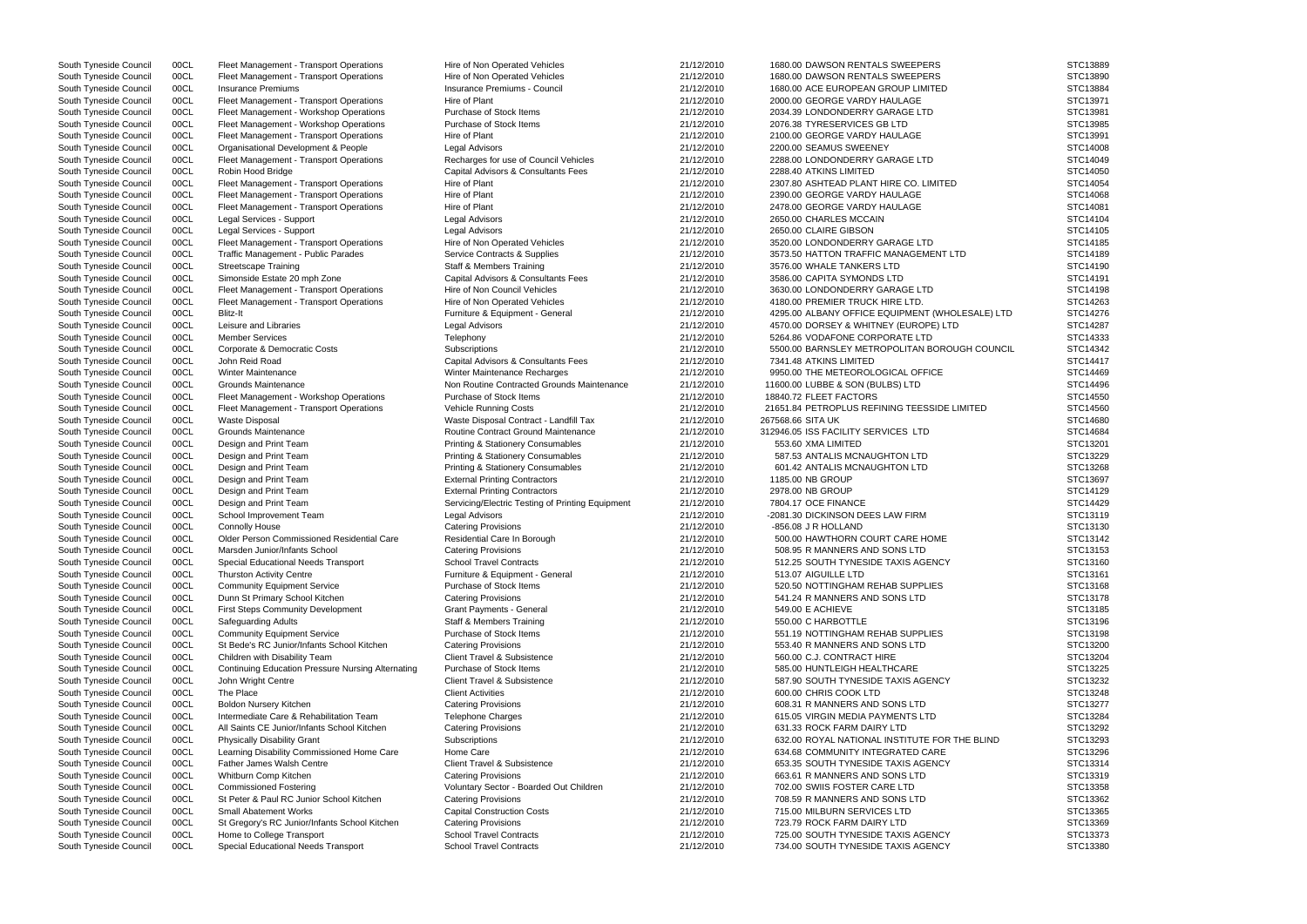| South Tyneside Council | 00CL | Hampden St Day Care Centre                               | <b>Client Travel &amp; Subsistence</b>        | 21/12/2010               | 736.60 SOUTH TYNESIDE TAXIS AGENCY            | STC13385 |
|------------------------|------|----------------------------------------------------------|-----------------------------------------------|--------------------------|-----------------------------------------------|----------|
| South Tyneside Council | 00CL | School Improvement Team                                  | Legal Advisors                                | 21/12/2010               | 741.00 DICKINSON DEES LAW FIRM                | STC13389 |
| South Tyneside Council | 00CL | <b>Commissioned Fostering</b>                            | Voluntary Sector - Boarded Out Children       | 21/12/2010               | 744.60 TEAM FOSTERING NORTH EAST              | STC13390 |
| South Tyneside Council | 00CL | Supporting People Main Grant                             | <b>Accommodation Costs</b>                    | 21/12/2010               | 748.00 ENTERPRISE 5 HOUSING ASSOCIATION       | STC13392 |
| South Tyneside Council | 00CL | <b>Boldon Detached Project</b>                           | <b>Client Activities</b>                      | 21/12/2010               | 750.00 FIR TREE FARM RIDING SCHOOL            | STC13397 |
| South Tyneside Council | 00CL | <b>Community Learning Disability Team</b>                | <b>Client Travel &amp; Subsistence</b>        | 21/12/2010               | 755.60 SOUTH TYNESIDE TAXIS AGENCY            | STC13402 |
| South Tyneside Council | 00CL | Special Educational Needs Transport                      | <b>School Travel Contracts</b>                | 21/12/2010               | 756.80 C.J. CONTRACT HIRE                     | STC13403 |
| South Tyneside Council | 00CL | Special Educational Needs Transport                      | <b>School Travel Contracts</b>                | 21/12/2010               | 757.20 SOUTH TYNESIDE TAXIS AGENCY            | STC13404 |
| South Tyneside Council | 00CL | St Josephs RC Comprehensive School Kitchen               | <b>Catering Provisions</b>                    | 21/12/2010               | 776.94 R MANNERS AND SONS LTD                 | STC13418 |
| South Tyneside Council | 00CL | Community Learning Disability Team                       | <b>Client Travel &amp; Subsistence</b>        | 21/12/2010               | 780.00 C.J. CONTRACT HIRE                     | STC13422 |
| South Tyneside Council | 00CL | Graduate Leader Fund                                     | <b>Staff &amp; Members Training</b>           | 21/12/2010               | 807.00 UNIVERSITY OF NORTHUMBRIA AT NEWCASTLE | STC13442 |
| South Tyneside Council | 00CL | <b>Adult Services</b>                                    | Legal Advisors                                | 21/12/2010               | 810.00 CHRISTOPHER MITFORD                    | STC13446 |
| South Tyneside Council | 00CL | <b>Tobacco Control</b>                                   | Service Contracts & Supplies                  | 21/12/2010               | 817.25 NEWCASTLE PRIMARY CARE TRUST           | STC13451 |
| South Tyneside Council | 00CL | <b>Commissioned Fostering</b>                            | Voluntary Sector - Boarded Out Children       | 21/12/2010               | 820.00 SWIIS FOSTER CARE LTD                  | STC13455 |
| South Tyneside Council | 00CL | <b>Community Equipment Service</b>                       | Purchase of Stock Items                       | 21/12/2010               | 830.97 NOTTINGHAM REHAB SUPPLIES              | STC13462 |
| South Tyneside Council | 00CL | East Boldon Junior School Kitchen                        | Vending Machine Stock                         | 21/12/2010               | 832.75 GM PACKAGING (UK) LIMITED              | STC13466 |
| South Tyneside Council | 00CL | The Place                                                | Security of Assets/Alarms Mainten             | 21/12/2010               | 838.38 CHUBB SYSTEMS                          | STC13468 |
| South Tyneside Council | 00CL | <b>Westoe Crown School</b>                               | <b>Gas Charges</b>                            | 21/12/2010               | 881.44 TOTAL GAS & POWER                      | STC13486 |
| South Tyneside Council | 00CL | Alternative Education Service - Administration           | Furniture & Equipment - General               | 21/12/2010               | 892.50 LEAMSIDE SERVICES LTD                  | STC13492 |
| South Tyneside Council | 00CL | <b>Community Equipment Service</b>                       | Purchase of Stock Items                       | 21/12/2010               | 900.00 MOUNTWAY LTD                           | STC13498 |
| South Tyneside Council | 00CL | <b>Commissioned Fostering</b>                            | Voluntary Sector - Boarded Out Children       | 21/12/2010               | 901.00 SWIIS FOSTER CARE LTD                  | STC13514 |
| South Tyneside Council | 00CL | <b>Commissioned Fostering</b>                            | Voluntary Sector - Boarded Out Children       | 21/12/2010               | 901.00 SWIIS FOSTER CARE LTD                  | STC13515 |
| South Tyneside Council | 00CL | <b>Commissioned Fostering</b>                            | Voluntary Sector - Boarded Out Children       | 21/12/2010               | 901.00 SWIIS FOSTER CARE LTD                  | STC13516 |
| South Tyneside Council | 00CL | <b>Commissioned Fostering</b>                            | Voluntary Sector - Boarded Out Children       | 21/12/2010               | 901.00 SWIIS FOSTER CARE LTD                  | STC13517 |
| South Tyneside Council | 00CL | <b>Commissioned Fostering</b>                            | Voluntary Sector - Boarded Out Children       | 21/12/2010               | 901.00 SWIIS FOSTER CARE LTD                  | STC13518 |
| South Tyneside Council | 00CL | <b>Commissioned Fostering</b>                            | Voluntary Sector - Boarded Out Children       | 21/12/2010               | 911.00 SWIIS FOSTER CARE LTD                  | STC13532 |
| South Tyneside Council | 00CL | <b>Commissioned Fostering</b>                            | Voluntary Sector - Boarded Out Children       | 21/12/2010               | 911.00 SWIIS FOSTER CARE LTD                  | STC13533 |
|                        |      |                                                          |                                               |                          |                                               |          |
| South Tyneside Council | 00CL | <b>Commissioned Fostering</b>                            | Voluntary Sector - Boarded Out Children       | 21/12/2010<br>21/12/2010 | 911.00 SWIIS FOSTER CARE LTD                  | STC13534 |
| South Tyneside Council | 00CL | Connexions                                               | Furniture & Equipment - General               |                          | 924.00 CASTLE GRANGE TECHNOLOGIES LTD         | STC13539 |
| South Tyneside Council | 00CL | <b>E2E New Project</b>                                   | <b>Grant Payments - General</b>               | 21/12/2010               | 948.00 SIMONSIDE YOUTH CENTRE                 | STC13554 |
| South Tyneside Council | 00CL | <b>Community Equipment Service</b>                       | Purchase of Stock Items                       | 21/12/2010               | 949.92 NOTTINGHAM REHAB SUPPLIES              | STC13557 |
| South Tyneside Council | 00CL | Primary Buy Back                                         | Staff & Members Training                      | 21/12/2010               | 962.60 CHRIS QUIGLEY EDUCATION LTD            | STC13564 |
| South Tyneside Council | 00CL | Learning Disability Resettlement Residential Care        | Supported Living                              | 21/12/2010               | 986.04 SAINT JOHN OF GOD CARE SERVICES        | STC13573 |
| South Tyneside Council | 00CL | Learning Disability Resettlement Residential Care        | Supported Living                              | 21/12/2010               | 986.04 SAINT JOHN OF GOD CARE SERVICES        | STC13574 |
| South Tyneside Council | 00CL | Learning Disability Resettlement Residential Care        | Supported Living                              | 21/12/2010               | 986.04 SAINT JOHN OF GOD CARE SERVICES        | STC13575 |
| South Tyneside Council | 00CL | Learning Disability Resettlement Residential Care        | Supported Living                              | 21/12/2010               | 986.04 SAINT JOHN OF GOD CARE SERVICES        | STC13576 |
| South Tyneside Council | 00CL | Learning Disability Resettlement Residential Care        | Supported Living                              | 21/12/2010               | 986.04 SAINT JOHN OF GOD CARE SERVICES        | STC13577 |
| South Tyneside Council | 00CL | Learning Disability Resettlement Residential Care        | Supported Living                              | 21/12/2010               | 986.04 SAINT JOHN OF GOD CARE SERVICES        | STC13578 |
| South Tyneside Council | 00CL | Learning Disability Resettlement Residential Care        | Supported Living                              | 21/12/2010               | 986.04 SAINT JOHN OF GOD CARE SERVICES        | STC13579 |
| South Tyneside Council | 00CL | Learning Disability Resettlement Residential Care        | Supported Living                              | 21/12/2010               | 986.04 SAINT JOHN OF GOD CARE SERVICES        | STC13580 |
| South Tyneside Council | 00CL | Learning Disability Resettlement Residential Care        | Supported Living                              | 21/12/2010               | 986.04 SAINT JOHN OF GOD CARE SERVICES        | STC13581 |
| South Tyneside Council | 00CL | Learning Disability Resettlement Residential Care        | Supported Living                              | 21/12/2010               | 986.04 SAINT JOHN OF GOD CARE SERVICES        | STC13582 |
| South Tyneside Council | 00CL | Learning Disability Resettlement Residential Care        | Supported Living                              | 21/12/2010               | 986.16 SAINT JOHN OF GOD CARE SERVICES        | STC13583 |
| South Tyneside Council | 00CL | <b>Community Equipment Service</b>                       | Purchase of Stock Items                       | 21/12/2010               | 995.00 NOTTINGHAM REHAB SUPPLIES              | STC13588 |
| South Tyneside Council | 00CL | Mortimer Junior School Kitchen                           | <b>Catering Provisions</b>                    | 21/12/2010               | 1009.30 HOPWELLS LTD.                         | STC13597 |
| South Tyneside Council | 00CL | <b>Boldon Nursery Kitchen</b>                            | <b>Catering Provisions</b>                    | 21/12/2010               | 1040.95 ROCK FARM DAIRY LTD                   | STC13608 |
| South Tyneside Council | 00CL | <b>Commissioned Fostering</b>                            | Voluntary Sector - Boarded Out Children       | 21/12/2010               | 1091.00 SWIIS FOSTER CARE LTD                 | STC13648 |
| South Tyneside Council | 00CL | <b>Commissioned Fostering</b>                            | Voluntary Sector - Boarded Out Children       | 21/12/2010               | 1091.00 SWIIS FOSTER CARE LTD                 | STC13649 |
| South Tyneside Council | 00CL | <b>Commissioned Fostering</b>                            | Voluntary Sector - Boarded Out Children       | 21/12/2010               | 1091.00 SWIIS FOSTER CARE LTD                 | STC13650 |
| South Tyneside Council | 00CL | <b>Commissioned Fostering</b>                            | Voluntary Sector - Boarded Out Children       | 21/12/2010               | 1091.00 SWIIS FOSTER CARE LTD                 | STC13651 |
| South Tyneside Council | 00CL | <b>Commissioned Fostering</b>                            | Voluntary Sector - Boarded Out Children       | 21/12/2010               | 1091.00 SWIIS FOSTER CARE LTD                 | STC13652 |
| South Tyneside Council | 00CL | <b>Commissioned Fostering</b>                            | Voluntary Sector - Boarded Out Children       | 21/12/2010               | 1091.00 SWIIS FOSTER CARE LTD                 | STC13653 |
| South Tyneside Council | 00CL |                                                          | Service Contracts & Supplies                  | 21/12/2010               | 1099.00 NORTHERN LEARNING TRUST               | STC13659 |
|                        |      | Youth Offending Service                                  |                                               |                          |                                               |          |
| South Tyneside Council | 00CL | <b>Community Equipment Service</b>                       | Purchase of Stock Items                       | 21/12/2010               | 1100.00 SIDHIL LTD                            | STC13661 |
| South Tyneside Council | 00CL | <b>Disability Team</b>                                   | Agency Staff - Non-Teachers                   | 21/12/2010               | 1122.00 THE CHILDCARE PEOPLE                  | STC13671 |
| South Tyneside Council | 00CL | Westoe Crown School Kitchen                              | <b>Catering Provisions</b>                    | 21/12/2010               | 1145.40 ROCK FARM DAIRY LTD                   | STC13678 |
| South Tyneside Council | 00CL | <b>Catering Contract General</b>                         | Miscellaneous                                 | 21/12/2010               | 1161.68 FRETWELL DOWNING HOSPITALITY          | STC13688 |
| South Tyneside Council | 00CL | St Josephs RC Comprehensive School Kitchen               | <b>Commercial Refuse Collection Recharges</b> | 21/12/2010               | 1197.38 BIFFA WASTE SERVICES LTD              | STC13702 |
| South Tyneside Council | 00CL | Supporting People Main Grant                             | <b>Accommodation Costs</b>                    | 21/12/2010               | 1207.65 HANOVER HOUSING ASSOC.                | STC13711 |
| South Tyneside Council | 00CL | <b>Commissioned Fostering</b>                            | Voluntary Sector - Boarded Out Children       | 21/12/2010               | 1230.00 SWIIS FOSTER CARE LTD                 | STC13726 |
| South Tyneside Council | 00CL | <b>Continuing Education Pressure Nursing Alternating</b> | Purchase of Stock Items                       | 21/12/2010               | 1231.80 HUNTLEIGH HEALTHCARE                  | STC13729 |
| South Tyneside Council | 00CL | Hebburn Comprehensive School Kitchen                     | <b>Catering Provisions</b>                    | 21/12/2010               | 1279.20 PASTA KING (UK) LTD                   | STC13746 |
| South Tyneside Council | 00CL | Harton Comprehensive School Kitchen                      | <b>Catering Provisions</b>                    | 21/12/2010               | 1283.14 R MANNERS AND SONS LTD                | STC13747 |
| South Tyneside Council | 00CL | Stanhope Junior/Infants School Kitchen                   | <b>Catering Provisions</b>                    | 21/12/2010               | 1295.81 R MANNERS AND SONS LTD                | STC13751 |
| South Tyneside Council | 00CL | Youth Offending Service                                  | Service Contracts & Supplies                  | 21/12/2010               | 1325.00 WOODLEA CONSULTING LTD                | STC13767 |
| South Tyneside Council | 00CL | <b>Commissioned Fostering</b>                            | Voluntary Sector - Boarded Out Children       | 21/12/2010               | 1340.35 TEAM FOSTERING NORTH EAST             | STC13773 |
| South Tyneside Council | 00CL | Special Educational Needs Transport                      | <b>School Travel Contracts</b>                | 21/12/2010               | 1352.00 C.J. CONTRACT HIRE                    | STC13778 |
|                        |      |                                                          |                                               |                          |                                               |          |

| × |  |  |
|---|--|--|

|           | STC13385             |
|-----------|----------------------|
|           | STC13389             |
|           | STC13390             |
|           | STC13392             |
|           | STC13397             |
|           | STC13402             |
|           | STC13403             |
|           |                      |
|           | STC13404             |
|           | STC13418             |
| s<br>зT   | C13422               |
|           | STC13442             |
|           | STC13446             |
|           | STC13451             |
|           | STC13455             |
|           | STC13462             |
|           |                      |
|           | STC13466             |
|           | STC13468             |
|           | STC13486             |
|           | STC13492             |
|           | STC13498             |
|           | STC13514             |
|           | STC13515             |
|           |                      |
|           | STC13516             |
|           | STC13517             |
|           | STC13518             |
|           | STC13532             |
|           | STC13533             |
|           | STC13534             |
|           | STC13539             |
| ST        | C13554               |
|           | STC13557             |
|           |                      |
| <b>ST</b> | C13564               |
|           | STC13573             |
|           | STC13574             |
|           |                      |
|           |                      |
| <b>ST</b> | C13575               |
|           | STC13576             |
| <b>ST</b> | C13577               |
|           | STC13578             |
|           | STC13579             |
|           | STC13580             |
|           | STC13581             |
|           | STC13582             |
|           |                      |
| S.        | STC13583             |
| ć         | TC13588              |
| š         | TC13597              |
|           | STC13608             |
|           | STC13648             |
|           | STC13649             |
|           | STC13650             |
| S<br>T    | C13651               |
|           | STC13652             |
|           | STC13653             |
|           |                      |
|           | STC13659             |
| S.        | TC13661              |
| s         | STC13671             |
|           | STC13678             |
|           | STC13688             |
|           | STC13702             |
|           | STC13711             |
| S.<br>T   | C13726               |
|           | STC13729             |
|           |                      |
|           | STC13746             |
|           | STC13747             |
|           | STC13751             |
| ؟<br>š    | TC13767              |
|           | STC13773<br>STC13778 |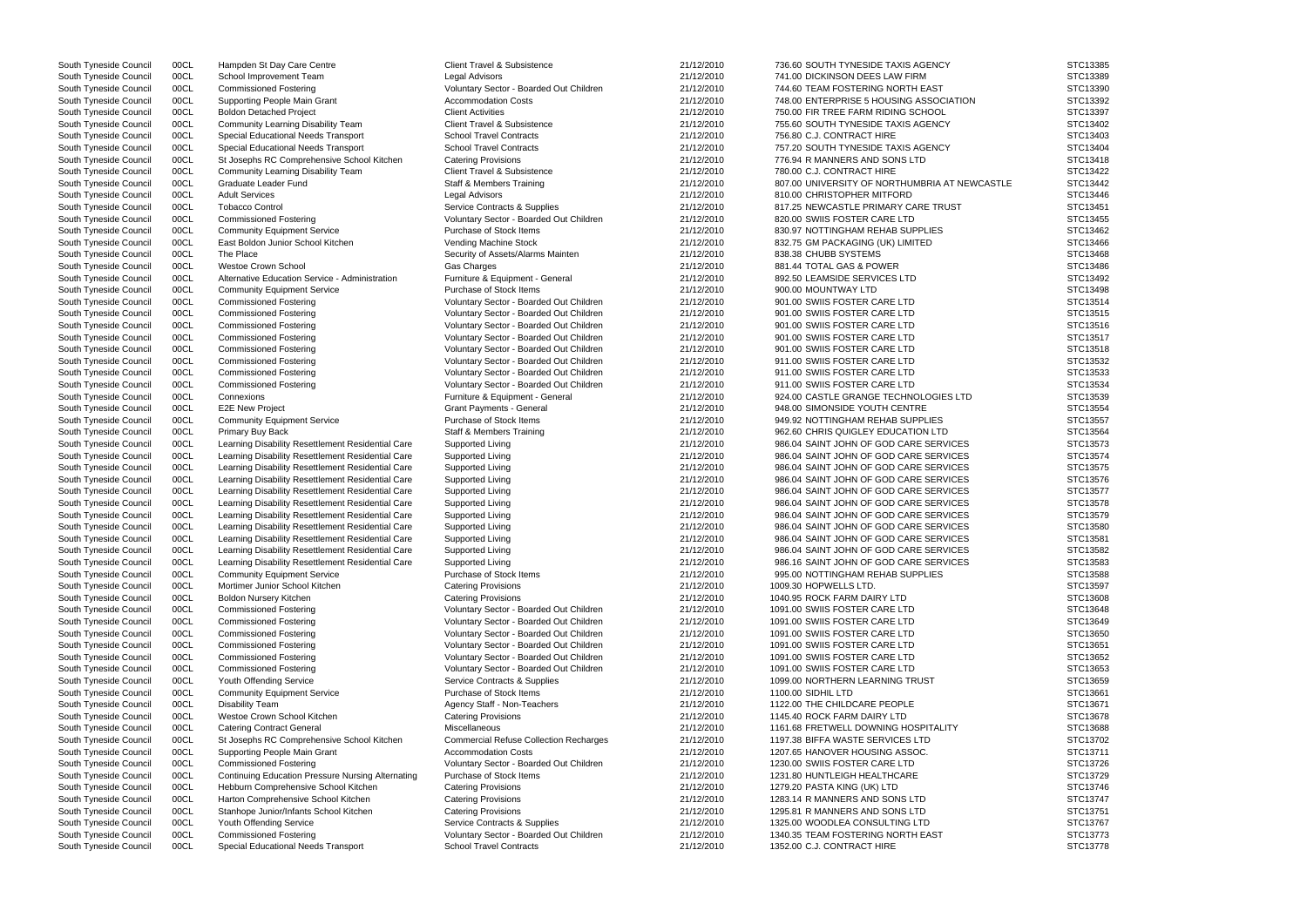| South Tyneside Council                           | 00CL         | <b>Commissioned Fostering</b>                                  | Voluntary Sector - Boarded Out Children                                            | 21/12/2010               | 1369.00 SWIIS FOSTER CARE LTD                                                    | STC13790             |
|--------------------------------------------------|--------------|----------------------------------------------------------------|------------------------------------------------------------------------------------|--------------------------|----------------------------------------------------------------------------------|----------------------|
| South Tyneside Council                           | 00CL         | <b>Targeted Mental Health Services</b>                         | Private Contractors - General Consultancy                                          | 21/12/2010               | 1380.00 NORTHUMBERLAND TYNE AND WEAR NHS TRUST                                   | STC13795             |
| South Tyneside Council                           | 00CL         | <b>Community Equipment Service</b>                             | Purchase of Stock Items                                                            | 21/12/2010               | 1415.95 CARE-ABILITY                                                             | STC13813             |
| South Tyneside Council                           | 00CL         | All Saints CE Junior/Infants School Kitchen                    | <b>Catering Provisions</b>                                                         | 21/12/2010               | 1443.12 J R HOLLAND                                                              | STC13818             |
|                                                  |              |                                                                |                                                                                    |                          |                                                                                  |                      |
| South Tyneside Council                           | 00CL         | Hebburn Comprehensive School Kitchen                           | <b>Catering Provisions</b>                                                         | 21/12/2010               | 1448.20 J R HOLLAND                                                              | STC13819             |
| South Tyneside Council                           | 00CL         | All Saints CE Junior/Infants School Kitchen                    | <b>Catering Provisions</b>                                                         | 21/12/2010               | 1450.35 DANISH BACON CO PLC                                                      | STC13822             |
| South Tyneside Council                           | 00CL         | Home to College Transport                                      | <b>School Travel Contracts</b>                                                     | 21/12/2010               | 1460.00 SOUTH TYNESIDE TAXIS AGENCY                                              | STC13826             |
| South Tyneside Council                           | 00CL         | PE & Sports Project                                            | <b>Instructors Fees</b>                                                            | 21/12/2010               | 1475.00 SPORTSCONNECT                                                            | STC13830             |
| South Tyneside Council                           | 00CL         | Laygate Lane Junior/Infants School Kitchen                     | <b>Catering Provisions</b>                                                         | 21/12/2010               | 1493.78 HOPWELLS LTD.                                                            | STC13832             |
| South Tyneside Council                           | 00CL         | PE & Sports Project                                            | <b>Instructors Fees</b>                                                            | 21/12/2010               | 1500.00 ELITE I.D                                                                | STC13833             |
| South Tyneside Council                           | 00CL         | Children with Disability Team                                  | Client Travel & Subsistence                                                        | 21/12/2010               | 1522.50 DARLINGTON BOROUGH COUNCIL                                               | STC13838             |
|                                                  |              |                                                                |                                                                                    |                          |                                                                                  |                      |
| South Tyneside Council                           | 00CL         | <b>Disability Team</b>                                         | Agency Staff - Non-Teachers                                                        | 21/12/2010               | 1530.00 THE CHILDCARE PEOPLE                                                     | STC13839             |
| South Tyneside Council                           | 00CL         | <b>Disability Team</b>                                         | Agency Staff - Non-Teachers                                                        | 21/12/2010               | 1530.00 THE CHILDCARE PEOPLE                                                     | STC13840             |
| South Tyneside Council                           | 00CL         | All Saints CE Junior/Infants School Kitchen                    | <b>Catering Provisions</b>                                                         | 21/12/2010               | 1531.08 J R HOLLAND                                                              | STC13841             |
| South Tyneside Council                           | 00CL         | Older Persons Commissioned Home Care                           | Home Support                                                                       | 21/12/2010               | 1533.84 THOMPSON PARK HOMECARE SERVICES                                          | STC13842             |
| South Tyneside Council                           | 00CL         | Learning Disability Commissioned Day Care                      | Home Support                                                                       | 21/12/2010               | 1553.46 FLEXIBLE SUPPORT OPTIONS UK (DOMICILIARY) LTD                            | STC13845             |
| South Tyneside Council                           | 00CL         | <b>Community Equipment Service</b>                             | Purchase of Stock Items                                                            | 21/12/2010               | 1571.56 NOTTINGHAM REHAB SUPPLIES                                                | STC13851             |
| South Tyneside Council                           | 00CL         | PE & Sports Project                                            | <b>Instructors Fees</b>                                                            | 21/12/2010               | 1575.00 SPORTSCONNECT                                                            | STC13854             |
| South Tyneside Council                           | 00CL         | Children with Disability Team                                  | <b>Catering Provisions</b>                                                         | 21/12/2010               | 1587.49 DANISH BACON CO PLC                                                      | STC13856             |
|                                                  |              |                                                                |                                                                                    |                          |                                                                                  |                      |
| South Tyneside Council                           | 00CL         | <b>Community Equipment Service</b>                             | Purchase of Stock Items                                                            | 21/12/2010               | 1598.00 JENX LTD                                                                 | STC13859             |
| South Tyneside Council                           | 00CL         | <b>Disabled Facilities Grant</b>                               | <b>Capital Grants to Third Parties</b>                                             | 21/12/2010               | 1616.34 DOLPHIN STAIRLIFTS (NORTH EAST) LTD                                      | STC13866             |
| South Tyneside Council                           | 00CL         | <b>Disabled Facilities Grant</b>                               | <b>Capital Grants to Third Parties</b>                                             | 21/12/2010               | 1616.35 DOLPHIN STAIRLIFTS (NORTH EAST) LTD                                      | STC13867             |
| South Tyneside Council                           | 00CL         | <b>Community Equipment Service</b>                             | Purchase of Stock Items                                                            | 21/12/2010               | 1644.40 CARE-ABILITY                                                             | STC13874             |
| South Tyneside Council                           | 00CL         | Supporting People Main Grant                                   | <b>Accommodation Costs</b>                                                         | 21/12/2010               | 1648.28 HOME HOUSING ASSOCIATION LTD                                             | STC13875             |
| South Tyneside Council                           | 00CL         | Graduate Leader Fund                                           | <b>Staff &amp; Members Training</b>                                                | 21/12/2010               | 1650.00 UNIVERSITY OF NORTHUMBRIA AT NEWCASTLE                                   | STC13879             |
|                                                  |              |                                                                |                                                                                    |                          | 1705.90 TEAM FOSTERING NORTH EAST                                                |                      |
| South Tyneside Council                           | 00CL         | <b>Commissioned Fostering</b>                                  | Voluntary Sector - Boarded Out Children                                            | 21/12/2010               |                                                                                  | STC13894             |
| South Tyneside Council                           | 00CL         | <b>Disability Team</b>                                         | Agency Staff - Non-Teachers                                                        | 21/12/2010               | 1710.00 THE CHILDCARE PEOPLE                                                     | STC13895             |
| South Tyneside Council                           | 00CL         | St Gregory's RC Junior/Infants School Kitchen                  | <b>Catering Provisions</b>                                                         | 21/12/2010               | 1733.68 J R HOLLAND                                                              | STC13898             |
| South Tyneside Council                           | 00CL         | Local Safeguarding Children Board                              | Private Contractors - General Consultancy                                          | 21/12/2010               | 1746.00 TRIX CHILDCARE LTD                                                       | STC13900             |
| South Tyneside Council                           | 00CL         | Supporting People Main Grant                                   | <b>Accommodation Costs</b>                                                         | 21/12/2010               | 1752.00 PLACES FOR PEOPLE INDIVIDUAL SUPPORT                                     | STC13903             |
| South Tyneside Council                           | 00CL         | Older Persons Commissioned Home Care                           | Home Support                                                                       | 21/12/2010               | 1783.36 CARE UK HOMECARE                                                         | STC13908             |
| South Tyneside Council                           | 00CL         | <b>Disabled Facilities Grant</b>                               | <b>Capital Grants to Third Parties</b>                                             | 21/12/2010               | 1785.79 EASIACCESS SOLUTIONS                                                     | STC13909             |
| South Tyneside Council                           | 00CL         | Special Educational Needs Transport                            | <b>School Travel Contracts</b>                                                     | 21/12/2010               | 1820.00 C.J. CONTRACT HIRE                                                       | STC13919             |
|                                                  |              |                                                                |                                                                                    |                          |                                                                                  |                      |
| South Tyneside Council                           | 00CL         | Learning Disability Commissioned Day Care                      | Day Care                                                                           | 21/12/2010               | 1827.60 FLEXIBLE SUPPORT OPTIONS UK (DOMICILIARY) LTD                            | STC13923             |
| South Tyneside Council                           | 00CL         | Learning Disability Commissioned Day Care                      | Home Support                                                                       | 21/12/2010               | 1827.60 FLEXIBLE SUPPORT OPTIONS UK (DOMICILIARY) LTD                            | STC13922             |
| South Tyneside Council                           | 00CL         | Regional Improvement & Efficiency Partnership Funding          | Furniture & Equipment - General                                                    | 21/12/2010               | 1873.50 TUNSTALL TELECOM LIMITED                                                 | STC13935             |
| South Tyneside Council                           | 00CL         | Regional Improvement & Efficiency Partnership Funding          | Furniture & Equipment - General                                                    | 21/12/2010               | 1873.50 TUNSTALL TELECOM LIMITED                                                 | STC13936             |
| South Tyneside Council                           | 00CL         | Special Educational Needs Transport                            | <b>School Travel Contracts</b>                                                     | 21/12/2010               | 1896.90 SOUTH TYNESIDE TAXIS AGENCY                                              | STC13943             |
| South Tyneside Council                           | 00CL         | Children with Disability Team                                  | Local Authorities Residential Care Long Stay                                       | 21/12/2010               | 1911.40 COMMUNITY INTEGRATED CARE                                                | STC13952             |
| South Tyneside Council                           | 00CL         | <b>Disability Team</b>                                         | Agency Staff - Non-Teachers                                                        | 21/12/2010               | 1920.00 THE CHILDCARE PEOPLE                                                     | STC13955             |
| South Tyneside Council                           | 00CL         |                                                                | Improvement Grant Fees                                                             | 21/12/2010               | 1955.01 DOLPHIN STAIRLIFTS (NORTH EAST) LTD                                      | STC13957             |
|                                                  |              | Disability Housing Team                                        |                                                                                    |                          |                                                                                  |                      |
| South Tyneside Council                           | 00CL         | Boldon Nursery Kitchen                                         | <b>Catering Provisions</b>                                                         | 21/12/2010               | 1988.92 J R HOLLAND                                                              | STC13966             |
| South Tyneside Council                           | 00CL         | Section 17 Payments (West)                                     | Service Contracts & Supplies                                                       | 21/12/2010               | 2028.00 NEW HORIZONS CHILDCARE LIMITED                                           | STC13979             |
| South Tyneside Council                           | 00CL         | St Gregory's RC Junior/Infants School Kitchen                  | <b>Catering Provisions</b>                                                         | 21/12/2010               | 2037.29 J R HOLLAND                                                              | STC13982             |
| South Tyneside Council                           | 00CL         | <b>Community Equipment Service</b>                             | Purchase of Stock Items                                                            | 21/12/2010               | 2090.00 MOUNTWAY LTD                                                             | STC13989             |
| South Tyneside Council                           | 00CL         | <b>Boldon Nursery Kitchen</b>                                  | <b>Catering Provisions</b>                                                         | 21/12/2010               | 2092.56 HOPWELLS LTD.                                                            | STC13990             |
| South Tyneside Council                           | 00CL         | Boldon Nursery Scool Kitchen                                   | <b>Catering Provisions</b>                                                         | 21/12/2010               | 2133.71 HOPWELLS LTD.                                                            | STC13996             |
| South Tyneside Council                           | 00CL         | St Aloysius RC Infants School Kitchen                          | <b>Catering Provisions</b>                                                         | 21/12/2010               | 2157.06 DANISH BACON CO PLC                                                      | STC14005             |
|                                                  |              |                                                                |                                                                                    |                          |                                                                                  | STC14011             |
| South Tyneside Council                           | 00CL         | <b>Community Equipment Service</b>                             | Purchase of Stock Items                                                            | 21/12/2010               | 2214.00 CARE-ABILITY                                                             |                      |
| South Tyneside Council                           | 00CL         | Boldon Nursery School Kitchen                                  | <b>Catering Provisions</b>                                                         | 21/12/2010               | 2230.15 J R HOLLAND                                                              | STC14029             |
| South Tyneside Council                           | 00CL         | <b>Community Equipment Service</b>                             | Purchase of Stock Items                                                            | 21/12/2010               | 2276.06 CARE-ABILITY                                                             | STC14047             |
| South Tyneside Council                           | 00CL         | Learning Disability Resettlement Residential Care              | Supported Living                                                                   | 21/12/2010               | 2339.26 COMMUNITY INTEGRATED CARE                                                | STC14058             |
| South Tyneside Council                           | 00CL         | <b>Community Equipment Service</b>                             | Purchase of Stock Items                                                            | 21/12/2010               | 2401.45 CARE-ABILITY                                                             | STC14071             |
| South Tyneside Council                           | 00CL         | Supporting People Main Grant                                   | <b>Accommodation Costs</b>                                                         | 21/12/2010               | 2507.96 ANCHOR TRUST                                                             | STC14087             |
| South Tyneside Council                           | 00CL         | St Peter & Paul RC Junior School Kitchen                       | <b>Catering Provisions</b>                                                         | 21/12/2010               | 2564.04 HOPWELLS LTD.                                                            | STC14095             |
| South Tyneside Council                           | 00CL         | West Boldon Junior/Infants School Kitchen                      | <b>Catering Provisions</b>                                                         | 21/12/2010               | 2596.41 J R HOLLAND                                                              | STC14099             |
|                                                  |              |                                                                |                                                                                    |                          |                                                                                  |                      |
| South Tyneside Council                           | 00CL         | St James RC Junior/Infants School Kitchen                      | <b>Catering Provisions</b>                                                         | 21/12/2010               | 2655.00 HOPWELLS LTD.                                                            | STC14106             |
| South Tyneside Council                           | 00CL         | <b>Boldon Nursery Kitchen</b>                                  | <b>Catering Provisions</b>                                                         | 21/12/2010               | 2701.69 DANISH BACON CO PLC                                                      | STC14111             |
| South Tyneside Council                           | 00CL         | <b>Hedworthfield Primary School</b>                            | <b>Staff Advertising</b>                                                           | 21/12/2010               | 2705.00 TSL EDUCATION LTD                                                        | STC14113             |
| South Tyneside Council                           | 00CL         | St Bede's RC Junior/Infants School Kitchen                     | <b>Catering Provisions</b>                                                         | 21/12/2010               | 2872.74 DANISH BACON CO PLC                                                      | STC14120             |
| South Tyneside Council                           | 00CL         | Learning Disability Commissioned Residential Care              | Residential Care Out of Borough                                                    | 21/12/2010               | 3003.20 BARNARDOS NORTH EAST                                                     | STC14135             |
| South Tyneside Council                           | 00CL         | Learning Disability Commissioned Residential Care              | Residential Care Out of Borough                                                    | 21/12/2010               | 3003.20 BARNARDOS NORTH EAST                                                     | STC14136             |
|                                                  |              |                                                                |                                                                                    | 21/12/2010               |                                                                                  | STC14137             |
|                                                  |              |                                                                |                                                                                    |                          |                                                                                  |                      |
| South Tyneside Council                           | 00CL         | <b>Commissioned Fostering</b>                                  | Voluntary Sector - Boarded Out Children                                            |                          | 3003.20 BARNARDOS NORTH EAST                                                     |                      |
| South Tyneside Council                           | 00CL         | Special Educational Needs Transport                            | <b>School Travel Contracts</b>                                                     | 21/12/2010               | 3083.60 C.J. CONTRACT HIRE                                                       | STC14142             |
| South Tyneside Council                           | 00CL         | Ashley Road Junior/Infants School Kitchen                      | <b>Catering Provisions</b>                                                         | 21/12/2010               | 3137.61 DANISH BACON CO PLC                                                      | STC14145             |
| South Tyneside Council<br>South Tyneside Council | 00CL<br>00CL | <b>Commissioned Fostering</b><br><b>Commissioned Fostering</b> | Voluntary Sector - Boarded Out Children<br>Voluntary Sector - Boarded Out Children | 21/12/2010<br>21/12/2010 | 3196.10 FOSTER CARE ASSOCIATES LIMITED<br>3196.10 FOSTER CARE ASSOCIATES LIMITED | STC14150<br>STC14151 |

|                          | STC13790             |
|--------------------------|----------------------|
| AND WEAR NHS TRUST       | STC13795             |
|                          | STC13813             |
|                          | STC13818             |
|                          | STC13819             |
|                          | STC13822             |
| GENCY                    | STC13826             |
|                          | STC13830             |
|                          | STC13832             |
|                          | STC13833             |
| OUNCIL                   | STC13838             |
|                          | STC13839             |
|                          | STC13840<br>STC13841 |
| <b>ARE SERVICES</b>      | STC13842             |
| INS UK (DOMICILIARY) LTD | STC13845             |
| <b>PLIES</b>             | STC13851             |
|                          | STC13854             |
|                          | STC13856             |
|                          | STC13859             |
| TH EAST) LTD             | STC13866             |
| TH EAST) LTD             | STC13867             |
|                          | STC13874             |
| <b>TION LTD</b>          | STC13875             |
| <b>BRIA AT NEWCASTLE</b> | STC13879             |
| <b>EAST</b>              | STC13894             |
|                          | STC13895             |
|                          | STC13898             |
|                          | STC13900             |
| VIDUAL SUPPORT           | STC13903             |
|                          | STC13908             |
|                          | STC13909             |
|                          | STC13919             |
| NS UK (DOMICILIARY) LTD  | STC13923             |
| INS UK (DOMICILIARY) LTD | STC13922             |
| ED                       | STC13935             |
| ED                       | STC13936             |
| GENCY                    | STC13943             |
| CARE                     | STC13952             |
|                          | STC13955             |
| TH EAST) LTD             | STC13957             |
|                          | STC13966             |
| RE LIMITED               | STC13979             |
|                          | STC13982             |
|                          | STC13989             |
|                          | STC13990             |
|                          | STC13996             |
|                          | STC14005             |
|                          | STC14011             |
|                          | STC14029             |
|                          | STC14047             |
| CARE                     | STC14058             |
|                          | STC14071             |
|                          | STC14087             |
|                          | STC14095             |
|                          | STC14099             |
|                          | STC14106             |
|                          | STC14111             |
|                          | STC14113             |
|                          | STC14120             |
|                          | STC14135             |
|                          | STC14136             |
|                          | STC14137             |
|                          | STC14142             |
|                          | STC14145             |
| S LIMITED                | STC14150             |
| S LIMITED                | STC14151             |
|                          |                      |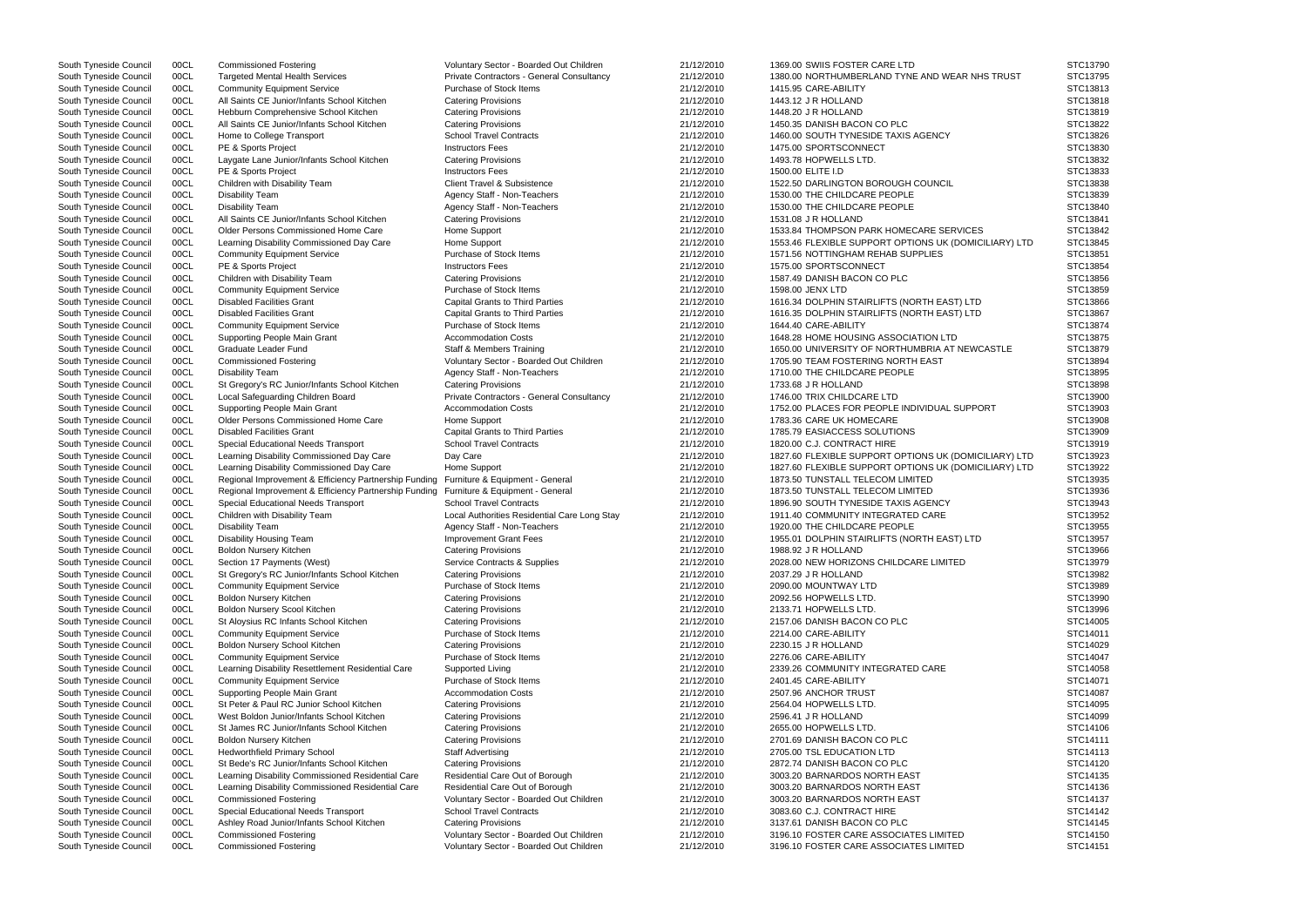South Tyneside Council 00CL Learning Disability Commissioned Day Care Day Care Day Care 21/12/2010 3212.74 FLEXIBLE SUPPORT OPTIONS UK (DOMICIL South Tyneside Council 00CL Training - Adults **Staff & Members Training** 21/12/2010 3290.00 UNIVERSITY OF NORTHUMBRIA AT NEWCA South Tyneside Council 00CL Special Educational Needs Transport School Travel Contracts 21/12/2010 3299.20 SOUTH TYNESIDE TAXIS AGENCY South Tyneside Council 00CL Commissioned Fostering Voluntary Sector - Boarded Out Children 21/12/2010 3302.43 FOSTER CARE SOLUTIONS LTD South Tyneside Council 00CL Section 17 Payments (West) Service Contracts & Supplies 21/12/2010 3432.00 NEW HORIZONS CHILDCARE LIMITED South Tyneside Council 00CL Commissioned Fostering values of Voluntary Sector - Boarded Out Children 21/12/2010 3451.85 FOSTERING PEOPLE LTD South Tyneside Council 00CL Commissioned Fostering Voluntary Sector - Boarded Out Children 21/12/2010 3476.34 FOSTER CARE SOLUTIONS LTD South Tyneside Council 00CL Commissioned Fostering Voluntary Sector - Boarded Out Children 21/12/2010 3476.34 FOSTER CARE SOLUTIONS LTD South Tyneside Council 00CL Commissioned Fostering Voluntary Sector - Boarded Out Children 21/12/2010 3476.34 FOSTER CARE SOLUTIONS LTD South Tyneside Council 00CL Not in Education, Employment or Training (NEET) Grant Payments - General 21/12/2010 3480.00 SOUTH TYNESIDE YOUTH ACTION VOLUNT South Tyneside Council 00CL Commissioned Fostering values of Voluntary Sector - Boarded Out Children 21/12/2010 3588.48 TEAM FOSTERING NORTH EAST South Tyneside Council Corporation Commissioned Fostering and Moteration and Voluntary Sector - Boarded Out Children 21/12/2010 3588.48 TEAM FOSTERING NORTH EAST State of Commissioned Fostering Corporation of Children Stat South Tyneside Council 00CL Commissioned Fostering The Voluntary Sector - Boarded Out Children 21/12/2010 3588.75 TEAM FOSTERING NORTH EAST South Tyneside Council 00CL Commissioned Fostering Voluntary Sector - Boarded Out Children 21/12/2010 3642.20 ORCHARD CARE (NORTH EAST) LTD South Tyneside Council 00CL Commissioned Fostering vanculation voluntary Sector - Boarded Out Children 21/12/2010 3642.20 ORCHARD CARE (NORTH EAST) LTD South Tyneside Council 00CL Commissioned Fostering vanculation volunta South Tyneside Council 00CL Commissioned Fostering Voluntary Sector - Boarded Out Children 21/12/2010 3655.50 TEAM FOSTERING NORTH EAST South Tyneside Council 00CL Commissioned Fostering variable voluntary Sector - Boarded Out Children 21/12/2010 3669.47 FOSTER CARE SOLUTIONS LTD South Tyneside Council 00CL Disabled Facilities Grant Capital Grants to Third Parties 21/12/2010 3697.58 HANDICARE (FREELIFT) LTD South Tyneside Council 00CL Supporting People Main Grant Block Gross Floating Support 21/12/2010 3711.93 ST ANNES COMMUNITY SERVICES South Tyneside Council 00CL Toner Avenue Junior School Kitchen Catering Provisions 21/12/2010 3721.19 DANISH BACON CO PLC South Tyneside Council 00CL Commissioned Fostering Voluntary Sector - Boarded Out Children 21/12/2010 3764.97 ORCHARD CARE (NORTH EAST) LTD South Tyneside Council 00CL Commissioned Fostering The Step of Voluntary Sector - Boarded Out Children 21/12/2010 3777.35 TEAM FOSTERING NORTH EAST South Tyneside Council 00CL Commissioned Fostering Voluntary Sector - Boarded Out Children 21/12/2010 3777.35 TEAM FOSTERING NORTH EAST South Tyneside Council 00CL Commissioned Fostering Voluntary Sector - Boarded Out Children 21/12/2010 3777.35 TEAM FOSTERING NORTH EAST South Tyneside Council 00CL Commissioned Fostering The Step of Voluntary Sector - Boarded Out Children 21/12/2010 3777.35 TEAM FOSTERING NORTH EAST South Tyneside Council 00CL Commissioned Fostering verally voluntary Sector - Boarded Out Children 21/12/2010 3777.35 TEAM FOSTERING NORTH EAST South Tyneside Council 00CL Commissioned Fostering The Voluntary Sector - Boarded Out Children 21/12/2010 3777.35 TEAM FOSTERING NORTH EAST South Tyneside Council 00CL Commissioned Fostering The Voluntary Sector - Boarded Out Children 21/12/2010 3777.35 TEAM FOSTERING NORTH EAST South Tyneside Council 00CL Commissioned Fostering Voluntary Sector - Boarded Out Children 21/12/2010 3777.35 TEAM FOSTERING NORTH EAST South Tyneside Council 00CL Commissioned Fostering Voluntary Sector - Boarded Out Children 21/12/2010 3819.00 ORCHARD CARE (NORTH EAST) LTD South Tyneside Council 00CL Commissioned Fostering Voluntary Sector - Boarded Out Children 21/12/2010 3819.00 ORCHARD CARE (NORTH EAST) LTD South Tyneside Council 00CL Commissioned Fostering verbation of Voluntary Sector - Boarded Out Children 21/12/2010 3862.60 FOSTER CARE SOLUTIONS LTD South Tyneside Council 00CL Commissioned Fostering variable voluntary Sector - Boarded Out Children 21/12/2010 3862.60 FOSTER CARE SOLUTIONS LTD South Tyneside Council 00CL Commissioned Fostering Voluntary Sector - Boarded Out Children 21/12/2010 3862.60 FOSTER CARE SOLUTIONS LTD South Tyneside Council 00CL Commissioned Fostering Voluntary Sector - Boarded Out Children 21/12/2010 3862.60 FOSTER CARE SOLUTIONS LTD South Tyneside Council 00CL Disabled Facilities Grant Capital Grants to Third Parties 21/12/2010 3905.91 HANDICARE (FREELIFT) LTD South Tyneside Council 00CL Commissioned Fostering Voluntary Sector - Boarded Out Children 21/12/2010 4034.80 ORCHARD CARE (NORTH EAST) LTD South Tyneside Council 00CL Commissioned Fostering versus voluntary Sector - Boarded Out Children 21/12/2010 4116.80 FOSTER CARE ASSOCIATES LIMITED South Tyneside Council 00CL Commissioned Fostering Commissioned Fostering Voluntary Sector - Boarded Out Children 21/12/2010 4157.70 BARNARDOS NORTH EAST South Tyneside Council 00CL Commissioned Fostering values and Voluntary Sector - Boarded Out Children 21/12/2010 4159.89 FOSTER CARE ASSOCIATES LIMITED South Tyneside Council 00CL Commissioned Fostering values and Voluntar South Tyneside Council 00CL Commissioned Fostering variable voluntary Sector - Boarded Out Children 21/12/2010 4202.36 FOSTER CARE ASSOCIATES LIMITED South Tyneside Council 00CL Commissioned Fostering versus voluntary Sector - Boarded Out Children 21/12/2010 4202.67 FOSTER CARE ASSOCIATES LIMITED South Tyneside Council 00Cl Commissioned Fostering versus Voluntary Sector South Tyneside Council 00CL Commissioned Fostering values and Voluntary Sector - Boarded Out Children 21/12/2010 4245.45 FOSTER CARE ASSOCIATES LIMITED South Tyneside Council 00CL Commissioned Fostering values Voluntary Se South Tyneside Council 00CL Commissioned Fostering Voluntary Sector - Boarded Out Children 21/12/2010 4245.45 FOSTER CARE ASSOCIATES LIMITED South Tyneside Council 00CL Commissioned Fostering values of Voluntary Sector - Boarded Out Children 21/12/2010 4245.45 FOSTER CARE ASSOCIATES LIMITED South Tyneside Council 00CL Commissioned Fostering values and Voluntary South Tyneside Council 00CL Commissioned Fostering versus voluntary Sector - Boarded Out Children 21/12/2010 4245.76 FOSTER CARE ASSOCIATES LIMITED South Tyneside Council 00CL Jarrow School Kitchen Catering Provisions Catering Provisions 21/12/2010 4332.85 DANISH BACON CO PLC South Tyneside Council 00CL Special Educational Needs Transport School Travel Contracts 21/12/2010 4582.50 C.J. CONTRACT HIRE South Tyneside Council 00CL Supporting People Main Grant Accommodation Costs 21/12/2010 4582.67 WILLIAM SUTTON HOUSING ASSOCIATION South Tyneside Council 00CL Learning Disability Commissioned Day Care Day Care Day Care 21/12/2010 4721.32 FLEXIBLE SUPPORT OPTIONS UK (DOMICIL South Tyneside Council 00CL Older Persons Commissioned Home Care Home Support 21/12/2010 4997.00 ALLIED HEALTHCARE GROUP LTD South Tyneside Council 00CL Hebburn Comprehensive School Kitchen Catering Provisions 21/12/2010 5008.66 DANISH BACON CO PLC South Tyneside Council 00CL Learning Disability Commissioned Day Care Day Care Day Care 21/12/2010 5009.86 FLEXIBLE SUPPORT OPTIONS UK (DOMICIL South Tyneside Council 00CL Children with Disability Team Local Authorities Residential Care Long Stay 21/12/2010 5198.06 COMMUNITY INTEGRATED CARE South Tyneside Council 00CL AIDS-HIV Grant Cancel 2001 Voluntary Sector - General 21/12/2010 5332.00 BARNARDO SERVICES LTD South Tyneside Council 00CL Special Educational Needs Transport School Travel Contracts 21/12/2010 5728.68 CONNECT (SOUTH TYNESIDE) LIMITED South Tyneside Council 00CL Special Educational Needs Transport School Travel Contracts 21/12/2010 5728.68 CONNECT (SOUTH TYNESIDE) LIMITED South Tyneside Council 00CL Commissioned Fostering voluntary Sector - Boarded Out Children 21/12/2010 5946.11 FOSTER CARE ASSOCIATES LIMITED South Tyneside Council 00CL Supporting People Main Grant Accommodation Costs 21/12/2010 6010.56 MENTAL HEALTH MATTERS South Tyneside Council 00CL Commissioned Fostering variable voluntary Sector - Boarded Out Children 21/12/2010 6089.02 FOSTER CARE ASSOCIATES LIMITED South Tyneside Council 00CL Commissioned Fostering Voluntary Sector - Boarded Out Children 21/12/2010 6105.40 FOSTER CARE SOLUTIONS LTD South Tyneside Council 00CL Commissioned Fostering Commissioned Fostering Voluntary Sector - Boarded Out Children 21/12/2010 6583.53 BARNARDOS NORTH EAST South Tyneside Council 00CL Home to College Transport School Travel Contracts Contracts 21/12/2010 6750.56 CONNECT (SOUTH TYNESIDE) LIMITED South Tyneside Council 00CL Commissioned Fostering Voluntary Sector - Boarded Out Children 21/12/2010 6988.10 TEAM FOSTERING NORTH EAST South Tyneside Council 00CL Learning Disability Commissioned Day Care Day Care Day Care 21/12/2010 7065.12 FLEXIBLE SUPPORT OPTIONS UK (DOMICIL South Tyneside Council 00CL Older Person Commissioned Home Care Home Care 1999 Home Care 21/12/2010 7065.21 D H HOMECARE LTD

South Tyneside Council 00CL Commissioned Fostering Voluntary Sector - Boarded Out Children 21/12/2010 3204.00 NATIONAL FOSTERING AGENCY LTD

|              | STC14153             |
|--------------|----------------------|
| LIARY) LTD   | STC14155             |
| <b>\STLE</b> | STC14161<br>STC14165 |
|              | STC14166             |
|              | STC14175             |
|              | STC14178             |
|              | STC14180             |
|              | STC14181             |
|              | STC14182             |
| TEERS        | STC14183<br>STC14193 |
|              | STC14194             |
|              | STC14195             |
|              | STC14201             |
|              | STC14202             |
|              | STC14204<br>STC14205 |
|              | STC14207             |
|              | STC14209             |
|              | STC14211             |
|              | STC14216             |
|              | STC14217             |
|              | STC14218             |
|              | STC14219<br>STC14220 |
|              | STC14221             |
|              | STC14222             |
|              | STC14223             |
|              | STC14224             |
|              | STC14228<br>STC14229 |
|              | STC14234             |
|              | STC14235             |
|              | STC14236             |
|              | STC14237             |
|              | STC14242<br>STC14251 |
|              | STC14257             |
|              | STC14259             |
|              | STC14261             |
|              | STC<br>14267         |
|              | STC14268<br>STC14270 |
|              | STC14271             |
|              | STC14272             |
|              | STC14273             |
|              | STC14278             |
|              | STC14290<br>STC14291 |
| LIARY) LTD   | STC14296             |
|              | STC14307             |
|              | STC14312             |
| LIARY) LTD   | STC14314             |
|              | STC14329<br>STC14336 |
|              | STC14349             |
|              | STC14350             |
|              | STC14358             |
|              | STC14361             |
|              | STC14362<br>STC14363 |
|              | STC14374             |
|              | STC14383             |
|              | STC14392             |
| LIARY) LTD   | STC14398             |
|              | STC14399             |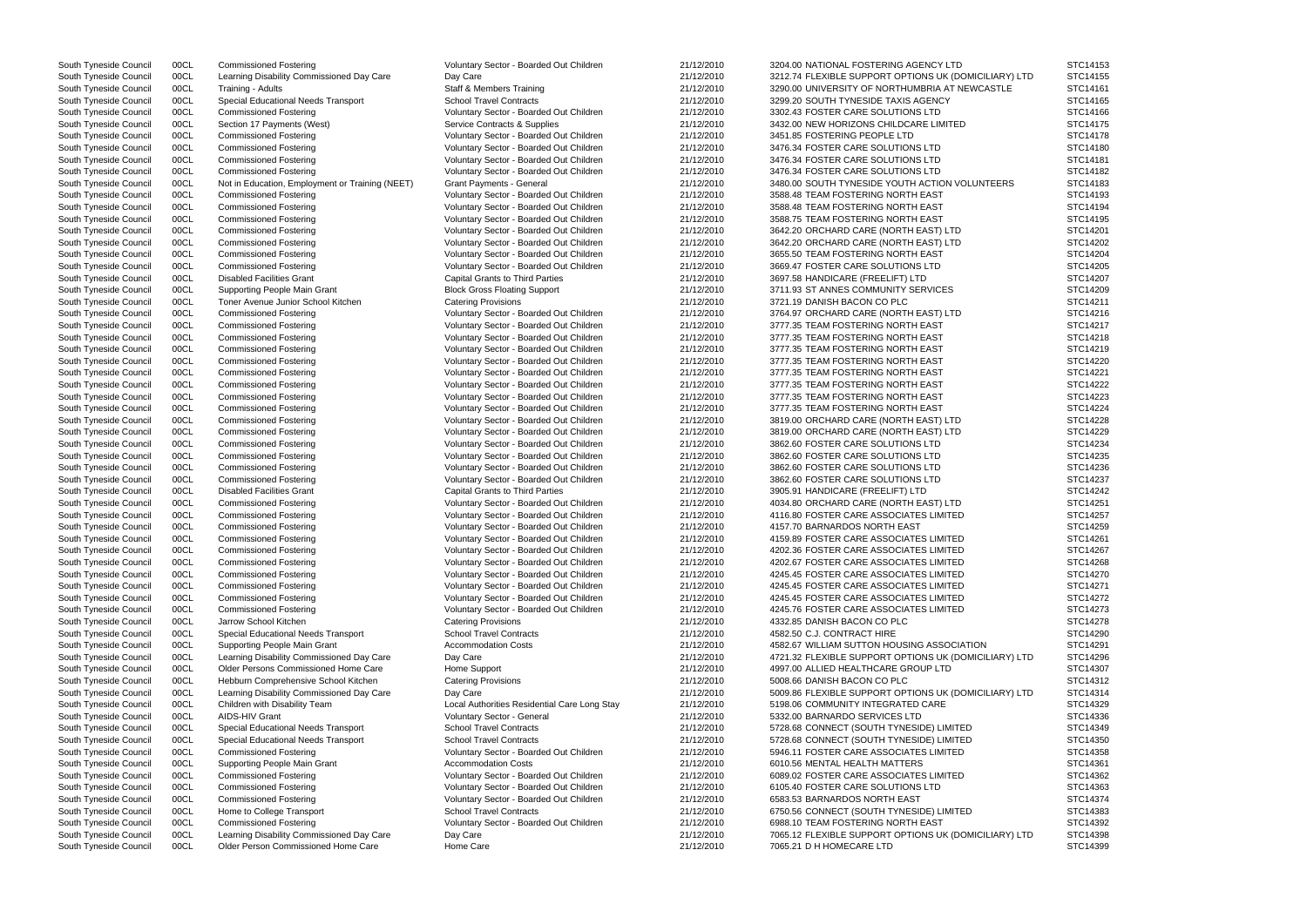| South Tyneside Council | 00CL | Learning Disability Resettlement Residential Care                                   | Supported Living                             | 21/12/2010               | 7179.62 COMMUNITY INTEGRATED CARE                  | STC14408 |
|------------------------|------|-------------------------------------------------------------------------------------|----------------------------------------------|--------------------------|----------------------------------------------------|----------|
| South Tyneside Council | 00CL | <b>Commissioned Fostering</b>                                                       | Voluntary Sector - Boarded Out Children      | 21/12/2010               | 7311.00 TEAM FOSTERING NORTH EAST                  | STC14415 |
| South Tyneside Council | 00CL | Learning Disability Resettlement Residential Care                                   | Supported Living                             | 21/12/2010               | 7549.81 COMMUNITY INTEGRATED CARE                  | STC14422 |
| South Tyneside Council | 00CL | <b>Commissioned Fostering</b>                                                       | Voluntary Sector - Boarded Out Children      | 21/12/2010               | 7554.39 TEAM FOSTERING NORTH EAST                  | STC14423 |
| South Tyneside Council | 00CL | <b>Commissioned Fostering</b>                                                       | Voluntary Sector - Boarded Out Children      | 21/12/2010               | 7750.00 TEAM FOSTERING NORTH EAST                  | STC14428 |
| South Tyneside Council | 00CL | Children with Disability Team                                                       | Private Contractors - Outreach Supp Contract | 21/12/2010               | 8149.12 COMMUNITY INTEGRATED CARE                  | STC14439 |
| South Tyneside Council | 00CL | The Matrix                                                                          | Payments to Health Bodies - General          | 21/12/2010               | 8287.25 TURNING POINT                              | STC14443 |
| South Tyneside Council | 00CL | <b>Commissioned Fostering</b>                                                       | Voluntary Sector - Boarded Out Children      | 21/12/2010               | 8534.48 ORCHARD CARE (NORTH EAST) LTD              | STC14447 |
| South Tyneside Council | 00CL | Learning Disability Resettlement Residential Care                                   | Supported Living                             | 21/12/2010               | 8839.50 COMMUNITY INTEGRATED CARE                  | STC14452 |
| South Tyneside Council | 00CL | Physical Disability & Sensory Service                                               | Rents Paid - General                         | 21/12/2010               | 10414.68 ZURICH ASSURANCE LTD                      | STC14481 |
| South Tyneside Council | 00CL | <b>Commissioned Fostering</b>                                                       | Voluntary Sector - Boarded Out Children      | 21/12/2010               | 12000.00 EVOLUTION CHILDREN SERVICES               | STC14503 |
| South Tyneside Council | 00CL | Home & Hospital Tuition                                                             | Agency Staff - Teachers                      | 21/12/2010               | 12107.68 NEWCASTLE CITY COUNCIL                    | STC14505 |
| South Tyneside Council | 00CL | Physical Disability Home Care                                                       | Home Care                                    | 21/12/2010               | 13791.75 CARE UK HOMECARE                          | STC14519 |
| South Tyneside Council | 00CL | Social Care Reform Grant                                                            | Agency Staff - Non-Teachers                  | 21/12/2010               | 14000.00 NINGIN LTD                                | STC14522 |
| South Tyneside Council | 00CL | Out of Area Placements                                                              | Voluntary Sector - Boarded Out Children      | 21/12/2010               | 14816.14 KEYS CHILDCARE LTD                        | STC14528 |
| South Tyneside Council | 00CL | Margaret Sutton School General                                                      | <b>Legal Advisors</b>                        | 21/12/2010               | 17850.00 HARI MENON                                | STC14546 |
| South Tyneside Council | 00CL | Not in Education, Employment or Training (NEET)                                     | <b>Grant Payments - General</b>              | 21/12/2010               | 22560.00 SIMONSIDE YOUTH CENTRE                    | STC14566 |
| South Tyneside Council | 00CL | Learning Disability Resettlement Residential Care                                   | Supported Living                             | 21/12/2010               | 25072.61 COMMUNITY INTEGRATED CARE                 | STC14574 |
| South Tyneside Council | 00CL | Children with Disability Team                                                       | <b>Printing &amp; Stationery Consumables</b> | 21/12/2010               | 26279.50 BURRIDGE CONTRACTING DIVISION             | STC14581 |
| South Tyneside Council | 00CL | <b>Bisley Drive Short Breaks</b>                                                    | Residential Care Respite In Borough          | 21/12/2010               | 29942.36 REAL LIFE OPTIONS                         | STC14589 |
| South Tyneside Council | 00CL | Harnessing Technology                                                               | <b>Capital Computer Software</b>             | 21/12/2010               | 31776.00 E SAFE SYSTEMS LTD                        | STC14594 |
| South Tyneside Council | 00CL | Supporting People Main Grant                                                        | <b>Accommodation Costs</b>                   | 21/12/2010               | 39668.96 MENCAP                                    | STC14610 |
| South Tyneside Council | 00CL | Children with Disability Team                                                       | Agency Staff - Non-Teachers                  | 21/12/2010               | 49323.56 COMENSURA LTD                             | STC14628 |
| South Tyneside Council | 00CL | Children with Disability Team                                                       | Agency Staff - Non-Teachers                  | 21/12/2010               | 60954.63 COMENSURA LTD                             | STC14643 |
| South Tyneside Council | 00CL | Older Persons Commissioned Home Care                                                | Home Care                                    | 21/12/2010               | 64182.18 CARELINE HOMECARE LTD                     | STC14646 |
| South Tyneside Council | 00CL | Harton 16-19 Building Schools for the Future                                        | <b>Capital Computer Software</b>             | 21/12/2010               | 78936.47 INSPIREDSPACES STAG LIMITED               | STC14655 |
| South Tyneside Council | 00CL | Older Persons Commissioned Home Care                                                | Home Care                                    | 21/12/2010               | 85681.05 CARE UK HOMECARE                          | STC14658 |
| South Tyneside Council | 00CL | Older Person Commissioned Home Care                                                 | Seamless Care                                | 21/12/2010               | 92240.00 GATESHEAD PCT                             | STC14660 |
| South Tyneside Council | 00CL | Building Schools for the Future Central Data Centre Hosti Capital Computer Software |                                              | 21/12/2010               | 139041.35 INSPIREDSPACES STAG LIMITED              | STC14665 |
| South Tyneside Council | 00CL | St Joseph's School Building Schools for the Future                                  | <b>Capital Construction Costs</b>            | 21/12/2010               | 159238.96 INSPIREDSPACES STAG LIMITED              | STC14671 |
| South Tyneside Council | 00CL | St Joseph's School Building Schools for the Future                                  | <b>Capital Construction Costs</b>            | 21/12/2010               | 253363.00 INSPIREDSPACES STAG LIMITED              | STC14677 |
| South Tyneside Council | 00CL | Harton 16-19 Building Schools for the Future                                        | <b>Capital Construction Costs</b>            | 21/12/2010               | 474098.00 INSPIREDSPACES STAG LIMITED              | STC14689 |
| South Tyneside Council | 00CL | <b>Accommodation Moves</b>                                                          | <b>Capital Sundry Costs</b>                  | 21/12/2010               | 510.00 HARKERS REMOVERS AND STORERS LTD            | STC13155 |
| South Tyneside Council | 00CL | Central Library South Shields                                                       | <b>Property Reactive/General Repairs</b>     | 21/12/2010               | 515.43 RING READY 2007 LTD                         | STC13163 |
| South Tyneside Council | 00CL | Laygate                                                                             | Property Reactive/General Repairs            | 21/12/2010               | 546.00 E J S FABRICATIONS LTD                      | STC13184 |
| South Tyneside Council | 00CL | Libraries Admin                                                                     | Library & Other Books Maps etc.              | 21/12/2010               | 565.40 ULVERSCROFT LARGE PRINT BOOKS LTD           | STC13209 |
| South Tyneside Council | 00CL | Libraries Admin                                                                     | Library & Other Books Maps etc.              | 21/12/2010               | 570.34 WOLTERS KLUWER (UK) LTD                     | STC13212 |
| South Tyneside Council | 00CL | Libraries Admin                                                                     | Library Sound & Vision                       | 21/12/2010               | 572.20 CHANGEOVER LTD T/A STORM                    | STC13216 |
| South Tyneside Council | 00CL | Temple Park Centre Bar                                                              | Resaleable Items                             | 21/12/2010               | 590.44 COCA-COLA ENTERPRISES LTD                   | STC13238 |
| South Tyneside Council | 00CL | Libraries Admin                                                                     | Library Sound & Vision                       | 21/12/2010               | 621.98 CHANGEOVER LTD T/A STORM                    | STC13288 |
| South Tyneside Council | 00CL | <b>Monkton Stadium</b>                                                              | Non Contract Maintenance of Land             | 21/12/2010               | 630.00 SGM (UK) LIMITED                            | STC13291 |
| South Tyneside Council | 00CL | Temple Park Centre Vending                                                          | Vending Machine Stock                        | 21/12/2010               | 633.89 DANISH BACON CO PLC                         | STC13294 |
| South Tyneside Council | 00CL | St Aloysius RC Infants School                                                       | Schools Maintenance Non-Buyback              | 21/12/2010               | 650.00 JENSEN CONSTRUCTION LTD                     | STC13308 |
| South Tyneside Council | 00CL | Asset Management                                                                    | Furniture & Equipment - General              | 21/12/2010               | 658.46 LOW ENERGY LIGHTING SOLUTIONS LTD           | STC13316 |
| South Tyneside Council | 00CL | Wouldhave House                                                                     | Property Reactive/General Repairs            | 21/12/2010               | 692.00 BARTRAM FLOORING SERVICES LTD               | STC13338 |
| South Tyneside Council | 00CL | Libraries Admin                                                                     | Library & Other Books Maps etc.              | 21/12/2010               | 707.79 ASKEWS LIBRARY SERVICES LTD                 | STC13361 |
| South Tyneside Council | 00CL | Future Jobs Fund                                                                    | Grant Payments - General                     | 21/12/2010               | 724.19 AGE CONCERN                                 | STC13370 |
| South Tyneside Council | 00CL | <b>Beech Street House</b>                                                           | <b>Property Reactive/General Repairs</b>     | 21/12/2010               | 728.50 NORTHERN GAS NETWORKS LIMITED               | STC13375 |
| South Tyneside Council | 00CL | Libraries Admin                                                                     | Library & Other Books Maps etc.              | 21/12/2010               | 730.86 ASKEWS LIBRARY SERVICES LTD                 | STC13377 |
| South Tyneside Council | 00CL | <b>Asbestos Surveys</b>                                                             | Capital Advisors & Consultants Fees          | 21/12/2010               | 774.00 ASSOCIATED OCCUPATIONAL HYGIENE CONSULTANTS | STC13416 |
| South Tyneside Council | 00CL | <b>Factory Units</b>                                                                | Property Reactive/General Repairs            | 21/12/2010               | 800.00 DTZ DEBENHAM TIE LEUNG CLIENTS NO 1 A/C     | STC13440 |
| South Tyneside Council | 00CL | Temple Park Centre Bar                                                              | Resaleable Items                             | 21/12/2010               | 811.73 COCA-COLA ENTERPRISES LTD                   | STC13447 |
| South Tyneside Council | 00CL | <b>Regeneration Team</b>                                                            | <b>Promotional Activities</b>                | 21/12/2010               | 840.62 ALBANY OFFICE EQUIPMENT (WHOLESALE) LTD     | STC13472 |
|                        |      |                                                                                     | Schools Maintenance Non-Buyback              |                          | 841.50 AIKEN FLOORING CONTRACTS LTD                | STC13473 |
| South Tyneside Council | 00CL | Laygate<br>Libraries Admin                                                          |                                              | 21/12/2010<br>21/12/2010 | 845.91 ASKEWS LIBRARY SERVICES LTD                 | STC13475 |
| South Tyneside Council | 00CL |                                                                                     | Library & Other Books Maps etc.              |                          |                                                    |          |
| South Tyneside Council | 00CL | Repairs and Maintenance - General                                                   | <b>Property Reactive/General Repairs</b>     | 21/12/2010               | 892.27 WILLOWCRETE MANUFACTURING CO LTD            | STC13491 |
| South Tyneside Council | 00CL | South Shields Museum                                                                | <b>Property Reactive/General Repairs</b>     | 21/12/2010               | 895.00 AQUAJET DRAINAGE                            | STC13496 |
| South Tyneside Council | 00CL | Libraries Admin                                                                     | Library & Other Books Maps etc.              | 21/12/2010               | 900.00 COBWEB INFORMATION LTD                      | STC13500 |
| South Tyneside Council | 00CL | Whitburn Village Primary School                                                     | <b>Property Planned Maintenance</b>          | 21/12/2010               | 928.42 SWIFT FIRE AND SECURITY                     | STC13540 |
| South Tyneside Council | 00CL | Libraries Admin                                                                     | Library & Other Books Maps etc.              | 21/12/2010               | 950.33 ULVERSCROFT LARGE PRINT BOOKS LTD           | STC13560 |
| South Tyneside Council | 00CL | <b>Biddick Hall Infants School</b>                                                  | Schools Maintenance Non-Buyback              | 21/12/2010               | 967.59 WILLOWCRETE MANUFACTURING CO LTD            | STC13566 |
| South Tyneside Council | 00CL | Perth Green House                                                                   | <b>Property Reactive/General Repairs</b>     | 21/12/2010               | 1014.74 AIKEN FLOORING CONTRACTS LTD               | STC13598 |
| South Tyneside Council | 00CL | <b>Biddick Hall Junior/Infants School</b>                                           | Schools Maintenance Non-Buyback              | 21/12/2010               | 1022.56 G.T. CONTRACTS LTD                         | STC13600 |
| South Tyneside Council | 00CL | <b>Temple Park Centre</b>                                                           | <b>Cleaning Charges</b>                      | 21/12/2010               | 1127.95 BRENNTAG UK LIMITED                        | STC13673 |
| South Tyneside Council | 00CL | <b>Hadrian Primary School</b>                                                       | <b>Property Reactive/General Repairs</b>     | 21/12/2010               | 1128.00 NE & C WINDOWS & DOORS LTD                 | STC13674 |
| South Tyneside Council | 00CL | <b>Administration Leisure Services</b>                                              | <b>Telephone Charges</b>                     | 21/12/2010               | 1169.13 VODAFONE CORPORATE LTD                     | STC13690 |
| South Tyneside Council | 00CL | South Marine Park                                                                   | Property Planned Maintenance                 | 21/12/2010               | 1207.85 PROMANEX                                   | STC13712 |

| 21/12/2010 | 7179.62 COMMUNITY INTEGRATED CARE        |
|------------|------------------------------------------|
| 21/12/2010 | 7311.00 TEAM FOSTERING NORTH EAST        |
| 21/12/2010 | 7549.81 COMMUNITY INTEGRATED CARE        |
| 21/12/2010 | 7554.39 TEAM FOSTERING NORTH EAST        |
| 21/12/2010 | 7750.00 TEAM FOSTERING NORTH EAST        |
| 21/12/2010 | 8149.12 COMMUNITY INTEGRATED CARE        |
| 21/12/2010 | 8287.25 TURNING POINT                    |
| 21/12/2010 | 8534.48 ORCHARD CARE (NORTH EAST) LTD    |
| 21/12/2010 | 8839.50 COMMUNITY INTEGRATED CARE        |
| 21/12/2010 | 10414.68 ZURICH ASSURANCE LTD            |
| 21/12/2010 | 12000.00 EVOLUTION CHILDREN SERVICES     |
| 21/12/2010 | 12107.68 NEWCASTLE CITY COUNCIL          |
| 21/12/2010 | 13791.75 CARE UK HOMECARE                |
| 21/12/2010 | 14000.00 NINGIN LTD                      |
| 21/12/2010 | 14816.14 KEYS CHILDCARE LTD              |
|            | 17850.00 HARI MENON                      |
| 21/12/2010 |                                          |
| 21/12/2010 | 22560.00 SIMONSIDE YOUTH CENTRE          |
| 21/12/2010 | 25072.61 COMMUNITY INTEGRATED CARE       |
| 21/12/2010 | 26279.50 BURRIDGE CONTRACTING DIVISION   |
| 21/12/2010 | 29942.36 REAL LIFE OPTIONS               |
| 21/12/2010 | 31776.00 E SAFE SYSTEMS LTD              |
| 21/12/2010 | 39668.96 MENCAP                          |
| 21/12/2010 | 49323.56 COMENSURA LTD                   |
| 21/12/2010 | 60954.63 COMENSURA LTD                   |
| 21/12/2010 | 64182.18 CARELINE HOMECARE LTD           |
| 21/12/2010 | 78936.47 INSPIREDSPACES STAG LIMITED     |
| 21/12/2010 | 85681.05 CARE UK HOMECARE                |
| 21/12/2010 | 92240.00 GATESHEAD PCT                   |
| 21/12/2010 | 139041.35 INSPIREDSPACES STAG LIMITED    |
| 21/12/2010 | 159238.96 INSPIREDSPACES STAG LIMITED    |
| 21/12/2010 | 253363.00 INSPIREDSPACES STAG LIMITED    |
| 21/12/2010 | 474098.00 INSPIREDSPACES STAG LIMITED    |
| 21/12/2010 | 510.00 HARKERS REMOVERS AND STORERS LT   |
| 21/12/2010 | 515.43 RING READY 2007 LTD               |
| 21/12/2010 | 546.00 E J S FABRICATIONS LTD            |
| 21/12/2010 | 565.40 ULVERSCROFT LARGE PRINT BOOKS LT  |
| 21/12/2010 | 570.34 WOLTERS KLUWER (UK) LTD           |
| 21/12/2010 | 572.20 CHANGEOVER LTD T/A STORM          |
| 21/12/2010 | 590.44 COCA-COLA ENTERPRISES LTD         |
| 21/12/2010 | 621.98 CHANGEOVER LTD T/A STORM          |
| 21/12/2010 | 630.00 SGM (UK) LIMITED                  |
| 21/12/2010 | 633.89 DANISH BACON CO PLC               |
| 21/12/2010 | 650.00 JENSEN CONSTRUCTION LTD           |
| 21/12/2010 | 658.46 LOW ENERGY LIGHTING SOLUTIONS LTD |
| 21/12/2010 | 692.00 BARTRAM FLOORING SERVICES LTD     |
| 21/12/2010 | 707.79 ASKEWS LIBRARY SERVICES LTD       |
| 21/12/2010 | 724.19 AGE CONCERN                       |
| 21/12/2010 | 728.50 NORTHERN GAS NETWORKS LIMITED     |
| 21/12/2010 | 730.86 ASKEWS LIBRARY SERVICES LTD       |
| 21/12/2010 | 774.00 ASSOCIATED OCCUPATIONAL HYGIENE   |
| 21/12/2010 | 800.00 DTZ DEBENHAM TIE LEUNG CLIENTS NO |
| 21/12/2010 | 811.73 COCA-COLA ENTERPRISES LTD         |
| 21/12/2010 | 840.62 ALBANY OFFICE EQUIPMENT (WHOLESA  |
| 21/12/2010 | 841.50 AIKEN FLOORING CONTRACTS LTD      |
| 21/12/2010 | 845.91 ASKEWS LIBRARY SERVICES LTD       |
| 21/12/2010 | 892.27 WILLOWCRETE MANUFACTURING CO LT   |
| 21/12/2010 | 895.00 AQUAJET DRAINAGE                  |
| 21/12/2010 | 900.00 COBWEB INFORMATION LTD            |
| 21/12/2010 | 928.42 SWIFT FIRE AND SECURITY           |
| 21/12/2010 | 950.33 ULVERSCROFT LARGE PRINT BOOKS LT  |
| 21/12/2010 | 967.59 WILLOWCRETE MANUFACTURING CO LT   |
| 21/12/2010 | 1014.74 AIKEN FLOORING CONTRACTS LTD     |
| 21/12/2010 | 1022.56 G.T. CONTRACTS LTD               |
| 21/12/2010 | 1127.95 BRENNTAG UK LIMITED              |
| 21/12/2010 | 1128.00 NE & C WINDOWS & DOORS LTD       |
| 21/12/2010 | 1169.13 VODAFONE CORPORATE LTD           |
| 21/12/2010 | 1207.85 PROMANEX                         |

|                  | STC14408             |
|------------------|----------------------|
|                  | STC14415             |
|                  | STC14422             |
|                  | STC14423             |
|                  | STC14428             |
|                  | STC14439             |
|                  | STC14443             |
|                  | STC14447             |
|                  | STC14452             |
|                  | STC14481             |
|                  | STC14503             |
|                  | STC14505<br>STC14519 |
|                  | STC14522             |
|                  | STC14528             |
|                  | STC14546             |
|                  | STC14566             |
|                  | STC14574             |
|                  | STC14581             |
|                  | STC14589             |
|                  | STC14594             |
|                  | STC14610<br>STC14628 |
|                  | STC14643             |
|                  | STC14646             |
|                  | STC14655             |
|                  | STC14658             |
|                  | STC14660             |
|                  | STC14665             |
|                  | STC14671<br>STC14677 |
|                  | STC14689             |
|                  | STC13155             |
|                  | STC13163             |
|                  | STC13184             |
|                  | STC13209             |
|                  | STC13212             |
|                  | STC13216<br>STC13238 |
|                  | STC13288             |
|                  | STC13291             |
|                  | STC13294             |
|                  | STC13308             |
|                  | STC13316             |
|                  | STC13338             |
|                  | STC13361             |
|                  | STC13370<br>STC13375 |
|                  | STC13377             |
| <b>NSULTANTS</b> | STC13416             |
| A/C              | STC13440             |
|                  | STC13447             |
| ) LTD            | STC13472             |
|                  | STC13473<br>STC13475 |
|                  | STC13491             |
|                  | STC13496             |
|                  | STC13500             |
|                  | STC13540             |
|                  | STC13560             |
|                  | STC13566             |
|                  | STC13598<br>STC13600 |
|                  | STC13673             |
|                  | STC13674             |
|                  | STC13690             |
|                  | STC13712             |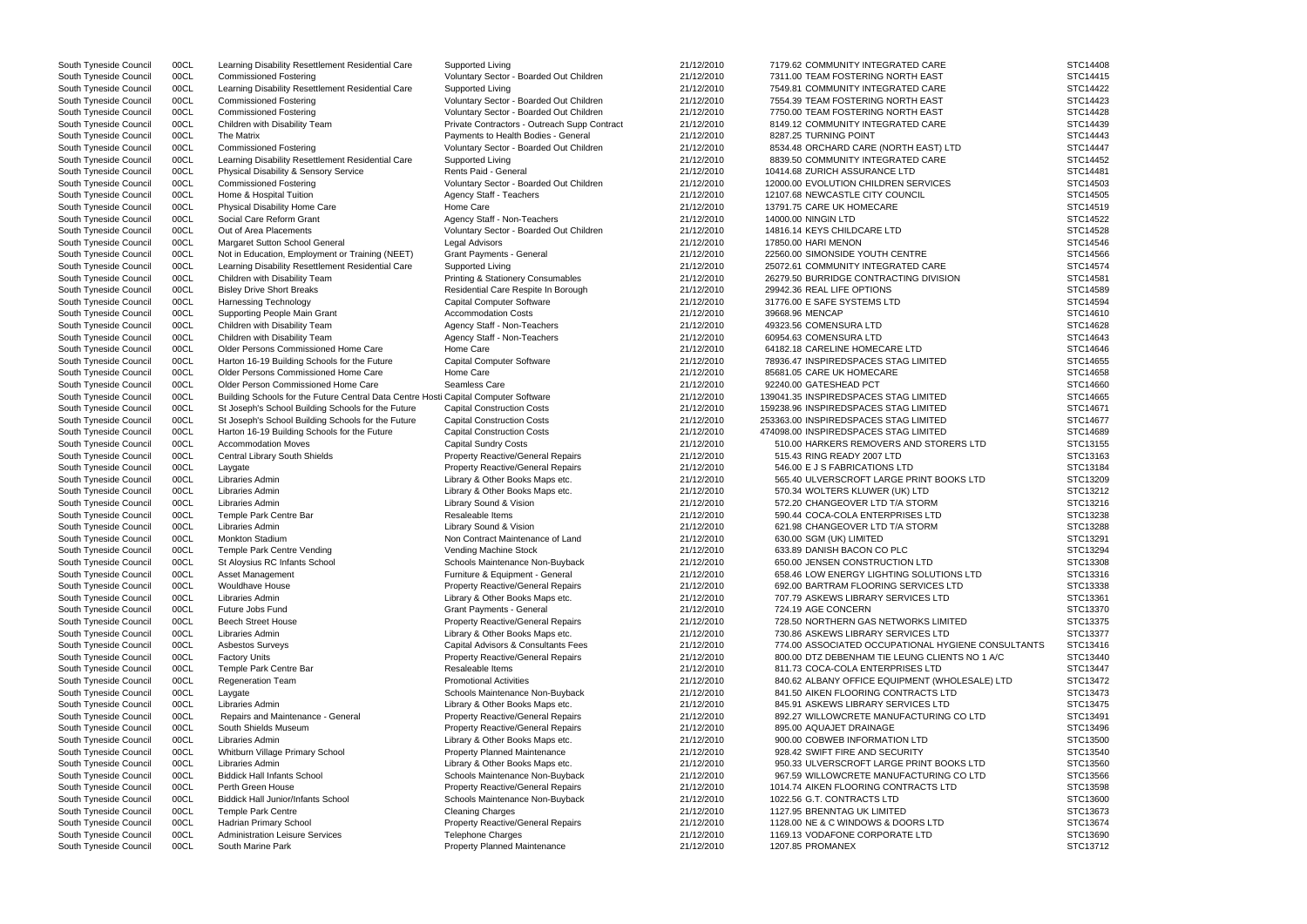| South Tyneside Council | 00CL | Temple Park Centre Bar                                                         | Resaleable Items                                   | 21/12/2010 | 1309.47 HEINEKEN UK LTD                            | STC13760 |
|------------------------|------|--------------------------------------------------------------------------------|----------------------------------------------------|------------|----------------------------------------------------|----------|
| South Tyneside Council | 00CL | Regeneration and Transformation Fund                                           | Capital Advisors & Consultants Fees                | 21/12/2010 | 1326.50 DICKINSON DEES LAW FIRM                    | STC13769 |
| South Tyneside Council | 00CL | <b>Accommodation Moves</b>                                                     | <b>Capital Enhancement Costs</b>                   | 21/12/2010 | 1390.00 WINDOOR SERVICES                           | STC13802 |
| South Tyneside Council | 00CL | <b>Market Dock</b>                                                             | <b>Market Dock Water Feature</b>                   | 21/12/2010 | 1565.00 ENTEC UK LIMITED                           | STC13849 |
|                        |      |                                                                                |                                                    |            |                                                    | STC13860 |
| South Tyneside Council | 00CL | <b>Building Surveying</b>                                                      | Maintenance of Computer Equipment                  | 21/12/2010 | 1598.00 RESOLUTION DATA MANAGEMENT LTD             |          |
| South Tyneside Council | 00CL | Animal Warden Kennelling                                                       | <b>Environmental Services</b>                      | 21/12/2010 | 1755.75 WEST HALL BOARDING KENNELS AND LIVERY YARD | STC13904 |
| South Tyneside Council | 00CL | Laygate                                                                        | <b>Property Reactive/General Repairs</b>           | 21/12/2010 | 1898.00 E J S FABRICATIONS LTD                     | STC13944 |
| South Tyneside Council | 00CL | <b>Housing Standards</b>                                                       | Service Contracts & Supplies                       | 21/12/2010 | 2007.71 NORTHGATE INFORMATION SOLUTIONS UK LTD     | STC13977 |
| South Tyneside Council | 00CL | Hadrian Primary School                                                         | <b>Property Planned Maintenance</b>                | 21/12/2010 | 2248.00 WINDOOR SERVICES                           | STC14035 |
| South Tyneside Council | 00CL | <b>Tyne Gateway</b>                                                            | Capital Advisors & Consultants Fees                | 21/12/2010 | 3000.00 KINNEAR LANDSCAPE ARCHITECTS               | STC14133 |
| South Tyneside Council | 00CL | West Community Mental Health Team                                              | <b>Property Reactive/General Repairs</b>           | 21/12/2010 | 3126.01 P & N ASSOCIATES LTD.                      | STC14144 |
|                        |      |                                                                                |                                                    |            |                                                    |          |
| South Tyneside Council | 00CL | Factory Units Tyne & Wear Economic Development Com Payment of Income Collected |                                                    | 21/12/2010 | 3588.25 TYNE & WEAR DEVELOPMENT CO LTD             | STC14192 |
| South Tyneside Council | 00CL | <b>Cookson Festival</b>                                                        | Other Statutory Fees & Charges                     | 21/12/2010 | 3838.42 PHONOGRAPHIC PERFORMANCE LTD               | STC14232 |
| South Tyneside Council | 00CL | Foreshore Regeneration                                                         | Capital Advisors & Consultants Fees                | 21/12/2010 | 4803.08 HALL & PARTNERS (SPECIAL PROJECTS) LTD     | STC14301 |
| South Tyneside Council | 00CL | <b>Environmental Protection</b>                                                | Furniture & Equipment - General                    | 21/12/2010 | 4912.50 CASELLA ETI LIMITED                        | STC14304 |
| South Tyneside Council | 00CL | Jarrow Children's Centre                                                       | Schools Maintenance Non-Buyback                    | 21/12/2010 | 5000.00 JENSEN CONSTRUCTION LTD                    | STC14310 |
| South Tyneside Council | 00CL | Warm Zone South Tyneside                                                       | Capital Enhancement non Council Property           | 21/12/2010 | 5166.14 WARM UP WEARSIDE                           | STC14325 |
|                        |      |                                                                                |                                                    |            |                                                    |          |
| South Tyneside Council | 00CL | <b>Special Events</b>                                                          | Service Contracts & Supplies                       | 21/12/2010 | 5585.00 BIG TV LTD                                 | STC14344 |
| South Tyneside Council | 00CL | Area Planning                                                                  | <b>Legal Advisors</b>                              | 21/12/2010 | 8800.00 ADDLESHAW GODDARD                          | STC14450 |
| South Tyneside Council | 00CL | Area Planning                                                                  | <b>Legal Advisors</b>                              | 21/12/2010 | 9311.04 ADDLESHAW GODDARD                          | STC14458 |
| South Tyneside Council | 00CL | <b>Economic Regeneration Balance Sheet</b>                                     | <b>Creditors ST Credit Union</b>                   | 21/12/2010 | 13124.00 SOUTH TYNESIDE CREDIT UNION               | STC14513 |
| South Tyneside Council | 00CL | Housing Renewal Team                                                           | Service Contracts & Supplies                       | 21/12/2010 | 17999.53 NORTHERN GAS NETWORKS LIMITED             | STC14548 |
| South Tyneside Council | 00CL | Jarrow/Hebburn Concierge                                                       | <b>Property Reactive/General Repairs</b>           | 21/12/2010 | 2394.00 GOLDSHIELD ELECTRONIC SECURITY             | STC14069 |
|                        |      |                                                                                |                                                    |            |                                                    |          |
| South Tyneside Council | 00CL | Durham Ct Lift Replacement                                                     | Enhancement HRA Capital - ST Homes                 | 21/12/2010 | 14300.00 KONE PLC                                  | STC14523 |
| South Tyneside Council | 00CL | South Tyneside Council Balance Sheet                                           | South Tyneside Homes - Invoice Holding Account     | 21/12/2010 | 3858.70 SOUTH TYNESIDE HOMES                       | STC14233 |
| South Tyneside Council | 00CL | Housing Revenue Account Balance Sheet                                          | South Tyneside Homes                               | 21/12/2010 | 158042.38 SOUTH TYNESIDE HOMES                     | STC14670 |
| South Tyneside Council | 00CL | Housing Revenue Account Balance Sheet                                          | South Tyneside Homes                               | 21/12/2010 | 439062.30 SOUTH TYNESIDE HOMES                     | STC14688 |
| South Tyneside Council | 00CL | <b>Energy Recharges</b>                                                        | <b>Electricity Charges</b>                         | 22/12/2010 | -1658.24 BRITISH GAS                               | STC13122 |
|                        |      |                                                                                |                                                    | 22/12/2010 | -547.35 BRITISH GAS                                | STC13136 |
| South Tyneside Council | 00CL | <b>Registration Service</b>                                                    | Gas Charges                                        |            |                                                    |          |
| South Tyneside Council | 00CL | <b>Energy Recharges</b>                                                        | <b>Electricity Charges</b>                         | 22/12/2010 | 528.12 BRITISH GAS                                 | STC13173 |
| South Tyneside Council | 00CL | Area Based Grant Youth Diversionary Activity                                   | Grant Payments Community Area Forum 2-East Shields | 22/12/2010 | 636.00 HARLOW PRINTING LIMITED                     | STC13297 |
| South Tyneside Council | 00CL | <b>Engineering Works - Highways</b>                                            | <b>Traded Services Subcontractors</b>              | 22/12/2010 | 765.38 THOMPSONS OF PRUDHOE LIMITED                | STC13411 |
| South Tyneside Council | 00CL | Fleet Management - Transport Operations                                        | Secondary Vehicle Leasing Costs                    | 22/12/2010 | 784.00 ASSET ADVANTAGE LTD                         | STC13426 |
| South Tyneside Council | 00CL | Fleet Management - Transport Operations                                        | Secondary Vehicle Leasing Costs                    | 22/12/2010 | 949.33 ASSET ADVANTAGE LTD                         | STC13556 |
| South Tyneside Council | 00CL | Legal Services - Support                                                       | <b>Medical Costs</b>                               | 22/12/2010 | 1214.00 N CAMPBELL COUNSELLING SERVICES            | STC13715 |
|                        |      |                                                                                |                                                    |            |                                                    |          |
| South Tyneside Council | 00CL | <b>Citizenship Ceremonies</b>                                                  | <b>Printing &amp; Stationery Consumables</b>       | 22/12/2010 | 1230.56 VAUGHTONS                                  | STC13728 |
| South Tyneside Council | 00CL | Fleet Management - Workshop Operations                                         | Purchase of Stock Items                            | 22/12/2010 | 1306.60 ASSET ADVANTAGE LTD                        | STC13759 |
| South Tyneside Council | 00CL | <b>Energy Recharges</b>                                                        | <b>Gas Charges</b>                                 | 22/12/2010 | 1852.71 BRITISH GAS                                | STC13931 |
| South Tyneside Council | 00CL | Engineering Works - Highways                                                   | <b>Traded Services Equipment &amp; Materials</b>   | 22/12/2010 | 2146.80 NORTH EAST CONCRETE LIMITED                | STC14002 |
| South Tyneside Council | 00CL | <b>Energy Recharges</b>                                                        | Gas Charges                                        | 22/12/2010 | 2207.62 BRITISH GAS                                | STC14010 |
| South Tyneside Council |      | <b>Energy Recharges</b>                                                        |                                                    | 22/12/2010 | 2278.61 BRITISH GAS                                | STC14048 |
|                        | 00CL |                                                                                | <b>Electricity Charges</b>                         |            |                                                    |          |
| South Tyneside Council | 00CL | Energy Recharges                                                               | <b>Electricity Charges</b>                         | 22/12/2010 | 2420.02 BRITISH GAS                                | STC14075 |
| South Tyneside Council | 00CL | <b>Energy Recharges</b>                                                        | <b>Electricity Charges</b>                         | 22/12/2010 | 3256.51 BRITISH GAS                                | STC14158 |
| South Tyneside Council | 00CL | <b>Energy Recharges</b>                                                        | <b>Electricity Charges</b>                         | 22/12/2010 | 3553.19 BRITISH GAS                                | STC14187 |
| South Tyneside Council | 00CL | <b>Energy Recharges</b>                                                        | Gas Charges                                        | 22/12/2010 | 3973.31 BRITISH GAS                                | STC14245 |
| South Tyneside Council | 00CL | Fleet Management - Workshop Operations                                         | Purchase of Stock Items                            | 22/12/2010 | 4427.75 ASSET ADVANTAGE LTD                        | STC14285 |
|                        |      |                                                                                |                                                    |            |                                                    |          |
| South Tyneside Council | 00CL | <b>Energy Recharges</b>                                                        | <b>Electricity Charges</b>                         | 22/12/2010 | 5246.09 BRITISH GAS                                | STC14331 |
| South Tyneside Council | 00CL | Fleet Management - Transport Operations                                        | Hire of Non Operated Vehicles                      | 22/12/2010 | 5273.98 ASSET ADVANTAGE LTD                        | STC14335 |
| South Tyneside Council | 00CL | <b>Energy Recharges</b>                                                        | <b>Electricity Charges</b>                         | 22/12/2010 | 5695.50 BRITISH GAS                                | STC14347 |
| South Tyneside Council | 00CL | <b>Energy Recharges</b>                                                        | <b>Electricity Charges</b>                         | 22/12/2010 | 5815.88 BRITISH GAS                                | STC14356 |
| South Tyneside Council | 00CL | <b>Energy Recharges</b>                                                        | <b>Electricity Charges</b>                         | 22/12/2010 | 5877.92 BRITISH GAS                                | STC14357 |
|                        |      |                                                                                |                                                    | 22/12/2010 | 7337.13 BRITISH GAS                                | STC14416 |
| South Tyneside Council | 00CL | <b>Energy Recharges</b>                                                        | Gas Charges                                        |            |                                                    |          |
| South Tyneside Council | 00CL | <b>Energy Recharges</b>                                                        | <b>Electricity Charges</b>                         | 22/12/2010 | 12538.70 BRITISH GAS                               | STC14509 |
| South Tyneside Council | 00CL | <b>Energy Recharges</b>                                                        | Gas Charges                                        | 22/12/2010 | 17163.27 BRITISH GAS                               | STC14544 |
| South Tyneside Council | 00CL | <b>Energy Recharges</b>                                                        | Gas Charges                                        | 22/12/2010 | 18688.37 BRITISH GAS                               | STC14549 |
| South Tyneside Council | 00CL | <b>Energy Recharges</b>                                                        | Gas Charges                                        | 22/12/2010 | 21939.26 BRITISH GAS                               | STC14561 |
| South Tyneside Council | 00CL | <b>Energy Recharges</b>                                                        | <b>Electricity Charges</b>                         | 22/12/2010 | 37656.01 BRITISH GAS                               | STC14605 |
|                        |      |                                                                                |                                                    |            |                                                    |          |
| South Tyneside Council | 00CL | <b>Energy Recharges</b>                                                        | Gas Charges                                        | 22/12/2010 | 38524.76 BRITISH GAS                               | STC14606 |
| South Tyneside Council | 00CL | <b>Energy Recharges</b>                                                        | Gas Charges                                        | 22/12/2010 | 74053.82 BRITISH GAS                               | STC14651 |
| South Tyneside Council | 00CL | <b>Boldon School</b>                                                           | PFI Unitary Charge                                 | 22/12/2010 | -20460.24 BOLDON SCHOOL LIMITED                    | STC13109 |
| South Tyneside Council | 00CL | Harnessing Technology                                                          | Capital Computer Software Intangible Cos           | 22/12/2010 | -8983.15 NORTHERN GRID FOR LEARNING                | STC13111 |
| South Tyneside Council | 00CL | <b>Harnessing Technology</b>                                                   | Capital Computer Software Intangible Cos           | 22/12/2010 | -5252.63 NORTHERN GRID FOR LEARNING                | STC13112 |
| South Tyneside Council | 00CL | Harnessing Technology                                                          | Capital Computer Software Intangible Cos           | 22/12/2010 | -4933.08 NORTHERN GRID FOR LEARNING                | STC13113 |
|                        |      |                                                                                |                                                    |            |                                                    |          |
| South Tyneside Council | 00CL | Dunn St Primary School                                                         | Gas Charges                                        | 22/12/2010 | -3939.93 BRITISH GAS                               | STC13114 |
| South Tyneside Council | 00CL | Dunn St Primary School                                                         | Gas Charges                                        | 22/12/2010 | -1957.94 BRITISH GAS                               | STC13121 |
| South Tyneside Council | 00CL | Dunn St Primary School                                                         | Gas Charges                                        | 22/12/2010 | -1290.27 BRITISH GAS                               | STC13125 |
| South Tyneside Council | 00CL | Dunn St Primary School                                                         | Gas Charges                                        | 22/12/2010 | -1177.90 BRITISH GAS                               | STC13127 |
|                        |      |                                                                                |                                                    |            |                                                    |          |

| <b>RY YARD</b><br>< LTD | STC13760<br>STC13769<br>STC13802<br>STC13849<br>STC13860<br>STC13904<br>STC13944<br>STC13977<br>STC14035<br>STC14133<br>STC14144<br>STC14192<br>STC14232                                                                                                                                                                                                                                                                                                                                                                                                                                                                                                             |
|-------------------------|----------------------------------------------------------------------------------------------------------------------------------------------------------------------------------------------------------------------------------------------------------------------------------------------------------------------------------------------------------------------------------------------------------------------------------------------------------------------------------------------------------------------------------------------------------------------------------------------------------------------------------------------------------------------|
| TD                      | STC14301<br>STC14304<br>STC14310<br>STC14325<br>STC14344<br>STC14450<br>STC14458<br>STC14513<br>STC14548<br>STC14069<br>STC14523<br>STC14233<br>STC14670<br>STC14688<br>STC13122<br>STC13136<br>STC13173<br>STC13297<br>STC13411<br>STC13426<br>STC13556<br>STC13715<br>STC13728<br>STC13759<br>STC13931<br>STC14002<br>STC14010<br>STC14048<br>STC14075<br>STC14158<br>STC14187<br>STC14245<br>STC14285<br>STC14331<br>STC14335<br>STC14347<br>STC14356<br>STC14357<br>STC14416<br>STC14509<br>STC14544<br>STC14549<br>STC14561<br>STC14605<br>STC14606<br>STC14651<br>STC13109<br>STC13111<br>STC13112<br>STC13113<br>STC13114<br>STC13121<br>STC13125<br>STC13127 |
|                         |                                                                                                                                                                                                                                                                                                                                                                                                                                                                                                                                                                                                                                                                      |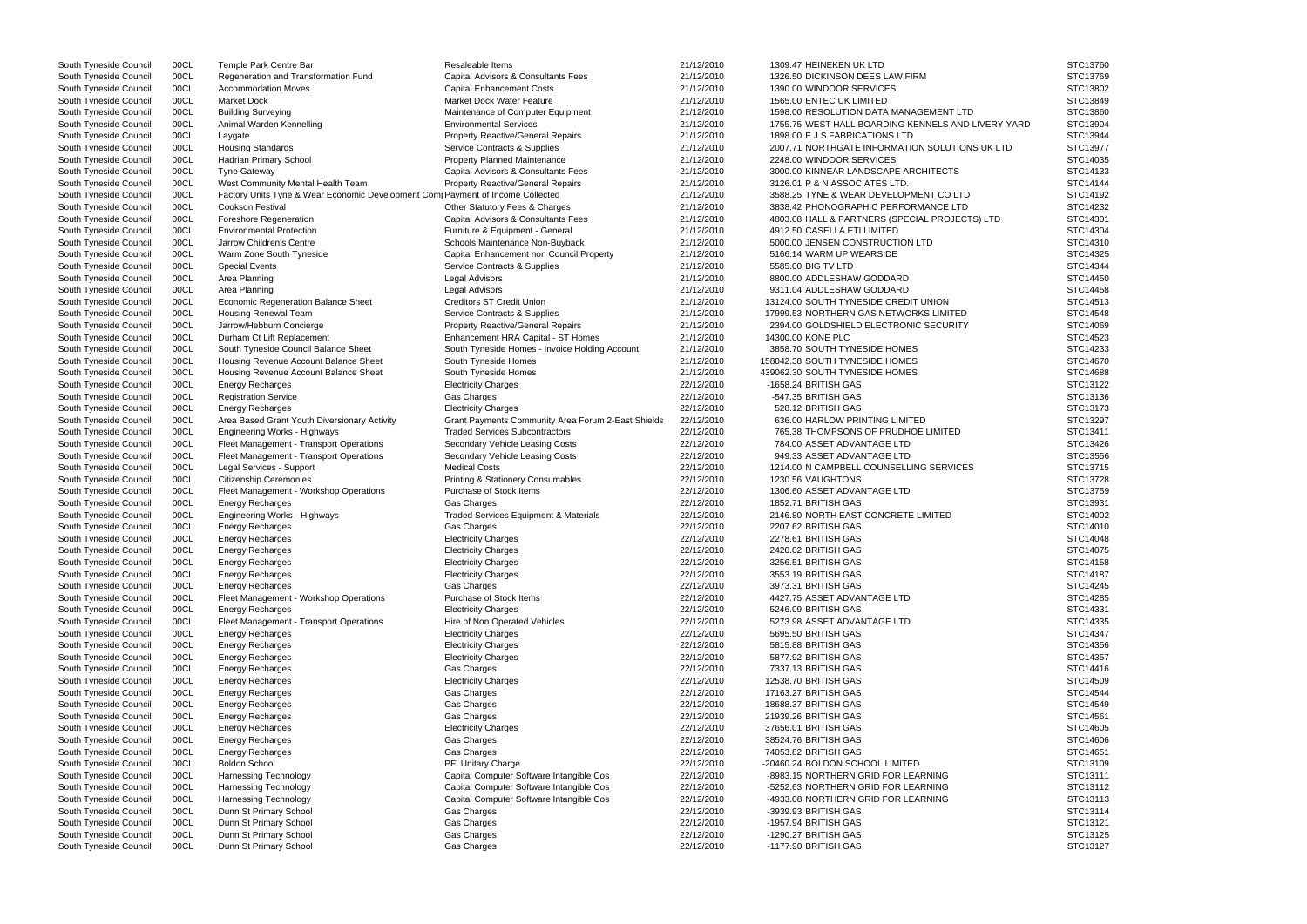| South Tyneside Council | 00CL | Dunn St Primary School                                                         | Gas Charges                               | 22/12/2010 | -1009.81 BRITISH GAS                               | STC13128 |
|------------------------|------|--------------------------------------------------------------------------------|-------------------------------------------|------------|----------------------------------------------------|----------|
| South Tyneside Council | 00CL | Dunn St Primary School                                                         | Gas Charges                               | 22/12/2010 | -704.57 BRITISH GAS                                | STC13131 |
| South Tyneside Council | 00CL | Dunn St Primary School                                                         | Gas Charges                               | 22/12/2010 | -652.40 BRITISH GAS                                | STC13133 |
| South Tyneside Council | 00CL | Dunn St Primary School                                                         | Gas Charges                               | 22/12/2010 | -574.06 BRITISH GAS                                | STC13134 |
| South Tyneside Council | 00CL | Dunn Street Primary School                                                     | Gas Charges                               | 22/12/2010 | -539.75 BRITISH GAS                                | STC13137 |
| South Tyneside Council | 00CL | <b>Bramble Court Extra Care</b>                                                | Extra Care Sheltered Accommodation        | 22/12/2010 | -503.92 CARE UK HOMECARE                           | STC13138 |
| South Tyneside Council | 00CL | Older Person Commissioned Residential Care                                     | Residential Care Respite In Borough       | 22/12/2010 | 534.12 MARSDEN ROCK CARE LTD                       | STC13175 |
|                        |      |                                                                                |                                           |            |                                                    | STC13217 |
| South Tyneside Council | 00CL | <b>Older Persons Commissioned Residential Care</b>                             | Residential Care Respite In Borough       | 22/12/2010 | 572.27 FOUR SEASONS HEALTH CARE                    |          |
| South Tyneside Council | 00CL | Learning Disability Commissioned Home Care                                     | Home Care                                 | 22/12/2010 | 588.40 KAY CARE SERVICES LTD                       | STC13233 |
| South Tyneside Council | 00CL | Older Person Commissioned Residential Care                                     | Residential Care Respite In Borough       | 22/12/2010 | 641.40 FOUR SEASONS HEALTH CARE                    | STC13302 |
| South Tyneside Council | 00CL | Dunn St Primary School                                                         | Gas Charges                               | 22/12/2010 | 691.87 BRITISH GAS                                 | STC13337 |
| South Tyneside Council | 00CL | Alternative Education Service - Administration                                 | Staff & Members Training                  | 22/12/2010 | 695.00 SOUTH TYNESIDE COLLEGE                      | STC13344 |
| South Tyneside Council | 00CL | Leaving Care Service                                                           | <b>Client Travel &amp; Subsistence</b>    | 22/12/2010 | 700.00 SWIIS FOSTER CARE LTD                       | STC13353 |
| South Tyneside Council | 00CL | <b>Commissioned Fostering</b>                                                  | Voluntary Sector - Boarded Out Children   | 22/12/2010 | 702.00 SWIIS FOSTER CARE LTD                       | STC13359 |
| South Tyneside Council | 00CL | Section 17 Payments (Central)                                                  | Legal Advisors                            | 22/12/2010 | 735.00 REDACTED PRIVATE INFORMATION                | STC13381 |
| South Tyneside Council | 00CL | Learning Disability Resettlement Residential Care                              | Supported Living                          | 22/12/2010 | 738.24 UNITED RESPONSE                             | STC13387 |
| South Tyneside Council | 00CL | St Josephs RC Comprehensive School Kitchen                                     | <b>Catering Provisions</b>                | 22/12/2010 | 778.40 G & J CAMPBELL                              | STC13420 |
| South Tyneside Council | 00CL | <b>Commissioned Fostering</b>                                                  | Voluntary Sector - Boarded Out Children   | 22/12/2010 | 820.00 SWIIS FOSTER CARE LTD                       | STC13456 |
| South Tyneside Council | 00CL | Hebburn Comprehensive School Kitchen                                           | <b>Catering Provisions</b>                | 22/12/2010 | 821.06 AUTOBAR UK LIMITED                          | STC13457 |
|                        |      |                                                                                | Extra Care Sheltered Accommodation        | 22/12/2010 |                                                    |          |
| South Tyneside Council | 00CL | <b>Bramble Court Extra Care</b>                                                |                                           |            | 857.03 CARE UK HOMECARE                            | STC13480 |
| South Tyneside Council | 00CL | Asylum Seeker - Families                                                       | <b>Electricity Charges</b>                | 22/12/2010 | 867.72 BRITISH GAS                                 | STC13484 |
| South Tyneside Council | 00CL | <b>Commissioned Fostering</b>                                                  | Voluntary Sector - Boarded Out Children   | 22/12/2010 | 901.00 SWIIS FOSTER CARE LTD                       | STC13519 |
| South Tyneside Council | 00CL | <b>Commissioned Fostering</b>                                                  | Voluntary Sector - Boarded Out Children   | 22/12/2010 | 901.00 SWIIS FOSTER CARE LTD                       | STC13520 |
| South Tyneside Council | 00CL | <b>Commissioned Fostering</b>                                                  | Voluntary Sector - Boarded Out Children   | 22/12/2010 | 901.00 SWIIS FOSTER CARE LTD                       | STC13521 |
| South Tyneside Council | 00CL | Leaving Care Service                                                           | <b>Client Travel &amp; Subsistence</b>    | 22/12/2010 | 911.00 SWIIS FOSTER CARE LTD                       | STC13536 |
| South Tyneside Council | 00CL | <b>Community Learning Champions</b>                                            | <b>Grant Payments - General</b>           | 22/12/2010 | 950.00 SOUTH SHIELDS JUDO CLUB                     | STC13558 |
| South Tyneside Council | 00CL | <b>Community Learning Champions</b>                                            | <b>Grant Payments - General</b>           | 22/12/2010 | 950.00 WEST HARTON CHURCHES ACTION STATION LIMITED | STC13559 |
| South Tyneside Council | 00CL | Whitburn Junior School Kitchen                                                 | <b>Catering Provisions</b>                | 22/12/2010 | 1133.35 JW RAE BAKER & CONFECTIONER                | STC13675 |
| South Tyneside Council | 00CL | Brinkburn Comprehensive School Kitchen                                         | <b>Catering Provisions</b>                | 22/12/2010 | 1207.10 PASTA KING (UK) LTD                        | STC13710 |
| South Tyneside Council | 00CL | <b>Commissioned Fostering</b>                                                  | Voluntary Sector - Boarded Out Children   | 22/12/2010 | 1230.00 SWIIS FOSTER CARE LTD                      | STC13727 |
| South Tyneside Council | 00CL | Mortimer Primary School                                                        | Gas Charges                               | 22/12/2010 | 1234.41 BRITISH GAS                                | STC13730 |
| South Tyneside Council | 00CL | <b>Older Persons Commissioned Residential Care</b>                             | Residential Care Respite In Borough       | 22/12/2010 | 1358.60 ASHBOURNE PLC                              | STC13781 |
|                        | 00CL | <b>Commissioned Fostering</b>                                                  | Voluntary Sector - Boarded Out Children   | 22/12/2010 | 1369.00 SWIIS FOSTER CARE LTD                      | STC13791 |
| South Tyneside Council |      |                                                                                |                                           |            |                                                    |          |
| South Tyneside Council | 00CL | Dunn St Primary School                                                         | Gas Charges                               | 22/12/2010 | 1392.20 BRITISH GAS                                | STC13804 |
| South Tyneside Council | 00CL | Further Education Employer Responsive Funding Workpl: Grant Payments - General |                                           | 22/12/2010 | 1400.00 E ACHIEVE                                  | STC13810 |
| South Tyneside Council | 00CL | Neighbourhood Services Admin Support                                           | Postage Charges                           | 22/12/2010 | 1500.00 NEOPOST                                    | STC13834 |
| South Tyneside Council | 00CL | Bramble Court Extra Care                                                       | Extra Care Sheltered Accommodation        | 22/12/2010 | 1642.50 CARE UK HOMECARE                           | STC13872 |
| South Tyneside Council | 00CL | <b>Bramble Court Extra Care</b>                                                | <b>Extra Care Sheltered Accommodation</b> | 22/12/2010 | 1642.50 CARE UK HOMECARE                           | STC13873 |
| South Tyneside Council | 00CL | Physical Disability Commissioned Nursing Care                                  | Nursing Care Respite Out of Borough       | 22/12/2010 | 2559.06 STANTON LODGE NEURODISABILITY UNIT         | STC14094 |
| South Tyneside Council | 00CL | <b>Community Equipment Service</b>                                             | Purchase of Stock Items                   | 22/12/2010 | 2580.00 MOUNTWAY LTD                               | STC14096 |
| South Tyneside Council | 00CL | Asylum Seeker - Families                                                       | Gas Charges                               | 22/12/2010 | 2929.16 BRITISH GAS                                | STC14127 |
| South Tyneside Council | 00CL | <b>Disabled Facilities Grant</b>                                               | Capital Grants to Third Parties           | 22/12/2010 | 3755.05 HANDICARE (FREELIFT) LTD                   | STC14213 |
| South Tyneside Council | 00CL | Further Education, Employer Responsive Funding, Workp Grant Payments - General |                                           | 22/12/2010 | 4200.00 E ACHIEVE                                  | STC14265 |
| South Tyneside Council | 00CL | Older Person Commissioned Residential Care                                     | Residential Care In Borough               | 22/12/2010 | 4925.71 T NESBIT                                   | STC14305 |
| South Tyneside Council | 00CL | <b>Harnessing Technology</b>                                                   | <b>Capital Computer Software</b>          | 22/12/2010 | 5000.00 NORTHERN GRID FOR LEARNING                 | STC14308 |
| South Tyneside Council | 00CL | Learning Disability Commissioned Day Care                                      | Day Care                                  | 22/12/2010 | 5066.88 UNITED RESPONSE                            | STC14317 |
| South Tyneside Council | 00CL | Children with Disability Team                                                  | <b>Client Travel &amp; Subsistence</b>    | 22/12/2010 | 8025.00 C D PASSENGER SERVICES                     | STC14434 |
|                        |      |                                                                                |                                           |            |                                                    | STC14486 |
| South Tyneside Council | 00CL | The Children's Fund                                                            | <b>Grant Payments - General</b>           | 22/12/2010 | 10750.00 CARERS ASSOC.IN SOUTH TYNESIDE            |          |
| South Tyneside Council | 00CL | <b>Commissioned Fostering</b>                                                  | Voluntary Sector - Boarded Out Children   | 22/12/2010 | 10802.60 TEAM FOSTERING NORTH EAST                 | STC14487 |
| South Tyneside Council | 00CL | Out of Area Placements                                                         | Schools Buy Back - ICT Services           | 22/12/2010 | 11151.35 ESPA LTD                                  | STC14491 |
| South Tyneside Council | 00CL | <b>Harnessing Technology</b>                                                   | Capital Computer Software Intangible Cos  | 22/12/2010 | 12812.65 NORTHERN GRID FOR LEARNING                | STC14511 |
| South Tyneside Council | 00CL | Out of Area Placements                                                         | Voluntary Sector - Boarded Out Children   | 22/12/2010 | 12975.39 INTERACT CARE LTD                         | STC14512 |
| South Tyneside Council | 00CL | Learning Disability Resettlement Residential Care                              | Supported Living                          | 22/12/2010 | 25200.04 UNITED RESPONSE                           | STC14576 |
| South Tyneside Council | 00CL | <b>Bramble Court Extra Care</b>                                                | Extra Care Sheltered Accommodation        | 22/12/2010 | 26701.92 CARE UK HOMECARE                          | STC14584 |
| South Tyneside Council | 00CL | Whitburn CofE School                                                           | Gas Charges                               | 22/12/2010 | 26993.32 BRITISH GAS                               | STC14586 |
| South Tyneside Council | 00CL | <b>Harnessing Technology</b>                                                   | <b>Capital Computer Software</b>          | 22/12/2010 | 83680.00 NORTHERN GRID FOR LEARNING                | STC14657 |
| South Tyneside Council | 00CL | Older Persons Commissioned Home Care                                           | Home Care                                 | 22/12/2010 | 148353.20 ALLIED HEALTHCARE GROUP LTD              | STC14666 |
| South Tyneside Council | 00CL | Regeneration and Transformation Fund                                           | <b>Capital Sundry Costs</b>               | 22/12/2010 | -997.37 BRITISH GAS                                | STC13129 |
| South Tyneside Council | 00CL | <b>Tyne Gateway</b>                                                            | Capital Advisors & Consultants Fees       | 22/12/2010 | 500.00 EVERSHEDS                                   | STC13141 |
|                        |      | Future Jobs Fund                                                               |                                           | 22/12/2010 | 599.70 AGE CONCERN                                 | STC13245 |
| South Tyneside Council | 00CL |                                                                                | Grant Payments - General                  |            |                                                    |          |
| South Tyneside Council | 00CL | Future Jobs Fund                                                               | Grant Payments - General                  | 22/12/2010 | 693.58 AGE CONCERN                                 | STC13339 |
| South Tyneside Council | 00CL | Future Jobs Fund                                                               | Grant Payments - General                  | 22/12/2010 | 693.58 AGE CONCERN                                 | STC13340 |
| South Tyneside Council | 00CL | Future Jobs Fund                                                               | Grant Payments - General                  | 22/12/2010 | 737.80 TRINITY HOUSE SOCIAL CENTRE                 | STC13386 |
| South Tyneside Council | 00CL | Strategic and Regulatory Administration                                        | Postage Charges                           | 22/12/2010 | 793.23 NEOPOST FINANCE LIMITED                     | STC13431 |
| South Tyneside Council | 00CL | Future Jobs Fund                                                               | Grant Payments - General                  | 22/12/2010 | 894.66 AGE CONCERN                                 | STC13494 |
| South Tyneside Council | 00CL | Future Jobs Fund                                                               | <b>Grant Payments - General</b>           | 22/12/2010 | 941.02 AGE CONCERN                                 | STC13550 |
| South Tyneside Council | 00CL | Future Jobs Fund                                                               | Grant Payments - General                  | 22/12/2010 | 965.00 TRINITY HOUSE SOCIAL CENTRE                 | STC13565 |
|                        |      |                                                                                |                                           |            |                                                    |          |

|                              |   | STC13137<br><mark>STC13138</mark>  |
|------------------------------|---|------------------------------------|
|                              |   |                                    |
| ξ                            |   | STC13175                           |
|                              |   | STC13217                           |
|                              |   |                                    |
|                              |   | STC13233                           |
|                              |   |                                    |
|                              |   | STC1330 <mark>2</mark><br>STC13337 |
|                              |   |                                    |
|                              |   |                                    |
| s                            |   | STC13344                           |
|                              |   |                                    |
|                              |   | STC13353                           |
|                              |   | STC13359                           |
|                              |   |                                    |
|                              |   |                                    |
|                              |   | STC13381<br>STC13387               |
|                              |   |                                    |
| Ś                            |   | STC13420                           |
|                              |   |                                    |
|                              |   | STC13456                           |
|                              |   |                                    |
|                              |   | STC13457                           |
|                              |   | STC13480<br>STC13484               |
|                              |   |                                    |
|                              |   |                                    |
| ξ                            |   | STC13519                           |
|                              |   |                                    |
|                              |   | STC13520                           |
|                              |   |                                    |
|                              |   | STC13521                           |
|                              |   |                                    |
|                              |   |                                    |
|                              |   | STC13536<br>STC13558               |
|                              |   | STC13559                           |
| Ś                            |   |                                    |
|                              |   | STC13675                           |
|                              |   |                                    |
|                              |   | STC13710                           |
|                              |   |                                    |
|                              |   |                                    |
|                              |   | STC13727<br>STC13730               |
|                              |   |                                    |
| ξ                            |   | STC13781                           |
|                              |   | STC13791                           |
|                              |   |                                    |
|                              |   | STC13804                           |
|                              |   |                                    |
|                              |   |                                    |
|                              |   |                                    |
|                              |   | STC13810                           |
|                              |   | STC13834                           |
| ξ                            |   | STC13872                           |
|                              |   |                                    |
|                              |   | STC13873                           |
|                              |   | STC14094                           |
|                              |   |                                    |
|                              |   |                                    |
| S                            | T | STC14096<br>C14127                 |
|                              |   |                                    |
| ξ                            |   | STC14213                           |
|                              |   |                                    |
|                              |   | STC14265                           |
|                              |   | STC14305                           |
|                              |   |                                    |
|                              |   |                                    |
|                              |   |                                    |
|                              |   | STC14308<br>STC14317               |
| ξ                            |   | STC14434                           |
|                              |   |                                    |
|                              |   | STC14486                           |
|                              |   |                                    |
|                              |   | STC14487                           |
|                              |   |                                    |
| š<br>ξ                       | T | STC14491<br>C14511                 |
|                              |   |                                    |
| ž,<br>s                      | T | C1451<br>2                         |
|                              |   |                                    |
|                              |   | STC14576                           |
|                              |   | STC14584                           |
|                              |   |                                    |
| S                            |   |                                    |
| S                            | Ţ | TC14586<br>C14657                  |
|                              |   |                                    |
| <sup>2</sup><br>s            | T | C14666                             |
|                              |   | STC13129                           |
|                              |   |                                    |
|                              |   | STC13141                           |
|                              |   |                                    |
|                              |   | STC13245                           |
| S                            | Ţ | C13339                             |
|                              |   |                                    |
| $\overline{\mathsf{S}}$<br>s |   | C13340                             |
|                              |   |                                    |
|                              |   | STC13386                           |
|                              |   | STC13431                           |
|                              |   |                                    |
|                              |   | STC13494                           |
| S                            |   | TC13550                            |
| ؟                            |   | STC13565                           |